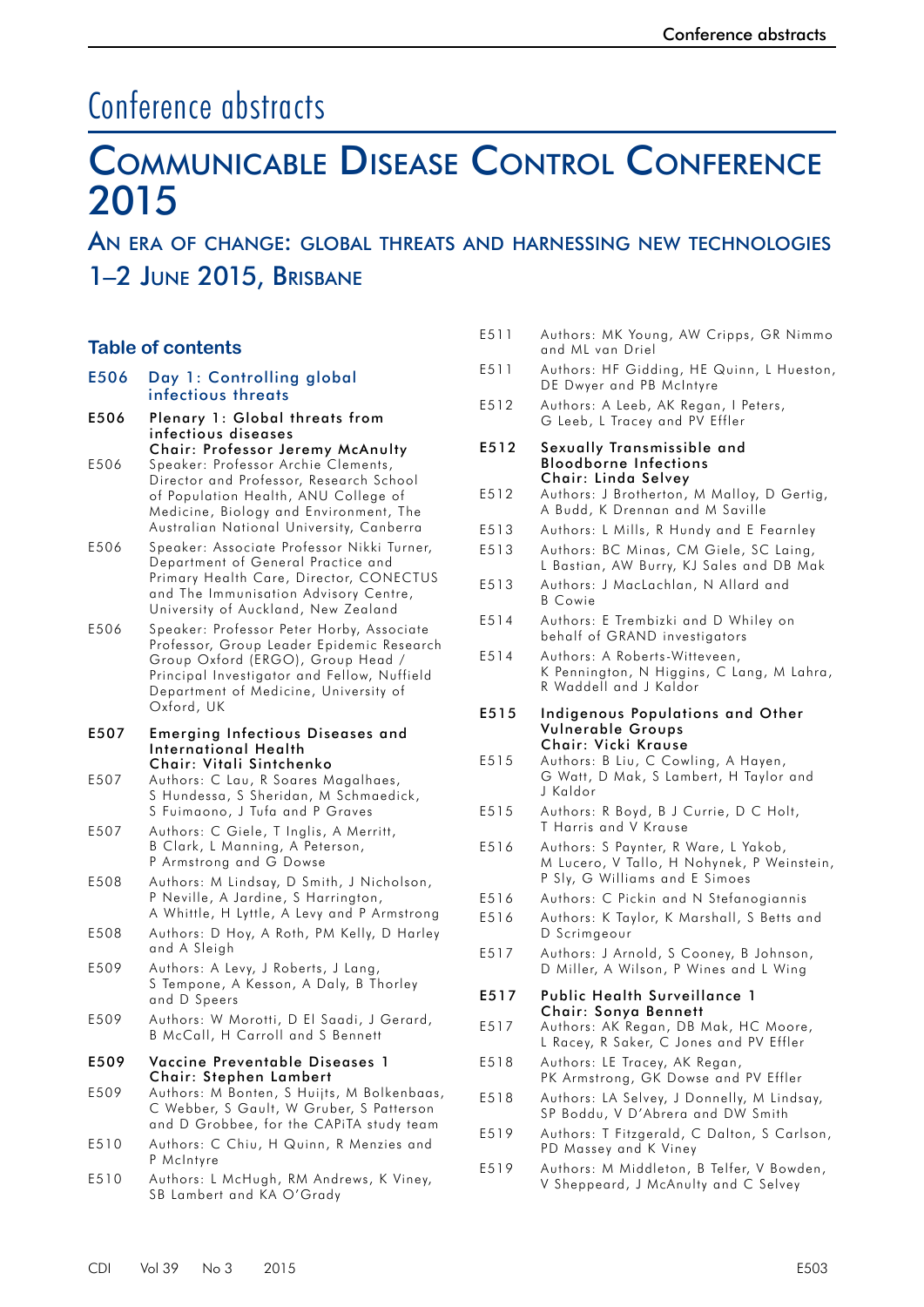| E519 | Authors: B Paterson, K Eastwood, P Massey,<br>D Durrheim, K Cox-Whitton, T Grillo,<br>P Cashman, S Britton, A Lee, B Moloney,<br>T Fitzgerald and P Corben |
|------|------------------------------------------------------------------------------------------------------------------------------------------------------------|
| E520 | Vaccine Preventable Diseases 2                                                                                                                             |
| E520 | Chair: Frank Beard<br>Authors: SL Rowe, EL Tay, LJ Franklin,<br>N Stephens, RS Ware, M Batchelor, RA<br>Lester, M Kaczmarek and SB Lambert                 |
| E520 | Authors: S Hale, H Quinn, N Wood and<br>P McIntyre                                                                                                         |
| E521 | Authors: H Quinn, S Octavia, R Lan,<br>N Wood, L Gilbert, V Sintchenko, G Hanly,<br>C Blyth, P McIntyre and H Marshall                                     |
| E521 | Authors: S Karki, P McIntyre, AT Newall,<br>CR MacIntyre, E Banks and B Liu                                                                                |
| E522 | Authors: A Dyda, S Karki, P McIntyre,<br>CR MacIntyre, J Kaldor and B Liu                                                                                  |
| E522 | Authors: PT Campbell, J McVernon and<br>N Geard                                                                                                            |
| E523 | Late Breakers<br>Chair: Paul Armstrong                                                                                                                     |
| E523 | Authors: M Easton, F Romanes,<br>M Antoniou, J Gregory, B Polkinghorne,<br>R Stafford, S Bowden, L Tracy, J McMahon<br>and the OzFoodNet Network           |
| E523 | Authors: G Caleo, J Duncombe, K Lokuge,<br>C Mills, F Jephcott, E Looijen, R Kremer,<br>JS Squire and J Greig                                              |
| E524 | Authors: L Varghese, M Nissen, A Olivieri<br>and D Curran                                                                                                  |
| E524 | Authors: V Hoad, J Pink, C Seed, P Kiely<br>and A Keller                                                                                                   |
| E524 | Authors: C Yapa, D Cordery, M O'Sullivan,<br>J Harris, D Mayne, J McAnulty and<br>C Boutlis                                                                |
| E525 | Authors: J Chan, B Doyle, V Sheppeard,<br>J Branley, M Gabor, K Viney, H Quinn and<br>J Heller                                                             |
| E525 | Day 2: Harnessing new<br>technologies                                                                                                                      |
| E525 | Responding to Ebola virus disease:<br>Australia and beyond<br>Chair: Dr Sonya Bennett                                                                      |
| E525 | Professor Peter Horby                                                                                                                                      |
| E525 | Dr Jeannette Young, QLD CHO                                                                                                                                |
| E525 | Dr Jenny Firman, Principal Medical Adviser,<br>Office of Health Protection, Department of<br>Health                                                        |
| E526 | Dr John Gerrard, IDP GCH                                                                                                                                   |
| E526 | Plenary 2. Microbiological challenges<br>and opportunities for controlling<br>infectious diseases<br><b>Chair: John Bates</b>                              |
| E526 | Speaker: Dr John Besser, PhD, Deputy<br>Chief, Enteric Diseases Laboratory<br>Branch, Centers for Disease Control and<br>Prevention, Atlanta USA           |
| E526 | Speaker: Dr Jenny Robson, Sullivan<br>Nicolaides Pathology (SNP), Brisbane                                                                                 |
|      |                                                                                                                                                            |

E526 [Speaker: Dr Salanieta Taka Saketa,](#page-24-0)  [Epidemiologist, Research, Evidence and](#page-24-0)  [Information Programme, Public Health](#page-24-0)  [Division, Secretariat of the Pacific](#page-24-0)  [Community, Suva Office, Fiji](#page-24-0)

#### E527 [Foodborne Diseases and Outbreaks](#page-25-0) [Chair: Ben Polkinghorne](#page-25-0)

- E527 [Authors: A Phillips, Q Wang, N Holmes,](#page-25-0)  C [Furlong, C Sotomayor, P Howard, K Ward](#page-25-0)  [and V Sintchenko](#page-25-0)
- E527 [Authors: Y Chen, B Liu, K Glass and M Kirk](#page-25-0)
- E528 [Authors: JH Stephens, C Graham,](#page-26-0)  EJ [Denehy and AP Koehler](#page-26-0)
- E528 [Authors: D Thaker, N Tzimourtas and](#page-26-0)  J [Gregory](#page-26-0)
- E528 [Authors: B Polkinghorne, E Fearnley and](#page-26-0)  F [May](#page-26-0)
- E529 [Authors: C Yapa, C Furlong, A Rosewell,](#page-27-0)  [K Ward, S Adamson, J Kok, S Bowden,](#page-27-0)  C [Shadbolt, L Smedley, M Ferson,](#page-27-0)  T [McNeill, M Staff, V Sheppeard and](#page-27-0)  J [McAnulty](#page-27-0)

#### E529 [Public Health Surveillance 2](#page-27-0) [Chair: Vicky Sheppeard](#page-27-0)

- E529 [Authors: M Valcanis, CR Lane, A Kuzevski](#page-27-0)  [and B Howden](#page-27-0)
- E530 [Author: B Telfer, V Bowden, M Middleton,](#page-28-0)  V [Sheppeard, J McAnulty and C Selvey](#page-28-0)
- E530 [Authors: K Gibney, A Cheng, K Leder and](#page-28-0)  R [Hall](#page-28-0)
- E531 [Authors: S Rowe, J Lawrie, B Cowie,](#page-29-0)  J [Carlin and N Stephens](#page-29-0)
- E531 [Authors: L Trihn, K Macartney, A Dey,](#page-29-0)  C [Chiu and P McIntyre](#page-29-0)
- E532 [Authors: S Saketa, E Johnson, S Gopalani,](#page-30-0)  [E Edward, C Loney, A Mercier, T Toata,](#page-30-0)  [C Leppers, R Wojcik, S Lewis, A Roth,](#page-30-0)  Y [Souares and D Hoy](#page-30-0)

#### E532 [Influenza and Other Respiratory](#page-30-0)  [Diseases](#page-30-0) [Chair: Rhonda Owen](#page-30-0)

- E532 [Authors: N Geard, A Black, J Ross,](#page-30-0)  J [McCaw and J McVernon](#page-30-0)
- E533 [Authors: N Pierse, H Kelly A Bissielo,](#page-31-0)  S [Radke, QS Huang, M Baker and N Turner](#page-31-0)  [on behalf of the SHIVERS investigation](#page-31-0)  [team](#page-31-0)
- E533 [Authors: R Andrews, KA O'Grady, T](#page-31-0) Nolan, [P Richmond, N Wood, H Marshall,](#page-31-0)  S Lambert, M Chatfield, L McHugh, SA [Le-Gros Wilson, P Binks, K Watson,](#page-31-0)  J [Zenchyson, E Clarke, M Kefford, V Hill](#page-31-0)  and C [Talbot](#page-31-0)
- E534 [Authors: AK Regan, R Gibbs, L Tracey and](#page-32-0)  [PV Effler](#page-32-0)
- E534 [Authors: MG Nyandoro, D Kelly, D Macey](#page-32-0)  [and DB Mak](#page-32-0)
- E534 [Authors: J Fielding, K Grant, K Carville,](#page-32-0)  J [Druce, I Barr and H Kelly](#page-32-0)

#### E535 [Short Oral Presentations](#page-33-0) [Chair: Paul Armstrong](#page-33-0)

E535 [Authors: Keith Eastwood, Bev Paterson,](#page-33-0)  [Rexson Tse, Leah Clifton, Rod Givney, Allan](#page-33-0)  [Cala, Yvonne Tin, Carly Pedersen and](#page-33-0)  [Stephen Graves](#page-33-0)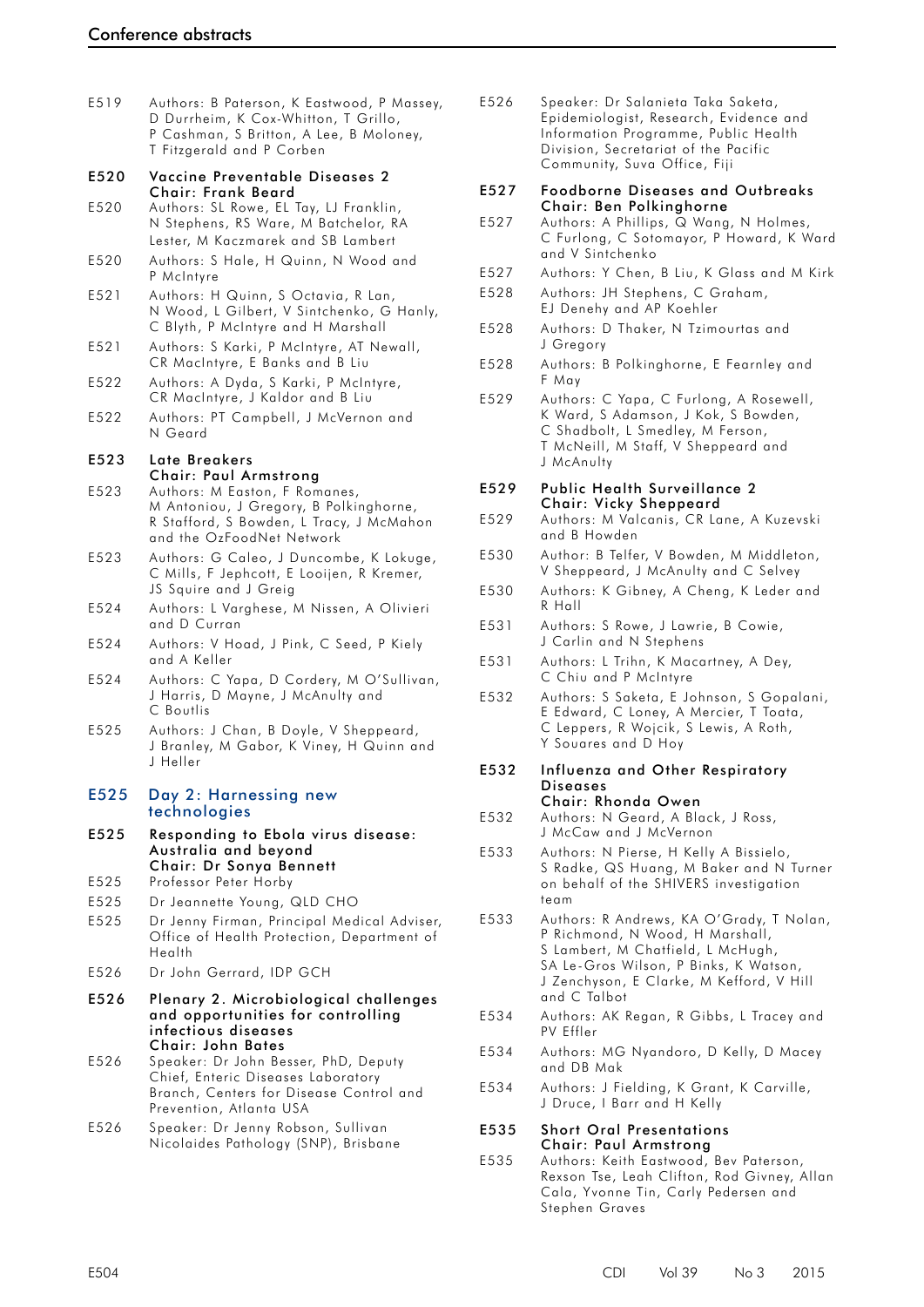| E536         | Authors: L McHugh, SB Lambert and<br>K Viney                                                                                                                                   |
|--------------|--------------------------------------------------------------------------------------------------------------------------------------------------------------------------------|
| E536         | Authors: G Lawrence and P McIntyre                                                                                                                                             |
| E537         | Authors: A Pillsbury, H Quinn, L Hueston,<br>S Lesic and P McIntyre                                                                                                            |
| E537         | Authors: L McCallum, C Dalton, S Carlson,<br>H Kelly and D Durrheim                                                                                                            |
| E537         | Authors: L McCallum, B Liu, P McIntyre and<br>L Jorm                                                                                                                           |
| E538         | Authors: A Brahmi, L Franklin and K Gibney                                                                                                                                     |
| E538         | Authors: N Martin, D Durrheim, V Stambos,<br>H Gidding, A Dey, T Tran, M Chiew, H Kelly<br>G Dowse, E Denehy and S Lambert                                                     |
| E539         | Authors T Tran, V Stambos, H Kelly and<br>J Druce                                                                                                                              |
| E539         | Short Oral Presentations 2                                                                                                                                                     |
| E539         | Chair: Jeremy McAnulty<br>Authors: H Kelly, C Lane and K Carville                                                                                                              |
|              |                                                                                                                                                                                |
| E540         | Authors: J Fielding, H Kelly and K Glass                                                                                                                                       |
| E540         | Authors: E Birbilis and R Lester                                                                                                                                               |
| E541         | Authors: C Dalton, M Butler, S Carlson,<br>L McCallum, D Durrheim                                                                                                              |
| E541         | Authors: FJ Lim, CC Blyth, P Fathima,<br>N de Klerk and HC Moore                                                                                                               |
| E541         | Authors: A Roberts-Witteveen and L Ford                                                                                                                                        |
| E542         | Authors: K Carville, J Fielding, C Lane and<br>H Kelly                                                                                                                         |
| E542         | Authors: S Carlson, C Dalton, L McCallum,<br>M Butler and D Durrheim                                                                                                           |
| E543         | Authors: SR Elliott, C Graham, M Miller                                                                                                                                        |
|              | and J Raupach                                                                                                                                                                  |
| E543         | <b>Short Oral Presentations 3</b>                                                                                                                                              |
| E543         | Chair: Martyn Kirk<br>Authors: B Vasant, R Stafford, S Vlack,<br>P Titmus, AV Jennison, H Smith, J Barrett,<br>CA Quagliotto, M Young, K Jarvinen,<br>S Bennett and SB Lambert |
| E544         | Authors: N Pal, G Dowse, A Whittle,<br>C Golledge and I Arthur                                                                                                                 |
| E544         | Authors: VG Slinko, R Bell, J Bates,<br>R Stafford, A Neill, G Pollard, L Hiley,<br>G Micalizzi, T Graham, P Seal, J Barten,<br>A Khan and KAJ Jarvinen                        |
| E545         | Authors: L Ford, K Glass, M Veitch,<br>R Wardell, T Dobbins, B Polkinghorne and<br>M Kirk                                                                                      |
| E545         | Authors: E Deverall, S Jefferies, N Esson,<br>M Gibson, A Nesdale, M Balm and<br>l Rosemergy                                                                                   |
| E545         | Authors: MK Young, V Slinko, J Smith,<br>H Carroll, S Bennett, S Appleton and<br>BJ McCall                                                                                     |
| E546         | Authors: J Chan, M Patel, S Tobin and<br>V Sheppeard                                                                                                                           |
| E546         | Authors: A Beswick, Terri-Lee Barrett,<br>P Armstrong and A Robertson                                                                                                          |
| E547         | Authors: A Beswick, P Armstrong,<br>G Coombs and S Tempone                                                                                                                     |
| E547         | <b>Short Oral Presentations 4</b>                                                                                                                                              |
|              | Chair: John Bates                                                                                                                                                              |
| E547<br>E548 | Authors: CR Lane, N Stephens and M Kirk<br>Authors: E Denehy, M Miller and A Koehler                                                                                           |

- E548 [Authors: N Kurucz, P Markey, A Draper,](#page-46-0)  L [Melville, R Weir, S Davis, A Warchot](#page-46-0)  R [Boyd and D Stokeld](#page-46-0)
- E548 [Authors: B Polkinghorne, M Miller,](#page-46-0)  [A Draper, R Leader, K Knope and](#page-46-0)  G [Fitzsimmons](#page-46-0)
- E549 [Authors: E Fearnley, H Hocking, J Raupach,](#page-47-0)  [M Veitch, L Ford and MD Kirk](#page-47-0)
- E549 [Authors: J Francis, C Gargan, E Schimann,](#page-47-0)  [D Holt, B Remenyi, M Fittock and V Krause](#page-47-0)
- E550 [Authors: Z Cutcher, J Gregory, M Valcanis,](#page-48-0)  [K Mercoulia, M Kirk, N Stephens, and](#page-48-0)  M [Easton](#page-48-0)
- E550 [Authors: D Vujcich, N Hadland, S Clews,](#page-48-0)  B [Sullivan and D Mak](#page-48-0)
- E550 [Authors: C Cowling, M Kong, B Liu,](#page-48-0)  T [Snelling, D Wilson and J Kaldor](#page-48-0)
- E551 [Plenary 3: Disease elimination](#page-49-0)  [and eradication in Australia and](#page-49-0)  [internationally](#page-49-0) [Chair: Associate Professor Martyn Kirk](#page-49-0)
- E551 [Professor John Kaldor, Professor of](#page-49-0)  [Epidemiology and NHMRC Senior Principal](#page-49-0)  [Research Fellow, Public Health Interventions](#page-49-0)  [Research Group, Kirby Institute, University](#page-49-0)  [of New South Wales, Sydney](#page-49-0)
- E551 [Associate Professor Stephen Lambert,](#page-49-0)  [Medical Epidemiologist, Queensland](#page-49-0)  [Centre for Children's Health Research,](#page-49-0)  [Brisbane](#page-49-0)
- E551 [Professor David Durrheim, Professor of](#page-49-0)  [Public Health Medicine, University of](#page-49-0)  [Newcastle and Director Health Protection,](#page-49-0)  [Hunter New England Area Health Service,](#page-49-0)  [NSW](#page-49-0)

# E551 [Poster abstracts](#page-49-0)<br>E551 Authors: RM Grah

- Authors: RM Graham, NX Fang, CJ Doyle [and AV Jennison](#page-49-0)
- E552 [Authors: B Paterson, D Durrheim, T Merritt,](#page-50-0)  [K Eastwood and J Flint](#page-50-0)
- E552 [Presenter and author: Rosalie Schultz,](#page-50-0)  [Aspen Medical, NT](#page-50-0)
- E553 [Authors: OE Merilles Jr., T Kienene,](#page-51-0)  R [Stapledon, R Lumb, R Brostrom and](#page-51-0)  A [Roth](#page-51-0)
- E553 [Presenter and author: Linda A Selvey,](#page-51-0)  [School of Public Health, Curtin University](#page-51-0)
- E553 [Authors: J Hall, C Oldmeadow and](#page-51-0)  AH [Milton](#page-51-0)
- E554 [Authors: VG Slinko, J McMahon, F Moore,](#page-52-0)  CA Quagliotto, KAJ Jarvinen, BJ McCall, J [Smith and SB](#page-52-0) Lambert
- E554 [Authors: VG Slinko, J McMahon,](#page-52-0)  KAJ [Jarvinen, R Stafford, R Bell, K Heel,](#page-52-0)  J [Northill and BJ McCall](#page-52-0)
- E555 [Authors: T Sloan-Gardner, P Massey,](#page-53-0)  P [Hutchinson, K Knope and E Fearnley](#page-53-0)
- E555 [Authors: J Chan, A Dey, H Wang, N Martin](#page-53-0)  [and F Beard](#page-53-0)
- E556 [Authors: J Tuckerman, L Shrestha, J Collins](#page-54-0)  [and H Marshall](#page-54-0)
- E556 [Authors: H Marshall, A Parrella, J Ratcliffe,](#page-54-0)  [R Tooher and A Braunack-Mayer](#page-54-0)
- E557 [Authors: L McCallum, B Liu, P McIntyre and](#page-55-0)  [L Jorm](#page-55-0)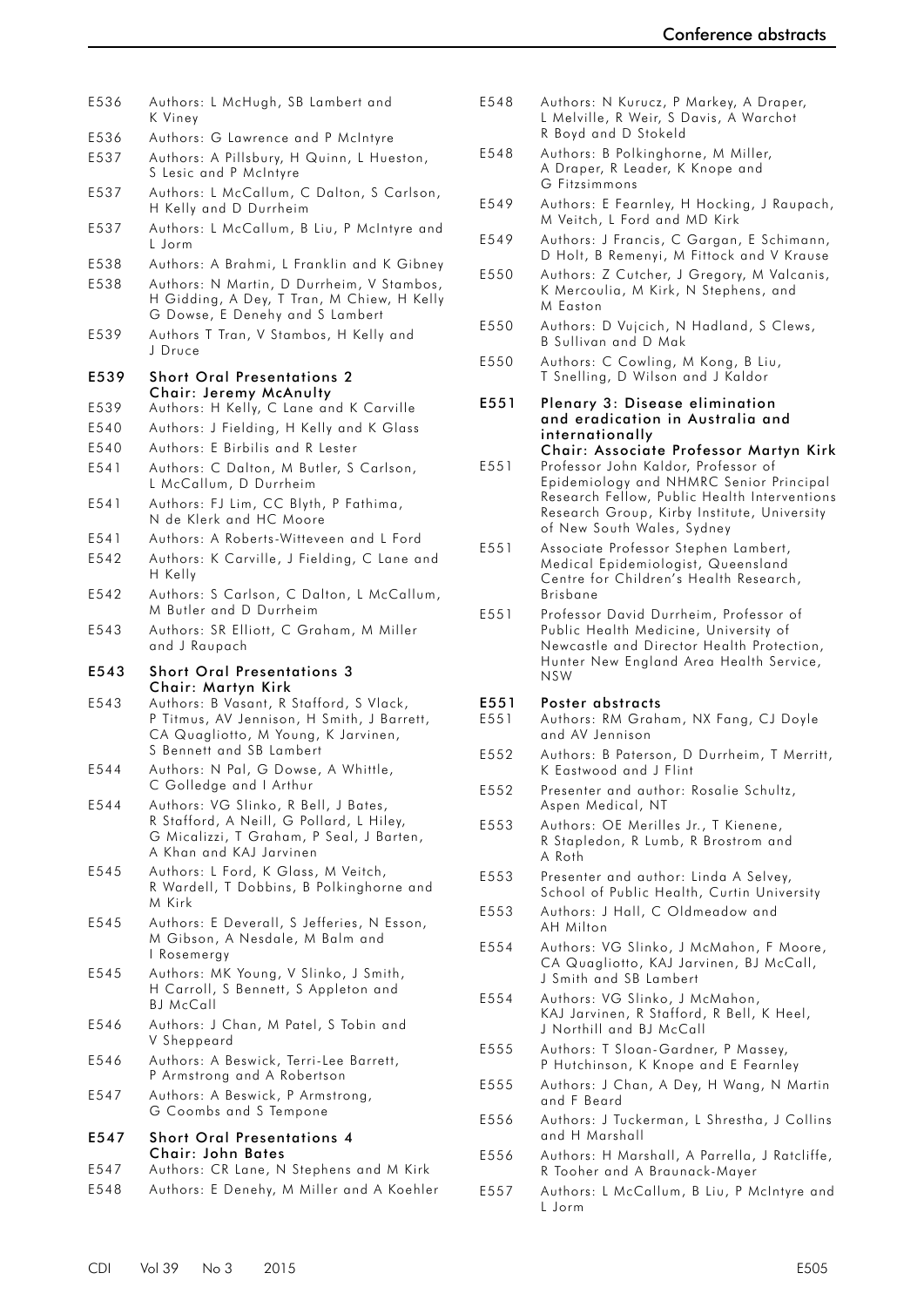| E557 | Presenter and author: Anthony Draper, |
|------|---------------------------------------|
|      | Centre for Disease Control, Northern  |
|      | Territory and MAE Scholar, Australian |
|      | National University                   |

- E557 [Authors: J McMahon, J Northill,](#page-55-0)  J [Cameron, G Hewitson, D Genge and](#page-55-0)  F [Moore](#page-55-0)
- E558 [Authors: J McMahon, J Northill,](#page-56-0)  G [Hewitson, J Cameron, D Genge and](#page-56-0)  F [Moore](#page-56-0)
- E558 [Author: K Gourlay](#page-56-0)
- E558 [Author: K Gourlay](#page-56-0)
- E559 [Author: K Gourlay](#page-57-0)
- E559 [Presenter and Author: Jill Sherwood,](#page-57-0) Public [Health Physician, Health Intelligence Team,](#page-57-0)  [Institute of Environmental Science and](#page-57-0)  [Research Ltd, Wellington](#page-57-0)
- E560 [Authors: J Brotherton, G Chappell, J Brosi,](#page-58-0)  [K Winch, B Barbaro and M Saville](#page-58-0)
- E560 [Authors: K Edwards, M Fittock, C](#page-58-0)  [Chamberlain, N Davies, M Van Leeuwen,](#page-58-0)  N [Missen and D Williams](#page-58-0)
- E560 [Authors: T Tomita, T Seemann, M Valcanis,](#page-58-0)  [K Stevens, D Bulach, J Kwong, J Coventry,](#page-58-0)  [K Mercoulia, T Stinear and B Howden](#page-58-0)
- E561 [Authors: PL Stanley, AM Parker and DA^S](#page-59-0)  [Belsh](#page-59-0)aw
- E561 [Authors: K Jarvinen, G Pollard, A Neill and](#page-59-0)  [D Seesaengnom](#page-59-0)
- E562 [Authors: AJ Glynn-Robinson, M Kirk, K](#page-60-0)  [Pennington and R Owen](#page-60-0)
- E562 [Authors: AJ Glynn-Robinson, M Kirk,](#page-60-0)  T [Dobbins and R Owen](#page-60-0)
- E562 [Authors: C Davis, K Hawke, S Lambert,](#page-60-0)  C [Lang, C Gilks, L Fitzgerald and S Reid](#page-60-0)
- E563 [Authors: M Assoum, R Magalhaes, G Ortu,](#page-61-0)  [MG Basanez, C Lau, L Veerman and A](#page-61-0)  **[Clements](#page-61-0)**
- E563 [Authors: H Kelly, K Grant, M Chilver, L](#page-61-0)  [McCallum and C Dalton](#page-61-0)
- E564 [Authors: J Northill, V Horton-Szar,](#page-62-0)  [G Hewitson, D Genge, J Cameron,](#page-62-0)  J [McMahon, S Schlebusch and F Moore](#page-62-0)
- E564 [Authors: L Ford, C Moffatt and K Kennedy](#page-62-0)
- E564 [Authors: S Anuradha, S Jurd, F Vosti, I](#page-62-0)  [Hunter, J Markey, D Finnigan, D Jurgeneit,](#page-62-0)  [L Mundy, A Regan, D Brook, V Dingjan, E](#page-62-0)  [Pullen and P Van Buynder](#page-62-0)
- E565 [Authors: L Boonwaat, T Moore, R Chavada](#page-63-0)  [and S Conaty](#page-63-0)
- E565 [Authors: CR Lane, K Carville and H Kelly](#page-63-0)
- E566 [Authors: R Gilmour, S Tobin and](#page-64-0)  V [Sheppeard](#page-64-0)
- E566 [Authors: C Graham, E Denehy, J Raupach](#page-64-0)  [and A Koehler](#page-64-0)
- E567 [Authors: MK Young, HM Faddy, J Fryk,](#page-65-0)  GR [Nimmo, AW Cripps](#page-65-0)
- E567 [Authors: Q Wang, N Holmes, P Howard,](#page-65-0)  G [Hill-Cawthorne and V Sintchenko](#page-65-0)
- E567 [Authors: C Sotomayor, Q Wang, P Howard](#page-65-0)  [and V Sintchenko](#page-65-0)
- E568 [Authors: L Garton, TW Yip, M Gunathilake,](#page-66-0)  JY Su, A Ishwar, J Creighton, R Sherry, A [Hope, C Beatson, H Goodwin, N Ryder,](#page-66-0)  [M Thalanany, V Krause](#page-66-0)
- E568 [Authors: LM Nissen, ETL Lau, C Campbell,](#page-66-0)  [H Kastrissios, BD Glass, A Drovandi and](#page-66-0)  M [Rosenthal](#page-66-0)
- E569 [Presenter and author: Neil Franklin, Health](#page-67-0)  [Protection NSW](#page-67-0)
- E569 [Authors: C Mills, R Kremer, G Caleo and](#page-67-0)  K [Lokuge](#page-67-0)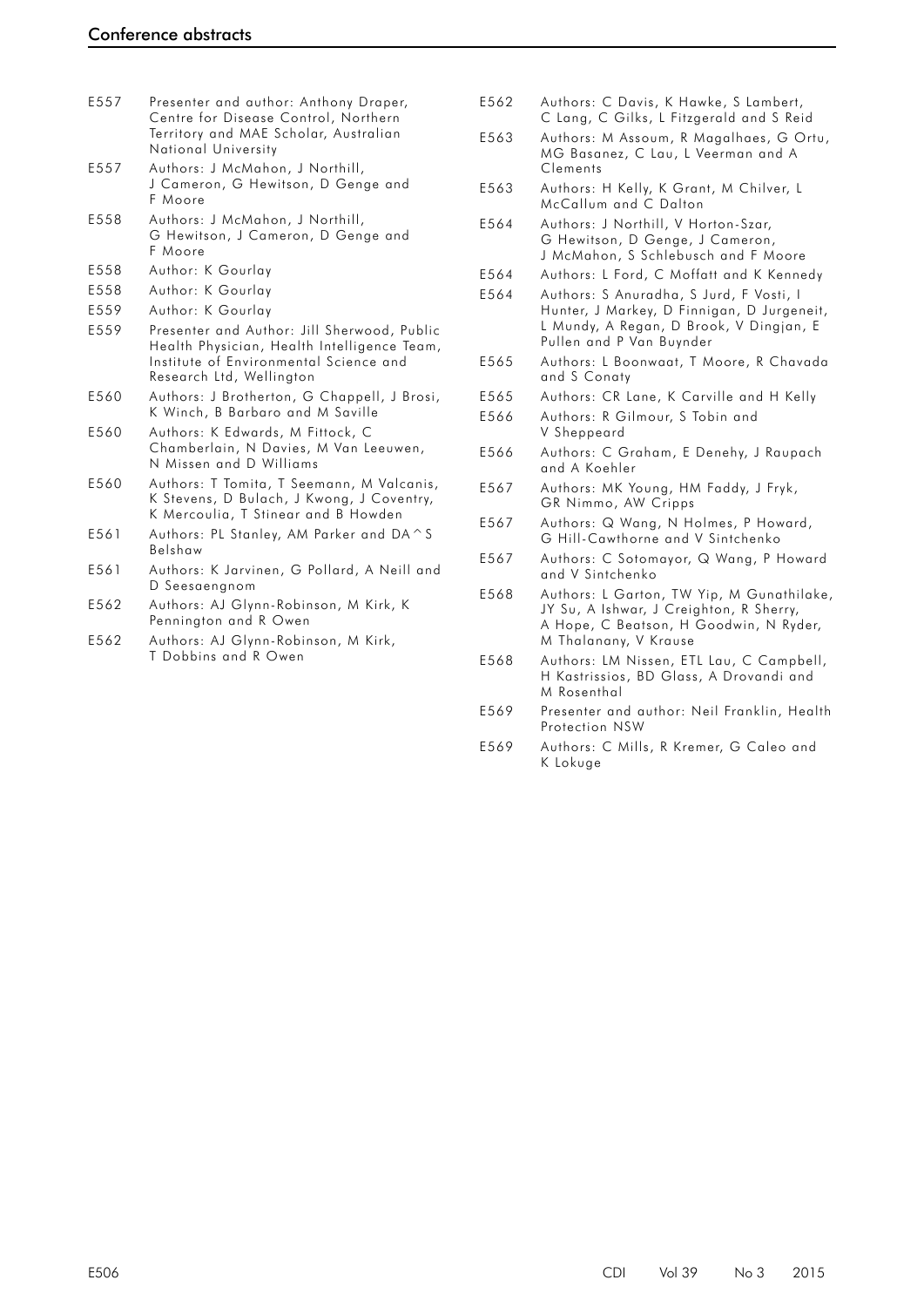# **These abstracts are provided unedited**

# **Day 1: Controlling global infectious threats**

# **Plenary 1: Global threats from infectious diseases Chair: Professor Jeremy McAnulty**

#### <span id="page-4-0"></span>**Novel epidemiological approaches to surveillance of emerging infectious disease threats in the Asia–Pacific region**

**Speaker:** Professor Archie Clements, Director and Professor, Research School of Population Health, ANU College of Medicine, Biology and Environment, The Australian National University, Canberra

The Asia–Pacific region is the global epicentre of emerging infectious diseases, and novel approaches to surveillance are required to effectively mitigate the growing and high potential burden of these diseases. With climate change, predictions of increasing frequency and severity of cyclones in the Pacific might increase flooding risk, exacerbating the disease burden from emerging disease such as leptospirosis and typhoid. Similarly, dengue emergence in the region is linked to environmental change, including climate change and rapid, unplanned urbanisation. Earth observation technologies, which use satellite and earth surface monitoring data provide information on the natural and built environment, including climate and weather (temperature, precipitation, humidity, cloud cover, etc.), land cover and land use, vegetation, soil and elevation, underpin one novel approach; data from clinical surveillance systems, and entomological surveillance, can be integrated with earth observation data to augment existing surveillance approaches, whereby associations between environmental factors, measured using earth observation, and disease patterns can be used to predict the spatial and/or temporal distribution of disease. This approach has greatest potential for vectorborne and zoonotic infectious diseases that are sensitive to environmental factors. Digital surveillance using internet search engine queries and social media is another non-traditional approach with some promise. Digital surveillance and earth observation have the potential to be integrated within early warning systems that can trigger timely resource mobilization in the face of an emerging epidemic. In the field, systems that support operational decision-making, such as spatial decision support systems, can provide accessible, low-tech methods to enable more effective targeted intervention to combat disease outbreaks, including surveillance-response. Each of these approaches will be illustrated and critically evaluated using examples from recently conducted studies in the region.

#### **Immunisation strategies to reduce vaccine preventable diseases: using the New Zealand example**

**Speaker:** Associate Professor Nikki Turner, Department of General Practice and Primary Health Care, Director, CONECTUS and The Immunisation Advisory Centre, University of Auckland, New Zealand

NZ traditionally had poor immunisation coverage in their national immunisation programme. However over the past 15 years there has been dramatic improvement in both coverage and timeliness of delivery of the childhood schedule. The main reasons behind this improvement have been the ability to collect and utilise data via the NZ National Immunisation Register, the creation of national targets, feedback loops on progress and provider buy in.

NZ now has a much more integrated approach to surveillance with the ability to connect the main surveillance data bases monitoring immunisation coverage and disease surveillance, utilising encrypted data from the unique national individual identifier. Data can be used much more effectively for monitoring the programme and answering translational questions.

However gaps still remain, particularly in the areas of maternal vaccination, older children and adult vaccination. There is still significant morbidity from pertussis and influenza in young infants and some localised measles outbreaks particularly in older children and young adults. Immunisation programmes need to take a whole of life approach, having the right tools, utilising linked data sets and reporting mechanisms can support a more effective approach across the whole population.

#### **Clinical research in the midst of an Ebola outbreak**

**Speaker:** Professor Peter Horby, Associate Professor, Group Leader Epidemic Research Group Oxford (ERGO), Group Head / Principal Investigator and Fellow, Nuffield Department of Medicine, University of Oxford, UK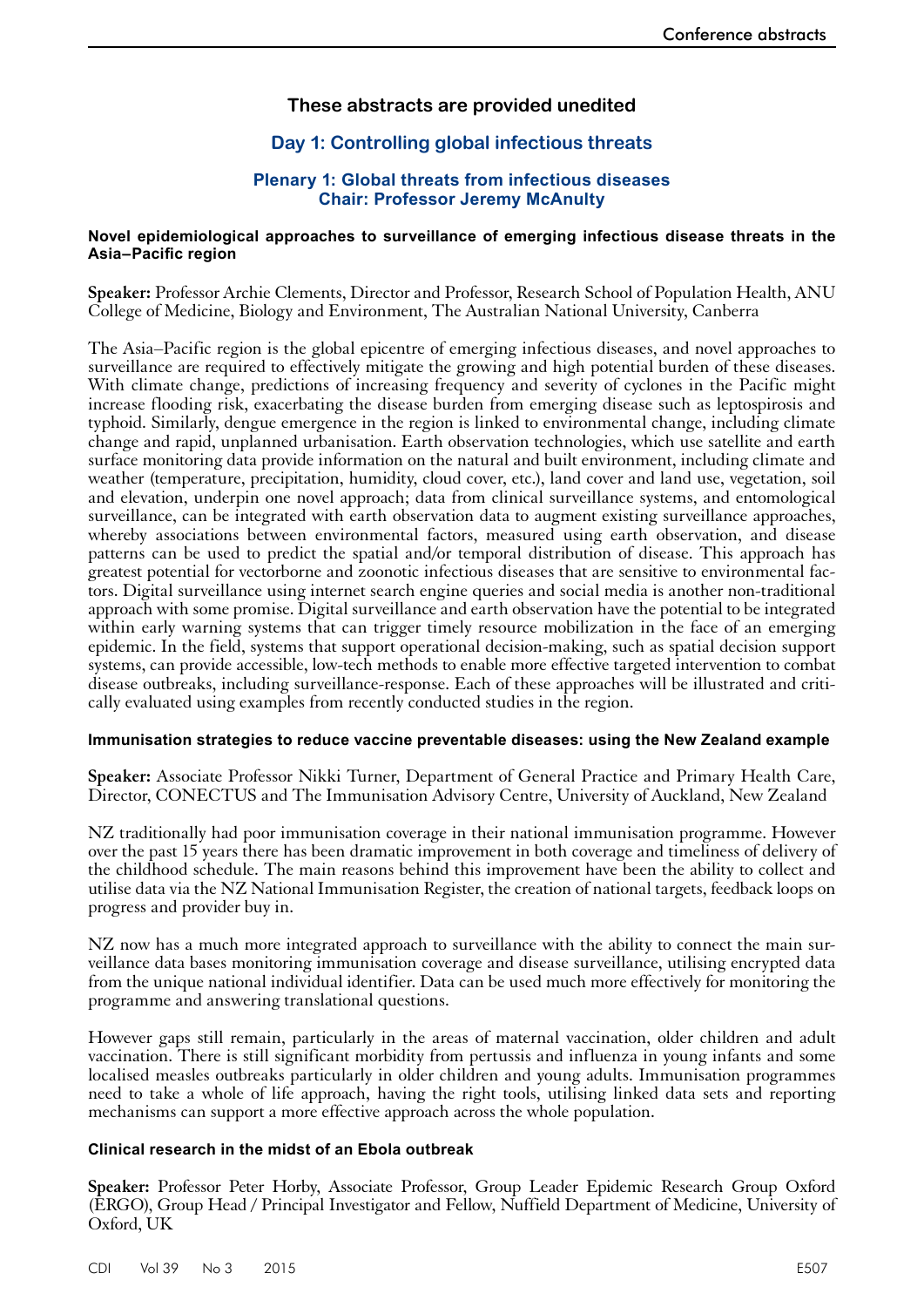<span id="page-5-0"></span>The size and scale of the on-going Ebola Virus Disease (EVD) outbreak is unprecedented, and has been declared a Public Health Emergency of International Concern. The pathogenesis of EVD is incompletely understood but high levels of viral replication and the detection of virus in multiple body tissues is typical of severe disease. Coagulopathy, disruption of endothelial function, and increased inflammatory responses are also associated with severe EVD. The association between high levels of viraemia and EVD severity suggests that therapies that target viral replication may benefit patients.

Whilst several experimental therapeutic interventions have shown promise in the laboratory and in animal studies, none have been tested for efficacy and safety in humans with EVD. In August 2014 a World Health Organization expert panel concluded unanimously that 'investigators have a moral duty to evaluate these interventions in the best possible clinical studies that can be conducted under the circumstances of the epidemic.'

I will describe the therapeutics options that are being considered for EVD, the efforts that have been made to evaluate experimental therapeutics for EVD, and some of the challenges faced.

# **Emerging Infectious Diseases and International Health Chair: Vitali Sintchenko**

# **Endgame strategies for lymphatic filariasis elimination in American Samoa**

**Presenter:** Colleen Lau, The University of Queensland, Queensland

**Authors:** C Lau, R Soares Magalhaes, S Hundessa, S Sheridan, M Schmaedick, S Fuimaono, J Tufa and P Graves

**Background:** After seven rounds of mass drug administration (MDA) in American Samoa, lymphatic filariasis (LF) antigen prevalence dropped from 16.5% (1999) to 2.3% (2007). In 2011, prevalence in 6–7 year old children was <1%, the WHO threshold used to cease MDA. Our study aims to inform the risk of resurgence by identifying any residual infection clusters and/or high-risk populations.

**Methods:** A serum bank collected from 807 adults in 2010 was tested for LF antigen (Og4C3) and antibody (Bm14). Demographic data and spatial analysis were used to identify high-risk populations and residual infection clusters. In 2014, a follow up study was conducted to verify the findings.

**Results:** In 2010, Og4C3 prevalence was 0.8–3.2%, with two possible hot spots (estimated diameters of 1.2–1.5 km). Prevalence was higher (3.5–14.3%) in recent (<5 years) migrants compared to longer-term residents. In 2014, ICT prevalences at the two hot spots  $(N=125)$  were  $\frac{14}{6}$  and 12.5%, confirming the presence of residual clusters. Recent migrants  $(N=674)$  were tested at a workplace and clinic, and found to have ICT prevalence of 1.2% and 2.9%.

**Conclusion:** LF transmission appears to be still occurring in American Samoa. Further investigation is required to determine if current guidelines for certifying interruption of transmission are valid.

#### **An outbreak of healthcare-associated cutaneous melioidosis in temperate Western Australia**

**Presenter:** Carolien Giele, Communicable Disease Control Directorate, Department of Health, Western Australia

**Authors:** C Giele, T Inglis, A Merritt, B Clark, L Manning, A Peterson, P Armstrong and G Dowse

Background: Melioidosis is a serious disease caused by the environmental saprophyte Burkholderia pseu-<br>domallei. The organism is endemic in northern Australia and southeast Asia, and appears to be variably distributed elsewhere in the tropics.

**Methods:** Outbreak investigation.

**Results:** Six cutaneous melioidosis infections were notified among residents of a community south of Perth between January 2012 and December 2013. The index case preceded by 21 months a cluster of five cases reported over a 4-month period. All cases had attended the same medical clinic for wound dressings, the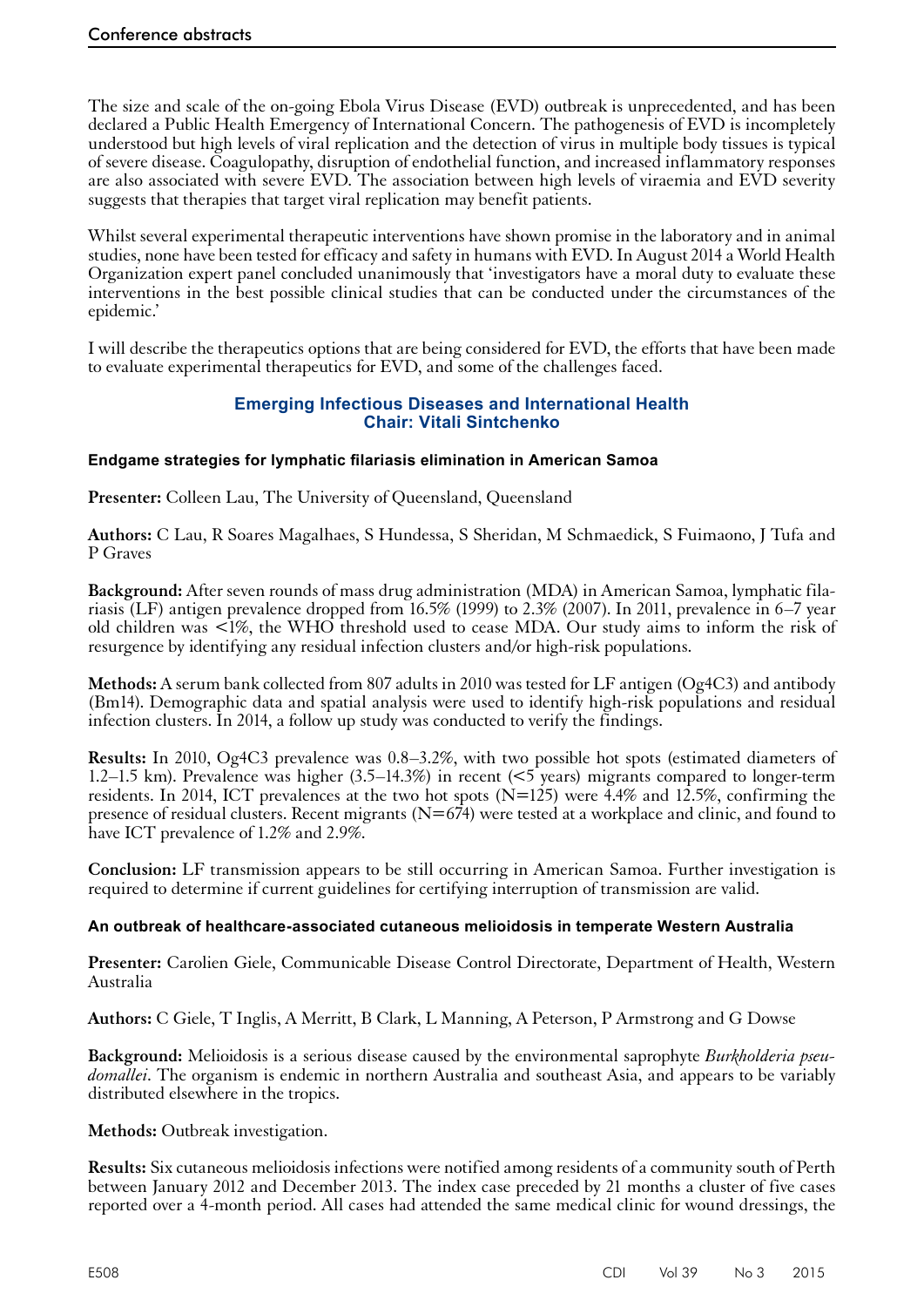<span id="page-6-0"></span>latter five clearly prior to developing infection. A single *B. pseudomallei* MLST type was isolated from all six cases and was identical to that subsequently isolated from a bottle of saline irrigation fluid used to clean wounds of the last five cases.

**Conclusion:** This is the first reported healthcare-associated outbreak of cutaneous melioidosis in a temperate region. A contaminated bottle of saline was the likely source for at least five cases of infection, but the primary source of *B. pseudomallei*, the mode of contamination of the bottle, and how the organism persisted for an extended period at the clinic remain uncertain. This incident highlights the importance of maintaining infection control standards in primary healthcare settings.

## **Dengue infection acquired in Western Australia: evidence of importation of infected mosquitoes?**

**Presenter:** Andrew Jardine, Department of Health, Western Australia

**Authors:** M Lindsay, D Smith, J Nicholson, P Neville, A Jardine, S Harrington, A Whittle, H Lyttle, A Levy and P Armstrong

A male with laboratory-confirmed dengue infection was notified to the Department of Health Western Australia (WA) in October 2013. He had a dengue-like illness and primary DENV-1 infection was confirmed by serology and PCR. He had never travelled outside the State and the most likely location of infection was Wickham or Point Sampson in the Pilbara region.

Retrospective testing of sera from other patients with suspected arbovirus illness did not identify any further cases of local infection. Intensive adult and larval mosquito surveillance undertaken immediately after notification and after the start of the wet season in January 2014 did not detect dengue virus or any vector species in the local region.

This is the first locally acquired case of dengue in WA for more than 70 years. While the source of infection in this case is unknown, it is most likely due to transient introduction of an infected mosquito by air or sea, which subsequently transmitted dengue to the patient but failed to establish a local breeding population.

This case highlights the high public health importance of vigilance in identifying possible local dengue cases, and in maintaining efforts to ensure dengue vectors do not become established in WA.

# **Tuberculosis in the Pacific Islands region, 2000 to 2013**

**Presenter:** K Viney, Australian National University, Australian Capital Territory

**Authors:** D Hoy, A Roth, PM Kelly, D Harley and A Sleigh

**Background:** Tuberculosis (TB) poses a significant public health challenge in the 22 countries and ter- ritories of the Pacific Islands region.

**Methods:** We ascertained TB cases reported annually by Pacific Island national TB programmes to the World Health Organization, Western Pacific Region Office and calculated various standard measures for TB occurrence (i.e. case notifications, incidence, prevalence, mortality), comparing the year 2013 to the year 2000.

**Results:** In 2013, 24,145 TB cases were notified, most (94% or 22,657) were from Papua New Guinea (PNG). Kiribati reported the highest TB case notification rate (398 per 100,000 population). Notification rates per 100,000 population were also high in PNG, Marshall Islands and Tuvalu (309, 283 and 182, respectively). Between 2000 and 2013, TB case notification rates increased by 58%, from 146 to 231 per 100,000 population. Incidence has remained high but stable from 2000 to 2013; prevalence and mortality have fallen by 20% and 47%, respectively.

**Conclusion**: Although TB incidence is stable across the region, many countries have high rates and the Pacific regional burden is increasing. To halt and reverse this trend, TB control efforts and health systems must be strengthened.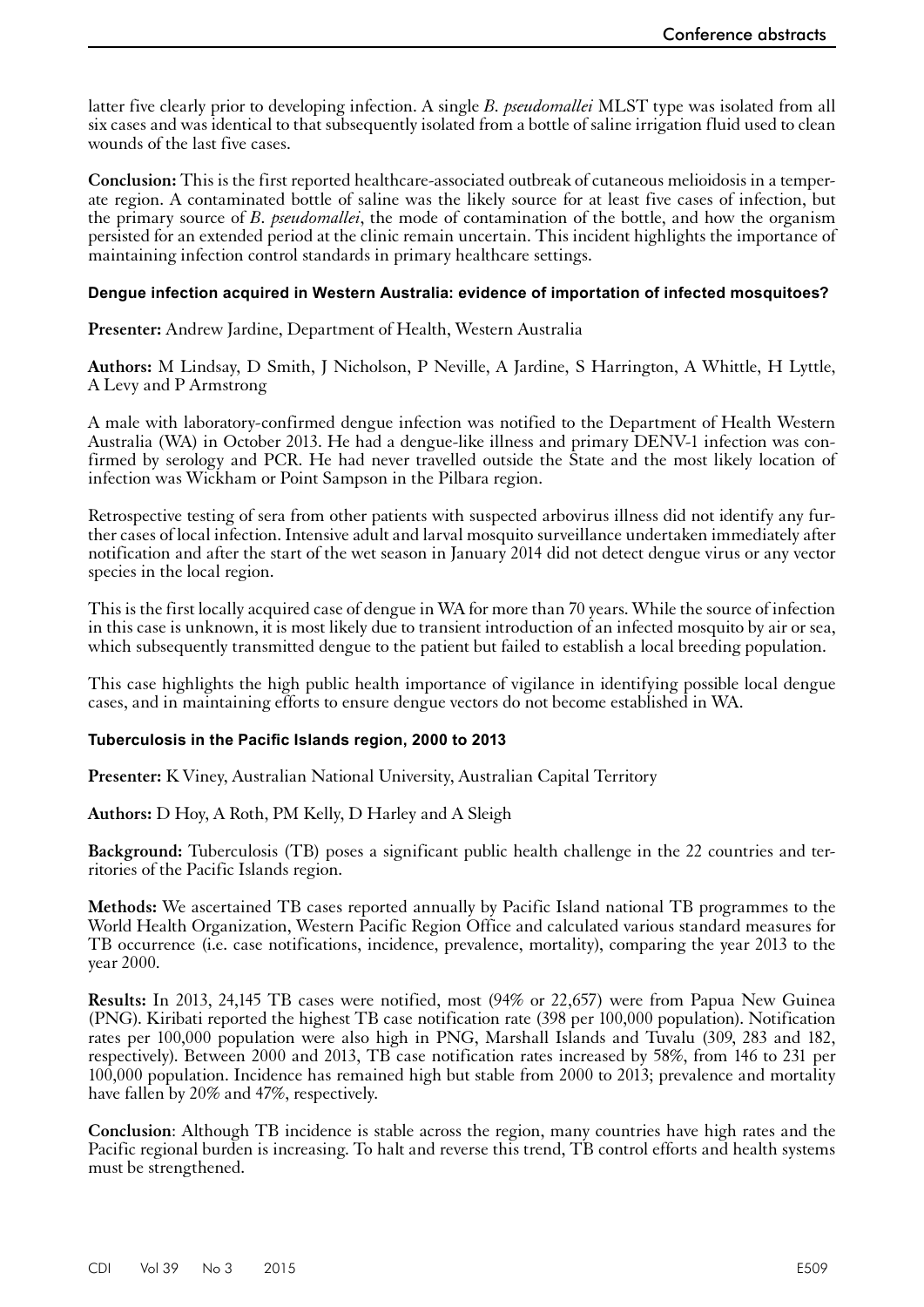# <span id="page-7-0"></span>**What do we know about enterovirus-D68 in Australia?**

**Presenter:** Avram Levy, PathWest Laboratory Medicine WA and School of Pathology and Laboratory Medicine, University of Western Australia

**Authors:** A Levy, J Roberts, J Lang, S Tempone, A Kesson, A Daly, B Thorley and D Speers

Enterovirus D-68 (EV-D68) has emerged as a common cause of respiratory illness worldwide including acute and severe disease. Recent outbreaks have involved numerous cases of respiratory disease, followed by acute flaccid paralysis (AFP) or other neurological disease in a small proportion of cases. Western Australia (WA) has experienced two peaks of EV-D68 activity during July–October (winter–spring) in 2011 and 2013 with sporadic cases recorded from 2008–2015. The majority of cases involved hospitalised patients with upper respiratory infections, particularly lower airway disease or asthma/wheeze. EV-D68 was also identified in cerebrospinal fluid from one patient. Phylogenetic analysis suggests circulation of some strains within WA as well as sporadic detections of other strains, one of which appears closely related to the Californian AFP cases. It is likely that EV-D68 circulation has not been limited to WA, but has been occurring throughout Australia with detection in faeces from two patients through nationwide AFP and enterovirus surveillance in 2010. EV-D68 should be recognised as an emerging respiratory pathogen capable of causing large outbreaks, with severe neurological disease following infection on rare occasion. Ongoing surveillance including the use of EV-D68-specific assays should be considered by large public health laboratories.

# **Simulation training: preparing staff for managing a person with Ebola virus disease**

**Presenter:** Wendy Morotti, Communicable Diseases Unit, Queensland

**Authors:** W Morotti, D El Saadi, J Gerard, B McCall, H Carroll and S Bennett

The current Ebola virus outbreak in West Africa and subsequent potential for cases to present in other countries has required Queensland health care services to evaluate their ability to manage a person presenting with Ebola virus disease (EVD). The level of personal protective equipment required to manage a person with EVD is much higher than that used for other more commonly managed infectious conditions in Queensland, posing new challenges for staff and hospital management in meeting patient's health care needs.

To assist staff to become more confident in the safe management of an EVD case, simulated clinical train- ing in the care of an EVD case was developed and offered through one day workshops. Medium fidelity simulation training involves the use of manikins or actors trained to demonstrate a condition. The training covered a range of scenarios including general patient care, undertaking invasive techniques and managing contaminated environments.

This presentation will describe how the health staff performed in the simulated clinical training scenarios and discuss common challenges they faced. In particular it will highlight areas of care that pose a particu- lar risk to staff or the patient when being undertaken in full PPE and discuss how these risks might be mitigated.

# **Vaccine Preventable Diseases 1 Chair: Stephen Lambert**

#### **Community Acquired Pneumonia Immunisation Trial in Adults (CAPiTA)**

**Presenter:** Marieke Bolkenbaas, University Medical Center Utrecht, the Netherlands

**Authors:** M Bonten, S Huijts, M Bolkenbaas, C Webber, S Gault, W Gruber, S Patterson and D Grobbee, for the CAPiTA study team

**Background:** Conjugate vaccines have shown to prevent pneumococcal disease in children, but efficacy in elderly has not been established yet.

**Methods:** The CAPiTA study was a randomised, double-blind clinical trial in 84,496 immunocompetent community-dwelling participants of 65 years and older in the Netherlands. The primary objective of the study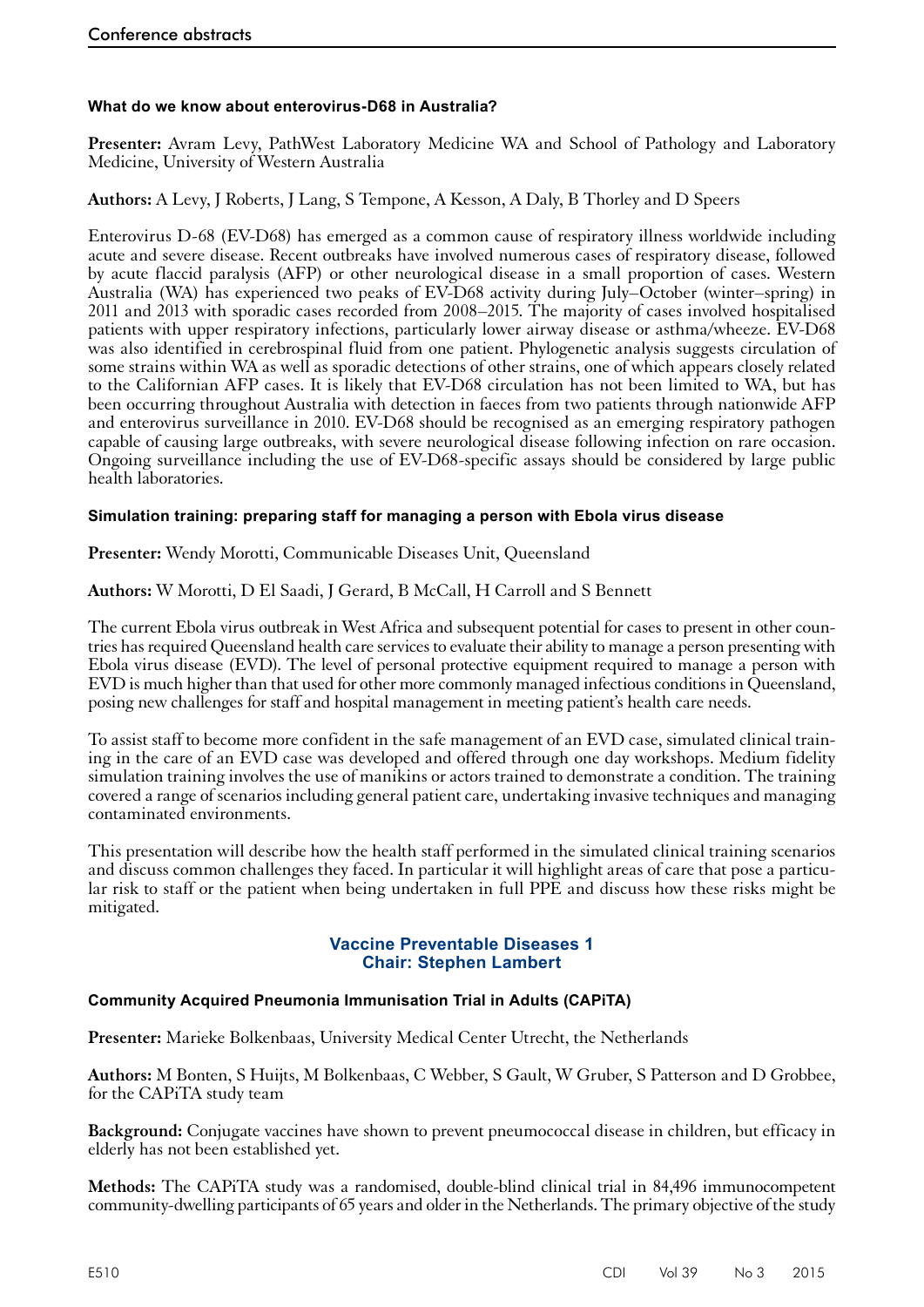<span id="page-8-0"></span>was to determine the efficacy of a 13-valent pneumococcal conjugate vaccine (13vPnC) in preventing a first episode of vaccine-type (VT) pneumococcal community-acquired pneumonia (CAP). Secondary objectives were to determine the efficacy in preventing a first episode of non-bacteremic/noninvasive (NB/NI) VT pneumococcal CAP and a first episode of VT-IPD. Participants were randomised 1:1 to receive either 13vPnC or placebo. Surveillance for CAP and IPD cases was conducted at hospitals in areas of enrolment. A serotypespecific urinary antigen detection assay and/or cultures of pneumococci from blood or other sterile sites were used to identify vaccine-type CAP and IPD episodes.

**Results:** Per protocol analysis showed a vaccine efficacy for a first episode VT-CAP of 45.56% (95.2% 21.82%–62.49%, *P*=0.0006); for a first episode of NB/NI VT-CAP 45.00% (95.2% 14.21%–65.31%, *P*=0.0067), and for a first episode of VT-IPD 75.00% (95.2% 41.43%–90.78%, *P*=0.0005).

**Conclusions:** 13vPnC was effective in preventing vaccine-type pneumococcal CAP and IPD in adults >65 years of age.

# **Impact and effectiveness of 13vPCV among Australian children**

**Presenter:** Sanjay Jayasinghe, National Centre for Immunization Research and Surveillance, Sydney, Australia, Discipline of Paediatrics and Child Health, Sydney Medical School, University of Sydney

**Authors:** C Chiu, H Quinn, R Menzies and P McIntyre

**Background:** In 2011 13-valent pneumococcal conjugate vaccine (13vPCV) replaced 7vPCV in the publiclyfunded immunisation program for Australian children, with the '3+0' schedule (3 primary doses without booster) maintained. The 13vPCV was licensed based on immune correlates of protection. We assessed the coverage, impact and effectiveness (VE) against IPD three years into the 13vPCV program.

**Methods:** We assessed the serotype-specific IPD incidence rate ratios (IRRs) post (2011/12–2013/14) versus pre (2008/09–10/11) 13vPCV introduction in children aged <5 years using national laboratory-based notification data, and vaccine uptake from the Australian Childhood Immunization Register. We employed conditional logistic regression analysis to determine VE based on odds ratios for 13vPCV vaccination in cases versus age-matched controls.

**Results:** For children aged <5 years, the 3-year average annual incidence rate (per 100,000) of 13v-non-7v IPD declined from  $10.\overline{7}$  (n=143, 2008/09–10/11) to 3.8 (n=54, 2011/12–2013/14). The greatest impact was against serotype 19A (IRR: 0.23, 95%CI 0.15–0.33). In 2013, 90% of children were fully vaccinated by 12 months of age. VE of ≥1 dose of 13vPCV against 13-non-7v IPD was 95.6% (77.8–99.1%).

**Conclusion:** A substantial reduction occurred in IPD due to 13v-non-7v serotypes in Australian children since 13vPCV ('3+0' schedule) introduction. Overall, 13vPCV VE is consistent with predictions based on immune correlates.

#### **Birth outcomes among Australian women who receive an influenza vaccine in pregnancy, 2012–2014**

Presenter: Lisa McHugh, MAE scholar, Queensland Children's Medical Research Institute and Communicable Diseases Unit, Queensland Health and Australian National University, ACT

**Authors:** L McHugh, RM Andrews, K Viney, SB Lambert and KA O'Grady

**Background**: Although recommended for all pregnant women, there is a shortage of Australian data on the safety and effectiveness of influenza vaccination in pregnancy. We aimed to determine whether there are any differences in relation to birth weight and gestation at birth of infant between groups based on pregnancy vaccination status.

**Methods**: A cohort study of women aged >17 years recruited between February 2012 and December 2014 at less than 8 weeks postpartum. The primary exposure of interest was self-reported influenza vaccination in pregnancy. The primary outcomes of interest were infant birth weight in grams and gestation (weeks) at birth of infant.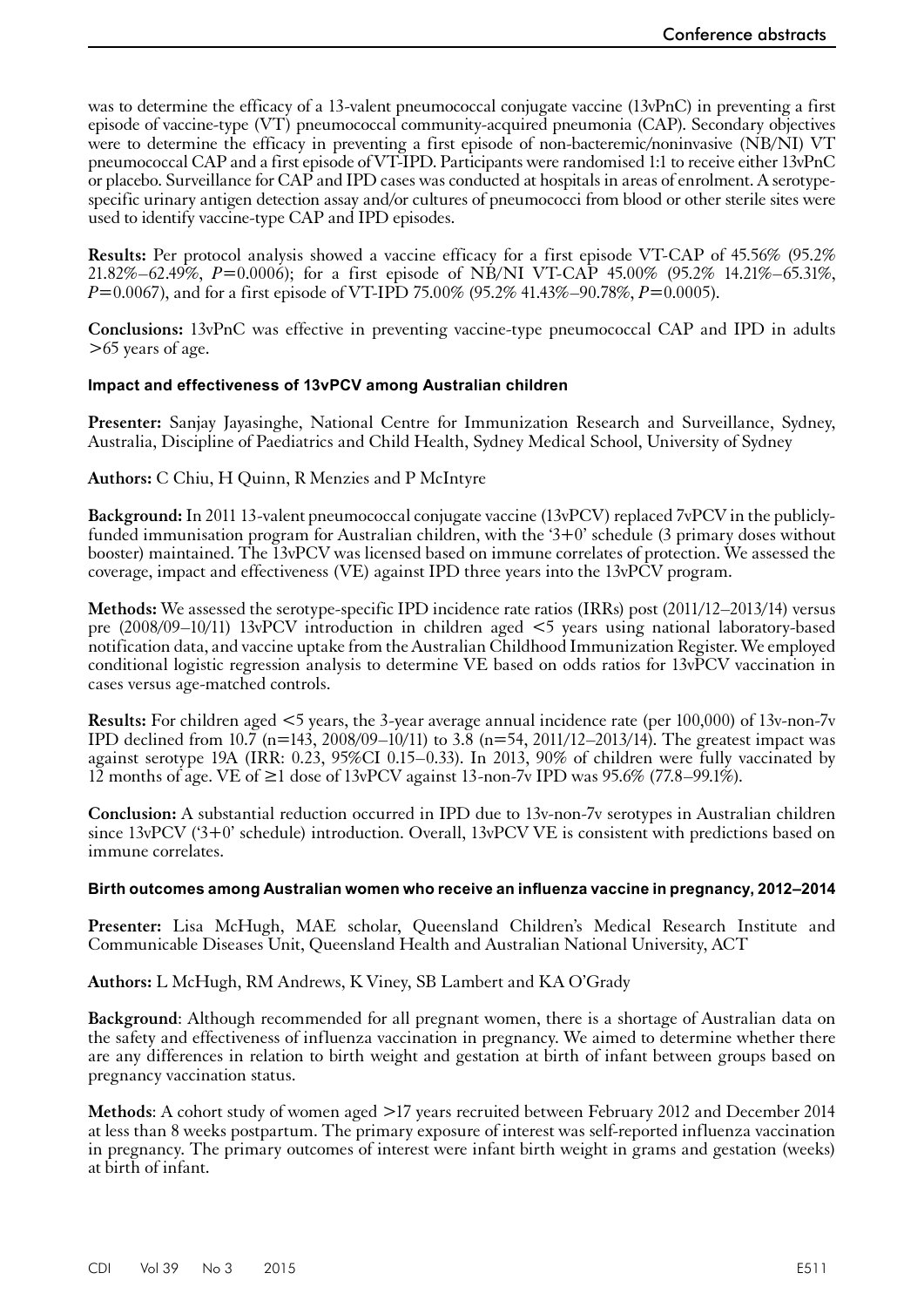<span id="page-9-0"></span>**Results**: There were 7175 women enrolled. Mean maternal age at infant birth was 31.7 years (range 17–51 years). The mean birth weight of infants born to vaccinated mothers was 3325 grams (95% CI 3301, 3350) compared to 3336 (95% CI 3317, 3356) in unvaccinated mothers,  $P=0.50$ ; the mean gestation at birth was 38.7 weeks (95% CI 38.6, 38.7) compared to 38.7(95% CI 38.6, 38.8) *P*=0.43 respectively.

**Conclusion:** We found no association between influenza vaccination during pregnancy and either birth weight or gestational age. These data will be an important contribution to evaluating the impact of influenza vaccine in pregnancy.

# **Post-exposure passive immunisation for preventing rubella and congenital rubella syndrome**

**Presenter:** Megan Young, Griffith University, Queensland

**Authors:** MK Young, AW Cripps, GR Nimmo and ML van Driel

**Background:** Primary studies examining the effectiveness of polyclonal immunoglobulins for post-exposure prophylaxis of rubella have small sample sizes and varying results.

**Methods:** We conducted a systematic review as per standard Cochrane methodological procedures.

**Results:** Twelve studies (430 participants) were included; seven RCTs and five controlled clinical trials (CCTs). The result of meta-analysis (11 studies) of gammaglobulin versus control (saline or no treatment) for preventing rubella cases favoured the intervention group (RR 0.61, 95%CI 0.45–0.83) but studies were heterogeneous. Heterogeneity was explained by subgrouping studies according to the estimated volume of gammaglobulin administered by weight and then removing studies where the intervention was given >5 days after exposure ("0.027–0.037 ml/lb" RR 1.60 (95%CI 0.57–4.52); "0.1–0.15 ml/lb" RR 0.53 (95%CI 0.29–0.99); "0.2–0.5 ml/lb" RR 0.20 (95%CI 0.04–1.00)). One study examined the incidence of congenital rubella syndrome among pregnant participants (<9/40 weeks) who were randomised to one of two gammaglobulin groups ('high' or 'low' rubella titre). No cases were identified.

**Conclusion:** Compared to no treatment, polyclonal immunoglobulins are of benefit for preventing rubella if given in sufficient dose up to five days after exposure. There is insufficient evidence to make direct conclusions about the effectiveness of polyclonal immunoglobulins for preventing congenital rubella syndrome.

# **The 2012/3 measles serosurvey: at odds with Australia's elimination status?**

**Presenter:** Heather F Gidding, University of New South Wales and National Centre for Immunisation Research and Surveillance, New South Wales

**Authors:** HF Gidding, HE Quinn, L Hueston, DE Dwyer and PB McIntyre

**Background:** Australia's measles elimination status was verified in 2014, but notifications have increased since  $2011$ .

**Aim:** Estimate population immunity to measles using the 2012/3 national serosurvey and R (the effective reproduction number), and compare with previous serosurveys.

**Methods:** A similar national sample to previous serosurveys was tested (residual sera and plasma from 1–49 year olds obtained from public and private laboratories) using the Enzygnost anti-measles IgG enzyme immunoassay. R was calculated from weighted estimates of the proportion seronegative by age using established methods.

**Results:** The weighted proportion seronegative increased progressively from 3.7% (95%CI: 3.3–4.2%) in 1999 to 10.3% (9.11–1.4%) in 2012/3. Similarly, the proportion equivocal increased from a low of 1.7% (95%CI: 1.4–1.9%) in 2002 to 8.9% (95%CI:  $7.8-10.0\%$ ) in 2012/3. These changes were most pronounced in 10–34 year olds and suggest waning vaccine induced immunity. R increased from 0.57 in 1999 to above the epidemic threshold of  $\widetilde{1}$  in 2012/3 (R=1.7)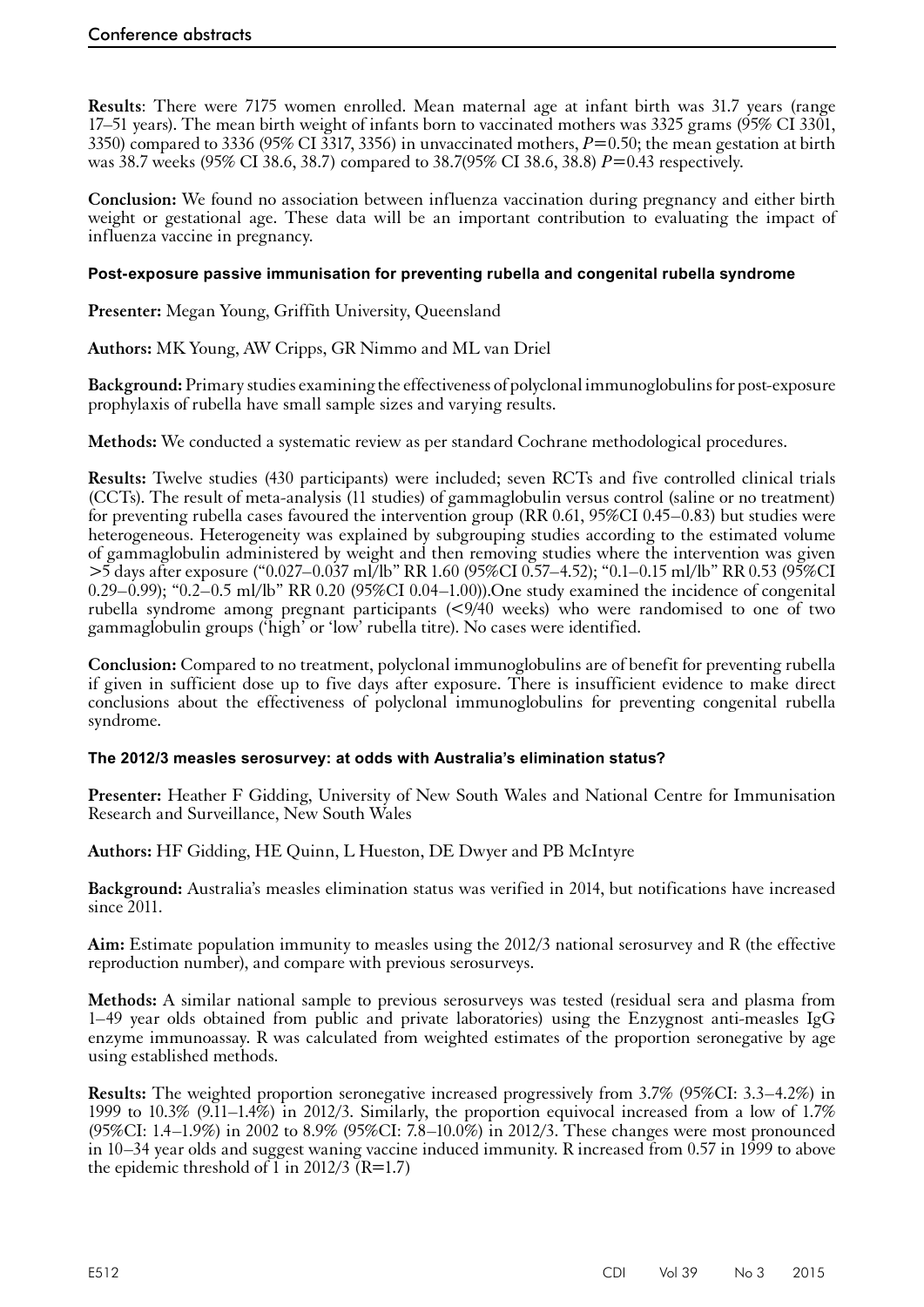<span id="page-10-0"></span>**Conclusion:** The 2012/3 serosurvey results are consistent with the age distribution of notified measles cases, but at odds with other indicators (e.g. number and importation status of notifications) which support the conclusion that measles elimination is being maintained. Steps to further investigate these serologic findings are being considered.

#### **Using SMS technology to actively monitor the safety of vaccines in general practice**

**Presenter:** Alan Leeb, Illawarra Medical Centre

**Authors:** A Leeb, AK Regan, I Peters, G Leeb, L Tracey and PV Effler

**Introduction:** Ongoing monitoring of adverse events following immunisation (AEFI) is essential for detecting safety signals and maintaining public confidence. SmartVax is a general practice initiative using software to send short message service (SMS) texts to query vaccines about AEFI.

**Methods:** All persons immunised at a WA general practice during 2012–2014 were sent an SMS 3 days post-vaccination asking if they experienced any reaction(s). Patients who replied "Yes" were invited to complete an online survey to assess nature, severity and duration of the reaction.

**Results:** 8,868 vaccination encounters received SMS follow-up and an SMS response was received for 75%. The overall reaction rate was 7% (9% in persons under 16 years and 5% in others); most were local reactions. Differences by vaccine brand were identified. The change to combined MMR-V did not increase reported reactions.

**Conclusions:** This prototypic system provides a timely, efficient way to monitor vaccine safety. While the data presented are from a sole large group site, a network of practices has been established and currently 19 sites across five jurisdictions are participating. A network of GP sites uploading de-identified data to an aggregated database could serve as an early warning system for unanticipated safety signals.

# **Sexually Transmissible and Bloodborne Infections Chair: Linda Selvey**

#### **Human papillomavirus control: registry data support an impact of incomplete vaccine courses**

**Presenter:** Julia Brotherton, National HPV Vaccination Program Register, VCS, Victoria

**Authors:** J Brotherton, M Malloy, D Gertig, A Budd, K Drennan and M Saville

**Background**: Optimised two-dose HPV vaccine schedules are now endorsed for young adolescents by WHO. Limited data are available about effectiveness of <3 doses using a standard dose schedule.

**Methods**: Deterministic data linkage was undertaken between the Victorian Cervical Cytology Registry and National HPV Vaccination Program Register to determine vaccination status and incidence of cervical pathology among vaccine eligible women screened in Victoria between April 2007 and December 2011. Proportional hazards regression was used to estimate hazard ratios (HR) adjusted for age, socioeconomic status and area of residence. Women were stratified into those vaccinated before or after first screen.

**Results**: Any number of doses (1, 2 or 3) were associated with lower rates of high grade and low grade cytology diagnoses *as long as doses were given prior to screening commencement* (one dose HR high grade 0.44  $(95\%CI\ 0.32$  to 0.59), one dose low grade 0.48  $(95\%CI\ 0.40$  to 0.58); two doses HR high grade 0.63  $(95\%CI\ 0.32)$ 0.50 to 0.80), HR low grade 0.52 (95%CI 0.44 to 0.61); three doses HR high grade 0.53 (95%CI 0.47 to 0.60), HR low grade 0.73 (95%CI 0.68 to 0.78)).

**Conclusion:** Our data suggest vaccine effectiveness of less than three doses against cervical intraepithelial neoplasia.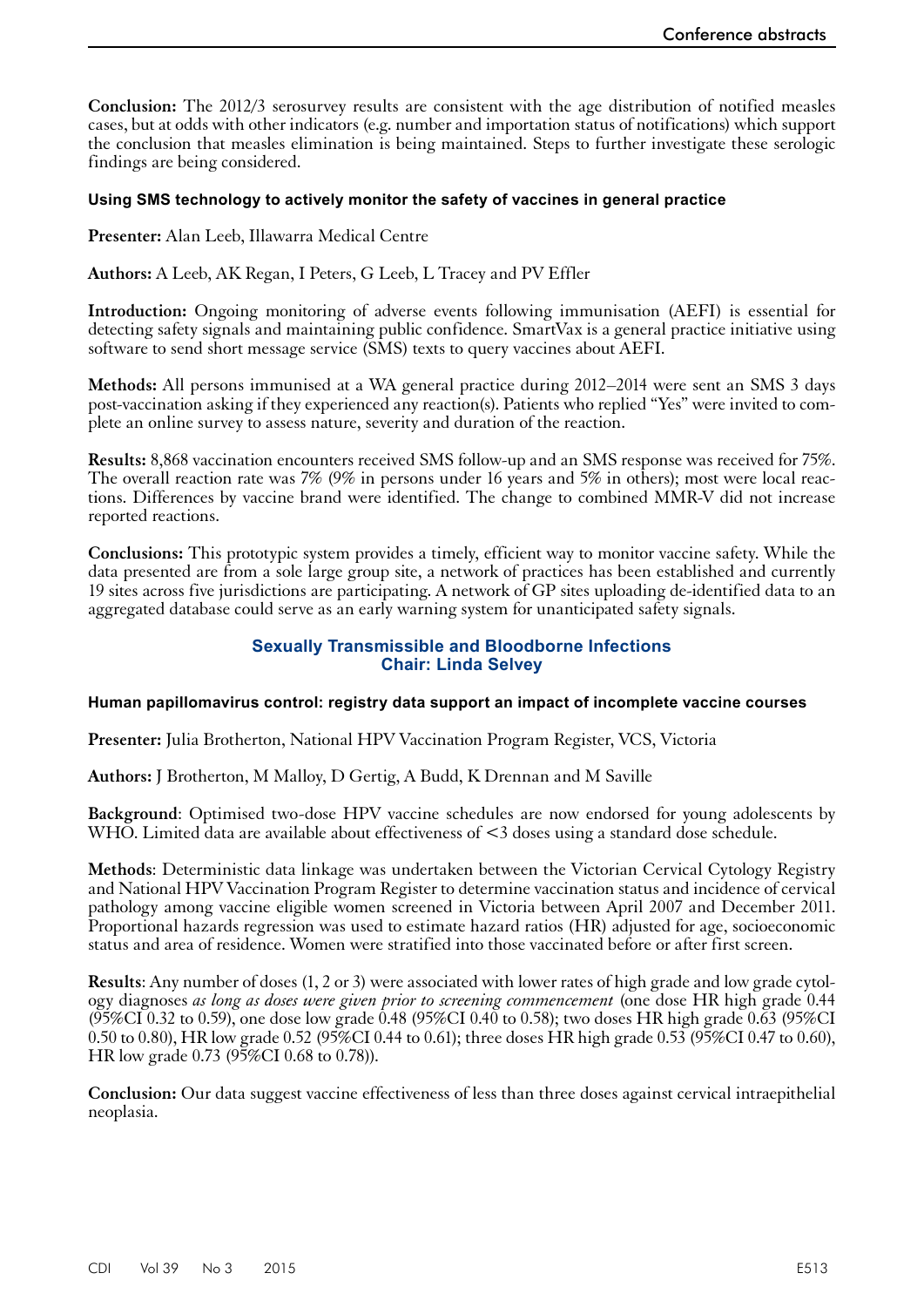# <span id="page-11-0"></span>**Trends in testing for chlamydial infection in the ACT, 2003 to 2012**

**Presenter:** Lucas Mills, Australian National University and ACT Health Protection Service

**Authors:** L Mills, R Hundy and E Fearnley

**Keywords** Sexually transmissible infections, chlamydia, surveillance

**Background:** Around Australia, notifications for chlamydial infection have increased rapidly over recent years. Notification data is susceptible to changes in testing in the community. This study sought to describe testing trends to assist the interpretation of disease notifications.

**Methods:** We used pathology testing data provided by two major pathology providers in the ACT (accounting for 77% of laboratory notifications) from 2003 to 2012. Pathology results were analysed by sex, age, clinical setting and year of test, using Stata13.

**Results:** The overall proportion of positive tests was higher in males than females (5.7% compared with 3.1%) with no statistically significant change in positivity over this period. The number of tests performed annually increased from 10,997 in 2003 to 20,139 in 2012, with increased testing in both a general practice and sexual health setting. Approximately two-thirds of all tests were performed on women, although the proportion of tests performed on men has increased over time from 27.7% to 38.1%.

**Conclusions:** Analysis of ACT data suggests the increase in chlamydia notifications is associated with increased testing. This study has demonstrated that it is feasible to utilise pathology testing data to interpret trends in notification data.

# **Peer-led STI testing and early HIV diagnosis among MSM in Western Australia**

**Presenter:** Byron Minas, Department of Health Western Australia

**Authors:** BC Minas, CM Giele, SC Laing, L Bastian, AW Burry, KJ Sales and DB Mak

**Background:** We describe trends in newly acquired HIV notifications among men who have sex with men (MSM) in Western Australia (WA) since commencement of the M Clinic, a peer-led STI testing service for MSM established by the WA AIDS Council in 2010.

**Methods:** Numbers and proportions of MSM HIV cases with newly acquired infection were compared for the 2004–2006, 2007–2009 and 2011–2013 time periods. Data from 2010 were excluded as the M Clinic opened that year.

**Results:** Between the 2004–2006 and 2007–2009 periods, the number of MSM with newly acquired HIV increased by 50% (23 to 33 cases) and the number of newly acquired cases as a proportion of new HIV diagnoses among MSM increased from 27% to 35% (30% increase) (*P*= NS). In the 2011–2013 period, the number of newly acquired HIV cases among MSM more than doubled compared to 2007–2009, and comprised 53% (n=70) of new HIV diagnoses among MSM (*P*< .05).

**Conclusions:** The proportion of MSM HIV notifications that were newly acquired increased between 2004 and 2013 in WA, with the greatest increase seen after the M Clinic's commencement. Peer-led approaches to HIV testing can contribute to early diagnosis among MSM.

#### **Mapping progress towards Australia's National Hepatitis B Strategy targets, 2013**

**Presenter:** Jennifer MacLachlan, The Doherty Institute, Victoria

**Authors:** J MacLachlan, N Allard and B Cowie

**Background:** The National Hepatitis B Strategy includes specific targets to achieve in order to improve the response to chronic hepatitis B (CHB). We assessed progress towards these targets in the areas of diagnosis, monitoring, treatment and vaccination, for Australia's 61 Medicare Locals.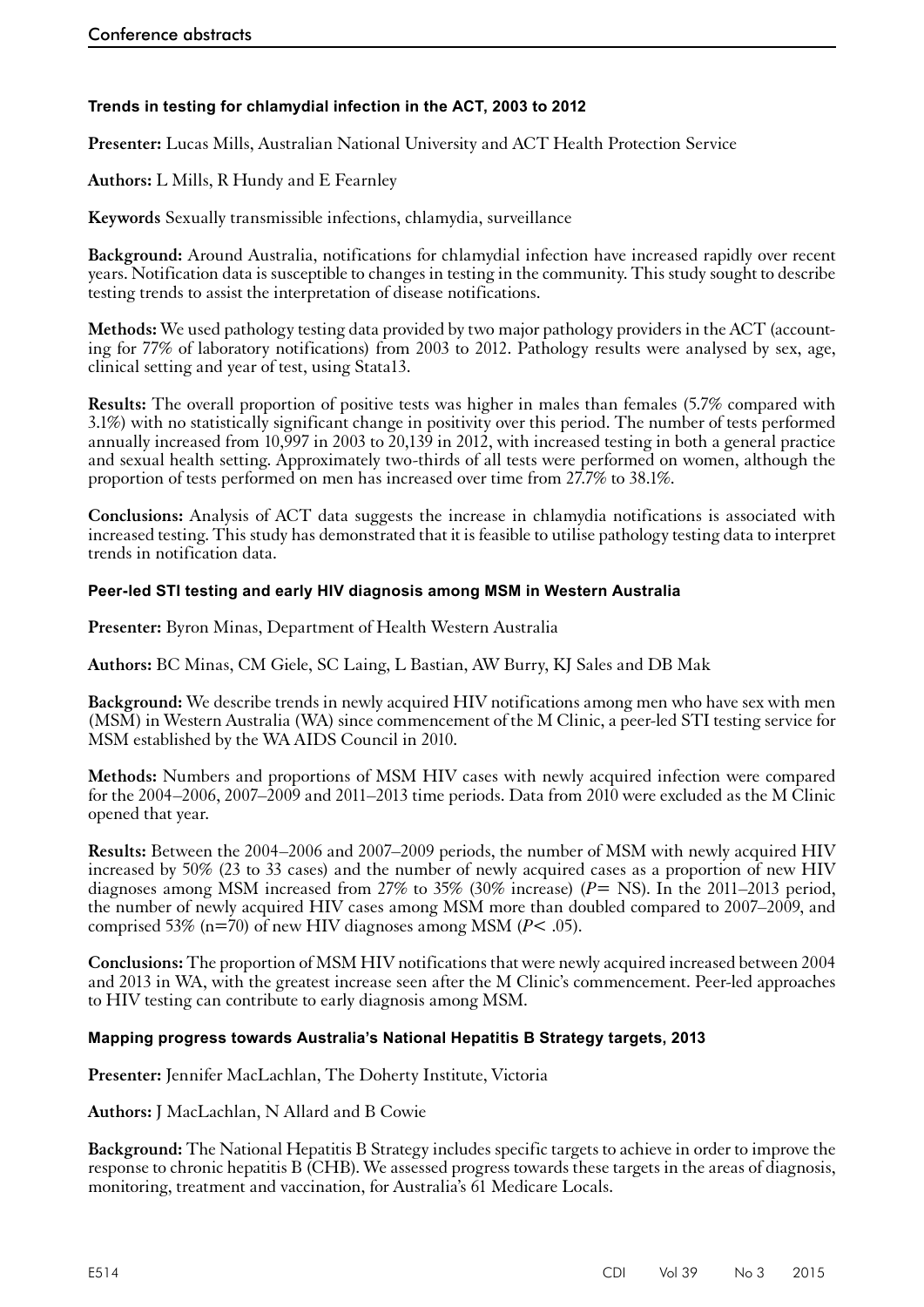<span id="page-12-0"></span>**Methods:** Data for the period 2012–13 were analysed, including the Australian Childhood Immunisation Register, Pharmaceutical Benefits Schedule prescribing data, National Notifiable Diseases Surveillance System notifications, and previously derived estimates of hepatitis B prevalence.

**Results:** National immunisation uptake at one year in 2012–13 was 91.5%, with no Medicare Locals reaching the Strategy's target of 95%. Several areas with uptake <90% have been previously identified as having high CHB prevalence. Progress towards the target of 80% of people with CHB being diagnosed is static, being 57% nationally in 2013 and the number of notifications remaining stable.

No Medicare Local achieved the 15% treatment target in 2013, and only twelve MLs achieved uptake above the national average of 5.3%, all in Sydney and Melbourne.

**Conclusions:** This analysis demonstrates that Australia's response to CHB is falling short of the targets identified in the National Strategy, and that identifying high and low performing areas can highlight effective strategies and areas of greatest need.

#### **Molecular detection of** *Neisseria gonorrhoeae* **antimicrobial resistance: moving towards individualised treatment strategies**

**Presenter:** Ella Trembizki, QCMRI, The University of Queensland

# **Authors:** E Trembizki and D Whiley on behalf of GRAND investigators

*N. gonorrhoeae* antimicrobial resistance (AMR) is a major global concern. There are limited new treatment options and because of increased use of Nucleic Acid Amplification Testing (NAATs) for diagnosis, there is a lack of AMR data. As a part of the Gonorrhoea Resistance Assessment by Nucleic acid Detection (GRAND) study, we examined the molecular basis of AMR in 2,228 *N. gonorrhoeae* isolates from throughout Australia in the first half of 2012. Mutation profiles were then correlated with minimum inhibitory concentrations and geographical location. Through this screening we identified candidate sequences that predict resistance to penicillin, ciprofloxacin and azithromycin, and have now developed real-time PCR methods to predict resistance to ciprofloxacin and azithromycin. These Cipro-NAAT and azithro-NAAT methods were then applied to NAAT positive clinical samples  $(N=576)$  from the Northern Territory for the first half of 2014, and the results compared with bacterial culture-based surveillance. Our data confirms a lack of azithromycin resistance in the NT, but suggest that ciprofloxacin resistance may be overestimated. We are further investi- gating these results. These data show how molecular AMR surveillance can enhance bacterial culture-based capabilities. In addition, our assays provide promising steps toward individualised treatment strategies for *N. gonorrhoeae* infection.

#### **Epidemiology of gonorrhoea notifications in Australia, 2007–2012**

**Presenter:** April Roberts-Witteveen, ACT Health

**Authors:** A Roberts-Witteveen, K Pennington, N Higgins, C Lang, M Lahra, R Waddell and J Kaldor

**Introduction:** In Australia, gonorrhoea is rare apart from among some populations of Aboriginal and Torres Strait Islander people and men who have sex with men. An investigation into the increase in notifications in Australia from 2009 was undertaken.

**Methods:** Notified gonorrhoea cases reported between 2007 and 2012 were obtained from the National Notifiable Diseases Surveillance System. Analyses undertaken included time trends in counts and rates, according to jurisdiction, gender, Aboriginal status and sexual orientation.

**Results:** The largest increases in notification rates over the study period were in both sexes in New South Wales (2.9 and 3.7 times in 2012 compared to 2007) and Victoria (2.4 and 2.7), men in the Australian Capital Territory (2.3) and women (2.3) in Queensland. Although their rates decreased over time, the highest notification rates were in Aboriginal women in the Northern Territory and Western Australia. Changes in age and sex distribution, antimicrobial resistance or patterns of exposure and acquisition were not observed.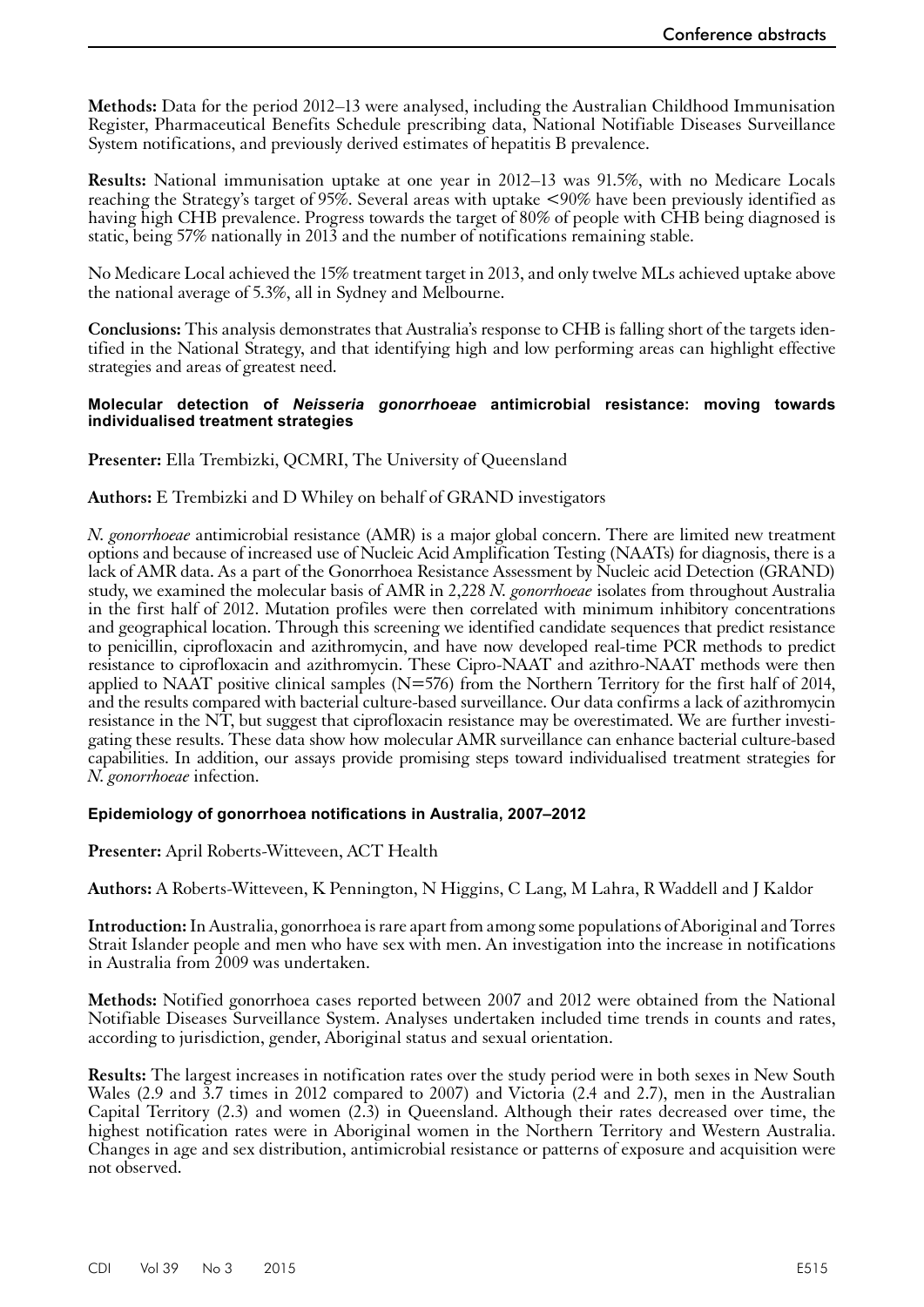<span id="page-13-0"></span>**Conclusion:** There is an ongoing gonorrhoea epidemic affecting Aboriginal people in Australia, but the increases in notifications have primarily occurred in non-Aboriginal populations in the larger jurisdictions. Interpretation of these data would be enhanced by laboratory testing data.

# **Indigenous Populations and Other Vulnerable Groups Chair: Vicki Krause**

## **Trachoma prevalence according to treatment strategy in Australia between 2007 and 2013**

**Presenter:** John Kaldor, University of New South Wales, New South Wales

**Authors:** B Liu, C Cowling, A Hayen, G Watt, D Mak, S Lambert, H Taylor and J Kaldor

**Background:** We examined how different azithromycin treatment strategies have affected trachoma prevalence.

**Methods:** Annual community-level data on trachoma prevalence and treatment in 5–9 year old children from 3 Australian jurisdictions between 2007–2013 were examined according to the trachoma treatment strategy implemented (no treatment, active case only, household and community-wide). Changes in community trachoma prevalence according to treatment strategy were estimated using random-effects meta-analysis.

**Results:** 182 communities (42.3% from the Northern Territory, 11.5% from South Australia and 46.2% from Western Australia) had 881 treatment and corresponding trachoma prevalence records. The greatest annual fall in trachoma prevalence was in communities implementing community-wide treatment: absolute reductions ranged from  $-8\%/95\%$ CI  $-17\%$  to  $1\%)$  to  $-31\%$   $-26\%$  to  $-37\%$ ; these communities also had the highest baseline trachoma prevalence (15.4%–43.9%). Including only communities with moderate trachoma prevalence (5–<20%) at initial measurement, the change in trachoma prevalence from the first to the last year of data recorded was similar for communities implementing community-wide or those using more targeted treatment strategies: absolute reductions were  $-11\%(-8\%$  to  $-13\%)$  and  $-7\%(-5\%$  to  $-10\%)$  respectively.

**Conclusion:** Community-wide azithromycin administration reduces trachoma prevalence. Less intensive treatment in moderate prevalence communities may lead to similar reductions in prevalence. Facial cleanliness and environmental interventions should also be implemented.

#### **Diversity of** *emm* **types causing Invasive group A streptococcal disease, Northern Territory**

**Presenter**: Rowena Boyd, Centre for Disease Control, Northern Territory Department of Health

**Authors**: R Boyd, B J Currie, D C Holt, T Harris and V Krause

**Background:** Northern Australia has high rates of invasive group A streptococcal (GAS) disease, with highest incidence in the Indigenous population. Multivalent GAS vaccines will potentially reduce rates of GAS-related diseases however only cover up to 30 of over 200 *emm* types identified. Our study adds to the limited knowledge of *emm* types circulating and disease transmission which has implications for public health response.

**Methods:** Laboratory isolation of *Streptococcus pyogenes* from a normally sterile site is notifiable in the Northern Territory. Demographic and clinical data were collected from medical records for notifications between 2011–2013. Molecular typing characterised GAS isolates according to sequencing of *emm* genes.

**Results:** Of 128 notifications, 81(64%) isolates were available for typing and 28 different *emm* types were identified. Geographical clusters were not evident and no associations were shown between *emm* type and clinical manifestation or illness severity. Typing confirmed transmission of *emm* 207.1 between infant twins and refuted transmission in two household-case pairs.

**Conclusions:** The diversity of *emm* types limits potential vaccine coverage and highlights the importance of educational, social and environmental interventions that limit spread of GAS in community. Typing of isolates was important to verify transmission but did not point to illness presentation or severity.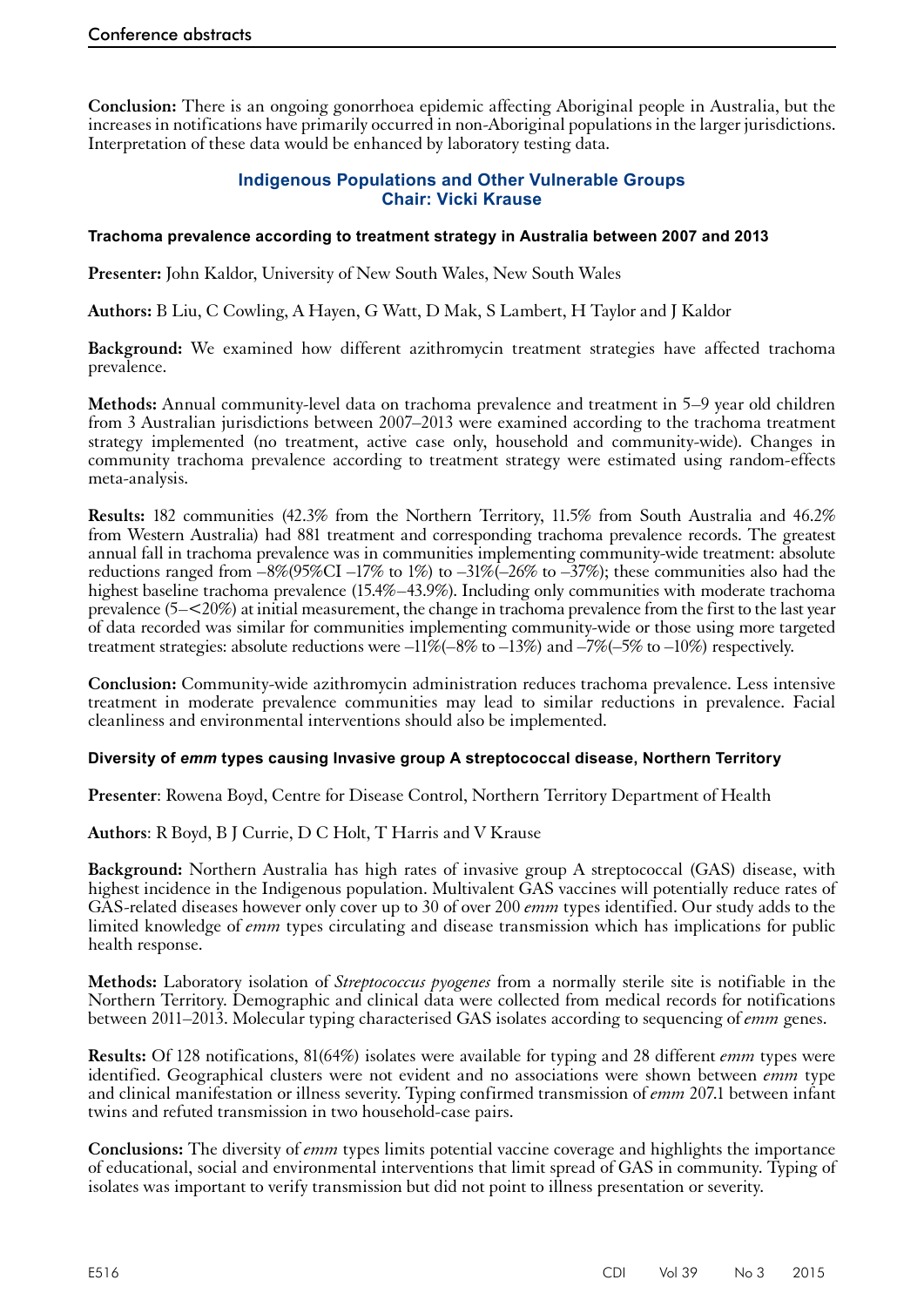# <span id="page-14-0"></span>**Malnutrition increases the risk of lower respiratory infection with respiratory syncytial virus**

**Presenter**: Stuart Paynter, School of Public Health, University of Queensland

**Authors:** S Paynter, R Ware, L Yakob, M Lucero, V Tallo, H Nohynek, P Weinstein, P Sly, G Williams and E Simoes

Although malnutrition is a well known risk factor for clinical pneumonia in children, it is not clear whether or not malnutrition increases the risk of lower respiratory infection due to viruses. Resolving this question requires large scale longitudinal studies.

We followed up a cohort of 12,191 infants who were part of a pneumococcal vaccine trial in the Philippines. Children who had lower than median growth between their first and third pneumococcal vaccinations had a higher rate of subsequent hospital admission with lower respiratory infection due to respiratory syncytial virus (RSV), compared to those with growth above the median (hazard ratio: 1.34; 95% confidence interval:  $1.02 - 1.76$ 

In addition, we used a mathematical transmission model to examine whether seasonal malnutrition in children in the study setting had any impact on RSV incidence. The results of the mathematical model indicate that peak RSV transmissibility was highest during the period of seasonal malnutrition.

Poor infant growth appears to increase the risk of hospital admission with lower respiratory infection due to RSV

#### **Reducing rheumatic fever in New Zealand**

**Presenter:** Chrissie Pickin, Ministry of Health, New Zealand

# **Authors:** C Pickin and N Stefanogiannis

Indigenous Mâori and Pacific people living in New Zealand experience high rates of rheumatic fever and rheumatic heart disease. The New Zealand Government has committed to tackling this inequity and reducing the incidence of rheumatic fever by two-thirds by 2017. The New Zealand Rheumatic Fever Prevention Programme encompasses a range of innovative activities aimed at preventing the transmission of Group A streptococcal throat infections and ensuring that these throat infections are treated quickly and effectively. The activities include a 'primordial' prevention programme focussed on reducing household crowding in priority communities and improving access to sore throat management services in primary care and community settings.

2014 rheumatic fever hospitalisation data suggest that the programme is having an effect with a statistically significant reduction between 2013 (4.3 per 100,000 hospitalisations) and 2014 (3.4 per 100,000 hospitalisations). The decrease was achieved in both Mâori and Pacific people and was statistically significant for Mâori.

This presentation will include an overview of this multi-faceted programme and will share lessons for successful programme design and delivery that can reduce health inequity.

#### **The use of routinely-collected primary care data for improving the control of sexually transmissible infections in Aboriginal communities**

**Presenter:** Kathryn Taylor, Aboriginal Health Council of South Australia (AHCSA)

**Authors:** K Taylor, K Marshall, S Betts and D Scrimgeour

Aboriginal people continue to experience a high prevalence and incidence of sexually transmissible infection (STI), especially in remote locations. We describe the development of an innovative system of collection and analysis of STI testing data from Aboriginal community-controlled health services (ACCHSs) in South Australia to facilitate sexual health quality improvement initiatives and develop a greater understanding of STI epidemiology in Aboriginal communities across the state.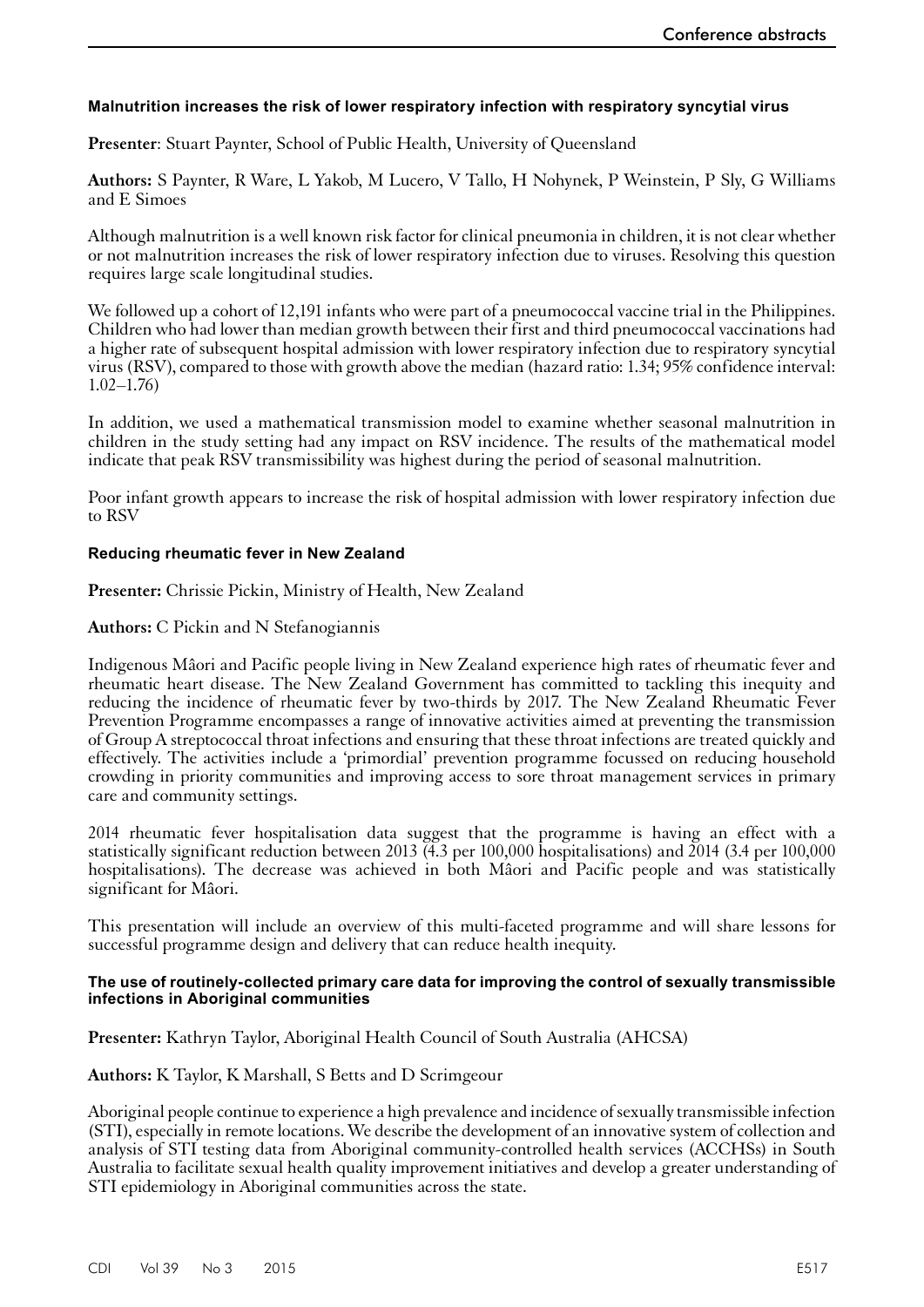<span id="page-15-0"></span>The Aboriginal Health Council of SA (AHCSA) is the peak body representing 10 ACCHSs in South Australia. AHCSA's Sexual Health Program (SHP) began in 2010, building capacity within ACCHSs to deliver sexual health services for Aboriginal communities. This includes supporting ACCHSs to run a 6-week community screening activity, for which testing rates and prevalences are reported annually. In 2013, a partnership was negotiated with SA Pathology, whereby results of all tests conducted at participating ACCHSs for chlamydia, gonorrhoea and trichomoniasis were reported to AHCSA. This has enabled STI data to be analysed and disseminated to health services throughout the year, to identify gaps in service delivery and guide the work of the SHP. We will present the development of the surveillance system, its current uses, findings to date and future directions for the program.

#### **Person–to-person engagement – achieving exceptional program outcomes in remote Indigenous communities**

**Presenter:** Gabrielle Watt, Department of Health, Northern Territory

**Authors:** J Arnold, S Cooney, B Johnson, D Miller, A Wilson, P Wines and L Wing

Achieving high coverage rates for health service delivery in remote communities is often difficult due to factors including high population mobility, language barriers and cultural differences.

The Northern Territory trachoma program uses a unique approach to delivering health care in remote communities by speaking individually with each person in the community. Community members are provided with individual information to make decisions on screening and treatment options for themselves and their families. Novel in a time of media, texts and computers, this intensive approach has resulted in exceptional screening and treatment coverage rates. In 2014, >95% of 5–9 year old Indigenous children living in at risk remote communities were screened for active trachoma, while >90% of community members received treatment with azithromycin as indicated by the *CDNA Guidelines for the Public Health Management of Trachoma in Australia*.

Australia, the only high income country to still have blinding trachoma, has made a commitment to the World Health Organisation to eliminating blinding trachoma by 2020. Trachoma (*Chlamydia trachomatis*) infection has been around since the Bronze Age. This presentation will outline how community engagement and education can contribute to excellent program outcomes.

# **Public Health Surveillance 1 Chair: Sonya Bennett**

# **Validity of antenatal influenza vaccination surveillance systems in Western Australia**

**Presenter:** Annette Regan, Department of Health Western Australia

**Authors:** AK Regan, DB Mak, HC Moore, L Racey, R Saker, C Jones and PV Effler

**Background:** Although influenza vaccination has been available to pregnant women since 2009 in Australia, data on vaccine coverage are limited. Our aim was to evaluate the validity of existing databases in Western Australia for measuring antenatal influenza immunisations.

**Methods:** Self-reported vaccination status of 563 women who delivered between March and October 2013 was compared against three data sources: a state-wide antenatal influenza vaccination database maintained by the Department of Health, a public maternity hospital database, and a private health service database. Sensitivity, specificity, and positive and negative predictive values were calculated for each system using self-report as the "gold standard."

**Results:** The state-wide antenatal vaccination database detected 45.7% (95% CI 40.1–51.4%) of influenza vaccinations, the public maternity hospital database detected 66.7% (55.1–76.9%), and the private health service database detected 29.1% (20.5–39.4%). The specificity of each system exceeded 90% and positive predictive values exceeded 80%. Sensitivity was lower in women whose antenatal care was provided by a private obstetrician.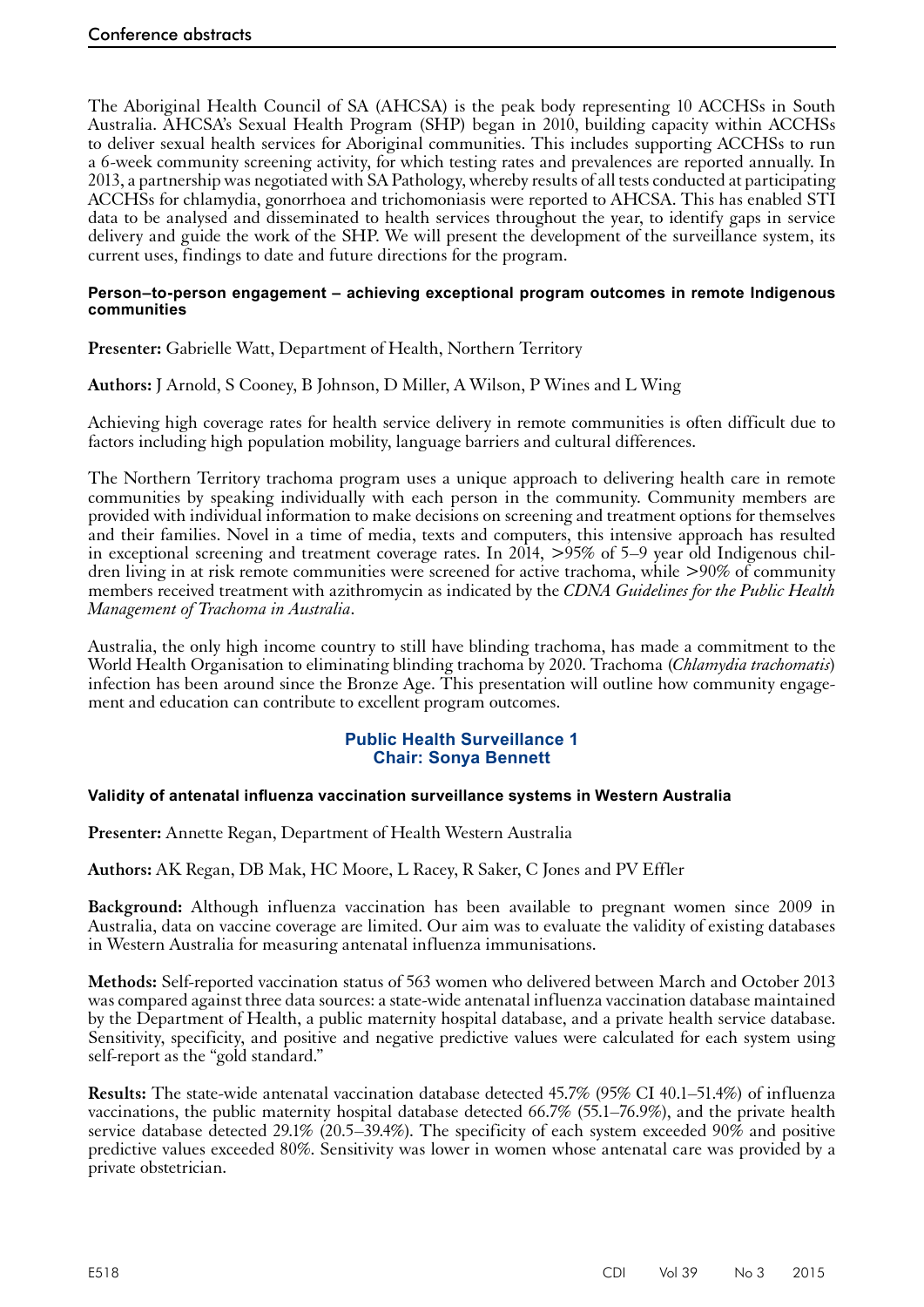<span id="page-16-0"></span>**Conclusions:** Existing influenza vaccination surveillance systems for monitoring influenza vaccine uptake during pregnancy detect between 29% and 67% of vaccinations. Considering the importance of influenza immunisation as a public health intervention, particularly in pregnant women, alternative sources of vaccination information for surveillance should be explored.

#### **Using SMS to monitor communicable disease contacts: the EbolaTracks program**

**Presenter:** Lauren Tracey, Department of Health, Western Australia

**Authors:** LE Tracey, AK Regan, PK Armstrong, GK Dowse and PV Effler

**Background:** Monitoring contacts in a disease outbreak requires substantial time, resources, and coordination between health agencies. WA Health built an automated SMS system to facilitate active monitoring of persons travelling from Ebola virus-affected countries for 21 days following their last potential exposure.

**Methods:** EbolaTracks participants receive automatic SMS messages twice daily to ascertain if they are feeling unwell and to solicit their recorded temperature by SMS reply. If a participant reports symptoms, or does not respond, EbolaTracks automatically alerts the on-call officer via SMS and email, leading to a direct response

**Results:** EbolaTracks has been used successfully to monitor all travellers to WA from Ebola virus-affected countries. The current response rate is 84% for all SMS sent, saving substantial time and resources that would otherwise be spent on telephone follow-up.

**Conclusions:** EbolaTracks has demonstrated proof-of-concept for the use of SMS technology to actively monitor contacts exposed to a significant communicable disease. While this system has been successfully used in WA for Ebolavirus, the system could also be applied to more routine disease control contexts (e.g. measles contacts, gastroenteris outbreaks), as well as for contacts of emerging diseases of public health concern (e.g. MERS-CoV, avian influenza), in both developed and developing country settings.

#### **Ross river virus notifications – challenges in interpreting data**

**Presenter:** Linda A Selvey, School of Public Health, Curtin University

**Authors**: LA Selvey, J Donnelly, M Lindsay, SP Boddu, V D'Abrera and DW Smith

An increase in Ross River virus (RRV) notifications in South-West Western Australia in the off-season from 2006–2009 prompted an investigation of RRV notifications from Perth and the adjacent Peel region. This included a review of enhanced surveillance, and analysis of laboratory data from the state reference laboratory (PathWest) and from a private laboratory.

We identified some challenges in interpreting RRV notifications data. These include: 34% of winter notifications in the Perth/Peel regions were incorrectly ascribed to either Perth/Peel region or season (vs 5% of notifications from summer months); laboratories don't consistently adhere to the nationally agreed case definition for RRV when notifying; and a single IgM positive laboratory test had a very low PPV –the estimated PPV was 4.0% in the off-season and 24.6% in the RRV season (commercial test kit); and 39.3% in the off season, and 81% in the RRV season for the in-house immunofluorescence test performed by PathWest.

We recommend that IgM positive, IgG negative RRV test result be excluded from the national RRV case definition. Based on our data, this would remove 17% of PathWest notifications and 76% and 65% of notifications from private laboratories in the off-season and RRV season respectively in South-West Western Australia.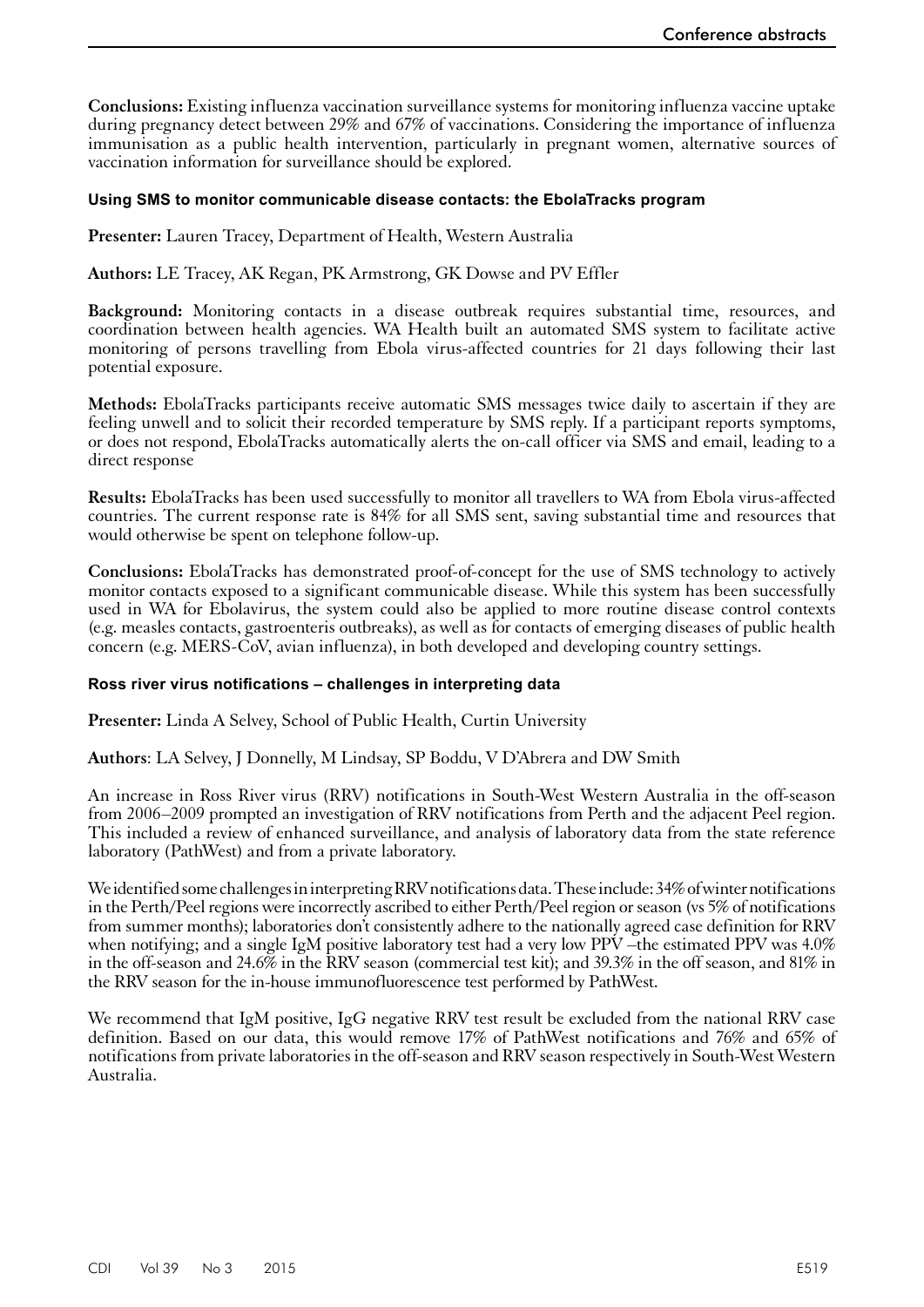# <span id="page-17-0"></span>**Evaluation of** *healthdirect* **Australia as a surveillance tool for seasonal influenza**

**Presenter:** Tove Fitzgerald, Clinical Nurse Consultant, Hunter New England Population Health, New South Wales, MAE scholar, Australian National University, Australian Capital Territory

**Authors:** T Fitzgerald, C Dalton, S Carlson, PD Massey and K Viney

**Background:** *Healthdirect* is a national nurse triage helpline. This is the first evaluation of *healthdirect* for influenza surveillance using CDC guidelines for evaluating public health surveillance systems.

**Methods:** We described and compared demographics and age standardised influenza-like illness rates by week of *healthdirect* patients to laboratory notified influenza cases and Flutracking participants with fever and cough from 2009–2012. We also described distribution of *healthdirect* calls by weekday in addition to frequency of clinical pathway use and triage outcomes. Stakeholder interviews were conducted.

**Results:** A total of 180,076 *healthdirect* patients with influenza-like illness were triaged from 2009–2012. Of these, 100,775 (55.9%) were aged 0–4 years, the highest daily call count was 31,743 calls (17.6%) on Sundays and the 'paediatric colds' clinical pathway was the most frequently assigned pathway (62,472; 34.7%). The *healthdirect* data was consistent with Flutracking and laboratory data but diverged during the pandemic. There was strong support for jurisdictional level data.

**Conclusion:** *Healthdirect* is a useful surveillance tool; however high influenza-like illness rates and lower severity calls in 2009 suggests data may be biased in pandemics by community concern. State level data analysis should be explored.

#### **Implementation of enhanced surveillance for early HIV treatment in NSW**

**Presenter:** Melanie Middleton, Communicable Diseases Branch, Health Protection NSW, New South Wales

**Authors:** M Middleton, B Telfer, V Bowden, V Sheppeard, J McAnulty and C Selvey

**Background:** The *NSW HIV Strategy 2012–2015* set a target for HIV treatment uptake as it has been shown to significantly reduce the risk of HIV transmission. To monitor this, we introduced a system to collect information on early HIV treatment uptake for people newly diagnosed in NSW.

**Methods:** Questionnaires were mailed to the treating doctor of all NSW residents whose first diagnosis was in NSW each quarter, prospectively for people diagnosed after 1 September 2013 and retrospectively for people diagnosed between 1 January 2013 and 1 September 2013. Information was collected on the treatment start date, other clinical variables, and the reason for treatment deferral or loss to follow-up where indicated.

**Results:** Of 534 new HIV diagnoses, 1 January 2013 to 30 June 2014, 451 (84%) had a questionnaire returned. Of these, 7% had been lost to follow-up by the reporting doctor. After excluding 31 people who were no longer residing in NSW, 83% (n=352/420) were retained in care in NSW at least six months post diagnosis and 292 (55%) had commenced treatment within six months of diagnosis.

**Conclusions:** Enhanced surveillance for early HIV treatment was successfully implemented in NSW, providing useful indicators with which to monitor progress against the HIV Strategy.

#### **One Health in practice**

**Presenter:** Keith Eastwood, Hunter New England Population Health, New South Wales

**Authors:** B Paterson, K Eastwood, P Massey, D Durrheim, K Cox-Whitton, T Grillo, P Cashman, S Britton, A Lee, B Moloney, T Fitzgerald and P Corben

The concept of One Health is often viewed as an ideal philosophy; rhetorical rather than functional. We demonstrate that a collaborative partnership undertaken in northern NSW between NSW Health, the NSW Department of Primary Industries and allied non-government agencies, contributes to Australia's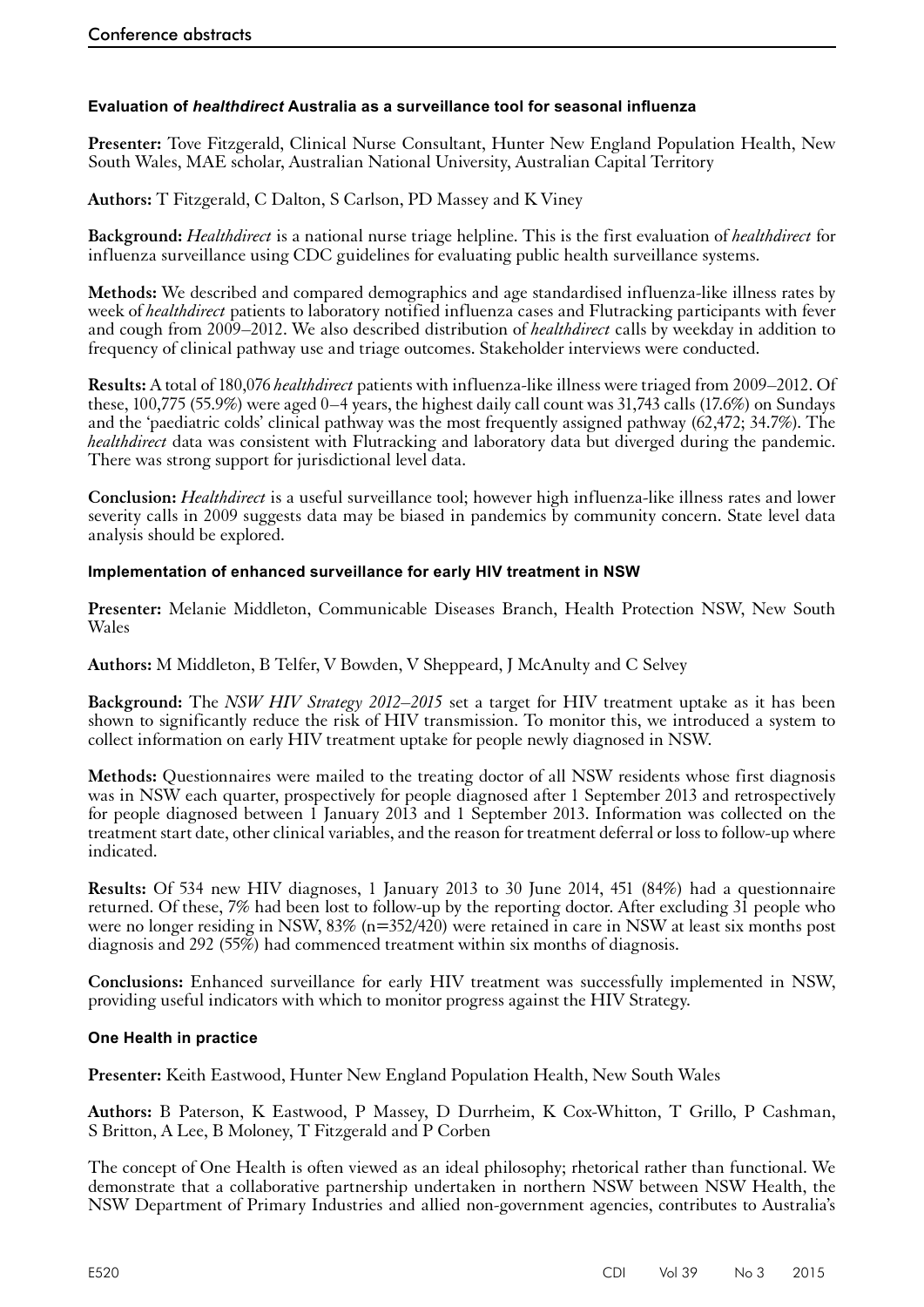<span id="page-18-0"></span>human and animal health security and provides pragmatic 'One Health' solutions. The group is an informal but active partnership which shares zoonotic and public health information. We identify ways to minimise zoonotic risks; ensure members are alerted to emerging risks; jointly manage zoonotic outbreaks; undertake research and participate in disaster preparedness exercises. We have co-published journal articles; contributed to policy development across agencies and drafted fact sheets for the public, doctors and vets. The group meets quarterly by teleconference and maintains regular email contact. Collaborative work completed through the partnership includes public health awareness, applied research and outbreak investigation and has included particular focus on Hendra virus, Australian Bat Lyssavirus, Q Fever, Brucellosis (*Brucella suis*), Cryptosporidiosis and Leptospirosis. In the event of an emergency zoonotic event, such as an outbreak of highly pathogenic avian influenza in New South Wales, established communication and operational mechanisms allows for a rapid and coordinated response. This group is One Health in action.

## **Vaccine Preventable Diseases 2 Chair: Frank Beard**

#### **Is cocooning as a vaccination strategy effective in preventing pertussis in infants?**

**Presenter**: Stacey Rowe, Department of Health, Victoria, Australia

**Authors**: SL Rowe, EL Tay, LJ Franklin, N Stephens, RS Ware, M Batchelor, RA Lester, M Kaczmarek and SB Lambert

**Background**: Between June 2009 and June 2012, the Victorian Department of Health implemented a cocooning program whereby parents of new babies were offered a free pertussis-containing vaccination at or around the time of birth. Here we report vaccine effectiveness of the program in reducing the risk of pertussis in infants.

**Methods**: A matched case–control study was conducted. Notified cases of pertussis aged less than 12 months were matched to controls by area of residence and date of birth. Telephone interviews were conducted with parents to ascertain whether they were vaccinated against pertussis, and when vaccination took place.

**Results:** Vaccination of both parents after delivery and ≥28 days of onset of illness was effective in reducing pertussis infection after adjusting for potential confounding variables: adjusted vaccine effectiveness (VE) 76% (95% CI, 5%–94%). The unadjusted effectiveness of vaccinating mothers after delivery and ≥28 days of onset of illness (VE 60%, 95%CI 18%–80%) was lost after adjustment for fathers' vaccination status and other factors (aOR 1.01, 95%CI 0.36–2.86).

**Conclusion**: In our population, cocooning as a vaccination strategy—when defined as vaccination after delivery and ≥28 days of onset of illness—appeared to be effective only when both parents receive timely vaccination.

#### **Pattern of pertussis in a children's hospital in the post PCR era**

**Presenter:** Helen Quinn, NCIRS, Sydney Australia

**Authors:** S Hale, H Quinn, N Wood and P McIntyre

**Background:** The recent pertussis epidemic was marked by high rates of notified disease, associated with widespread PCR use and the detection of milder cases. However little information is available for children who presented to hospital with pertussis in this period, particularly those  $\geq 12$  months of age.

**Methods:** Retrospective observational study of pertussis cases presenting to hospital during a 6 year period 2007–2012. Laboratory testing method, disease severity, vaccination status and prevalence of comorbidities by age were examined.

**Results:** Children ≥12 months of age accounted for 42% of cases 2007–2012, usually fully immunised and if hospitalised, had comorbidities in 56%, including 80% requiring ICU admission. In 2007–2012, despite PCR having become available, annual culture requests were higher than during the pre PCR 1997–1999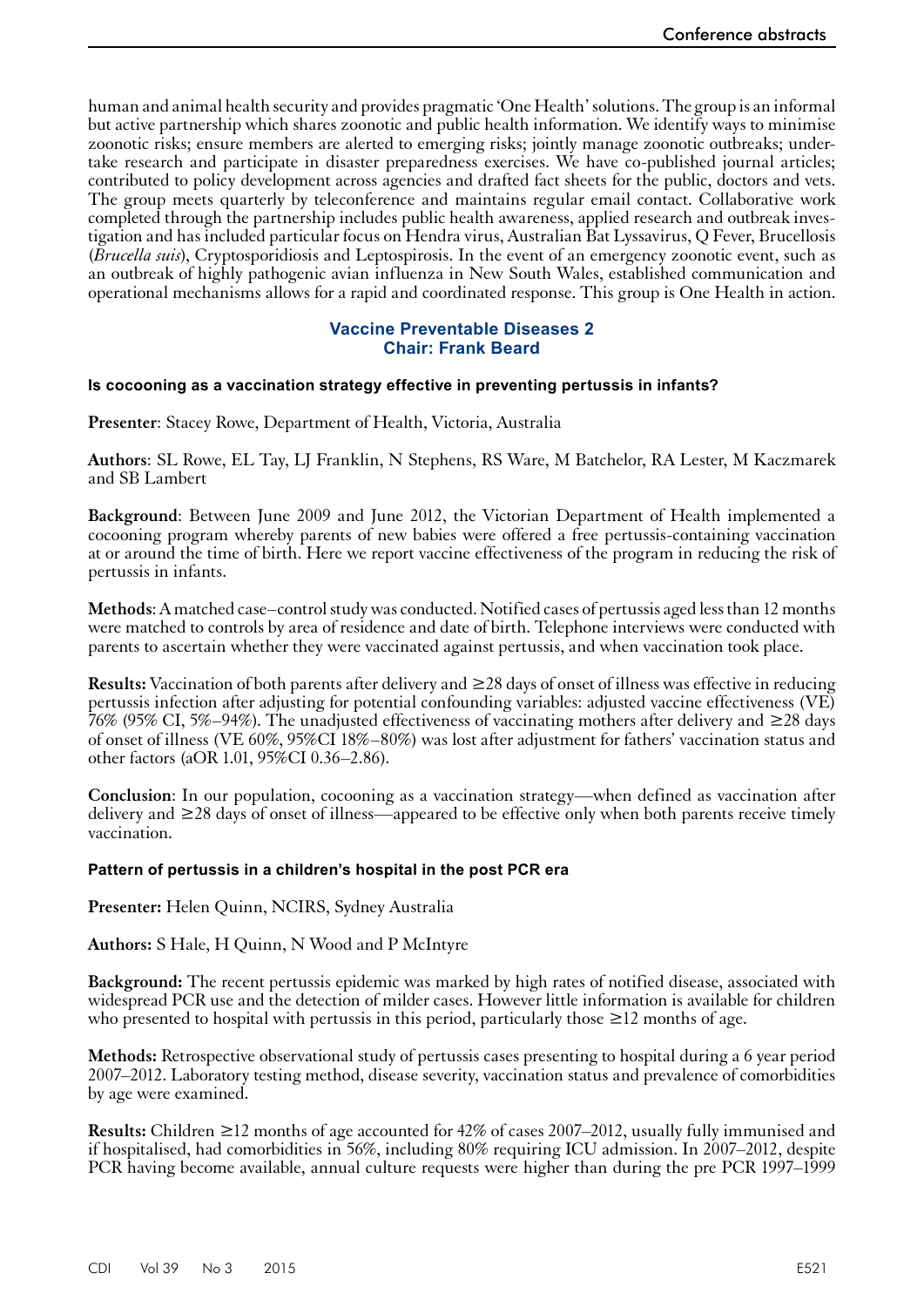<span id="page-19-0"></span>epidemic period. Comparing the two periods, the average annual number of culture positive hospitalisations in infants was similar in 2007–2012 to 1997–1999, but was significantly higher among children ≥12 months of age.

**Conclusion:** Comorbidities were common among older immunised children requiring hospitalisation. Increased numbers of hospitalisations in children ≥12 months of age, even when restricted to culture positive cases, is consistent with waning vaccine effectiveness in the absence of a booster dose at 18 months of age.

#### **Clinical severity comparisons between pertactin deficient and pertactin positive** *Bordetella pertussis* **variants**

**Presenter:** Michelle Clarke, Women's and Children's Hospital, South Australia

**Authors:** H Quinn, S Octavia, R Lan, N Wood, L Gilbert, V Sintchenko, G Hanly, C Blyth, P McIntyre and H Marshall

**Background:** Pertussis control remains challenging in Australia despite high coverage for infant pertussis immunisation. Recent literature highlights changes to the circulating *Bordetella pertussis* genotypes, including absence of pertactin (PRN) antigens, one of the primary antigens included in acellular pertussis vaccines. This study aimed to compare clinical disease severity indicators between PRN+ve and PRN–ve infections in children.

**Methods:** Genotyping of *B*. pertussis isolates was conducted using published methods between 2008 and 2012. Clinical records of culture positive cases with genotype data available were reviewed for participating hospitals in WA, SA and NSW. Severity indicators were compared between PRN+ve and PRN-ve *B. pertussis* infections.

**Results:** Among 199 *B. pertussis* isolates, 71 (36%) were PRN-ve and 128 PRN+ve. The proportion requiring admission as opposed to emergency department management only was similar (40/71, 56.3% vs 71/128, 55.5%,  $p=0.906$ ) as was median length of stay for admitted cases (4 vs 5 days,  $p=0.385$ ) for PRN-ve vs PRN+ve cases. There was a non-significant trend for PRN-ve cases to require intensive care less frequently than PRN+ve cases (5/71;7.0% vs16/128;12.5%, *P*=0.185)

**Conclusions:** Culture positive cases of pertussis predominantly occur in young unimmunised infants. In this opportunistic sample from 3 hospitals, we did not find evidence of significantly different clinical severity between PRN-ve and PRN+ve *B. pertussis* strains.

#### **Factors associated with pertussis hospitalisation in adults-a population based nested case-control study**

**Presenter:** Surendra Karki, University of New South Wales, NSW, Australia

**Authors:** S Karki, P McIntyre, AT Newall, CR MacIntyre, E Banks and B Liu

**Background:** Few studies have looked at risk factors for notified pertussis but not for pertussis-related hospitalisation in adults.

**Methods:** We examined the association between various factors and pertussis-related hospitalisations in a cohort of older adults in the 45 and Up study in New South Wales, Australia, between 2006 to 2012 using record linkage and a nested case-control design.

**Results:** Among 265,287 participants, the incidence of pertussis notifications and hospitalisations was 77.8  $(95\% \text{ CI}, 73.0-\overline{82.8})$  and 2.9 per 100,000 person years, respectively. Defining cases as those hospitalised with pertussis and control as those notified but not hospitalised, we found that increasing age , smoking, and more remote residence were associated with a greater likelihood of pertussis hospitalisation [65–74 years aOR 5.98 (95%CI 1.65–21.68), 75+ years aOR 10.88 (95%CI 2.58–45.77) compared to age category 45–54 years], geographical residence [remote/very remote aOR 10.65 (95%CI 2.28–49.70), outer regional 3.56 (95%CI 1.23–10.29) compared with residence in major city] and smoking [smoking in the past, aOR 2.23 (95%CI 1.01–4.92) compared with people who never smoked].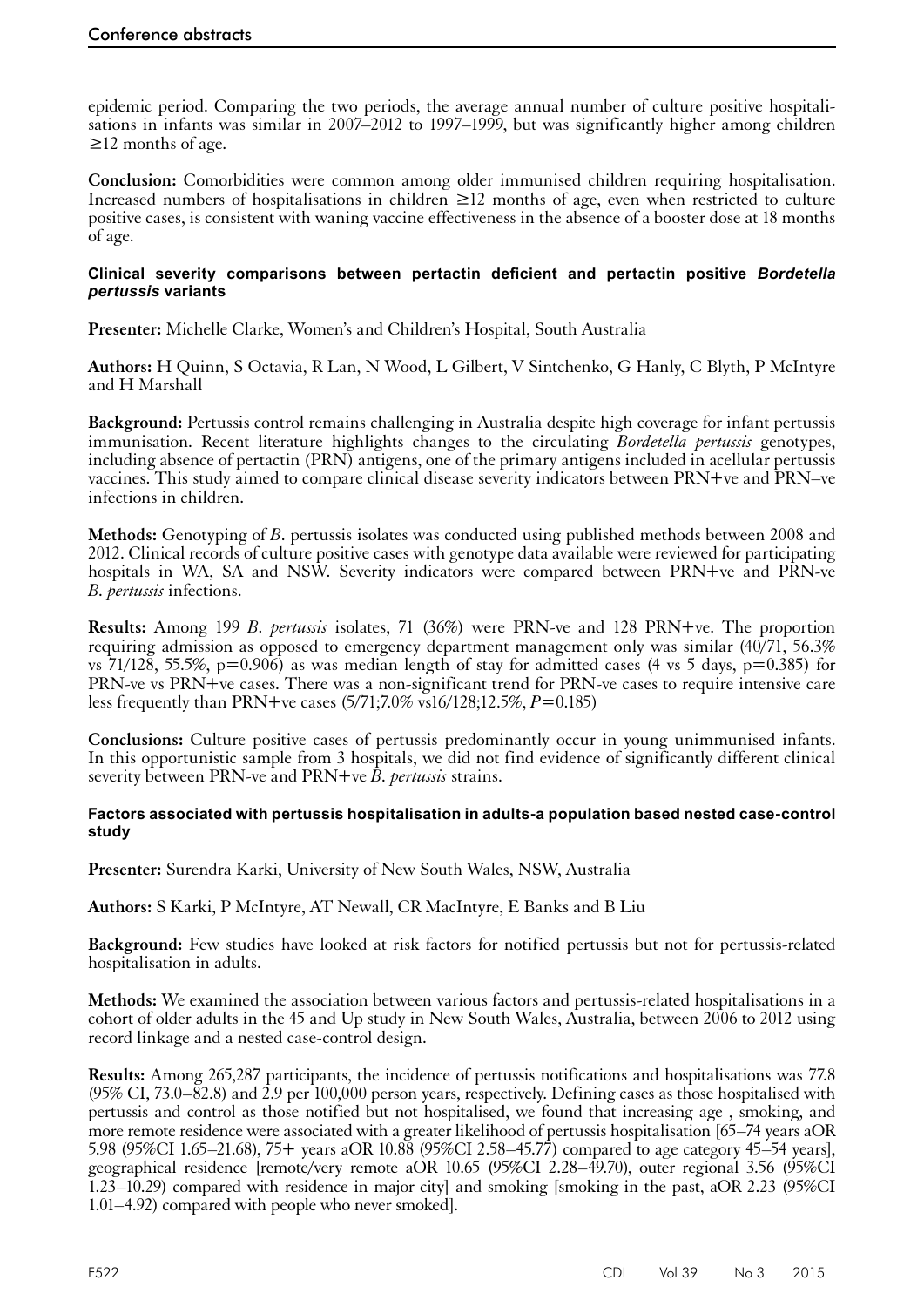<span id="page-20-0"></span>**Conclusions:** The primary risk factors for pertussis hospitalisation among those with a pertussis notification were older age, smoking and region of residence. Other potential risk factors such as asthma and high BMI had non-significantly higher odds of hospitalisation.

## **Factors associated with pertussis vaccination in a cohort of older Australian adults**

**Presenter:** Amalie Dyda, School of Public Health and Community Medicine, UNSW

**Authors:** A Dyda, S Karki, P McIntyre, CR MacIntyre, J Kaldor and B Liu

In Australia adult pertussis vaccination is not funded by the National Immunisation Program, but is recommended for some. In NSW between 2009–2012 a government program provided free pertussis vaccination to this group.

We used data from the 45 and Up study, a cohort of NSW residents aged >45 years. Using a questionnaire, participants were asked about pertussis vaccination. We estimated coverage and investigated characteristics associated with pertussis vaccination using multivariate logistic regression.

Among 27036 participants, overall 17.8% (95% CI 17.3–18.2) reported pertussis vaccination in the previous 5 years. Reported vaccination coverage was (14%, 95%CI 12.5–14.7) in those aged 45–54 years, peaked in those 60–64 years (23%, 95% CI 21.5–23.7), and was lowest in those >85 years (5%, 95% CI 3.9–6.4). In adjusted analyses other factors associated with vaccination included being female (aOR 2.06, *P*<0.01) and higher income (aOR 1.23, *P<*0.01). Groups less likely to report vaccination included those born in a non-English speaking country (aOR 0.44, *P*<0.01), smokers (aOR 0.58, *P*<0.01) and those living alone (aOR  $0.71, P \leq 0.01$ ).

The association of vaccination with income, together with the rising burden of adult pertussis, increasing use of grandparent care, warrants consideration of pertussis vaccination strategies for adults.

#### **Determining best strategies for maternally-targeted pertussis vaccination using an individual based model**

**Presenter:** Patricia Campbell, The University of Melbourne, Victoria

**Authors:** PT Campbell, J McVernon and N Geard

Control of pertussis remains problematic, despite implementation of high-coverage mass vaccination more than sixty years ago. Cocoon and/or maternal vaccination have been implemented in Australia, the United States and the United Kingdom as emergency measures to protect vulnerable infants, who are at greatest risk of severe outcomes. Questions remain about the relative benefit of maternal vaccination over cocooning, and whether repeat immunization is required for every pregnancy.

We simulated pertussis transmission and maternally-targeted vaccination strategies within an individualbased model framework characterizing individuals by their sex, age and family composition. We compared infant disease in vaccinating and non-vaccinating households and estimated household and population impacts of maternal and cocoon vaccination strategies.

At the population level, maternal vaccination at 80% coverage more than halved pertussis incidence in infants under 2 months old. The risk of pertussis among first-born infants of mothers not antenatally immunised was 5 times that of immunised mothers. Revaccination with each pregnancy was required to ensure equivalent protection to subsequent siblings. Compared to maternal vaccination, cocooning was less effective at reducing infant incidence at the population level and provided no direct protection to infants once pertussis was introduced into a household. Our results inform design of these maternally-targeted strategies.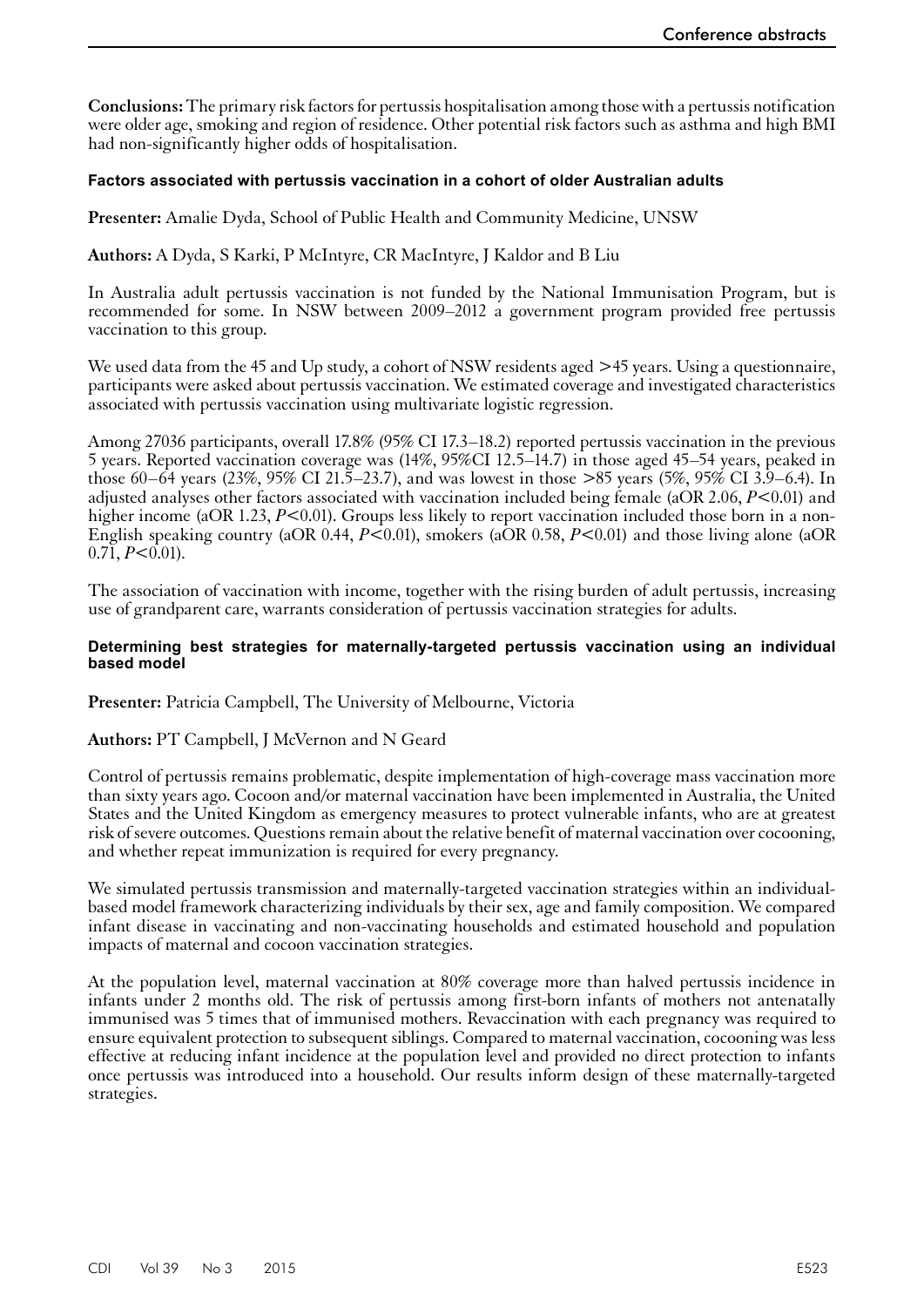# **Late Breakers Chair: Paul Armstrong**

#### <span id="page-21-0"></span>**A multi-jurisdictional outbreak of hepatitis A associated with consumption of frozen berries**

**Presenter:** Marion Easton, Department of Health and Human Services, Victoria and OzFoodNet

**Authors:** M Easton, F Romanes, M Antoniou, J Gregory, B Polkinghorne, R Stafford, S Bowden, L Tracy, J McMahon and the OzFoodNet Network

**Introduction:** Routine follow-up of three locally acquired hepatitis A (HAV) infections in Victoria in January and February 2015 identified a common risk factor of consuming the same brand of frozen mixed berries. An additional case notified in NSW also reported this risk factor which led to the recall of the product and triggered a multi-jurisdictional outbreak investigation co-ordinated by OzFoodNet.

**Methods:** All jurisdictions reviewed HAV cases with onset of symptoms after 1 October 2014 who had spent any time during their acquisition period in Australia. Sera from cases were submitted for genotyping and sequencing. A food safety investigation and case control study were conducted.

**Results:** As of 23 April 2015, there were 31 HAV cases who met the definition for a confirmed outbreak case (based on genotyping and sequencing), 12 probable outbreak cases and 39 possible cases. Twenty-six confirmed cases had consumed the same recalled brand of mixed berries and three were secondary cases. Five probable cases also consumed this same brand of berries. A statistically significant association with illness and consumption of the mixed berries was demonstrated in the preliminary univariate analysis (OR 165; 95%CI 17 – 2000; p<0.0001).

**Conclusion:** There is strong epidemiological and laboratory evidence for an association with consumption of mixed berries and HAV.

#### **Case-study: A retrospective assessment of the impact of Ebola virus disease (EVD) on mortality and health seeking behaviours in a rural village in Kailahun District, Sierra Leone, 2015**

**Presenter:** Clair Mills, Medecins Sans Frontieres

**Authors:** G Caleo, J Duncombe, K Lokuge, C Mills, F Jephcott, E Looijen, R Kremer, JS Squire and J Greig

**Introduction:** A state of emergency due to Ebola virus disease (EVD) was declared in Kailahun District on 12 June 2014; Medecins Sans Frontieres (MSF) opened an Ebola Management Centre (EMC) on 29 June. A total of 565 confirmed EVD cases were reported in the district; however official figures do not reflect the true magnitude of the outbreak.

**Methods:** An exhaustive retrospective mortality survey of one highly affected rural village was conducted. A mixed-method case study approach was employed. All consenting households in the selected village were interviewed. In households with suspected EVD cases or deaths, records were cross-matched against the EMC patient list and the Ministry of Health and Sanitation community burials database. Qualitative interviews were carried out with key local informants and in 20 randomly selected households.

**Results:** All households (n=240) in the village participated in the study, a total of 1120 people. 39 deaths were reported during the recall period. There were 28 EVD confirmed and probable cases. 15 were confirmed in the EMC; 13 of those (86.7%) died. A further thirteen probable cases died in the community; 7 (54%) of these were not detected by the surveillance system.

Qualitative findings will also be presented.

**Conclusions:** This case study presents, on a small scale, the impact of EVD in rural Sierra Leone. Overall mortality rates were above emergency thresholds; there was significant under-notification of cases. These findings underline the importance of early engagement with the community.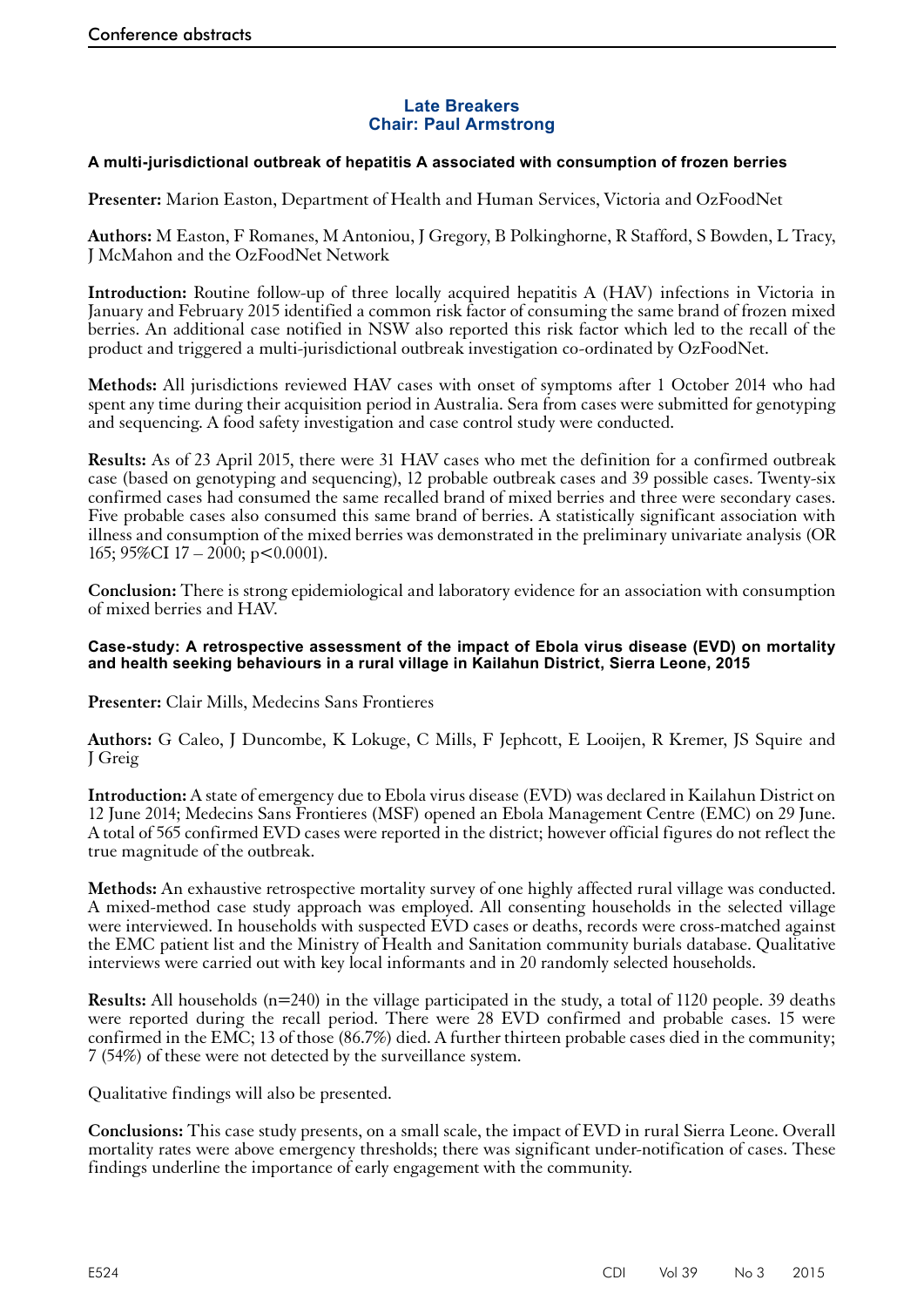# <span id="page-22-0"></span>**Public health perspective of phase III results of an investigational herpes zoster vaccine**

**Presenter:** Michael Nissen, GSK, Vaccines Value and Health Sciences, Singapore

**Authors:** L Varghese, M Nissen, A Olivieri and D Curran

A new investigational subunit vaccine (HZ/su) containing the varicella-zoster virus glycoprotein E and the AS01B Adjuvant System has shown a reduction in herpes zoster (HZ) incidence by 97.2% (95% CI: 93.7%–99.0%;  $P \le 0.0001$  compared to placebo in subjects  $\ge 50$  years old. Vaccine efficacy did not decrease with age. The potential public health impact of the vaccine was assessed in the Australian population.

A multi-cohort static model was developed in MS Excel. Model inputs included Australian specific data for (1) demographics and natural mortality rates, (2) incidence of HZ and post-herpetic neuralgia (PHN); and vaccine efficacy estimates from a recently published phase III clinical trial. The model projected the number of HZ and PHN cases avoided by vaccinating the Australian population aged  $\geq 60$  using a lifetime time horizon.

The projected number of HZ cases avoided would be: 1,077,966; 841,149; 679,542, assuming 0%, 2% and 4% annual waning rates of HZ/su efficacy, respectively. The corresponding PHN cases avoided would be: 191,061; 146,977 and 117,328. The number needed to vaccinate to prevent one case of HZ ranged from 4.25–6.74.

If introduced, the new candidate vaccine could prevent between 0.68 and 1.1 million cases of HZ compared to no vaccination in  $\geq 60$  year olds.

#### **Risk Assessment of Hepatitis A and Transfusion–Transmission associated with Multi-jurisdictional Berry Outbreak**

**Presenter:** Veronica Hoad, the Australian Red Cross Blood Service, Perth

**Authors:** V Hoad, J Pink, C Seed, P Kiely and A Keller

**Background**: Hepatitis A is transfusion-transmissible, although case reports are rare. On 14 February 2015 an imported berry mix recall was issued in Australia due to potential hepatitis A contamination. The Blood Service implemented recall and deferral interim instructions for exposed donors as a precaution until a risk assessment was completed.

**Methods**: Modelling of the risk to the blood supply was undertaken using the following parameters: the number of fresh donations during the at risk period (385,889), a 2% berry consumption, 0.01% or 0.1% attack rate, asymptomatic viraemia of 21 days, 30% asymptomatic infection, 0.41% immunity in recipients and 1.5% severe infection rate.

**Results**: The risk of an infected donation was negligible at approximately 1 in 3,000,000 donations. Using a 10 factor safety margin the risk of a symptomatic infection occurring in a recipient was estimated at 1 in 735,688.

**Conclusion:** The risk of a case of transfusion–transmission of hepatitis A associated with this outbreak was not deemed to exceed tolerable risk and thus interim risk management actions were ceased.

# **Novel MRSA outbreak in the Illawarra Shoalhaven district, August 2013–June 2014**

**Presenter**: Chatu Yapa, Health Protection NSW and National Centre for Epidemiology and Population Health, The Australian National University

**Authors**: C Yapa, D Cordery, M O'Sullivan, J Harris, D Mayne, J McAnulty and C Boutlis

Methicillin-resistant *Staphylococcus aureus* (MRSA) is a significant hospital-acquired pathogen. A novel MRSA strain was identified in the Illawarra–Shoalhaven district in August 2013, causing an outbreak in nine hospitals. By June 2014, this strain accounted for 45% of all hospital MRSA. We conducted a casecontrol study to assess risk factors for transmission of this strain.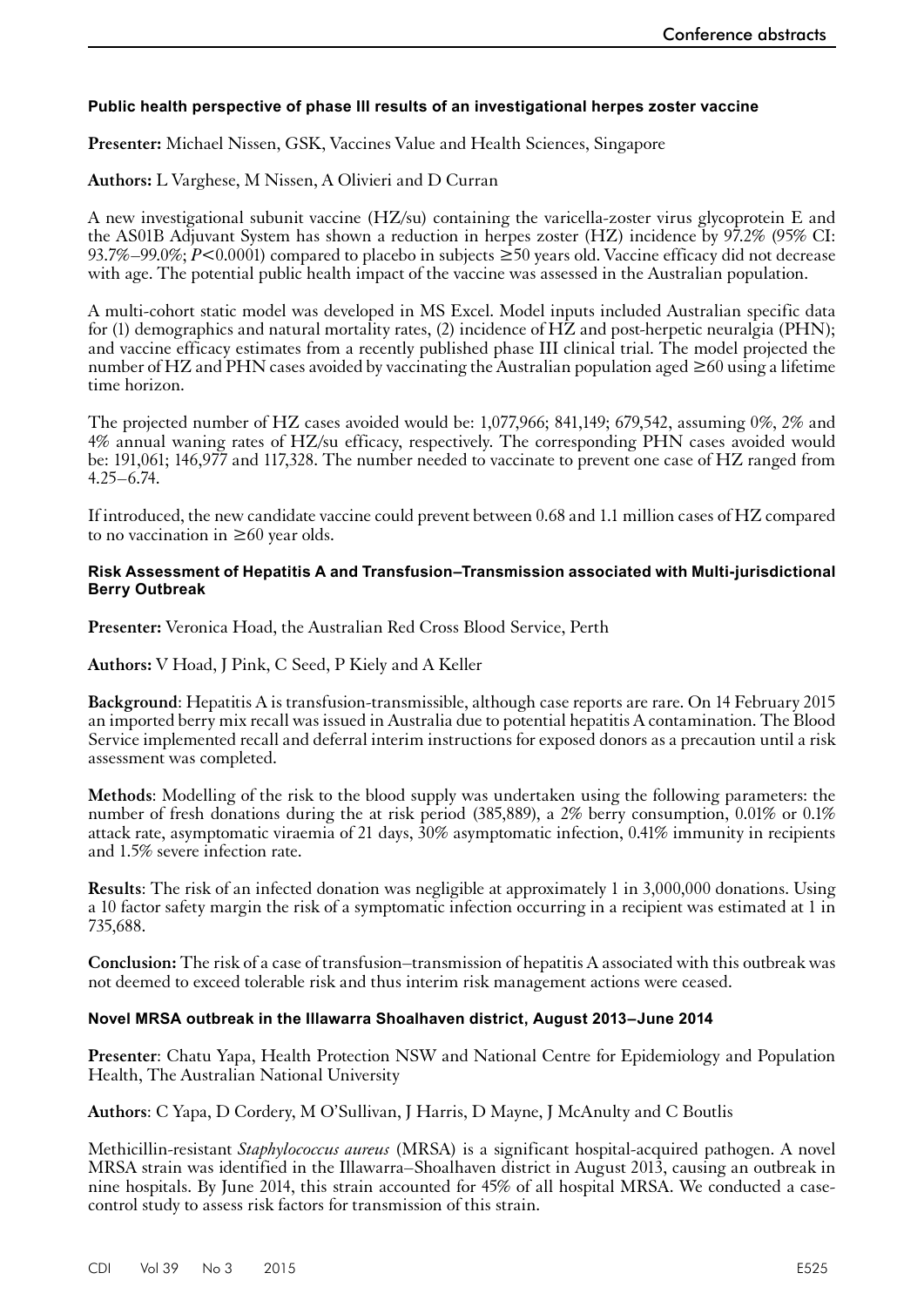<span id="page-23-0"></span>Cases, defined as hospital in-patients with the novel strain were compared with control patients with other hospital-acquired MRSA strains isolated between 29 August 2013 and 30 June 2014. We collected demographic, clinical and hospitalisation information. Whole genome sequencing (WGS) was conducted on available novel isolates.

We compared 67 cases with 112 controls. The median age of cases was 79 years, 66% were male and 24% lived in nursing homes. In the 90 days before diagnosis, 73% of cases were admitted to  $\geq$ 2 hospitals compared with 47% of controls (*P*< 0.01). WGS for 60 isolates identified nine unique clades. Analysis of these identified several clusters – two associated with one ward and two with a single clinician.

Despite the lack of specific risk factors, the novel strain was rapidly transmitted through several facilities. WGS may allow for better definition of transmission pathways and characterise MRSA outbreaks.

# **Psittacosis outbreak in veterinary university demonstrating novel source of transmission**

**Presenter:** Bridget Doyle, Public Health Unit, Murrumbidgee Local Health District, Albury NSW.

**Authors**: J Chan, B Doyle, V Sheppeard, J Branley, M Gabor, K Viney, H Quinn and J Heller

A local public health unit was notified in November 2014 of a cluster of respiratory illness in 4 people, all associated with a veterinary school. Active case finding identified another case at a local horse stud. It was identified that all cases had a common exposure to the abnormal equine foetal membranes of Mare A. This tissue subsequently tested PCR positive for *Chlamydophila psittaci*. Active case-finding did not identify any cases of atypical pneumonia not linked to the membranes.

We interviewed university and stud farm staff exposed to the abnormal membranes regarding clinical symptoms, investigations and potential exposures.

Our investigation found that nine people were exposed to the foetal membranes of Mare A. Of these, five cases of psittacosis (three probable, two suspected) were identified. Contact with birds was not associated with illness. People who had direct contact with the abnormal membranes were more likely to develop disease.

Spread from horses has not previously been considered an important pathway for transmission. Previous studies have demonstrated the presence of *C. psittaci* infection in horses. To our knowledge, this is the first report of *C. psittaci* transmission from horse to humans.

# **Day 2: Harnessing new technologies**

# **Responding to Ebola virus disease: Australia and beyond Chair: Dr Sonya Bennett**

This Breakfast Forum will provide an opportunity for discussion about all things Ebola – from International and National preparedness, to clinical trials of vaccines and therapeutics, and front line experiences of working in West Africa. Short presentations will be followed by a lively question and answer session. Not to be missed.

# **Conducting clinical trials in high transmissions settings and international issues**

Professor Peter Horby

# **Operation Uplift and planning exercises for EVD**

Dr Jeannette Young, QLD CHO

#### **Border preparedness and implementation issues**

Dr Jenny Firman, Principal Medical Adviser, Office of Health Protection, Department of Health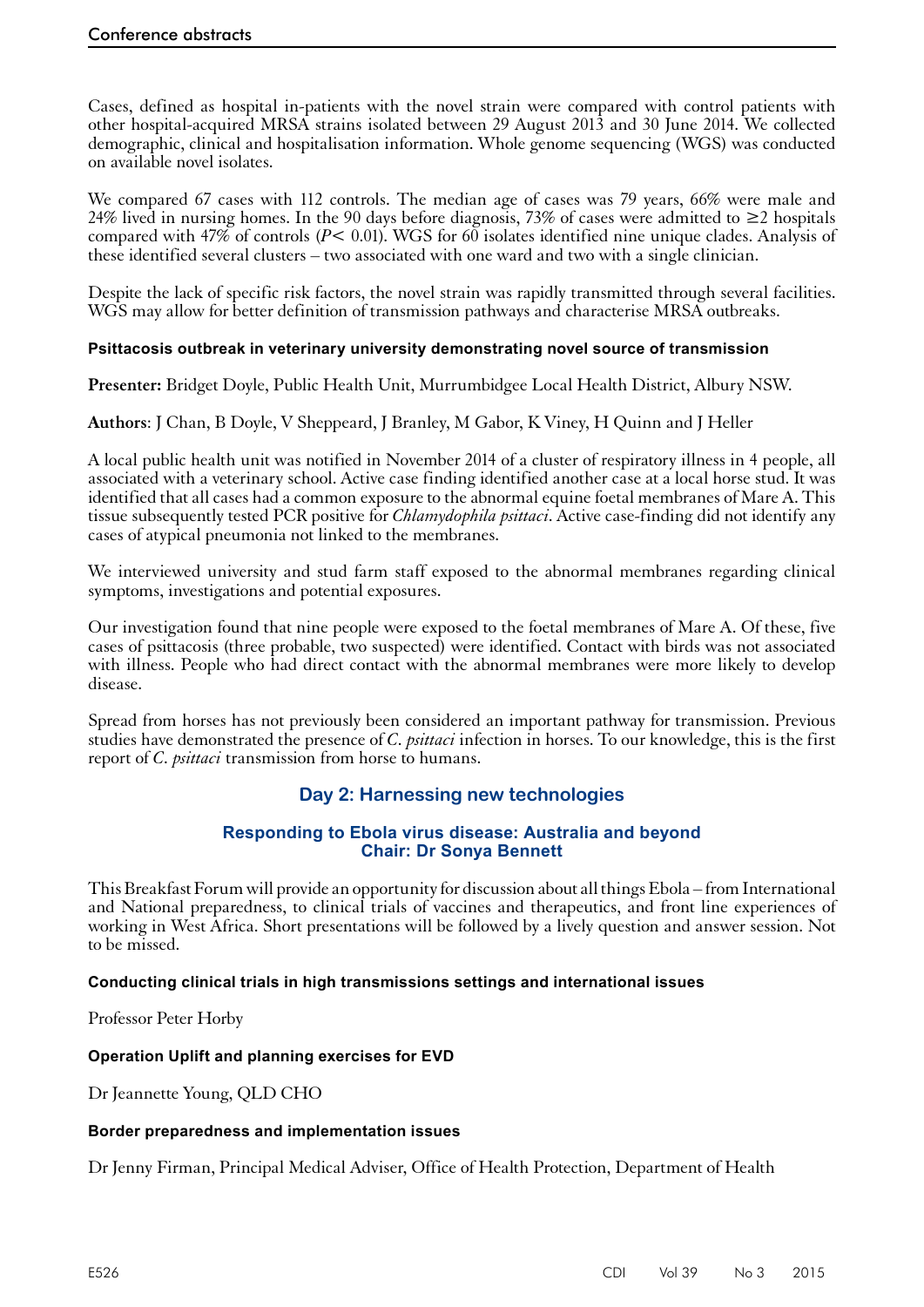# <span id="page-24-0"></span>**Clinical work and other experiences in an EVD affected country**

Dr John Gerrard**,** IDP GCH

#### **Plenary 2. Microbiological challenges and opportunities for controlling infectious diseases Chair: John Bates**

#### **Foodborne and zoonotic disease surveillance: genomics, metagenomics, and the road ahead**

**Speaker:** Dr John Besser, PhD, Deputy Chief, Enteric Diseases Laboratory Branch, Centers for Disease Control and Prevention, Atlanta USA

Advanced technology is changing the field of microbiology at an unprecedented rate, opening up opportunities and challenges for public health that were not imaginable a few years ago. In the area of foodborne disease surveillance, successive laboratory and epidemiology innovations during the last 20 years have increasingly made it possible to detect and solve distributed outbreaks caused by problems in the food supply that would not otherwise have been recognised. Will the real-time use of NGS technology make it possible to detect more outbreaks more quickly and make them easier to solve? The U.S. Centers for Disease Control and Prevention, in collaboration with multiple U.S. and International agencies and all 50 U.S. states, initiated a nationwide real-time whole genome sequencing (WGS)-based surveillance project for *Listeria monocytogenes* in late 2013.Impacts were immediate, with *Listeria* outbreaks dominating headlines. Lessons learned will be presented, along with a description of the nationwide wgMLST-based infrastructure developed to monitor foodborne diseases. Uses of NGS technology for other diseases such as Ebola and influenza will be briefly mentioned along with applications for metagenomics that are rapidly emerging from the realm of science fiction into clinical diagnostic and public health practice.

#### **Winds of change: the evolving diagnostic microbiology laboratory – a personal reflection**

**Speaker:** Dr Jenny Robson, Sullivan Nicolaides Pathology (SNP), Brisbane

Clinical microbiology is undergoing rapid change not only in the way things are done but also the physical organization of facilities. Microbiology laboratory networks are consolidating with centralisation of many of their functions. This talk will examine the changing Australian landscape with respect to private micro- biology and describe those forces that have reshaped laboratories recently. These include the widespread application of molecular technologies including multiplexed panels, and more recently microarrays and automation of molecular tests; matrix-assisted laser desorption ionization–time of flight mass spectrom- etry methods and their replacement of other identification systems for microorganisms; and the shift to liquid-based specimens enabling the introduction of partial and full laboratory automation. The impact on patient care and on public health surveillance including enteric pathogens, respiratory viruses, and sexually transmitted infections will be discussed together with the challenges that these changes pose. No doubt even newer technologies such as next generation sequencing will appear on the scene and be embraced in the clinical laboratory armamentarium at a rapidly evolving pace.

#### **Communicable Diseases Surveillance and Response in Pacific Island countries and territories: Challenges and Opportunities**

**Speaker:** Dr Salanieta Taka Saketa, Epidemiologist, Research, Evidence and Information Programme, Public Health Division, Secretariat of the Pacific Community, Suva Office, Fiji

High speed global communication and travel poses risks of spread of communicable diseases within a matter of days and weeks and the natural protective factors of distance and islands is inconsequential. Pacific Island Countries and Territories (PICTs) are faced with the challenges and opportunities of implementing surveil- lance systems that can communicate information and prepare communities; faster than the spread of these diseases. Innovative strategies and technologies are needed to enhance surveillance and response capabilities in PICTs both at the national and regional level, bearing in mind the unique challenges of the region.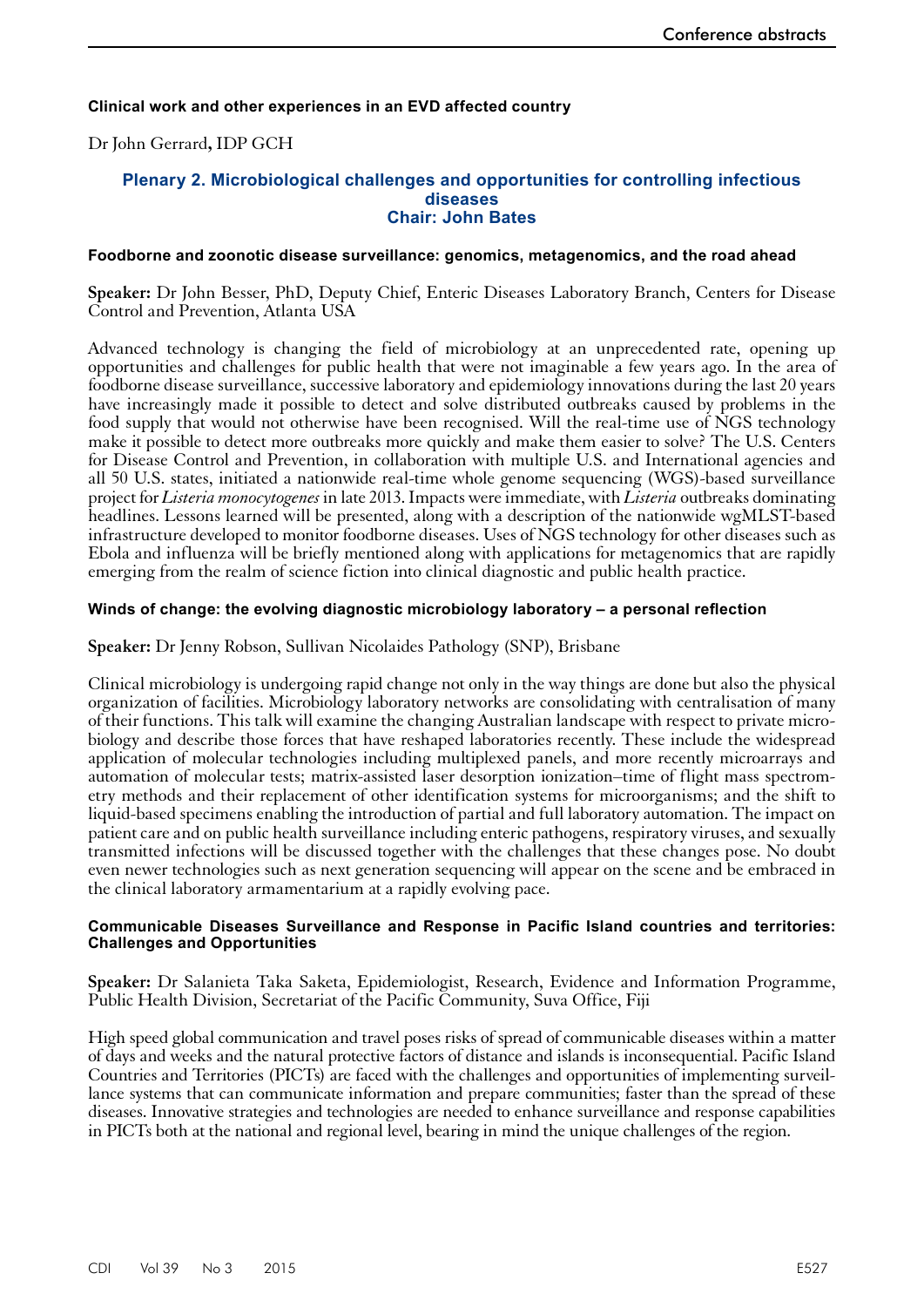# **Foodborne Diseases and Outbreaks Chair: Ben Polkinghorne**

#### <span id="page-25-0"></span>**Whole genome sequencing can assist in monitoring community outbreaks of salmonellosis**

**Presenter:** Anastasia Phillips, Centre for Infectious Disease and Microbiology, ICPMR, Westmead, New South Wales

**Authors:** A Phillips, Q Wang, N Holmes, C Furlong, C Sotomayor, P Howard, K Ward and V Sintchenko

**Background:** *Salmonella* Typhimurium (STM) is an important aetiological agent in foodborne outbreaks. Subtyping is critical to outbreak investigation, yet current techniques (e.g.. multilocus variable number tandem repeat analysis, MLVA) often do not provide sufficient discrimination. Whole genome sequencing (WGS) of STM may have greater discriminatory power to support disease control.

**Methods:** STM isolates of a single, endemic MLVA type causing two independent outbreaks along with sporadic cases in NSW during 2014 were selected for WGS. DNA extracted from case and environmental isolates was sequenced (HiSeq, Illumina) and variation was assessed by single nucleotide polymorphism (SNP) analysis. SNP analysis was compared to known epidemiology.

**Results:** Thirty-four outbreak, 17 sporadic, one secondary and 10 environmental isolates were included in the analysis. WGS analysis supported known epidemiological hypotheses and genomes of within-outbreak isolates were nearly identical. Sporadic cases differed from outbreak cases by a small number of SNPs. Among sporadic cases, WGS detected previously unrecognised mini-clusters.

**Conclusions:** Clustering of STM cases based on WGS data correlates well with epidemiology and further differentiates sporadic from outbreak cases. WGS offers the opportunity to further cluster sporadic isolates within endemic MLVA types of STM and to improve the resolution of public health laboratory surveillance.

## **Incidence and risk factors for hospitalisation with gastroenteritis in a cohort of older Australians**

**Presenter:** Yingxi Chen, The Australian National University

**Authors:** Y Chen, B Liu, K Glass and M Kirk

**Background:** Infectious gastroenteritis is an important cause of morbidity in Australia. We aimed to estimate the incidence and risk factors for gastroenteritis related hospitalisation in older Australians.

**Methods:** The 45 and Up Study is a large-scale Australian cohort of NSW aged ≥45 years in 2006–2008. Self-reported demographic data from 265,440 participants were linked to hospitalisation data. We used Stata 12 to estimate hazard ratios (HR) of incident hospitalisation for gastroenteritis using Cox regression, adjusting for socio-demographic, health and behavioural status, with age as the underlying time variable.

**Results:** There were 6,077 incident gastroenteritis admissions over 1,111,000 person years. Incidence increased exponentially with increasing age; incidence was 0.24 per 1,000 (95% CI  $\overline{0.22}$ –0.25) in 45–54 year olds and 2.18 per 1,000 (95% CI 2.02–2.36) in those aged 85+ years. After adjustment, gastroenteritis hospitalisation was significantly associated with proton pump inhibitors (PPIs) usage (HR 1.57, 95% CI 1.49–1.67), and no fruit and vegetable consumption (HR 1.93 95%CI 1.36–2.75). In addition, the risk was over 300% greater for those with poor health than those with excellent health.

**Conclusion:** Hospitalisation for gastroenteritis is more common in the elderly, those in poor health and those using PPIs. Prevention strategies could potentially focus on dietary modification.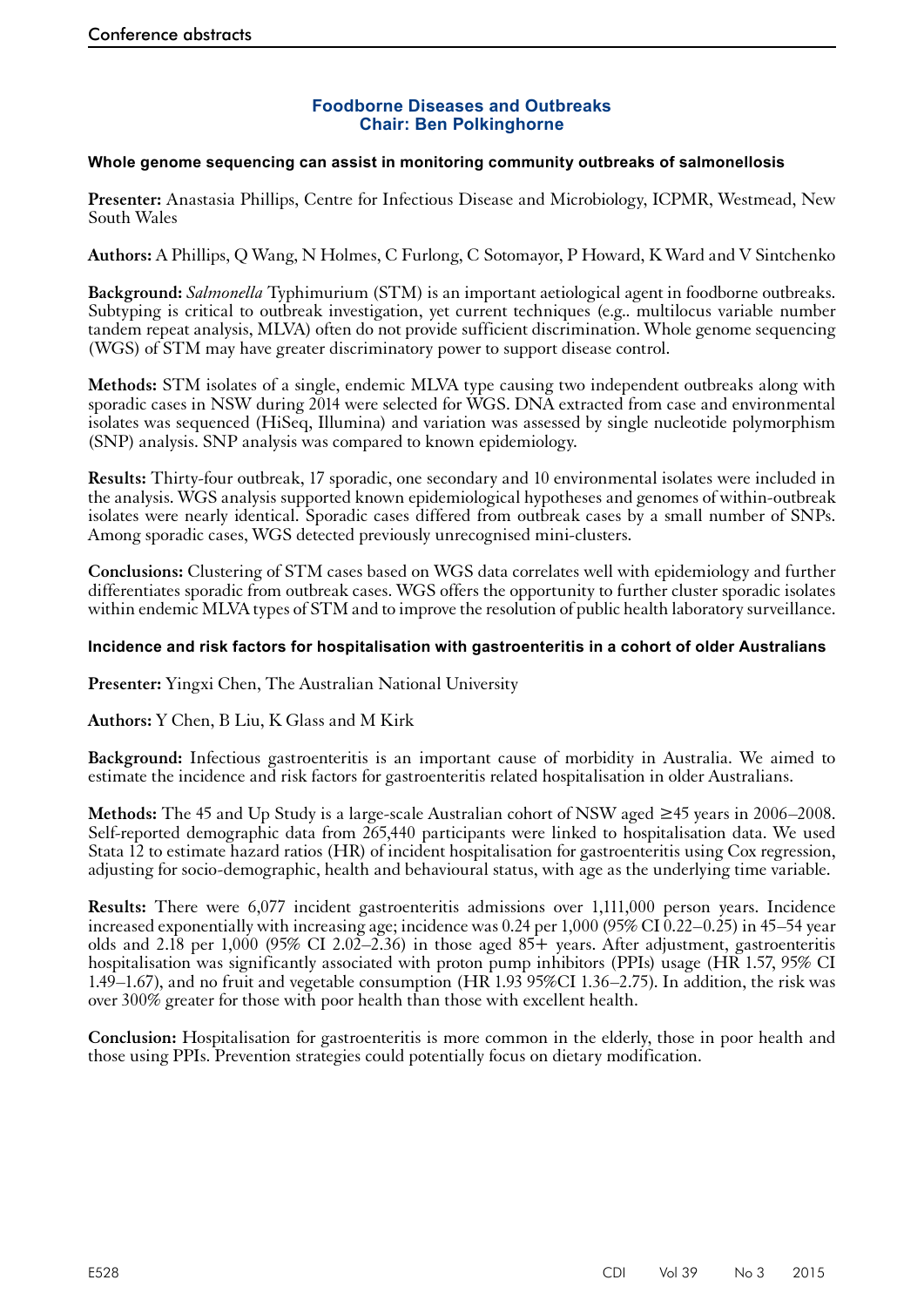#### <span id="page-26-0"></span>**Outbreak of** *Salmonella* **Typhimurium 9 infection amongst Christmas function attendees, December 2014**

**Presenter**: Caitlin Graham, Communicable Disease Control Branch, SA Health, South Australia

**Authors**: JH Stephens, C Graham, EJ Denehy and AP Koehler

On 15 December 2014, the Communicable Disease Control Branch (CDCB) South Australia was notified of an outbreak of gastrointestinal illness amongst attendees of a recent Christmas function. The objective of the investigation was to identify the potential source of infection and establish appropriate intervention strategies to prevent further illness. A retrospective cohort study was conducted among 24 guests of the function. A telephone questionnaire was used to collect information on demographics, illness, and menu items consumed. Descriptive statistics, univariate analyses, and Poisson regression were performed. The questionnaire response rate was 96%. The attack rate was 58.3%. Seven cases were confirmed as having a *Salmonella* Typhimurium phage type 9 infection. There was a significant association between the consumption of tiramisu and illness (RR 11.2, 95% CI 1.65–75.93,  $\tilde{P}=0.0004$ ). The ingredients of the homemade tiramisu included raw eggs, and this was identified as a high risk food item. This outbreak adds to the ongoing evidence that produce made from raw egg is hazardous. Education should be extended to cooking in the home.

#### **Illness in children associated with the consumption of raw unpasteurised milk**

**Presenter:** Nectaria Tzimourtas, Department of Health and Human Services, Victoria

# **Authors:** D Thaker, N Tzimourtas and J Gregory

**Background**: In October 2014, a cluster of Haemolytic Uraemic Syndrome (HUS) cases and a separate cluster of Cryptosporidiosis cases, all living in the same outer Melbourne metropolitan area were detected in Victoria. An investigation was initiated to determine if there was a common source.

**Methods**: Cases of HUS were interviewed using the national OzFoodNet STEC/HUS questionnaire. The Department used its own Cryptosporidiosis questionnaire with food exposures added to interview the cases of Cryptosporidiosis. Responses were compared for a common link. Case finding was conducted with other state and territories through OzFoodNet and CDNA.

**Results**: Three cases of HUS and two cases of Cryptosporidiosis were found to have consumed the same brand of unpasteurised milk, sold as 'bath' milk, in their incubation period. One case of HUS died. Public health warnings and subsequent media resulted in Dairy Food Safety Victoria tightening controls on the availability of dairy products not intended for human consumption such as unpasteurised milk.

**Conclusion:** The consumption of unpasteurised milk is a well-documented risk factor for gastrointestinal diseases including Cryptosporidiosis and Shiga toxin producing E. coli infection and was the suspected source of illness. The sale of unpasteurised milk for human consumption in Australia is prohibited.

#### **Epidemiology of bacterial toxin-mediated foodborne outbreaks in Australia**

**Presenter:** Fiona May, Australian Government Department of Health and Australian National University, Australian Capital Territory

# **Authors:** B Polkinghorne, E Fearnley and F May

Foodborne outbreaks caused by bacterial toxins such as *Clostridium perfringens, Staphylococcus aureus* and *Bacillus cereus* are an often overlooked cause of morbidity. We aim to describe the epidemiology of these outbreaks in Australia, establish those groups at highest risk and identify where preventative measures should be focussed.

All foodborne and suspected foodborne outbreaks in Australia are collated in the OzFoodNet Outbreak Register. We extracted data on all toxin mediated outbreaks notified to the register between 2001 and 2013. Descriptive analyses were undertaken using Stata 13.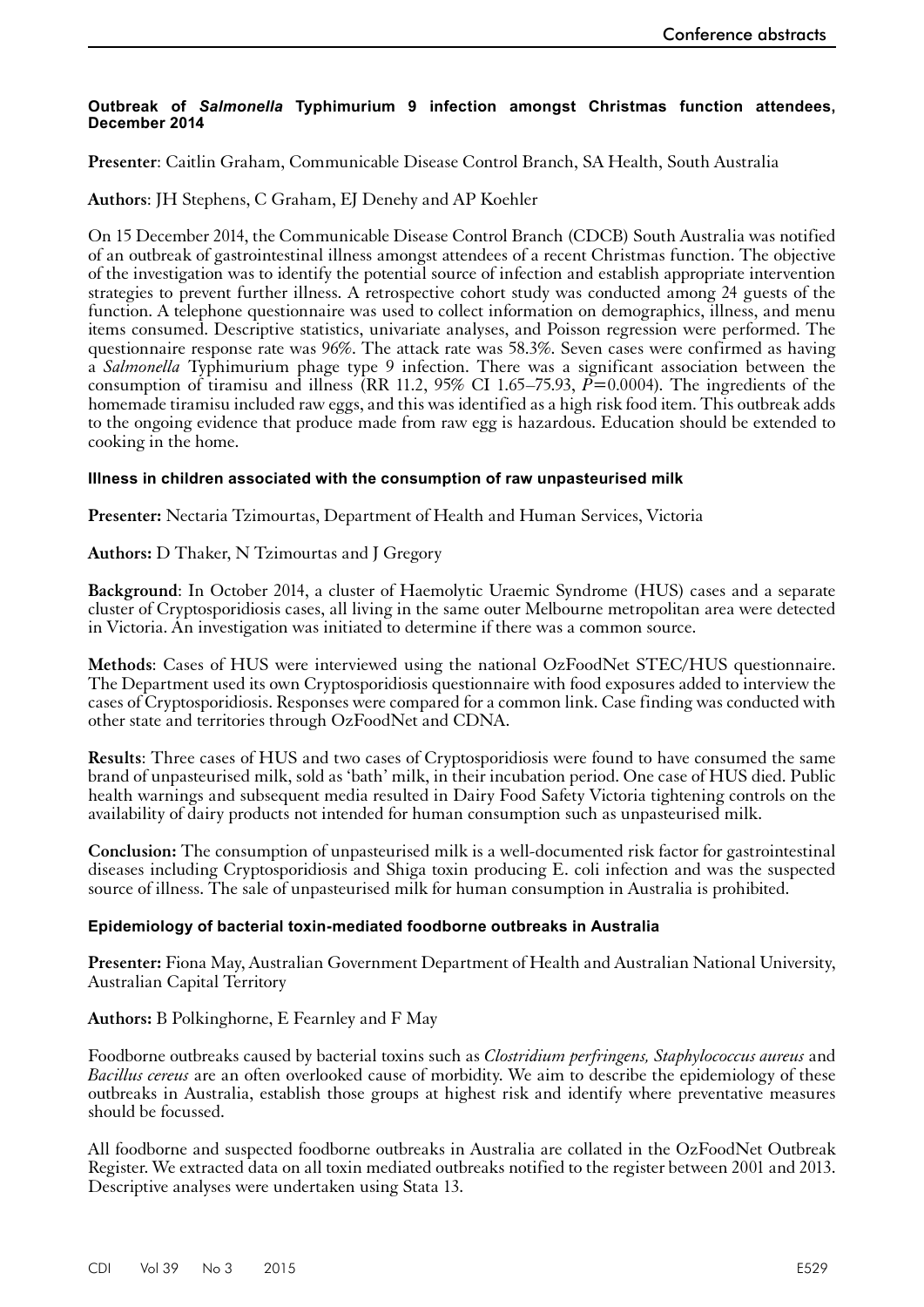<span id="page-27-0"></span>There were 272 toxin mediated outbreaks reported, of which 39% were laboratory confirmed. These outbreaks affected 4,066 people, including 70 hospitalisations and 13 deaths, 12 of which occurred in aged care facility residents. Clostridium perfringens was suspected or confirmed as the causative agent in 63% of outbreaks. Restaurants (31%) and aged care facilities (32%) were the most commonly reported settings for outbreaks and inadequate temperature control of pre-cooked foods was the most commonly reported contributing factor (60%).

Toxin mediated outbreaks cause significant preventable morbidity in Australia, and disproportionately affect those living in aged care facilities. Public health efforts aimed at improving pre-cooked food storage habits could help to reduce the magnitude of this problem.

# **First outbreak of locally acquired hepatitis E virus infection in Australia**

**Presenter:** Catriona Furlong, NSW Health Protection

**Authors:** C Yapa, C Furlong, A Rosewell, K Ward, S Adamson, J Kok, S Bowden, C Shadbolt, L Smedley, M Ferson, T McNeill, M Staff, V Sheppeard and J McAnulty

**Background**: In May 2014, an outbreak of hepatitis E linked to a single restaurant was identified.

**Methods:** A case series was conducted using a standardised questionnaire. Co-diners were also interviewed and tested. Further cases were identified testing patients in whom viral hepatitis screening was requested at a major private and public reference laboratory where other infections had been excluded, and by alerting medical practitioners to the outbreak. Serum isolates were genotyped and sequenced. Implicated foods were traced back to the source.

**Results:** We identified 17 cases who reported dining at a single restaurant in their incubation periods. Consumption of the pork liver pâté was identified as the highest risk for developing HEV. Seven additional locally acquired cases were detected due to enhanced surveillance. All had consumed pork or pork liver in their incubation period. Seventeen of 24 cases were genotype 3. Pork livers were traced back to a single farm.

**Conclusions:** This is the first HEV outbreak in Australia. We recommend that clinicians in Australia consider the diagnosis of HEV in patients presenting with a compatible illness in the absence of overseas travel history. Further, the food service industry should ensure that pork liver products are thoroughly cooked.

# **Public Health Surveillance 2 Chair: Vicky Sheppeard**

# **Trends in species, serotype and antimicrobial susceptibility of** *Shigella* **isolates, Victoria, 2000–2015**

**Presenter:** Mary Valcanis, University of Melbourne

**Authors**: M Valcanis, CR Lane, A Kuzevski and B Howden

**Aim:** To report the trends in species, serotype and antimicrobial resistance in isolates of *Shigella* in Victoria.

**Methods:** We performed identification, speciation, serotyping and *S. sonnei* biotyping on all isolates of *Shigella* submitted to the MDU PHL between 2000 and 2015. Susceptibility testing to 12 antimicrobials (azithromycin since 2014) was performed by agar dilution for epidemiological purposes.

**Results:** Over 1,600 confirmed *Shigella* isolates were included in the analysis, ranging from 51(2003) to 297(2014) annually. The dominant species was *S. sonnei*, of which biotype g was most common in all years, followed by *S. flexneri*. Less than 10 cases of *S. boydii* and *S. dysenteriae* were seen in any year. Emerging serotypes, such as *S. flexneri* 1c and 4d, have been identified in Victoria. Ninety-six per cent of *Shigella* isolates were resistant to at least one antimicrobial. Decreased susceptibility to ciprofloxacin was noted in 2003; by 2014, 62% (75/122) of *S. sonnei* isolates exhibited full ciprofloxacin resistance. In late 2013, azithromycin resistance was first observed in *S. flexneri* 3a among men who have sex with men. Resistant strains, previously seen in overseas travellers, have been increasingly identified amongst locally acquired infections.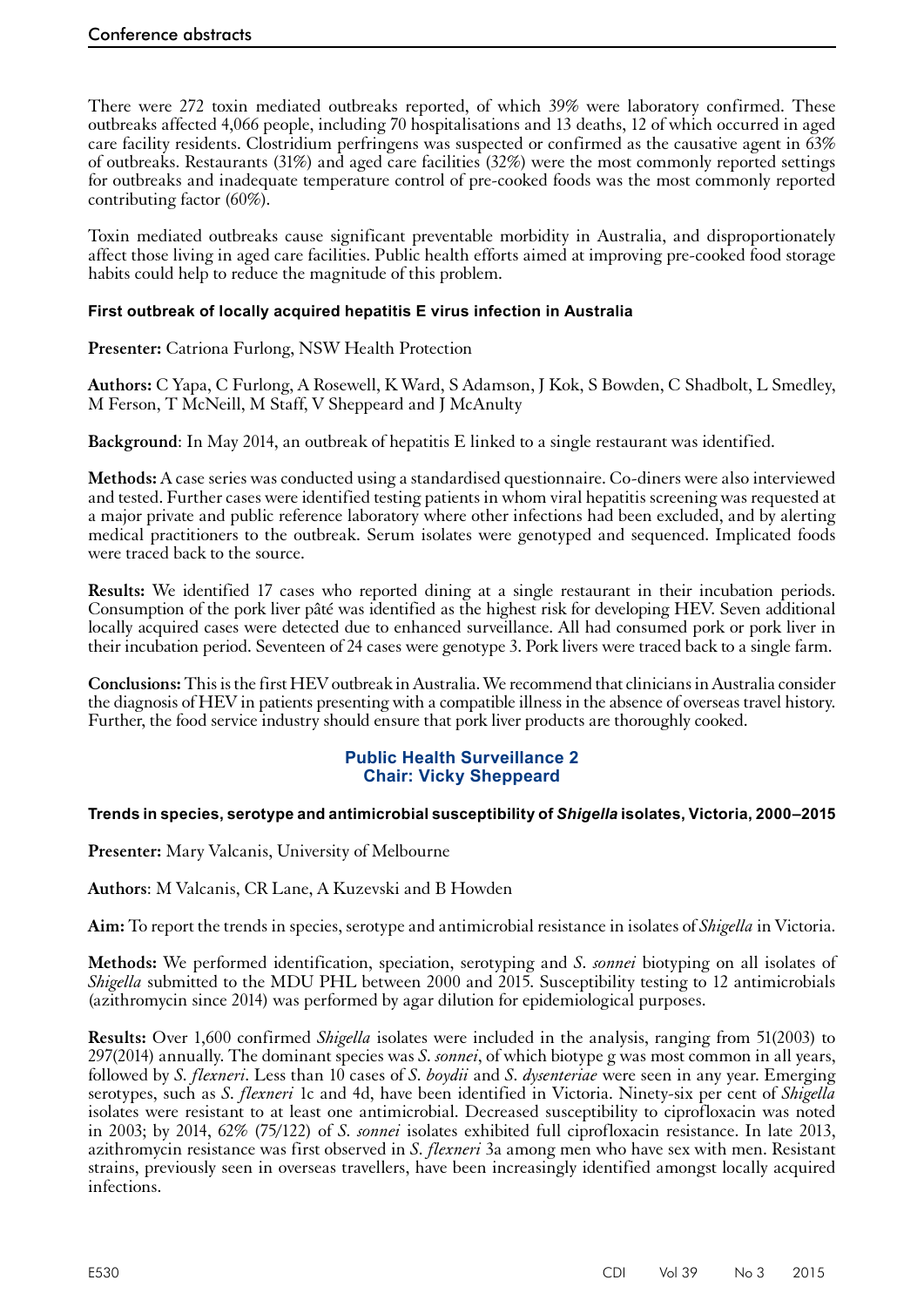<span id="page-28-0"></span>**Conclusions:** Isolate characterisation is vital to monitor and track *Shigella* types circulating and emerging in the population. Resistance profiles must be available to guide appropriate treatment.

# **A NSW program to improve management of people newly diagnosed with HIV**

**Presenter:** Jeremy McAnulty, Communicable Diseases Branch, Health Protection NSW, New South Wales

**Author:** B Telfer, V Bowden, M Middleton, V Sheppeard, J McAnulty and C Selvey

**Background:** In NSW half of new HIV diagnoses are made by general practitioners often inexperienced in HIV. The *NSW HIV Strategy 2012–2015* calls for enhanced case support at the time of diagnosis to help achieve prevention and treatment targets. In May 2013 the HIV Support Program (HSP) commenced.

**Methods:** A laboratory notification of HIV infection triggers a phone call to the diagnosing doctor from a local HSP Coordinator with HIV expertise. The Coordinator provides support and advice so that the newly diagnosed patient receives appropriate clinical management, psychosocial support, counselling about HIV treatment and prevention of transmission of HIV to others, contact tracing assistance and linkage to specialist, community and peer support services.

**Results:** From 9 May 2013 to 30 September 2014 the HSP supported 186 doctors of whom 156 (84%) were HIV-inexperienced primary care doctors. Of 186 doctors supported, 114 intervention forms were returned by Coordinators; 103 (90%) doctors welcomed support by the HSP, 61 (54%) had just made their first HIV diagnosis, 59 (52%) were aware of how to do contact tracing and 49 (43%) were interested in shared care.

**Conclusions:** The HSP has been well received by diagnosing doctors. Further evaluation will be done from 2015.

# **The National Notifiable Diseases Surveillance System (NNDSS) 1991–2011: Expanding and improving**

**Presenter**: Katherine Gibney, Monash University, Victoria

# **Authors**: K Gibney, A Cheng, K Leder and R Hall

**Background**: We reviewed the system characteristics, data quality and performance of the NNDSS over its first 21 years of operation.

**Methods:** Line listed data for all cases notified to NNDSS from 1991–2011 were reviewed. Changes in conditions notified, data fields included, data completeness, and notification delays were examined at national and jurisdictional levels.

**Results:** The number of notifiable conditions increased from 34 to 65, with 22 conditions notifiable by all jurisdictions from 1991–2011. Demographic data were near complete except Indigenous status which was missing for 56% of cases nationally (jurisdictional range 13%–81%). Vaccination status and travel data were missing for 89% and 76% of relevant notifications. Data completeness improved over the study period for  $24/26$  (92%) variables. Median delay to NNDSS notification was 8 days (interquartile range  $4-17$  days), varying between jurisdictions from 5 to 15 days ( $P<0.001$ ) and decreasing from 11 days in 1991–1997 to 5 days in 2005–2011 (*P*<0.001).

**Conclusion:** NNDSS expanded during its first 21 years. Overall, data completeness and notification timeliness improved, but there were marked inter-jurisdictional differences. Examination of delays and low completion of specific data field is important for devising strategies to improve future data collection.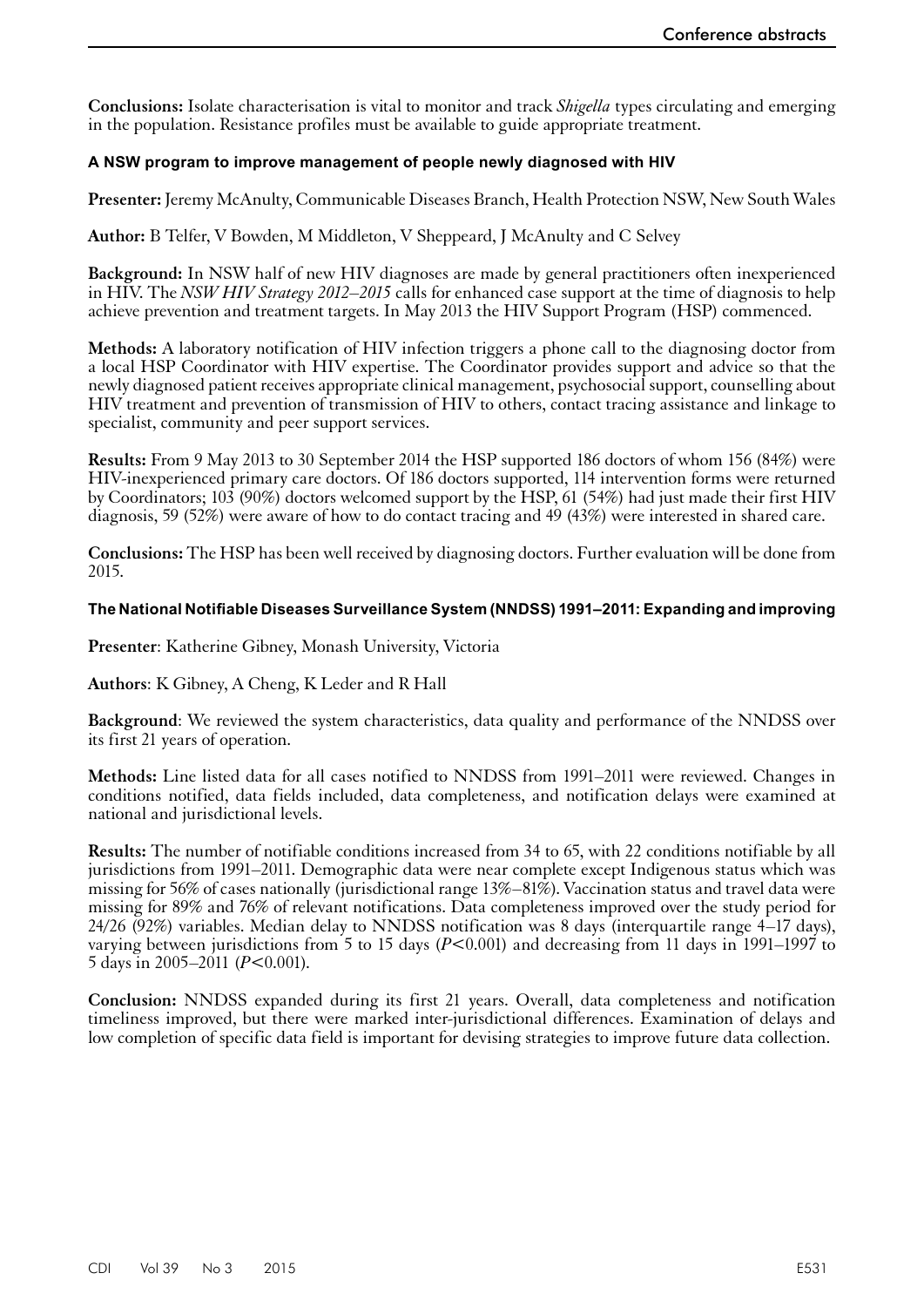# <span id="page-29-0"></span>**Implementation of an automated notifiable disease surveillance tool in Victoria**

**Presenter:** Stacey Rowe, Communicable Disease Epidemiology and Surveillance, Department of Health, Victoria

**Authors:** S Rowe, J Lawrie, B Cowie, J Carlin and N Stephens

**Background**: The increasing volume of communicable disease notifications presents a challenge to conventional surveillance programs. In Victoria this led to the development of an automated outbreak detection tool, the Public Health Outbreak Surveillance System (PHOSS).

**Methods**: Based on the model developed by Farrington et al in the UK Health Protection Agency, PHOSS is a web application written in R that automatically receives new notifications from the surveillance database daily, with retrospective data back to 1991. It provides a list of notifiable diseases ordered by how much they exceed the calculated warning threshold ('Exceedance score'), together with a range of user interfaces for examining time series and disease maps.

**Results**: PHOSS has been implemented in the weekly surveillance meeting in Victoria and is used to highlight possible outbreaks, and to examine temporal and geographic trends of conditions of interest. A number of worked examples of outbreaks detected by PHOSS and demonstration of the tool's use in public health practice will be presented.

**Conclusion:** Together with existing communicable disease surveillance approaches, automated outbreak detection tools can act as a safety net in detecting additional outbreaks, and can also augment the utility and accessibility of existing datasets to support daily public health practice.

#### **Can adverse event signals be detected by electronic GP data?**

**Presenter:** Rob Menzies, National Centre for Immunisation Research and Surveillance

**Authors:** L Trihn, K Macartney, A Dey, C Chiu and P McIntyre

**Background:** In early 2011 there was an increase in reports of severe injection site reactions (ISR) in adults following receipt of pneumovax.

**Methods:** Data from the General Practice Research Network (GPRN) were analysed retrospectively to determine whether the increase in ISR could be detected.

**Results:** Electronic clinical records of 95,760 pneumococcal and 683,829 influenza vaccine doses administered between 2002 and 2012 were received, from 1,088 participating general practitioners (GPs) in 402 practices. The seasonality and age distribution of vaccinations, dose numbers and revaccination intervals were consistent with recommended usage of both vaccines. Following receipt of Pneumovax, there were 233 ISR (243 per 100,000), including 40 severe ISR (42). As expected, pneumovax ISR for second or subsequent doses (398 per 100,000), were higher than the rate for first doses (239). However, the number of local reactions following receipt of Pneumovax between January and March 2011 (just before the public announcement of a batch recall) was only 3 cases, similar to the same period of the previous year (5 cases between January and March 2010).

**Conclusions:** The GPRN data appear to be broadly coherent and consistent with recommended usage. However, a larger GP network would be needed for rapid AEFI surveillance.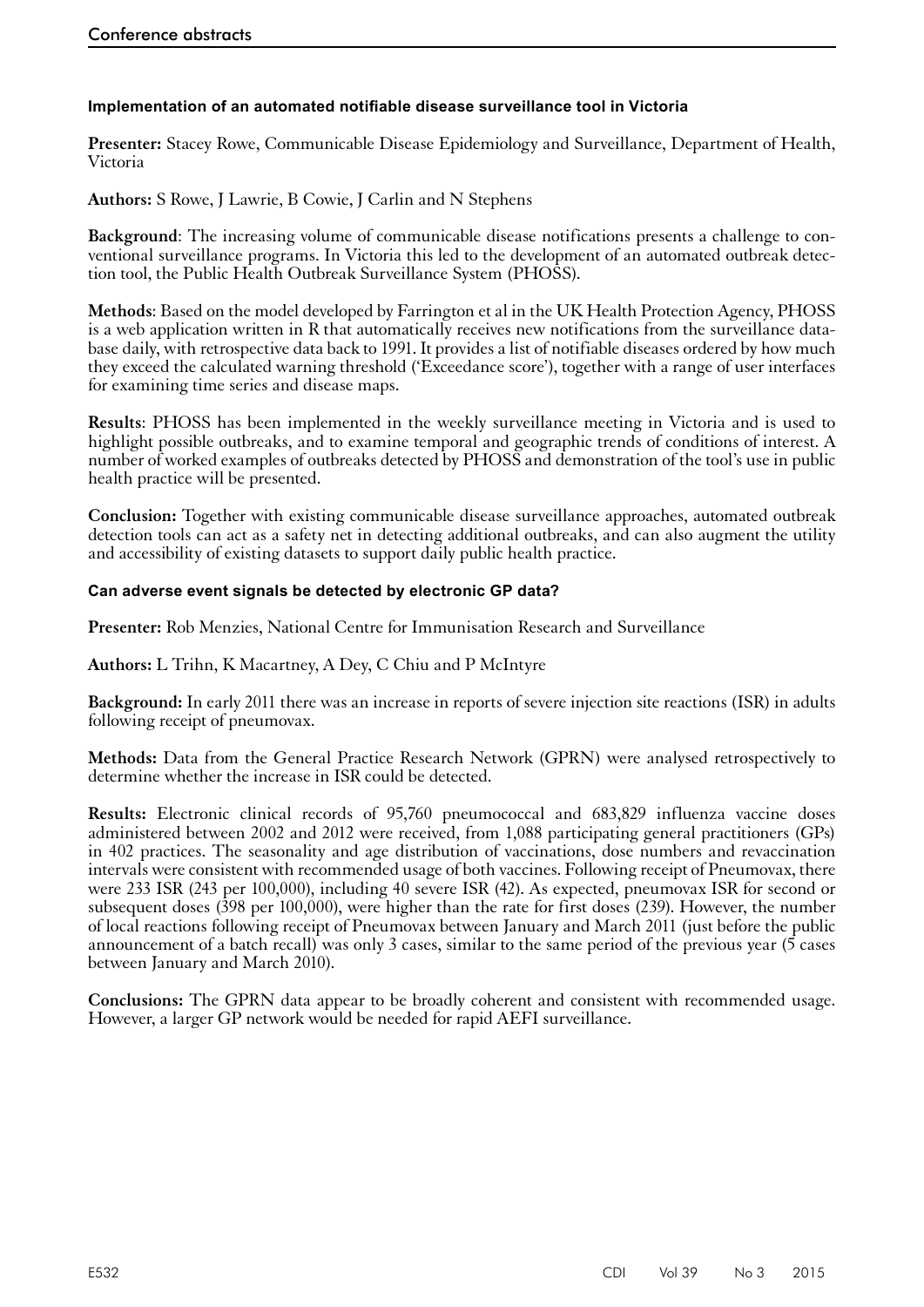#### <span id="page-30-0"></span>**A web-based system for mass-gathering surveillance: Experience from the 8th Micronesian Games, 2014**

**Presenter:** Paul White, Research Evidence and Information Programme, Public Health Division, Secretariat of the Pacific Community

**Authors:** S Saketa, E Johnson, S Gopalani, E Edward, C Loney, A Mercier, T Toata, C Leppers, R Wojcik, S Lewis, A Roth, Y Souares and D Hoy

**Background:** Web-based surveillance tools provide near-real time updates of disease patterns, facilitating prompt investigation and response. A web-based surveillance platform based on SAGES developed by JHU/APL and SPC was used in partnership with Pohnpei public health to enhance surveillance at the 8th Micronesian Games hosted by Pohnpei State in July 2014' a mass gathering of 1,700 participants from nine Micronesian states and countries.

**Methods:** The mass gathering surveillance comprised daily reporting of 8 syndromes using standardised case definitions from 11 sentinel points-of-care with data entered in a centralised location and summarised in daily situation reports (Sitreps).

**Results:** 5,640 encounters and 408 syndromes were recorded. The Sitreps helped monitor public health threats, and in particular an ongoing measles outbreak, identifying early increases of acute fever and rash as well as diarrhoea.

**Conclusion:** The enhanced surveillance helped mitigate public health risks. SAGES allowed easy data entry, analysis and accelerated Sitrep production while cloud storage was advantageous in reducing local server costs, facilitating remote support and analysis and increasing off-site data security. As a successful tool, SAGES features in the public health surveillance sustainability plan of Pohnpei State.

# **Influenza and Other Respiratory Diseases Chair: Rhonda Owen**

#### **Simulating enhanced pandemic influenza surveillance strategies**

**Presenter:** Nicholas Geard, Melbourne School of Population and Global Health, Victoria

**Authors:** N Geard, A Black, J Ross, J McCaw and J McVernon

The collection of enhanced epidemiological data in the early stages of an influenza pandemic ("first few hundred" studies) can help to estimate its likely impact, and inform decision making about the appropriate scale of response. The key characteristic of interest is the reproduction number  $R_0$ , which provides information on how quickly a pathogen is likely to spread through a population.

An effective surveillance plan must balance the need to collect sufficient data to enable accurate estimation of disease parameters against the sustainability of obtaining quality data alongside other response activities. Here we describe a method for estimating epidemic parameters from imperfectly observed data, together with a computational model that simulates both the disease outbreak and the surveillance strategy. The output of the disease model provides a 'true' picture of all cases occurring in the outbreak, while the output of the surveillance model provides the subset of cases that we anticipate will be detected using that particular strategy, and hence which are available for the purposes of parameter estimation.

Thus we can evaluate and compare alternative enhanced surveillance strategies, and gain insight into the required duration of enhanced data collection, based on the precision of the estimated epidemic parameters.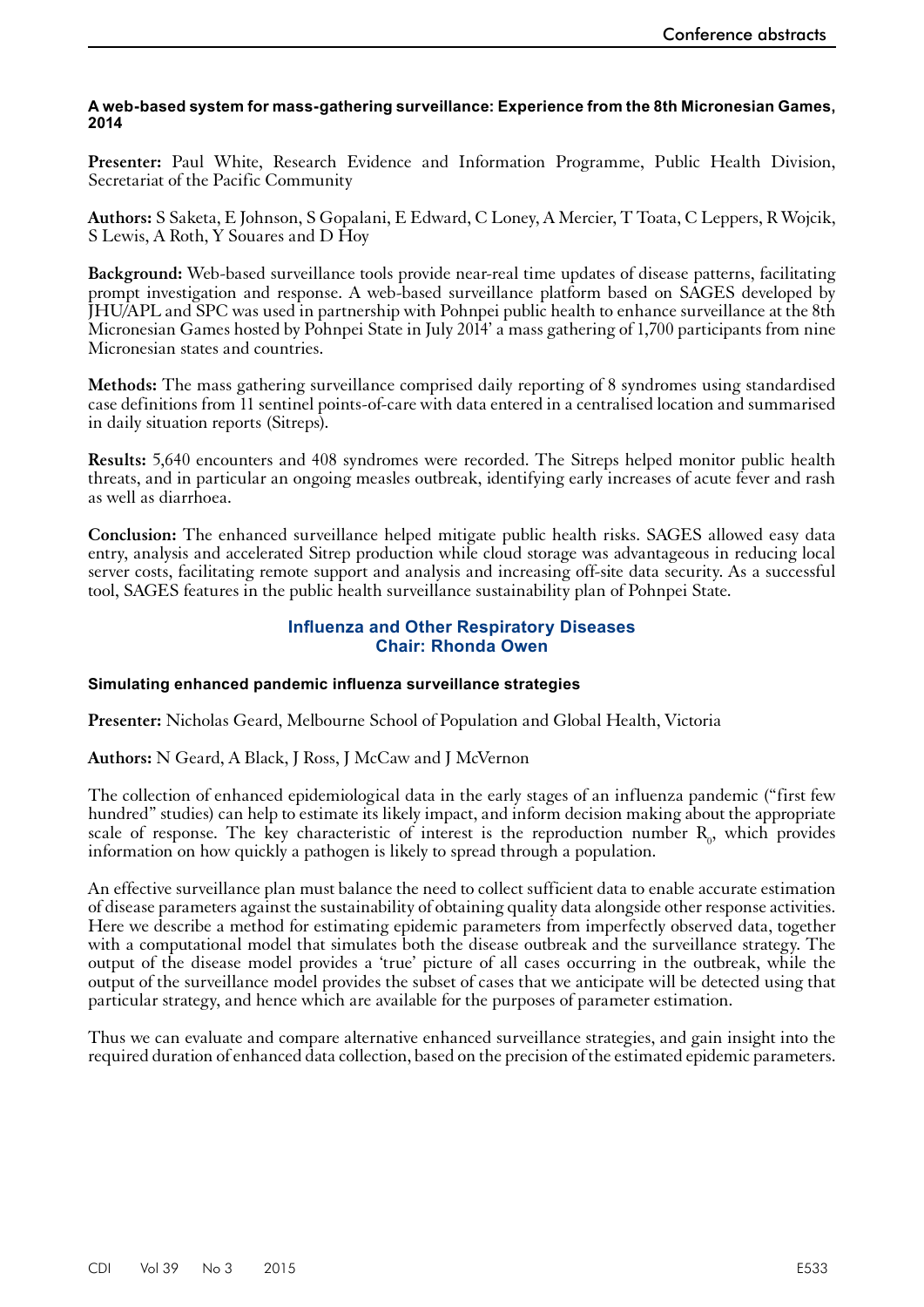# <span id="page-31-0"></span>**Influenza vaccine effectiveness for hospital and community patients, Auckland, New Zealand, 2014**

**Presenter:** Heath Kelly, Victorian Infectious Diseases reference Laboratory, Melbourne, Australia

**Authors:** N Pierse, H Kelly A Bissielo, S Radke, QS Huang, M Baker and N Turner on behalf of the SHIVERS investigation team

**Background** Trivalent seasonal influenza vaccines have been used for more than 60 years but published estimates of vaccine effectiveness (VE) from observational studies vary widely. We aimed to estimate the protection afforded by trivalent inactivated influenza vaccines, in both primary care and hospital settings, in a well characterised urban population in Auckland during 2014.

**Methods** Using two different comparison groups, patients with no virus detected and those with a noninfluenza respiratory virus detected, VE estimates were made using a test-negative study design. VE was stratified by community and hospital patients, age group, and influenza type and subtype.

**Results** 1039 hospitalised and 1154 community patients met all the study inclusion criteria and had a respiratory sample tested for influenza and other respiratory viruses. The adjusted VE using all influenza negative controls was 42% (95% CI: 16%–60%) for hospital patients and 56% (95% CI: 35%–70%) for community patients. No significant difference was seen when patients testing positive for a non-influenza respiratory virus were used as the control group. No protection was found against influenza A(H3N2), although power was limited.

**Conclusion** This study contributes to the validation of the test negative design and confirms that inactivated influenza vaccines continue to provide modest but significant protection against laboratory-confirmed influenza.

#### **FluMum: Influenza and pertussis vaccine uptake in pregnancy among a cohort of 7000 women recruited from six study sites in Australia, 2012–2014**

**Presenter:** Ross Andrews, Deputy Director, Menzies School of Health Research, Charles Darwin University, Casuarina, NT

**Authors:** R Andrews, KA O'Grady, T Nolan, P Richmond, N Wood, H Marshall, S Lambert, M Chatfield, L McHugh, SA Le-Gros Wilson, P Binks, K Watson, J Zenchyson, E Clarke, M Kefford, V Hill and C Talbot

**Background**: Influenza vaccine is recommended in pregnancy (nationally funded), whilst pertussis vaccination is now proposed for every pregnancy in recent Immunisation Handbook changes. Uptake of neither of these vaccines is systematically monitored in Australia.

**Methods**: We analysed self-reported data on influenza and pertussis vaccine uptake within our ongoing "FluMum" cohort study of mother-infant pairs recruited from participating sites in Darwin, Brisbane, Sydney, Melbourne, Adelaide and Perth from 2012–2014 inclusive. The data presented here are from preliminary analyses that may be subject to change.

**Results**: Among 7184 women, self-reported uptake of influenza vaccine in pregnancy was 33.2%, most women (66.7%) had not been vaccinated, 0.4% were unsure and 0.7% were not recorded. Coverage rates were similar in 2012 (32%) and 2013 (30%) but marginally higher in 2014 (36%). Factors associated with influenza vaccine uptake will be presented. In 2014, 6.4% of 1324 women self-reported receiving pertussis vaccination in pregnancy.

**Conclusion:** Immunisation of pregnant women is a significant weakness in immunisation programs where uptake is poor. There is a critical need to drive improvements, particularly for influenza and pertussis, where potential to prevent death and disability from these infectious diseases is paramount.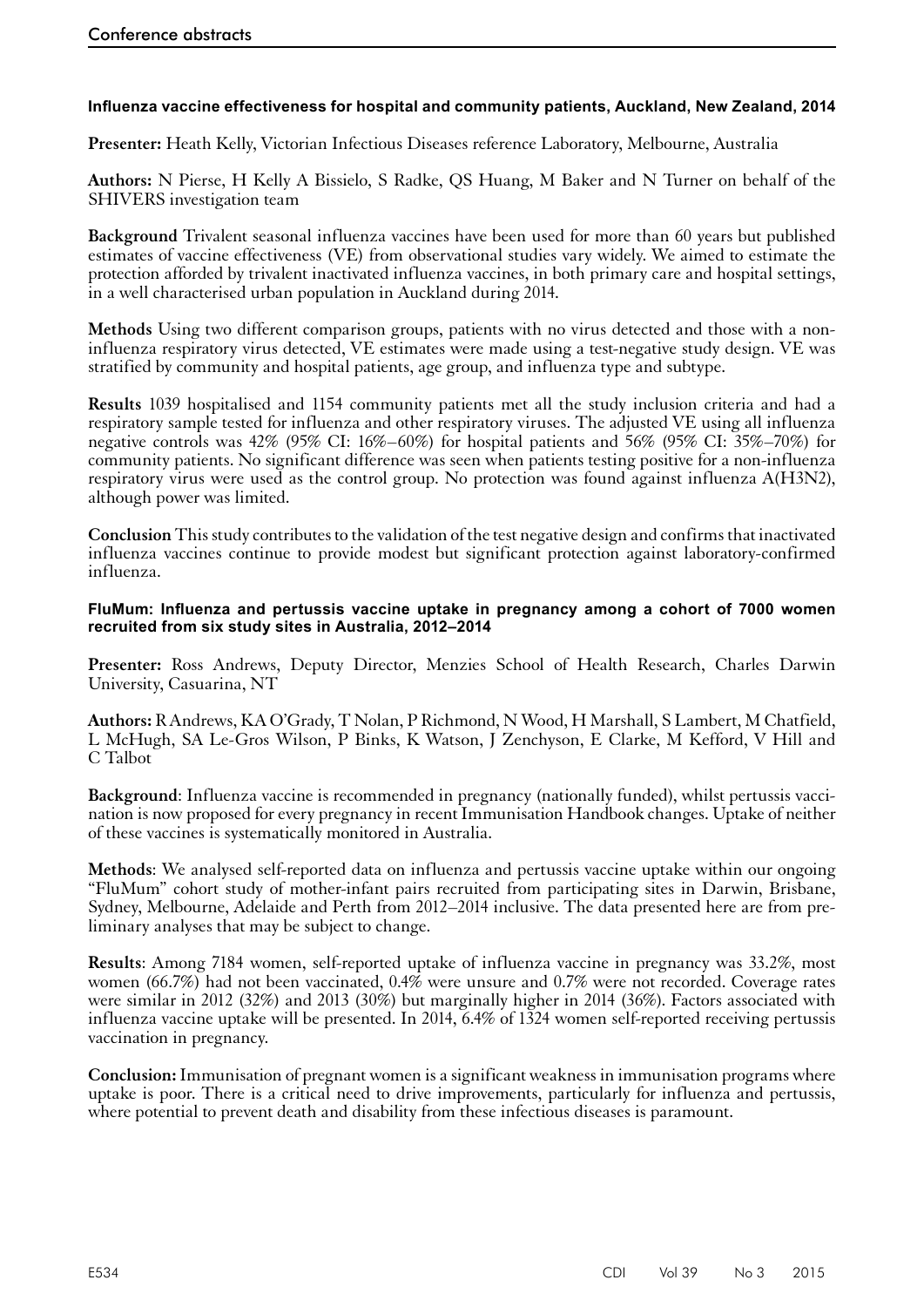#### <span id="page-32-0"></span>**Electronic health record extraction from general practice for monitoring influenza vaccine coverage and effectiveness**

**Presenter:** Annette Regan, Department of Health Western Australia

**Authors:** AK Regan, R Gibbs, L Tracey and PV Effler

**Background:** Influenza vaccination is recommended annually to prevent serious infection. Reliable and timely estimates of vaccine uptake are necessary to better inform prevention programs; effectiveness estimates inform annual antigen selection. However, limited annual data are available to produce these estimates. We explored the use of electronic health record (EHR) extraction from general practice (GP) for these purposes.

**Methods:** Data from 142 GPs were extracted by the Western Australia Department of Health. Data were aggregated to estimate the proportion of patients immunised and vaccine effectiveness based on pathology results. In 2015, a validation study was conducted to determine the validity of estimates derived from EHRs.

**Results:** According to EHRs extracted from 650,701 patients, 16.3% of the population received an influenza vaccination between 2012 and 2014. Vaccination coverage was highest in adults ≥65 years with medical conditions (63.1%) and lowest in children  $\leq$  years (7.3%). A total of 7,207 pathology testing results were extracted; vaccine effectiveness ranged from 30–56% (2012:30%; 2013: 56%; 204: 46%). Validation results will be available in March 2015.

**Conclusions:** Systems employing data extraction of EHRs could provide more timely estimates of influenza vaccination coverage and effectiveness. Such information is valuable for improving prevention programs.

#### **Peer-led, student-centered interventions the key to student health care worker influenza vaccination**

**Presenter:** Munyaradzi G Nyandoro, Alumnus School of Medicine University of Notre Dame, Fremantle (UNDF), Western Australia

**Authors:** MG Nyandoro, D Kelly, D Macey and DB Mak

**Background:** Vaccination is the most effective influenza prevention strategy recommended for all health care workers (HCW), including students. However Australian HCWs' uptake is poor (16.3% – 58.7%).

**Methods:** Self-reported influenza vaccination uptake among student HCWs at UNDF was measured using on-line surveys to assess the impact of a peer-led vaccination campaign on uptake.

**Results:** In 2013 (pre-campaign) influenza vaccination uptake was 36.3% (95% CI = 31.8%–40.8%); students identified awareness, cost and convenience as key barriers. The campaign used posters of, and presentations by, current HCW students and key staff to raise awareness of the importance and benefits of vaccination, and provide information on how to access free and low-cost vaccination. In 2014 (postcampaign), vaccination rate increased to 55.9% in 2014 (95% CI =  $52.2\%$  – 59.6%). Multivariate logistic regression showed that HCW students in 2014 (OR 2.2, CI 1.7–2.9, *P*<0.001), and those who were eligible for government-funded vaccine (OR 12.3, 6.3–24.0, *P*<0.001), enrolled or enrolled in nursing/midwifery (OR 1.6, 1.1–2.4, *P*=0.016), or employed as a HCW (OR 1.6, 1.5–2.6, *P*<0.001) were more likely to be vaccinated.

**Conclusion:** HCW students' influenza vaccination uptake improved significantly following a low-cost, peer-led promotional campaign. This approach can be adapted to other settings.

#### **Seasonal influenza vaccine effectiveness against medically-attended influenza in Victoria, 2014**

**Presenter:** James Fielding, Victorian Infectious Diseases Reference Laboratory

**Authors:** J Fielding, K Grant, K Carville, J Druce, I Barr and H Kelly

**Background:** We used a test negative case control design to estimate effectiveness of the seasonal trivalent influenza vaccine against medically-attended influenza during the 2014 influenza season in Victoria.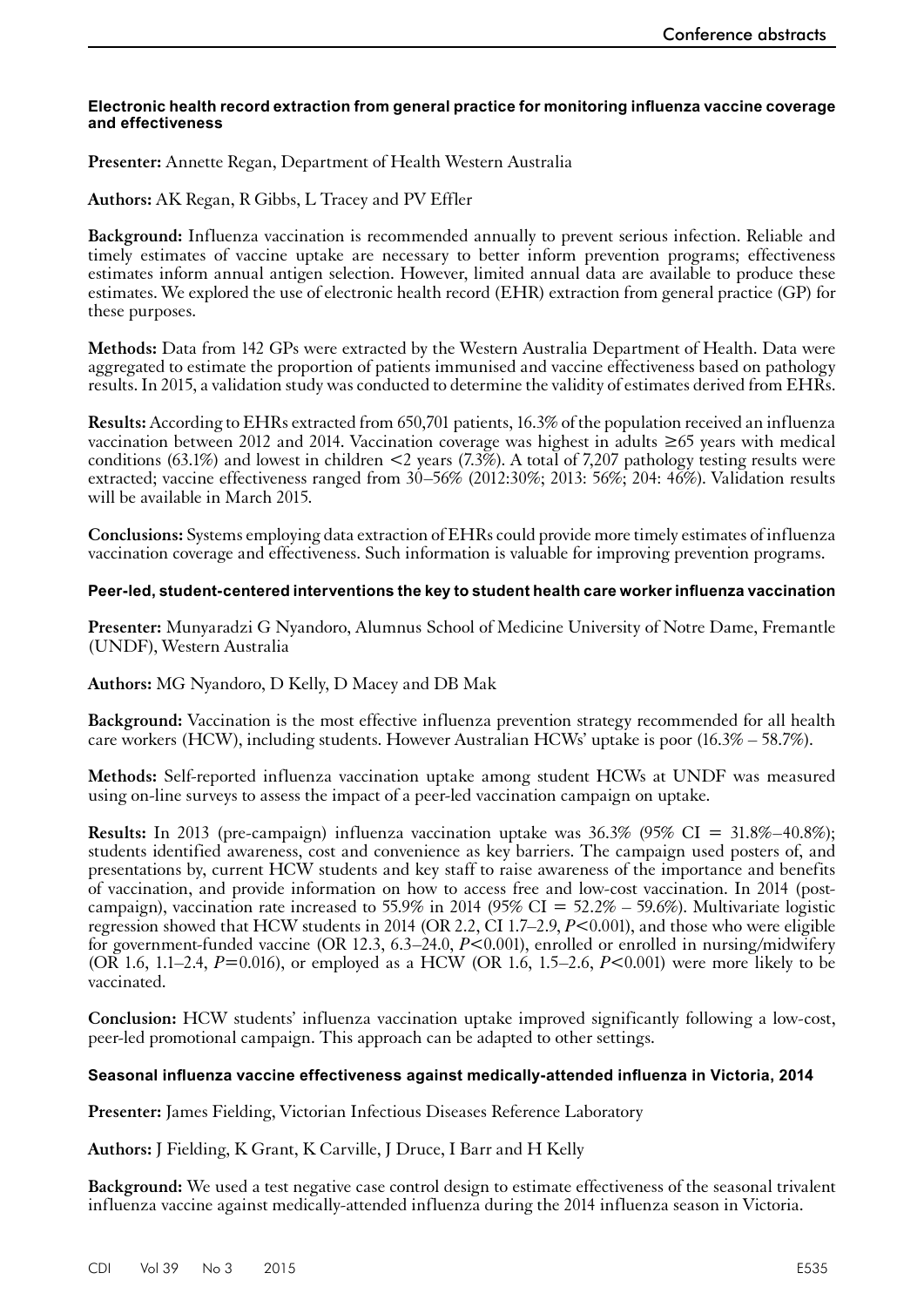<span id="page-33-0"></span>**Method:** Patients presenting with influenza-like illness (ILI) to general practitioners (GPs) in a sentinel surveillance network during 2014 were tested for influenza. Cases were influenza positive by PCR and controls tested negative for influenza. Vaccination status was recorded by sentinel GPs. Vaccine effectiveness (VE) was calculated as  $[(1 - \text{adjusted odds ratio}) \times 100\%]$ .

**Results:** A total of 427 ILI patients were included in the study. There were 170 cases of influenza, of which 164 (96%) were type A. Receipt of the 2014 vaccine was reported for 123 patients (29%). Adjusted VE against subtype A/H1N1 infection was 23% (95% CI, –40% to 58%) and against A/H3N2 infection was 3% (95% CI, –105% to 54%).

**Conclusions:** This study suggests that in 2014, the seasonal trivalent influenza vaccine provided relatively low protection against influenza A/H1N1 infection, despite apparent vaccine and circulating strain match. Consistent with other studies, the vaccine conferred no protection against influenza A/H3N2.

#### **Project launch: Linkage of the Australian Childhood Immunisation Register (ACIR) data to statebased health datasets to evaluate and inform Australia's immunisation program**

We would like to invite conference delegates to help us celebrate the successful linkage of the ACIR to state-based health datasets in Western Australia and New South Wales. Over the past 3.5 years a strong collaboration between researchers and state and national agencies has led to the linkage of a 17-year birth cohort (over 2 million children) to ACIR and health outcome data, particularly about vaccine preventable diseases. This was achieved through project funding from the Population Health Research Network, as part of the National Collaborative Research Infrastructure Strategy, and researcher support from the National Health and Medical Research Council. We will provide an overview of the project, highlight the achievements to date (including the establishing a process for data release under the Commonwealth data integration policy), and describe the main objectives and planned priorities for analysis. This will be an opportunity to better understand the process of conducting linkage using Commonwealth datasets, propose specific questions that could be answered with our study data, and identify preferred mechanisms for stakeholder feedback.

# **Short Oral Presentations Chair: Paul Armstrong**

# **Forensic surveillance: are we missing fatal communicable disease cases?**

**Presenter:** Keith Eastwood, Hunter New England Population Health, Newcastle NSW

**Authors:** Keith Eastwood, Bev Paterson, Rexson Tse, Leah Clifton, Rod Givney, Allan Cala, Yvonne Tin, Carly Pedersen and Stephen Graves

**Background:** Communicable disease surveillance systems are geared for cases that present through conventional health services with laboratory confirmation, however, cases of serious infection resulting in rapid death and proceeding directly for coronial examination may be missed.

**Methods:** A partnership between northern NSW forensic medicine, pathology and public health services was commenced in 2014. It reviewed existing systems for identifying deaths of potential public health significance and developed a case definition, designed an algorithm to aid pathologists in selecting optimal specimens and diagnostic tests, drafted a questionnaire for use by grief counsellors to collect medical information from relatives, modified the forensic patient database to flag patients of interest and set up a pathology alert to facilitate access to laboratory results.

**Results:** Overall 37 patients of interest have been identified in the initial 10 month review period. Causes of death included pneumonia (15 cases), meningitis (2), non-localised sepsis (5), gastroenteritis (3). Cases study examples will be presented.

**Conclusion:** Unless forensic surveillance is integrated into notification systems, it is possible for fatal communicable disease cases to go unreported. Our partnership has had broad benefits in optimising specimen collection, selecting appropriate pathology tests, interpreting results, informing public health authorities and improving response times.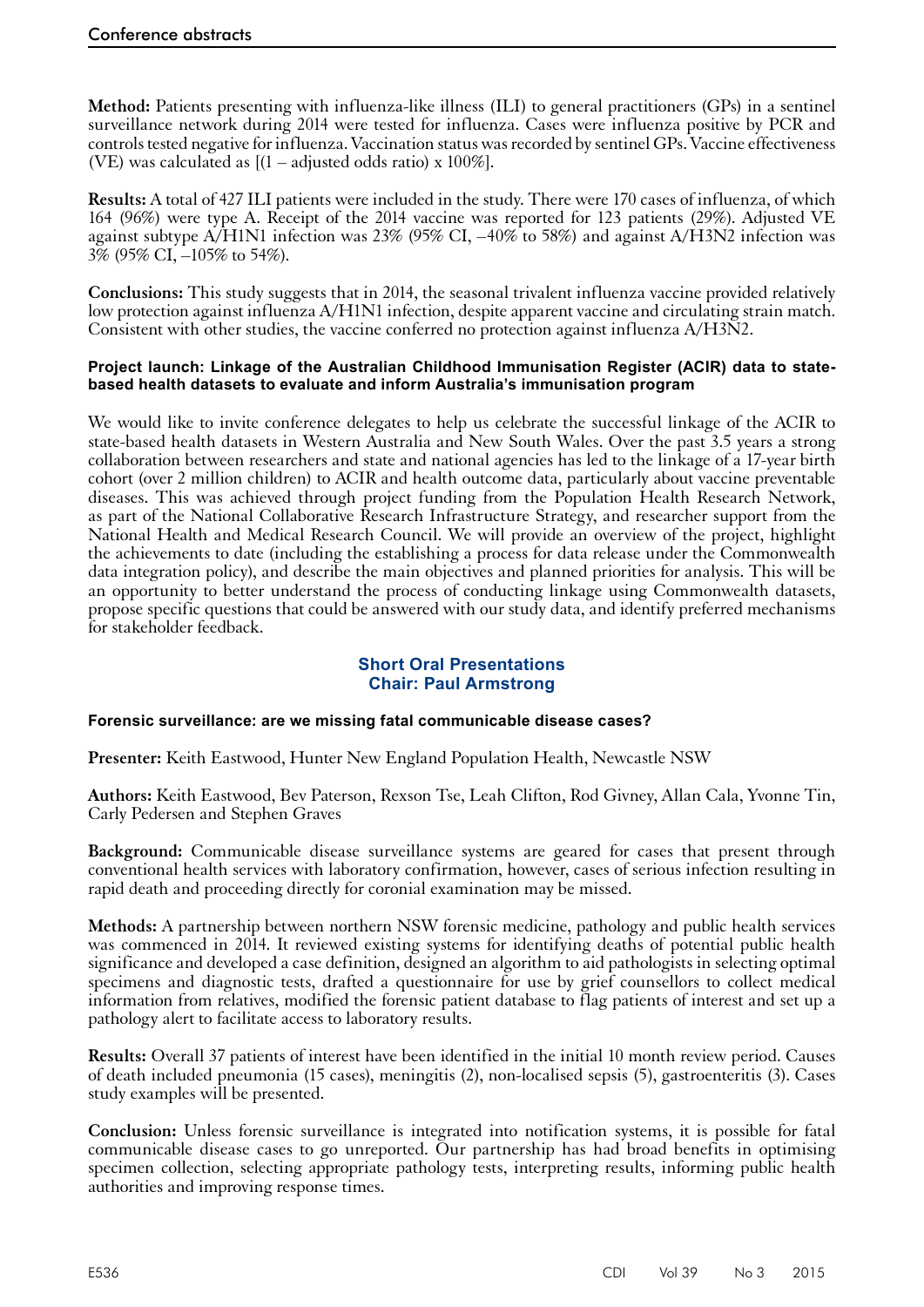# <span id="page-34-0"></span>**The epidemiology of hepatitis A in Queensland, 1988–2014**

Presenter: Lisa McHugh, MAE scholar, Queensland Children's Medical Research Institute and Communicable Diseases Unit, Queensland Health and Australian National University, ACT

# **Authors:** L McHugh, SB Lambert and K Viney

**Background:** In Australia, where hepatitis A (hepA) has low endemicity, the most likely mode of transmission is from common source outbreaks. However this does not appear to be the case in Queensland, where most notified cases occur following international travel. The introduction of hepA vaccine for Indigenous children in north Queensland in 1999 has also contributed to this change in epidemiology over time.

**Methods**: We present a retrospective case-series analysing the source and incidence of notified cases of hepA infections in Queensland. We examine epidemiologic and virus genotype data to assess if there remains a circulating endemic strain in Queensland.

**Results**: From 1988–2014 there were 6,748 hepA notifications in Queensland, with a median age of 25 years (28% aged 20–29 years). Major risk factors for hepA acquisition were overseas travel (47%) and locally-acquired, foodborne-related (shellfish/ sun-dried tomato, 25%). Of those who acquired infection from international travel, only 3% reported being vaccinated prior to travelling.

**Conclusion:** Based on a combination of epidemiologic and genotype data, hepA infections in Queensland are largely acquired from international travel. With targeted immunisation allowing for enhanced disease control, improved vaccination rates in prospective overseas travellers could reduce current case numbers markedly.

#### **Australia's meningococcal C immunisation program: long term impact and implications**

**Presenter:** Glenda Lawrence, University of New South Wales

# **Authors:** G Lawrence and P McIntyre

**Background:** Australia's national meningococcal C program commenced in 2003 targeting those born after 1983 and aged  $\geq 12$  months. Many developed countries also implemented programs using a range of strategies and several recently recommended an adolescent booster dose to enhance disease control. Several have recently introduced an adolescent booster dose.

**Methods:** Age– and region-specific serogroup C and non-serogroup C notification rates were estimated from NNDSS data after adjusting for untyped notifications, and were compared for the pre (2000–2002) and post (2010–2012) program periods. Confirmed vaccine failures 2003–2012 were identified.

**Results:** Adjusted serogroup C notifications have declined by 96% (95% CI 94–98) compared with an independent reduction in non-serogroup C notification of 55% (95% CI 51–59). Sustained reductions in both C and non-C serogroup categories occurred in all regions and age groups. Serogroup C disease declined in both immunised and non-immunised age groups including those aged  $\leq 12$  months (88%) (61–97)). Five vaccine failures were confirmed: two vaccinated in adolescence and three aged 1–3 years. The median period to disease onset was 2 years.

**Conclusion:** A substantial post-program reduction in serogroup C meningococcal disease with widespread herd effects has occurred concurrently with an independent reduction in non-serogroup C disease. The small number of serogroup C vaccine failures suggests that a booster dose is not yet required. Ongoing monitoring and evaluation of population immunity is essential.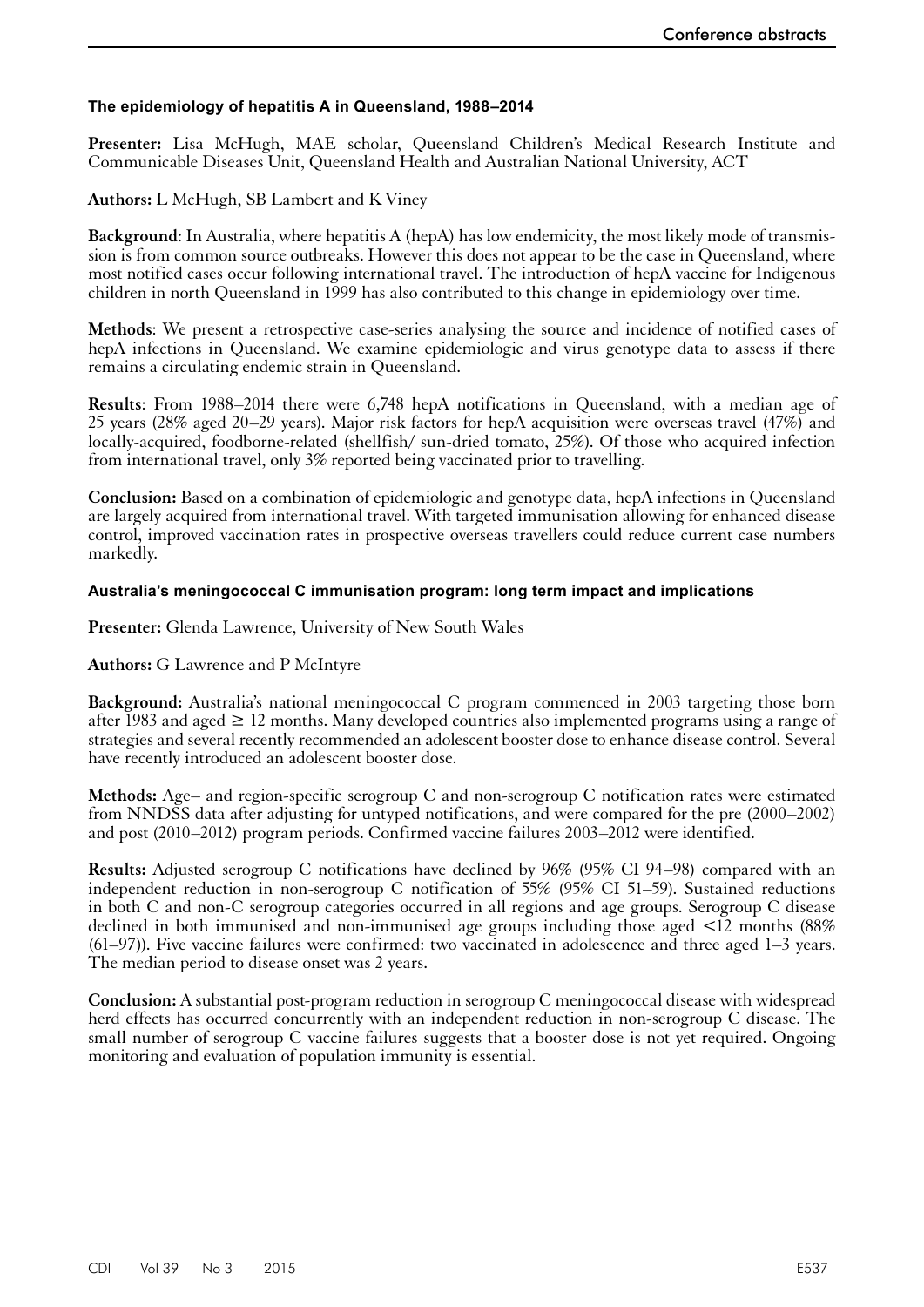# <span id="page-35-0"></span>**2012–13 HPV serosurvey**

**Presenter:** Alexis Pillsbury, National Centre for Immunisation Research and Surveillance (NCIRS)

**Authors:** A Pillsbury, H Quinn, L Hueston, S Lesic and P McIntyre

**Background**: Australia introduced funded HPV vaccination in 2007 for girls aged 12–13 years with catch-up to 26 years of age. Early surveillance data demonstrated genital wart and *cervical intraepithelial neoplasia (*CIN) incidence reduction in women, and herd immunity benefits for males. The program expanded to adolescent boys in 2013. We assessed HPV seroprevalence among males aged 15–39 years in 2012–13, comparing results to those from a 2005 serosurvey prior to female program commencement.

**Methods**: Residual diagnostic sera were obtained and serum antibody levels to HPV types 6, 11, 16 and 18 measured using Luminex immunoassay. Proportion seropositive was calculated for age groups 15–19, 20–29 and 30–39 years according to pre-defined cut-off values.

**Results**: Among those aged 20–29 and 30–39 years, proportion seropositive was lower for all types in the 2012–13 serosurvey compared to the 2005 serosurvey. The most notable decrease occurred for HPV6 among those aged 30–39 years; 25.9% to 7.0%. There was no difference in seroprevalence between serosurveys among those aged 15–19 years.

**Conclusion:** Results provide further evidence of the positive herd immunity impact of female HPV vaccination upon males. Results demonstrate the utility of serosurveillance as a non-invasive indicator of population infection/immunity trends.

# **The impact of changes in healthcare-seeking behaviour and testing on influenza surveillance.**

**Presenter:** Lisa McCallum, Hunter New England Local Health District

**Authors:** L McCallum, C Dalton, S Carlson, H Kelly and D Durrheim

**Background:** There were 37,000 more influenza notifications to the National Notifiable Diseases Surveillance System (NNDSS) in May–October 2014 than during the same period in 2013. However, this increase was not reflected in the Flutracking online community survey of influenza-like illness.

**Methods:** We used changes in healthcare-seeking behaviour and health provider testing from 2013 to 2014 among Flutracking participants to explore potential impacts on laboratory notified influenza cases. The proportion of Flutracking participants reporting being tested for influenza, and the proportion testing positive were calculated for 2013 and 2014. We calculated the ratio of the 2013:2014 proportions of Flutracking participants reporting being tested for influenza and testing positive for influenza. We applied these ratios to the number of NNDSS notifications to estimate the additional number of notifications due to the increased health-care seeking and testing.

**Results:** Approximately two-thirds of the increase (24,000) was due to additional people seeking medical care and being tested; the remaining third (approximately 10,000) was due to the increased proportion testing positive.

**Conclusion:** Accounting for changes in healthcare-seeking behaviour and testing practices enables trends in surveillance data to be interpreted more fully.

#### **Maternal and birth characteristics associated with pertussis during early infancy**

**Presenter:** Lisa McCallum, University of Western Sydney, Hunter New England Health

**Authors:** L McCallum, B Liu, P McIntyre and L Jorm

**Background:** Birth and maternal characteristics have been associated with an increased risk of infection in childhood. However, few studies have evaluated maternal or birth characteristics as risk factors for pertussis.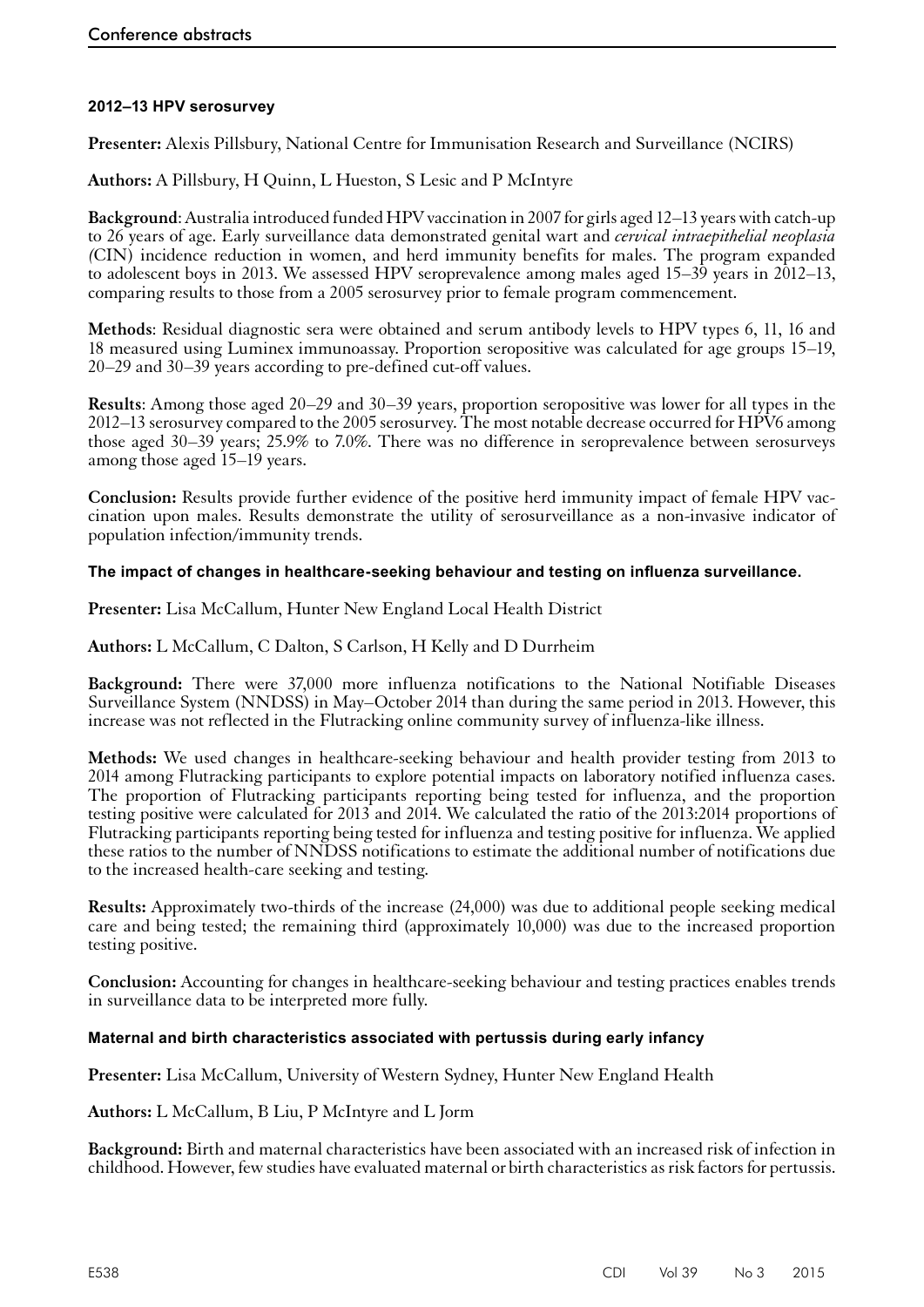<span id="page-36-0"></span>**Methods:** We constructed a cohort of mothers and their infants using routinely collected population-based datasets in New South Wales (NSW), Australia. All singleton infants born to NSW resident mothers from 01 Jan 1994 – 31 Dec 2008 were included in the study.

**Results:** Characteristics associated with increased risk of pertussis during early infancy included having a young (aged 10–19 years) mother, being born in a high prevalence year and mother having hypertension during pregnancy. Infants whose mothers had pertussis during pregnancy or soon after their birth had significantly increased risk of pertussis during early infancy, particularly when aged less than three months (RR73.8; 95%CI 45.4 – 120.1; *P*<0.001).

**Conclusion:** Socioeconomic factors appeared to be associated with an increased risk of pertussis during early infancy. Protecting mothers from pertussis is likely to reduce the risk of pertussis during early infancy. This work provides additional evidence to support immunising mothers against pertussis during pregnancy, especially during periods of increased pertussis activity.

# **Challenges in managing a school-based measles outbreak—Melbourne, Victoria, 2014**

**Presenter:** Katherine Gibney, Department of Health and Human Services, Victoria

# **Authors:** A Brahmi, L Franklin and K Gibney

**Background:** In 2014, Victoria experienced the highest number of confirmed measles cases since 2001, including an outbreak with school-based transmission.

**Methods:** Confirmed measles cases notified in 2014 were reviewed to identify affected school students and their immunisation status. Surveillance data, correspondence and investigation notes related to a primary school-based measles outbreak were analysed to assess the adequacy and usefulness of school-based immunisation records in the management of this outbreak.

**Results:** Of the 75 confirmed measles cases notified in Victoria in 2014, 23 cases (31%) were among school-aged students (defined as aged 5–18 years), of whom three had a documented history of measles vaccination, 17 were unvaccinated, and three had unknown vaccination history. Seven measles outbreaks were identified in Victoria in 2014, including a primary school-based outbreak with nine confirmed measles cases. Of the six unvaccinated pupils in the affected school, five contracted measles. The proportion of the school's prep students with documented vaccination records, as required by law, ranged from 39% in 2013 to  $97\%$  in  $2014$ .

**Conclusion:** Inadequately vaccinated students constitute a vulnerable population and schools are a potential site for measles outbreaks. Inadequate enforcement of school-based immunisation records impact the management and control of school-based measles outbreaks.

#### **Verification of measles elimination in Australia**

**Presenter:** Nicolee Martin, Department of Health, Canberra, ACT

**Authors:** N Martin, D Durrheim, V Stambos, H Gidding, A Dey, T Tran, M Chiew, H Kelly G Dowse, E Denehy and S Lambert

In 2013, World Health Organization (WHO) Western Pacific Region member countries, including Australia, were invited to address five lines of evidence for measles elimination outlined in WHO's *Guidelines on Verification of Measles elimination in the Western Pacific Region*: 1. A detailed description of measles epidemiology following introduction of measles vaccine in the national immunisation program (NIP); 2. Quality of epidemiological and laboratory surveillance; 3. Population immunity; 4. Sustainability of the NIP; 5. Genotyping supportive of measles virus transmission interruption.

In its submission Australia demonstrated: low measles incidence; decreasing outbreak size/duration over time: 84% of cases documented as imported or import-related; childhood measles vaccine coverage  $>90\%$ for two doses; national estimates of effective reproduction number (R) well below the epidemic threshold; high levels of population seropositivity; and the absence of sustained transmission of any single measles genotype. These findings provided strong evidence for interruption of endemic measles virus transmission.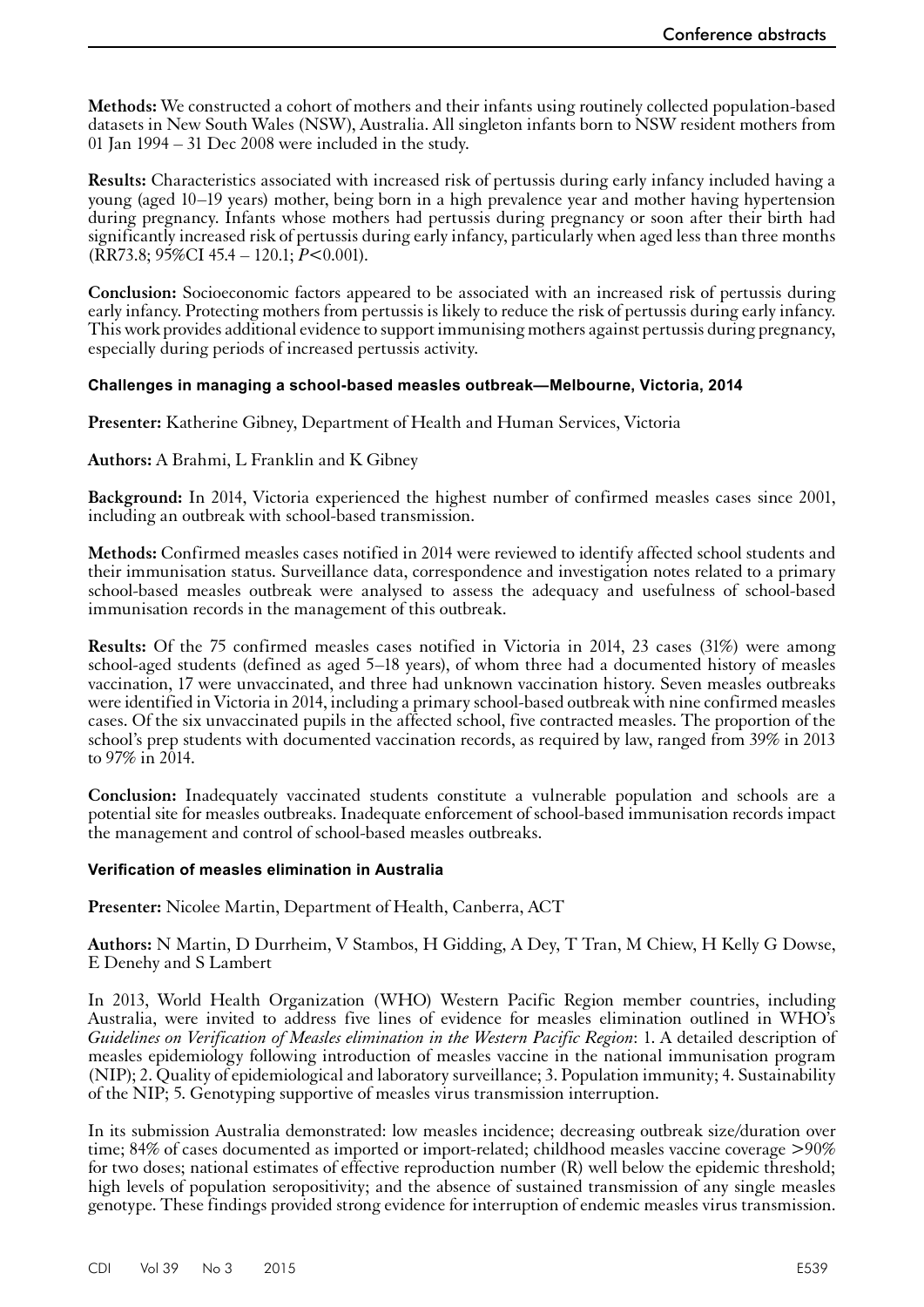<span id="page-37-0"></span>In March 2014, Australia was formally verified by the WHO Regional Verification Commission as having achieved measles elimination for at least 36 months from 2009. Continuing high-quality surveillance, virus genotyping, tight outbreak control and maintenance of uniformly high levels of routine two dose measles vaccine coverage are required to maintain Australia's measles elimination status.

## **Genotyping evidence to support measles elimination in Australia**

**Presenter:** Thomas Tran, Viral Identification Laboratory, Victorian Infectious Diseases Reference Laboratory, The Doherty Institute, Melbourne

**Authors** T Tran, V Stambos, H Kelly and J Druce

**Background:** It has been previously argued that Australia had interrupted the transmission of endemic measles (that is, had achieved measles elimination) in the years between 1999 and 2005 but it was not until March 2014 that measles elimination was officially declared in Australia. Genotyping evidence was a critical to this declaration. We aim to review the genotyping evidence from 2008 to 2012 as evidence for measles elimination.

**Methods:** Scientists at the WHO measles regional reference laboratory in Victoria tested measles virus samples from around Australia to differentiate wild-type virus from vaccine-associated virus, to genotype circulating wild-type viruses and to monitor the absence of endemic measles transmission of any one genotype for ≥12 months. Measles viruses were identified by RT-PCR and characterised by nucleic acid sequence analysis of the nucleoprotein gene. Sequencing allowed construction of phylogenetic trees.

**Results:** From 2008–2012, 354 cases of measles were detected with genotype data available for 309 (87%) cases. Of these, 293 were identified as wild-type strains and 16 were vaccine-associated. A diverse range of genotypes was identified, including B3, D4, D5, D8, D9, G3 and H1. Only genotype D9 was detected over a prolonged period, for 33 weeks in 2010–2011, but phylogenetic studies combined with epidemiological investigations demonstrated recurrent importations of D9 measles viruses rather than persistence of a single lineage. No single genotype has persisted since 2012.

**Conclusion:** Genotyping data from 2008–2012 were critical in supporting evidence for measles elimination in Australia. Ongoing monitoring, required to maintain elimination status, has confirmed no single genotype has persisted in Australia since 2012.

# **Short Oral Presentations 2 Chair: Jeremy McAnulty**

#### **The effect of prior vaccination on estimates of seasonal influenza vaccine effectiveness**

**Presenter:** Kylie Carville, Epidemiology Unit, Victorian Infectious Diseases Reference Laboratory

**Authors:** H Kelly, C Lane and K Carville

**Background** Influenza vaccination is recommended annually, although effects of repeated annual vaccination have been questioned over the last 35 years. We explored the effect of vaccination in the previous year on estimates of influenza vaccine effectiveness (VE) using data from Victorian sentinel general practices, 2011 to 2013.

**Methods** The test negative design was used to estimate influenza VE, defined as 1– adjusted OR. Patients testing positive for influenza were cases and those testing negative were non-cases (controls). Analysis was adjusted for year, age group, comorbidity and calendar time and restricted to patients presenting within <sup>7</sup> days of symptom onset during the influenza season. We calculated VE for patients vaccinated in consecu- tive seasons, in the current season only, previous season only, and in neither season (reference).

**Results** 1369 patients were included, 487 (36%) were influenza positive. In 2012, VE was highest amongst those vaccinated in the current season only (VE=83% (95%CI 24, 96)), followed by those vaccinated in both the current and previous seasons (VE=41%  $(-4, 67)$ ) and lowest among those vaccinated in the previous season only (VE $=19\%$  (-43, 55)). No consistent trend was seen in the other years.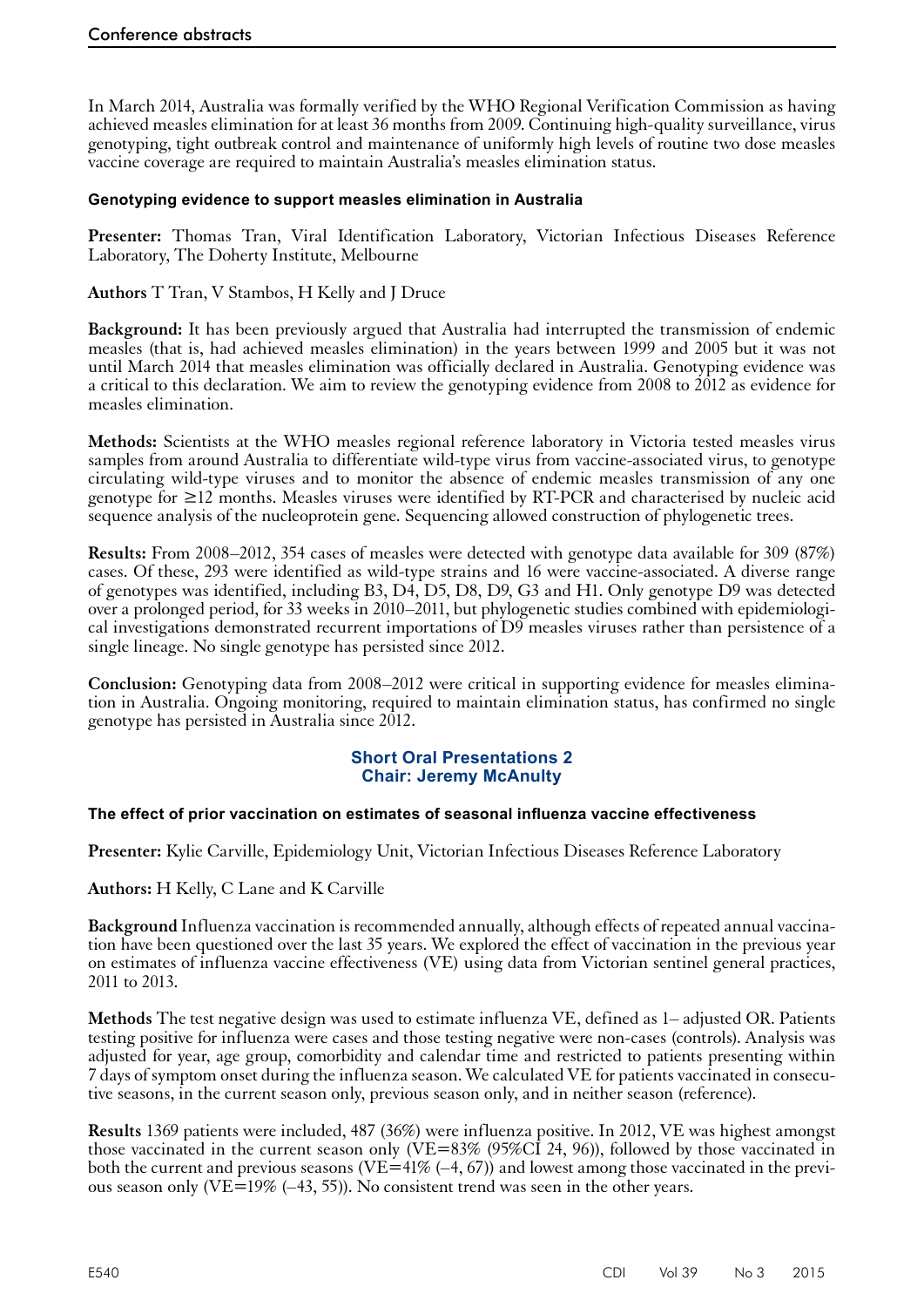<span id="page-38-0"></span>**Conclusion** Results from this study, although limited by small numbers, are consistent with prior hypotheses and with other recent studies.

#### **Transmission of the first influenza A(H1N1)pdm09 pandemic wave in Australia was driven by undetected infections: pandemic response implications**

**Presenter:** James Fielding, Victorian Infectious Diseases Reference Laboratory

**Authors:** J Fielding, H Kelly and K Glass

**Background:** During the first wave of influenza A(H1N1)pdm09 in Victoria, Australia the rapid increase in notified cases and the high proportion with relatively mild symptoms suggested that community transmission was established before cases were identified. This lead to the hypothesis that those with low-level infections were the main drivers of the pandemic.

**Methods:** A deterministic susceptible-infected-recovered model was constructed to describe the first pandemic wave in a population structured by disease severity levels of asymptomatic, low-level symptoms, moderate symptoms and severe symptoms requiring hospitalisation. The model incorporated mixing, infectivity and duration of infectiousness parameters to calculate subgroup-specific reproduction numbers for each severity level.

**Results:** With stratum-specific effective reproduction numbers of 1.82 and 1.32 respectively, those with low-level symptoms, and those with asymptomatic infections were responsible for most of the transmission. The effective reproduction numbers for infections resulting in moderate symptoms and hospitalisation were less than one. Sensitivity analyses confirmed the importance of parameters relating to asymptomatic individuals and those with low-level symptoms.

**Conclusion:** Transmission of influenza A(H1N1)pdm09 was largely driven by those invisible to the health system. This has implications for control measures – such as distribution of antivirals to cases and contacts and quarantine/isolation – that rely on detection of infected cases. Pandemic plans need to incorporate milder scenarios, with a graded approach to implementation of control measures.

#### **Influenza pandemic planning – How prepared are you?**

**Presenter:** Elizabeth Birbilis, Department of Health and Human Services, Victoria

#### **Authors:** E Birbilis and R Lester

Influenza pandemic planning is a key activity for most health departments and ministries throughout the globe. Effective preparation and planning are essential elements to mitigate the health, social and economic impacts of influenza pandemics.

In November 2014 the Victorian Department of Health and Human Services published the *Victorian health management plan for pandemic influenza*. Based on the *Australian health management plan for pandemic influenza,* and using lessons learnt from the 2009 pandemic, the Victorian plan takes a unique approach by providing operational guidance to health and primary care services using a settings-based approach. Specific planning considerations are included for educational and child care facilities, laboratories, local government, emergency services and for residential facilities, such as aged care, disability and custodial.

The guidance is delivered through a series of operational appendices which are written within the context of the existing policy environment. A staged approach is used, based on the Australian pandemic stages and is consistent with Victoria's strategic approach to emergency management.

This up to date plan provides a framework to minimise the overall impact of an influenza pandemic on the Victorian community.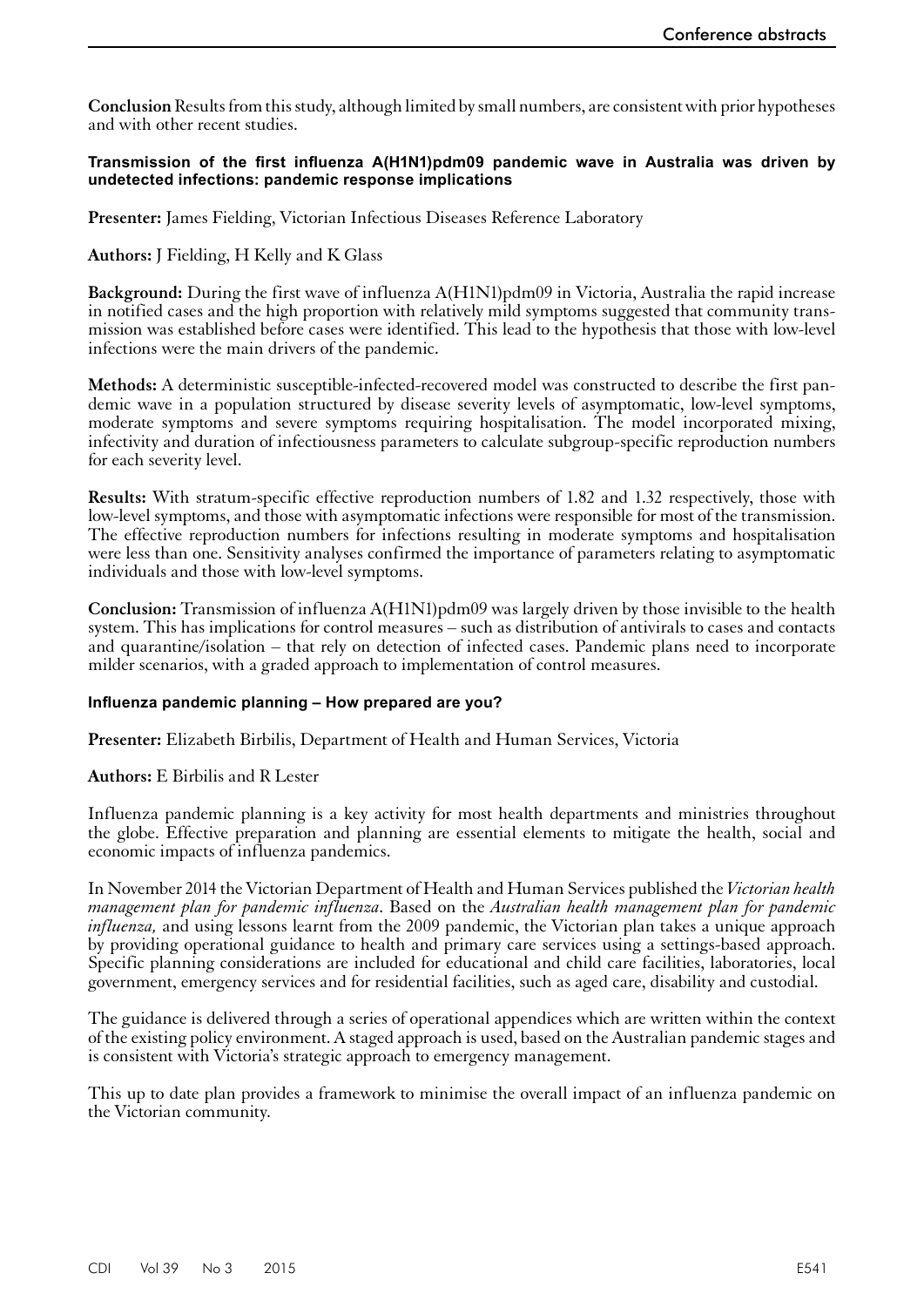# <span id="page-39-0"></span>**Visualising severity of influenza seasons in Australia using the online Flutracking.net survey**

**Presenter:** Sandra Carlson, Hunter New England Health

**Authors:** C Dalton, M Butler, S Carlson, L McCallum, D Durrheim

**Background:** Flutracking is an online weekly survey of influenza-like illness (ILI), health seeking behaviour and laboratory investigation, and illness severity that has operated nationally in Australia since 2008. In 2014, approximately 18,000 participants responded to the survey each week.

**Methods:** We compared two indices of ILI severity to develop a visual display of the relative severity of annual influenza seasons: the average percentage of respondents with cough and fever by week (on x axis), and the average number of days off normal duties (on the y axis) from 2008 to 2014 for NSW and Australia.

**Results:** The influenza seasons of years 2009, 2012 and 2014 cluster in the upper right quadrant indicating greater severity whereas the 2010 and 2011 seasons cluster in the lower left quadrant consistent with lesser severity. The visualisation produces an intuitive insight into the relative severity of influenza seasons that anecdotally accords with clinical and public health practitioner perceptions. The visualisation overcomes some of the biases and misperceptions regarding the severity of a particular influenza season associated with variations in influenza laboratory testing frequency.

**Conclusion:** The Flutracking community data provides a useful and intuitive visualisation to communicate influenza season severity. (Graphic available to view at:  $\frac{http://goo.gl/m3xC8H)}{http://goo.gl/m3xC8H)}$ 

# **Disproportionate burden of influenza virus infections among Aboriginal infants**

**Presenter**: Faye Janice Lim, Wesfarmers Centre of Vaccines and Infectious Diseases, Telethon Kids Institute, The University of Western Australia, Western Australia

**Authors**: FJ Lim, CC Blyth, P Fathima, N de Klerk and HC Moore

**Background:** Influenza viruses are an important cause of respiratory infections in children and pose a significant burden on families and the community. Using linked administrative data, we describe the burden of influenza virus among children.

Methods: We selected records with a notification or diagnosis of influenza in 2000–2012 for all chil-<br>dren born in Western Australia, 1996–2012. We linked these with state-wide routine laboratory records of specimens collected within 48 hours of notification or hospitalisation. Using person-time-at-risk as the denominator, we calculated the incidence of influenza virus-positive detections by age and Aboriginal status.

**Results:** In total, there were 5168 notifications (1.5 per 1000 child-years) and 2303 hospitalisations (0.6 per 1,000 child-years) for influenza. 81.7% of notifications and 60.7% of hospitalisations linked to an influenza virus test record. Infants less than 12 months had the highest influenza virus-positive notification and hospitalisation rates. Incidence rates among Aboriginal infants less than 6 months were 4 times higher than non-Aboriginal infants for influenza virus-positive notifications (IRR=4.6, 95% CI=3.3.6.2) and hospitalisations (IRR=4.3,  $95\%$  CI=2.9,6.1).

**Conclusion:** Aboriginal young children bear a disproportionate burden of influenza virus infections. These data will enable us to track the impact of including influenza vaccine for Aboriginal children in the National Immunisation Program.

#### **Interseasonal influenza in the Australian Capital Territory, 2012–2013**

**Presenter:** April Roberts-Witteveen, ACT Health

**Authors:** A Roberts-Witteveen and L Ford

**Background:** An increase in influenza notifications was investigated in the summer of 2012/2013 in the Australian Capital Territory.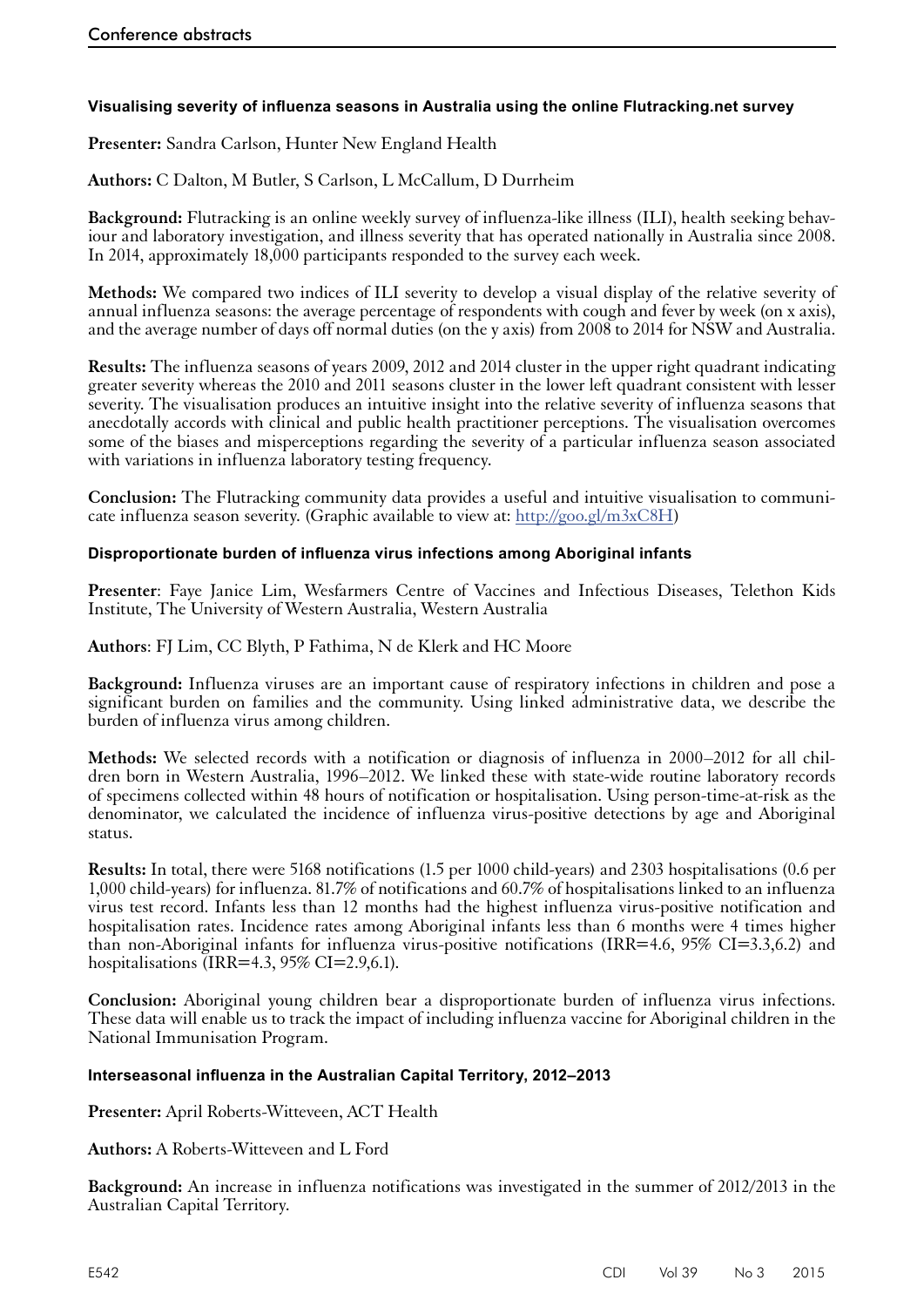<span id="page-40-0"></span>**Methods:** Notified cases of influenza with specimen collection between 24/12/2012 and 30/6/2013 were interviewed using a standardised questionnaire. Data about diagnosis method, symptom profile and duration, delay between onset and diagnosis, other laboratory testing and vaccination history were collected. Adjusted odds ratios, *P*-values and confidence intervals were calculated in StataIC v12.1.

**Results:** Of 100 notified cases in the study period, 98 were interviewed. Compared to serology (n=67), cases diagnosed by PCR (n=31) were statistically significantly more likely to have a fever, cough and fever, or an emergency department presentation and less likely to have been vaccinated in the previous 12 months. Fifty-eight (87%) cases diagnosed by serology met one or more of the following categories: a delay between onset and diagnosis of 10 or more days, influenza vaccination in the previous 12 months, or a negative PCR test in conjunction with the positive serology test. These cases were assessed as unlikely to be true recent infection.

**Conclusion:** Characteristics of influenza cases differed by diagnosis method. The value of serology in the interseasonal period could be enhanced by case follow-up.

#### **Declining seasonal influenza vaccine effectiveness for pandemic A(H1N1)pdm09, 2010–2014, Victoria, Australia**

**Presenter:** Kylie Carville, Epidemiology Unit, Victorian Infectious Diseases Reference Laboratory

**Authors:** K Carville, J Fielding, C Lane and H Kelly

**Background:** Since its emergence in 2009, influenza A(H1N1)pdm09 has become the predominant H1N1 influenza virus circulating globally. In subsequent years the World Health Organization has recommended that the annual influenza vaccine contain viruses that are antigenically and genetically similar to influenza A(H1N1)pdm09.

**Methods**: Seasonal influenza vaccine effectiveness (VE) is calculated annually in Victoria, using data from the GP Sentinel Surveillance System in the test-negative design. Patients testing positive for influenza are classified as cases and those testing negative are classified as non-cases (controls).

**Results:** VE against pH1N1 in 2010 was 78% (95%CI 33, 93), in 2011 74% (95%CI –69, 100), in 2012 59%  $(-95, 91)$ , in 2013 64% (95%CI–89, 93), and in 2014 23% (95% –44, 59).

**Discussion:** Our data are limited by small numbers, but the decline is unexpected as circulating and vaccine virus strains have been the same. In Canada the pandemic  $A(HIN1)$  pdm09 VE estimate for 2013–2014 was 74% (95%CI 58–83). However, a European hospital network has also reported a low pandemic A(H1N1) pdm09 VE of 24% for 2013–2014. We hypothesise that VE may be moderated by past infection or previous immunisation.

#### **Predictors of sustained participation in an online influenza-like illness surveillance system**

**Presenter:** Sandra Carlson, Hunter new England Population Health, New South Wales

**Authors:** S Carlson, C Dalton, L McCallum, M Butler and D Durrheim

**Background:** This analysis seeks to identify the factors that have led to Flutracking becoming the largest, most rapid growing, and highest participation rate online influenza-like illness surveillance system in the world.

**Method:** The proportion of surveys completed each year was calculated from 2011 to 2014. A logistic regression was used to assess factors associated with participation in all four years of surveys versus one to three years.

**Results:** There were 24 to 25 surveys per year available for completion. Of participants who completed a survey during the first four survey weeks of each year, 71%, 69%, 67% and 79% completed greater than 90% of available surveys in 2011, 2012, 2013 and 2014 respectively. Among 12,084 participants who completed a survey for themselves and other participants in 2014, age greater than 40 years (OR: 2.58, *P*<0.01) and working face to face with patients (OR: 1.39, *P*<0.01) increased the odds of participating in all four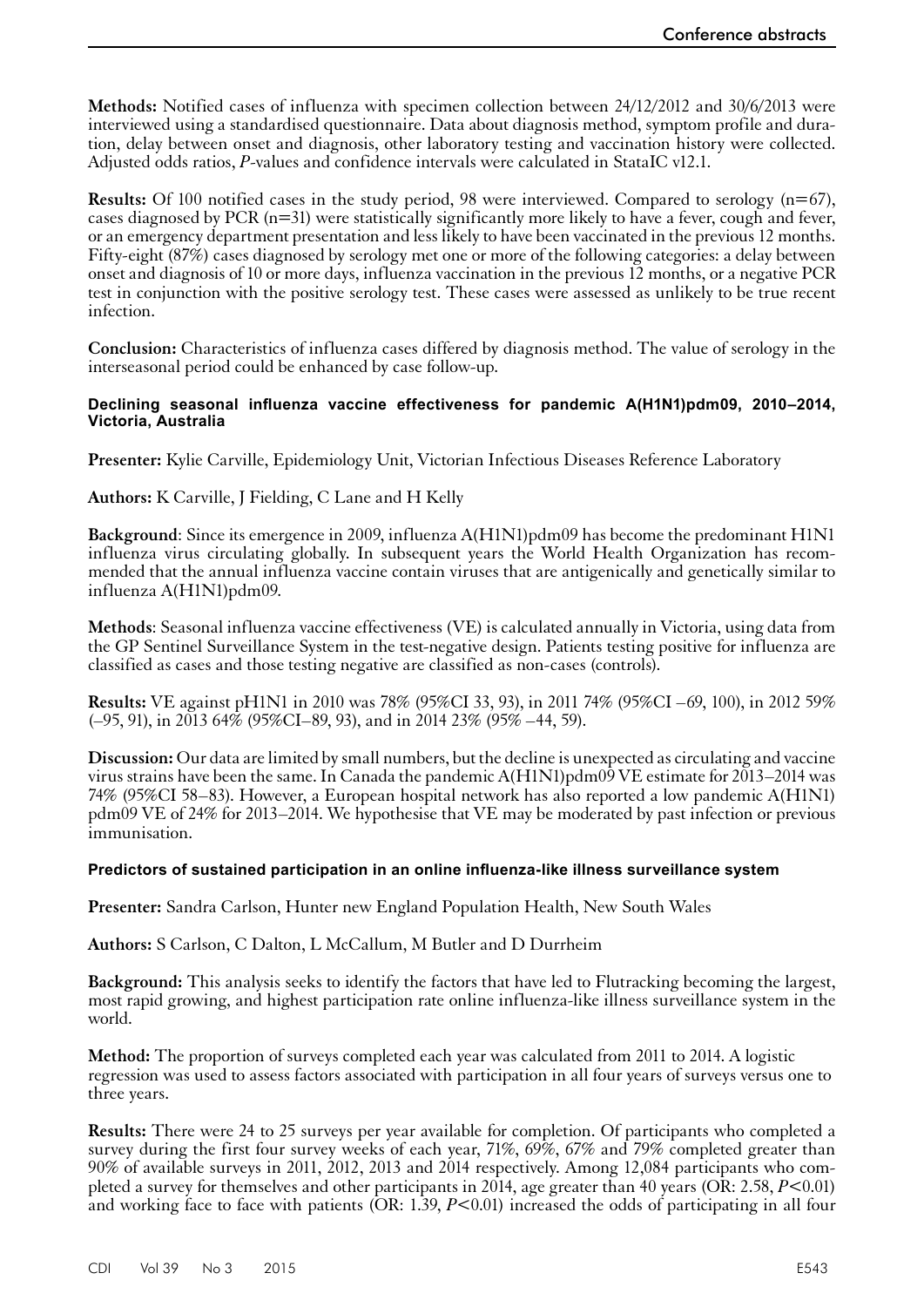<span id="page-41-0"></span>years of the survey. Being female decreased the odds of participating in all four years (OR: 0.82, *P*<0.01). Vaccination against influenza and having children in the household were not associated with participating in all four years of the survey.

**Conclusion:** Age greater than 40 years and male gender were associated with sustained participation in this online weekly health survey.

# **Evaluation of the South Australian Surveillance System for Influenza based on notifications**

**Presenter:** Salenna Elliott, Communicable Disease Control Branch, Department for Health and Ageing, South Australia

**Authors:** SR Elliott, C Graham, M Miller and J Raupach

Seasonal influenza became notifiable in South Australia (SA) in 2008. Major objectives are to monitor seasonal epidemics, identify outbreaks and support pandemic preparedness. This evaluation aimed to describe current operation, determine whether the system is meeting objectives and assess performance.

Analysis of notification data (2010–2013) investigated data completeness, representativeness and timeliness. Interviews with stakeholders from the public laboratory, Communicable Disease Control Branch (CDCB) and a small convenience sample of clinicians provided feedback about operation, usefulness and performance attributes including simplicity, acceptability, flexibility and stability.

The system generates timely and complete data that are broadly representative. It is simple, flexible and stable, but has several manually-dependent steps which may limit acceptability, timeliness and flexibility. Whilst laboratory and CDCB stakeholders found the system to be acceptable, clinicians questioned the need for dual notification and were uncertain how surveillance data were used. This could contribute to observed delays in submission of medical notifications, potentially delaying detection of outbreaks.

The surveillance system is achieving major objectives, but has some limitations. Recommendations include: 1) development of an electronic medical notification form, 2) establishment of regular direct reporting of influenza surveillance data to health service providers, and 3) education of institutions to directly report influenza outbreaks.

# **Short Oral Presentations 3 Chair: Martyn Kirk**

#### *Escherichia coli* **O157:H- outbreak associated with an agricultural show in Brisbane**

**Presenter:** Bhakti Vasant, Public Health trainee, Queensland Health

**Authors:** B Vasant, R Stafford, S Vlack, P Titmus, AV Jennison, H Smith, J Barrett, CA Quagliotto, M Young, K Jarvinen, S Bennett and SB Lambert

**Background:** An *Escherichia coli* O157 H- outbreak associated with an annual agricultural show in Brisbane, 2013, was the largest outbreak of Shiga toxin-producing *Escherichia coli* (STEC) infection reported in Australia.

**Methods:** Our response included case questionnaires, a case-control study, and investigation and sampling of humans, animals, and the environment. A communication strategy was implemented, outbreak reports compiled, and formal debriefing conducted.

**Results:** Of 57 cases identified, 37 (65%) were children (median age 9 years; range 1–77 years). There were no cases of haemolytic uraemic syndrome, and no deaths. Epidemiological and microbiological investiga- tions supported the hypothesis that STEC was transmitted from animals to humans. Daily outbreak management teleconferences co-ordinated investigation and management. Clinical, community, and media communications enhanced case finding and management. Prolonged duration of STEC carriage in some cases (median: 18 days, range: 2–52 days) presented significant challenges for public health follow-up. We were unable to identify changes in infection prevention at the show compared to previous years.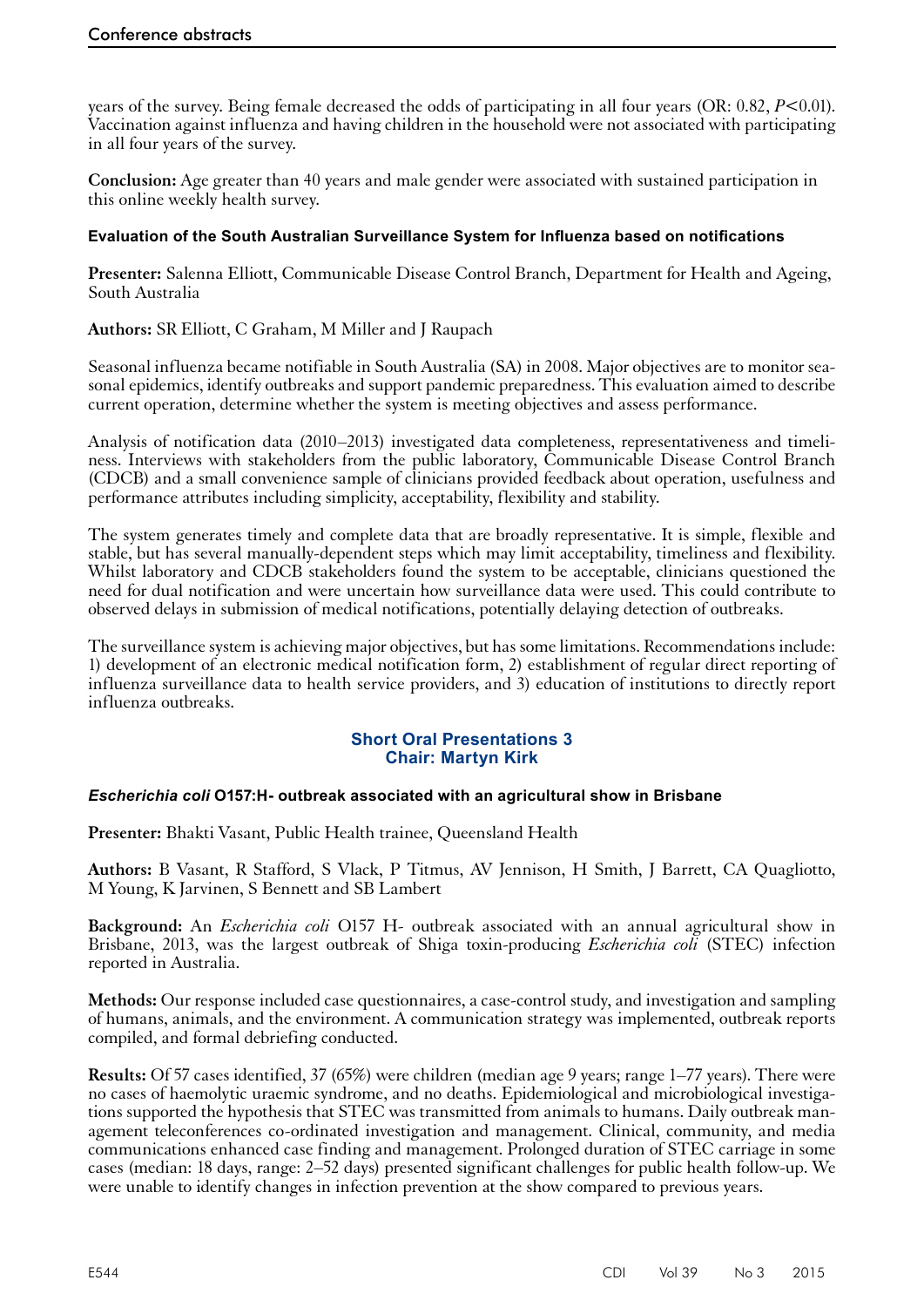<span id="page-42-0"></span>**Conclusion:** Revised *Infection Control Guidelines for Animal Contact* highlight the importance of handwashing, risks with feeding animals, and cleaning animal enclosures. With further infection control measures implemented, surveillance did not detect any STEC cases associated with the 2014 show.

## **Outbreak of sporotrichosis in the Southwest of Western Australia**

**Presenter:** Naru Pal, WA Country Health Service, Bunbury, Western Australia

**Authors:** N Pal, G Dowse, A Whittle, C Golledge and I Arthur

**Background:** An outbreak of cutaneous sporotrichosis, caused by the fungus *Sporothrix schenkii*, occurred in the Margaret River region of Western Australia between October 2012 to December 2013, with 24 cases identified.

**Methods:** We conducted a retrospective case review and used a questionnaire to determine case characteristics and risk factors.

**Results:** The median age of cases was 52 years (range, 6–86 years), the median duration of active lesions was 3.9 months (range, 2–12 months), and the median treatment duration was 4 months (range, 2–8 months). All cases eventually received treatment with oral itraconazole, although more than half (54%) received inappropriate antibiotics prior to laboratory confirmation. Ninety-two per cent of cases reported direct contact with straw mulch and hay products prior to development of lesions, with 80% linked to a particular supplier. 60% of cases used gloves and other protective measures when handling straw, but lesions occurred in areas not sufficiently protected. Case numbers declined after various public health measures were implemented.

**Conclusion:** This was the third and largest outbreak of sporotrichosis recorded in the Margaret River region, following clusters in 2000/01 and 2003/05. Outbreaks appear to be associated with moist conditions that lead to contamination of hay and straw products.

#### **An emerging strain of** *Salmonella* **Typhimurium (STm) in south east Queensland**

**Presenter:** Vicki Slinko, Metro South Public Health Unit, Brisbane, Queensland

**Authors:** VG Slinko, R Bell, J Bates, R Stafford, A Neill, G Pollard, L Hiley, G Micalizzi, T Graham, P Seal, J Barten, A Khan and KAJ Jarvinen

*Salmonella* notifications have increased significantly in South East Queensland recently. We investigated four outbreaks (OB) of *Salmonella* Typhimurium (STm) infection since mid-December 2014, with over 250 cases (115 laboratory confirmed). Two closely related MLVA strains were detected (STm-OB): 03-12- 11-12-524 and 03-12-12-12-524. Most isolates were phage type U307 whereas other recent outbreak strains have been phagetype 135 or 135a.

Epidemiology implicated deep fried ice cream as the likely vehicle of transmission in Outbreak 1 (case series), 2 (RR 3.3; 95%CI: 2.3, 4.8) and 3 (RR undefined,  $\dot{P}$ <0.001). STm-OB was detected in uncooked ice cream balls and restaurant environmental samples, with opportunities for cross contamination at each kitchen. All eggs came from the same producer. STm-OB was detected in drag swabs and used chicken feed from the farm. Outbreak 4 involved consumers of Kimbap sushi from various outlets with STm-OB detected in sampled whole sushi. No further investigations were possible as the supplier was not contactable.

MLVA genotyping has proved useful in identifying and linking outbreaks while epidemiology promptly implicated the vehicle of transmission. EH traceback and investigations revealed the likely source. Eggs need to be regarded as a contaminated product with appropriate food safety practised in food establishments.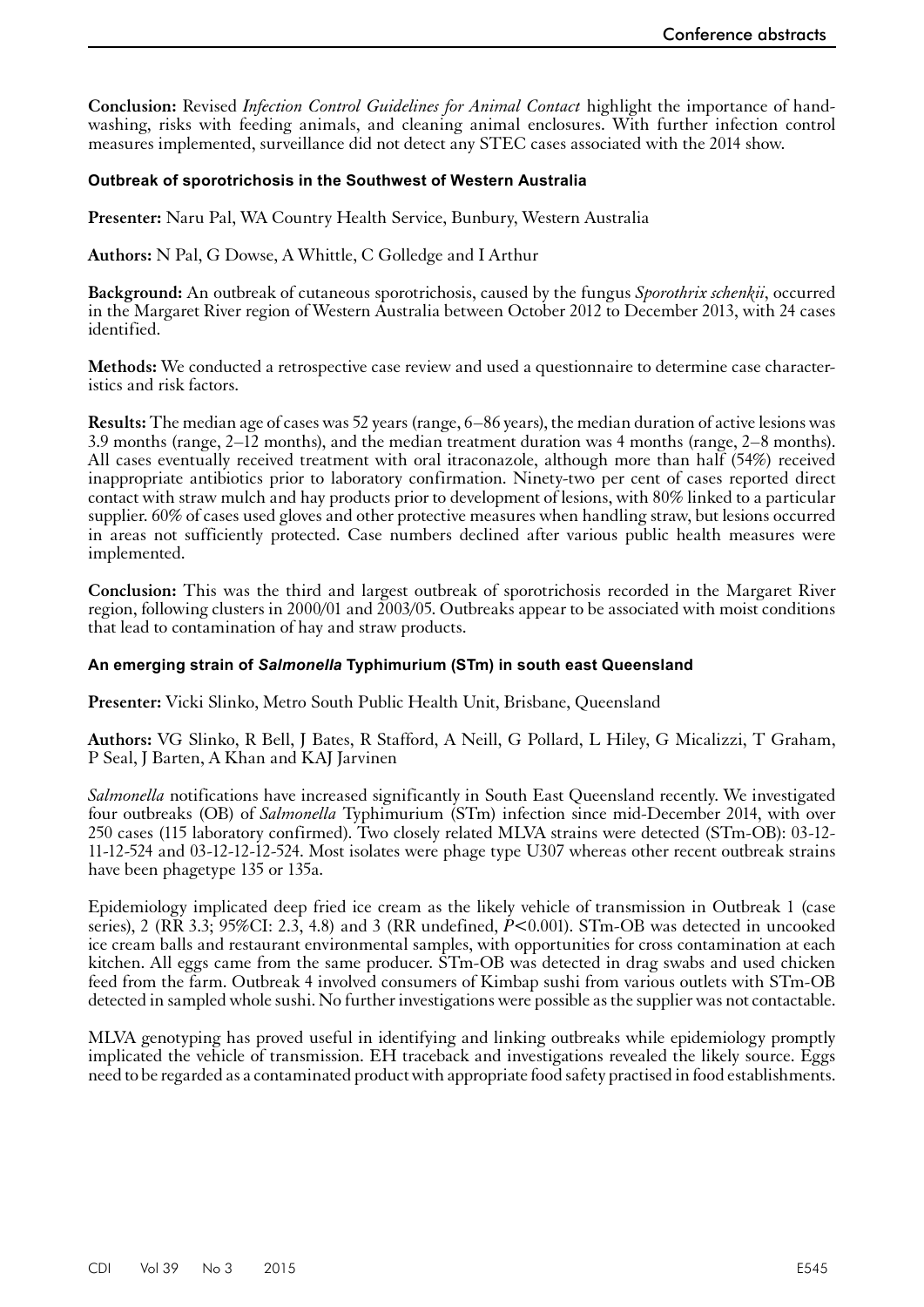# <span id="page-43-0"></span>**Increasing incidence of** *Salmonella* **notifications in Australian States and Territories from 2000–2013**

**Presenter:** Laura Ford, Australian National University, ACT

**Authors:** L Ford, K Glass, M Veitch, R Wardell, T Dobbins, B Polkinghorne and M Kirk

In Australia, salmonellosis is a major cause of bacterial gastroenteritis. National surveillance figures show that the number of *Salmonella* notifications has been increasing over time. We used negative binomial regression to estimate incidence rate ratios for sex, age, jurisdiction, and trend by jurisdiction for *Salmonella* Typhimurium and non-Typhimurium *Salmonella* serotypes separately. From 2000 to 2013, almost all states and territories had significantly increasing trends of infection for both *S*. Typhimurium and non-Typhimurium *Salmonella*, with significant state and territory incident rate ratios of annual increases ranging from 1.03 (95% CI 1.02–1.05) to 1.12 (95% CI 1.10–1.14) for *S.* Typhimurium and from 1.02 (95% CI 1.01–1.03) to 1.07 (95% CI 1.06–1.08) for non-Typhimurium *Salmonella. S.* Typhimurium rates were higher than non-Typhimurium rates in most age groups in the south eastern continental states, while non-Typhimurium *Salmonella* rates were higher in most age groups elsewhere. For all jurisdictions, the *S.* Typhimurium incidence rate peaked at 12–23 months of age and the non-Typhimurium *Salmonella* incidence rate peaked at 0–11 months of age, which may indicate different sources of transmission. Salmonellosis notifications are increasing in Australian states and territories. The trends and subtypes seen vary across the country and differ from trends reported internationally.

# **A case of foodborne botulism in Wellington, New Zealand: The public health experience**

**Presenter:** Eamonn Deverall, Regional Public Health Wellington

**Authors:** E Deverall, S Jefferies, N Esson, M Gibson, A Nesdale, M Balm and I Rosemergy

Regional Public Health, responsible for the Greater Wellington region of New Zealand, received a notification of a suspected case of botulism on 19 December 2014. The patient's rapid deterioration, clinical presentation and EMG studies were compatible with the classic symptoms of botulism. This is only the 3rd case of botulism to be reported in New Zealand, and the first for 30 years.

This was an interesting and challenging case to investigate as the index case was unable to provide any information and had recently arrived from overseas. The likely source was identified as a wet risotto, produced in New Zealand. It had been kept beyond its best before date and stored inappropriately at room temperature for several months. Investigating the case highlighted the important potential risks posed by minimally heated, chilled foods and identified several areas for product safety improvement.

#### **Informing the public health management of typhoid and paratyphoid in Australia**

**Presenter:** Megan Young, Metro North Public Health Unit, MNHHS and Griffith University, Queensland

**Authors:** MK Young, V Slinko, J Smith, H Carroll, S Bennett, S Appleton and BJ McCall

**Background:** Queensland guidelines for the public health management of notified enteric fever cases changed in 2010. We aimed to determine the impact of this change on the likelihood of cases and contacts adhering to recommendations for faecal clearance/screening, and assess the duration of infectiousness of cases and extent of local transmission to contacts.

**Methods:** Data from notification records of typhoid and paratyphoid infection in southeast Queensland in 2008–2012 (inclusive) were extracted and analysed.

**Results:** Sixty-nine of 85 cases and 218 of 265 contacts submitted at least one faecal specimen. Cases were 2.7 (95%CI 1.2–6.0) and contacts were 4.4 (95%CI 3.0–6.4) times more likely to complete recommended faecal clearance/screening under previous compared to recent guidelines (requiring more specimens). In ten cases with positive post-treatment specimens, last recorded infectiousness was 19 days to six months after notification. The documented rate of local transmission of infection was 18/1000 contacts submitting at least one faecal specimen (95% CI 6–48/1,000).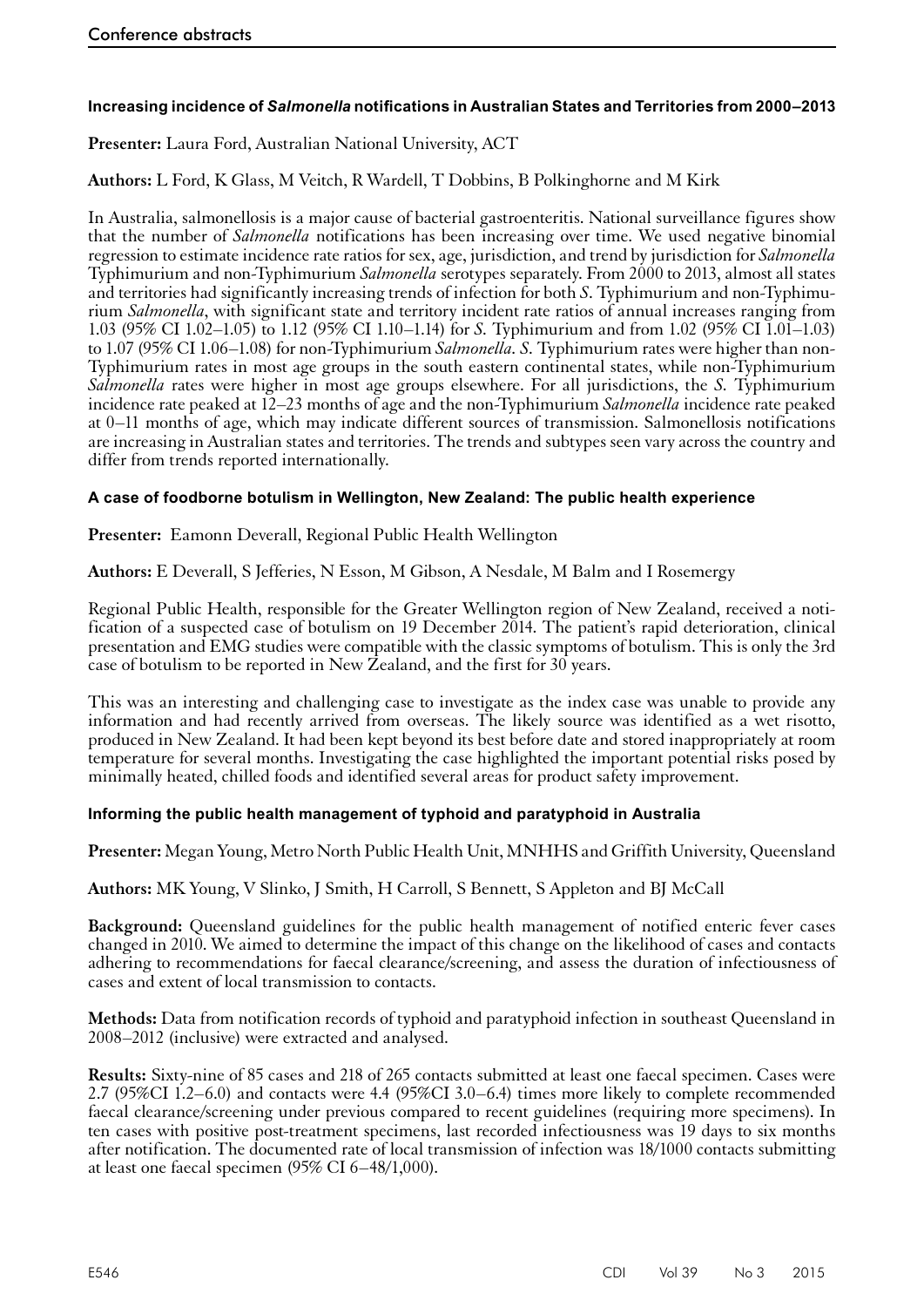<span id="page-44-0"></span>**Conclusion:** Local transmission risk of enteric fever is low, although small numbers of cases may have prolonged bacilli excretion post-treatment. More complex clearance/screening regimens are associated with decreased compliance. Pursuing extensive faecal clearance/screening regimens is unlikely to be an effective means of preventing transmission in this setting.

#### **Screening and monitoring travellers to detect and prevent the Ebola virus disease (EVD) in NSW**

**Presenter:** Jocelyn Chan, Masters of Philosophy (Applied Epidemiology) scholar at Communicable Diseases Branch, Health Protection, NSW Health

**Authors:** J Chan, M Patel, S Tobin and V Sheppeard

**Introduction:** While entry screening and monitoring of arrivals from EVD affected countries has been adopted by US and Canada, some have asserted these measures are resource intensive and provide little additional risk mitigation. We report NSW's experience with screening and monitoring.

**Methods:** Data on arrivals from EVD affected countries were provided daily by immigration authorities between 1 October 2014 and 14 January 2015. Public health units performed exposure risk assessments and followed-up daily.

**Results:** Of the 67 arrivals, 66 were assessed and monitored. Returning aid workers were the largest category (n=23). 57 had no known exposures to EVD, 11 had low risk exposures and none had high risk exposures. 46 were followed up by phone, 13 by texting, and 7 by email; one developed fever and two others had transient vomiting and headache. None required assessment at a designated hospital or developed EVD.

**Conclusion:** As expected, the risk of disease in this cohort was low. Public health units supported arrivals in recognising and managing symptoms. While economic costs were not estimated, screening and monitoring five arrivals per week was feasible using existing public health infrastructure; this was considered essential given serious implications of missing even one case of EVD.

#### **Western Australian policy for the management of pregnant women and neonates with Ebola virus disease**

**Presenter:** Anna Beswick, WA Health

**Authors:** A Beswick, Terri-Lee Barrett, P Armstrong and A Robertson

**Background**: During preparedness efforts for Ebola virus disease (EVD) in Western Australia, the potential for cases in pregnant women or neonates, albeit small, was acknowledged and a lack of management policy identified.

**Method**: A working group comprising clinicians and public health officials was formed to review the ethical issues, examine the literature and current situation and develop a policy for clinicians

**Result**: There have been no reports of EVD in pregnant women or neonates in high income countries to date and limited reports of those managed in Africa. Key aspects of the policy include deployment of specialist resources to manage cases at quarantine hospitals and early recognition and treatment of haemorrhage and spontaneous abortion. Where invasive procedures for management of fetal distress may pose too high a risk of transmission to staff, fetal monitoring is not advised.

**Conclusion**: This policy filled a gap in the state policy regarding management of EVD and highlights the ethical difficulties in developing policy when there is little applicable evidence base. Nationally-agreed guidelines would be of benefit.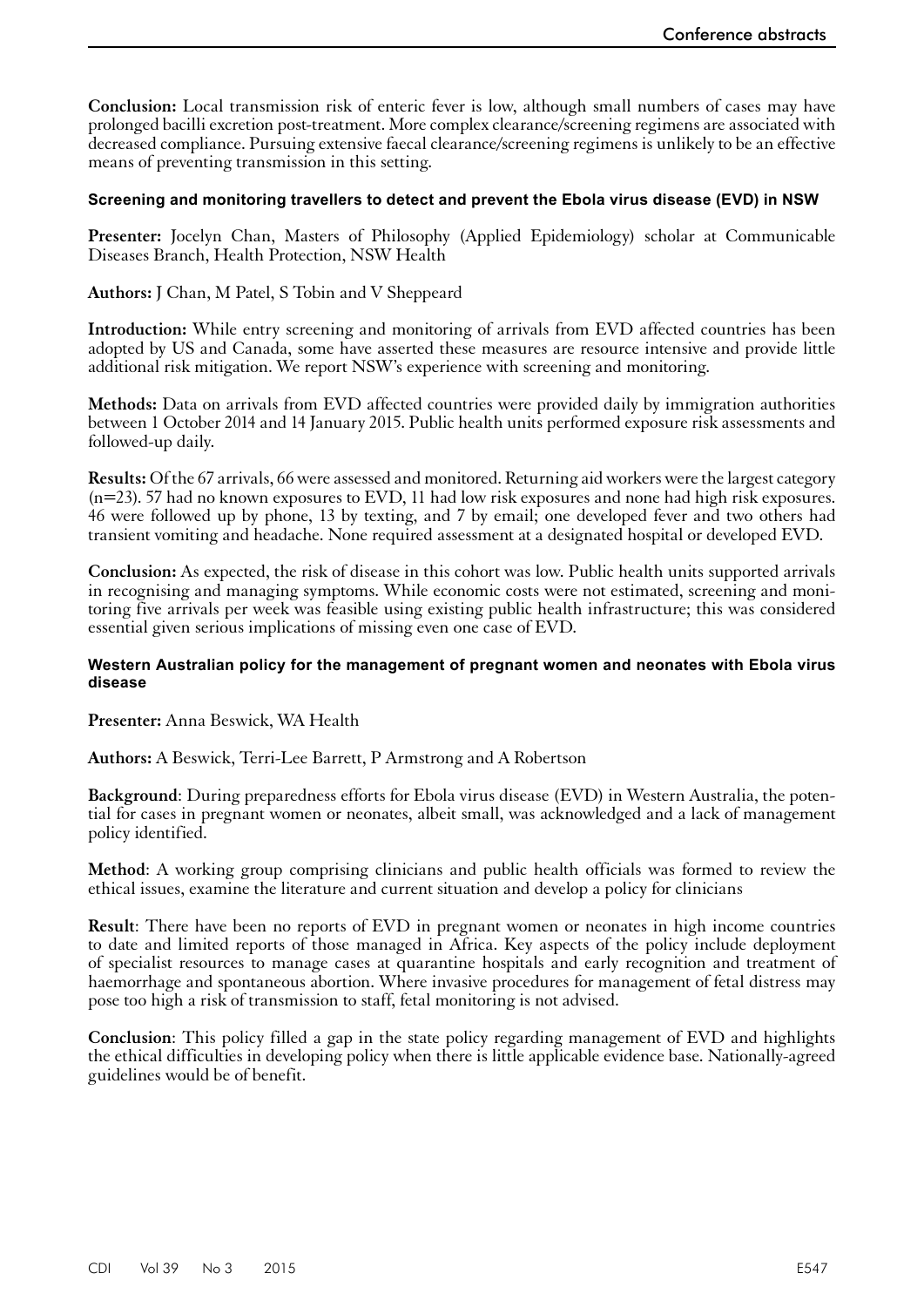#### <span id="page-45-0"></span>**Investigation of a dramatic increase in community-associated MRSA in the Kimberley region of Western Australia**

**Presenter:** Anna Beswick, Disaster Management, Regulation and Planning, WA Health

**Authors:** A Beswick, P Armstrong, G Coombs and S Tempone

**Background:** Infections caused by community-associated strains of methicillin resistant staphylococcus aureus (CA-MRSA) are an important cause of morbidity in the community and notifications in Western Australia have increased markedly in recent years, particularly in the Kimberley region of Western Australia.

**Methods:** Notification and laboratory data for the period 2005–2013 were analysed. Hospital inpatient data for MRSA-associated admissions, and distribution data for antibiotics used for MRSA infections, were examined. Semi-structured interviews were conducted with Kimberley-based clinicians experienced in the treatment of these infections.

**Results:** From 2005–2013, there was a 10-fold rise in the number of CA-MRSA notifications from the Kimberley. Four main CA-MRSA clones were responsible, three of which were positive for the Panton-Valentine leucocidin (PVL) gene. The number of hospital admissions and procedures for MRSA-associated conditions increased over this time period, as did the pattern of distribution of antibiotics active against MRSA, suggesting the increase is real. However, the propensity for testing for skin sepsis also seems to have occurred over the period, evidenced by increasing samples positive for Group A streptococci and reports from clinicians.

**Conclusion:** The rapid rise of CA-MRSA notifications in the Kimberley is probably due to a combination of increased incidence and increased testing for skin sepsis.

# **Short Oral Presentations 4 Chair: John Bates**

#### **Evaluation of hepatitis A surveillance in Australia: Enhancements for multi-jurisdictional outbreak detection**

**Presenter**: Courtney R Lane, University of Melbourne, Victoria.

**Authors:** CR Lane, N Stephens and M Kirk

**Background:** Surveillance of hepatitis A in Australia may be insensitive to outbreaks due to insufficient viral strain typing. We evaluated hepatitis A surveillance to identify the perceived benefits of, and barri- ers to, enhancing current practices through the national collation of laboratory characterisation and case exposure data.

**Methods:** We followed established guidelines to evaluate attributes of current hepatitis A surveillance using literature review and semi-structured interviews with stakeholders. We used 2011–2013 hepatitis A notifications from two Australian jurisdictions and created a pilot database to assess data completeness and estimate resource requirements for enhanced surveillance.

**Results:** We found storage of laboratory and exposure data is fragmented and informally reported between stakeholders, which may decrease timeliness in outbreak investigations and hinder the detection of small temporally or geographically dispersed clusters. Four Australian jurisdictions do not routinely sequence locally acquired specimens and sequences are not routinely compared between laboratories. Sequencing of all locally acquired isolates and national collation of exposure data would require limited additional resources, approximated at \$10,600 and 416 minutes annually. However, barriers to the comparison of laboratory and exposure data exist.

**Conclusion:** Enhanced national surveillance may improve cluster detection and decrease investigation time through national analysis of exposure information and comparison of sequence data.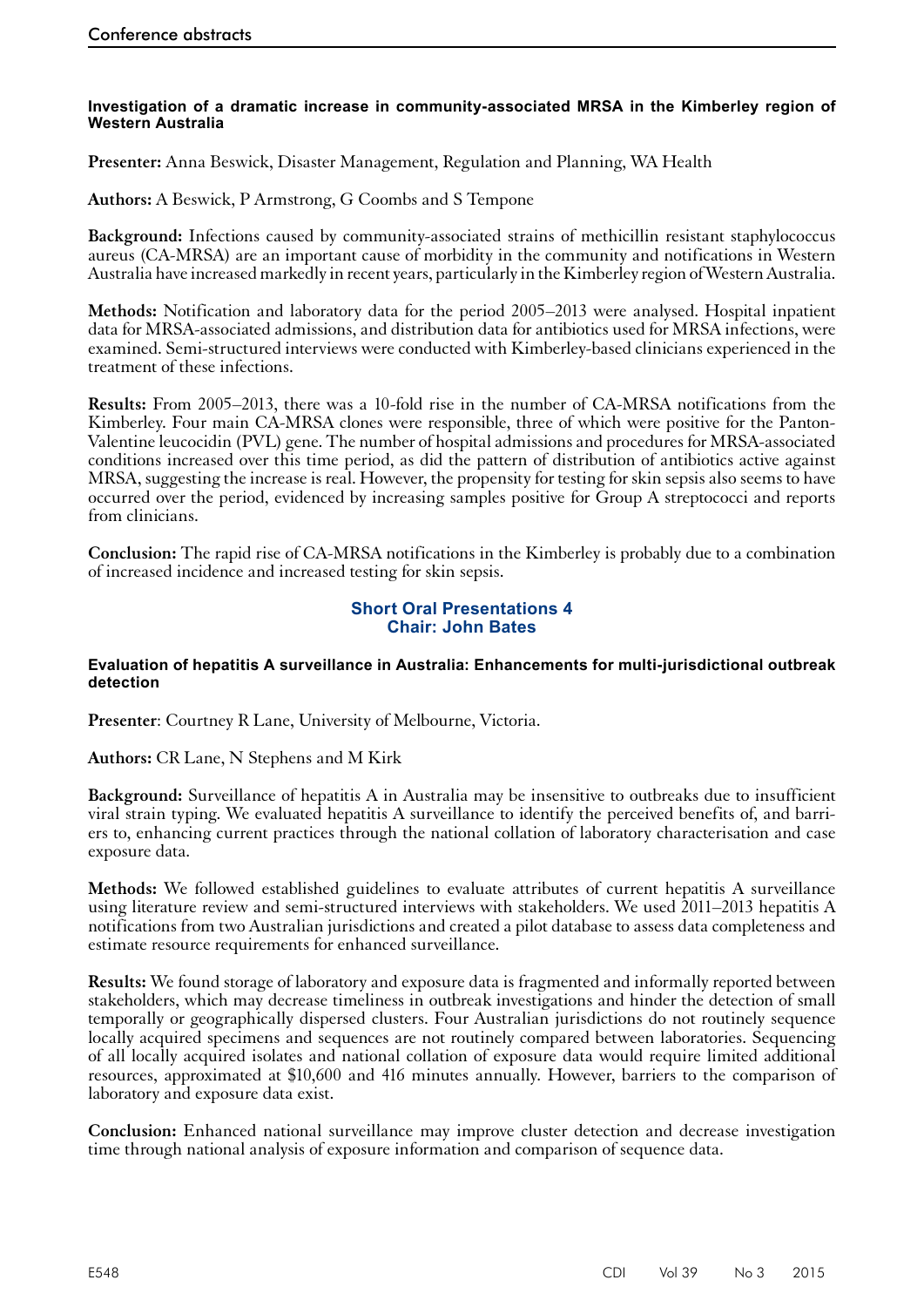# <span id="page-46-0"></span>*Salmonella* **point source outbreaks in South Australia, investigation trends and findings, 2008 –2014**

**Presenter**: Emma Denehy, Communicable Disease Control Branch, SA Health, South Australia

**Authors**: E Denehy, M Miller and A Koehler

A retrospective analysis of *Salmonella* point source outbreak investigations conducted at the Communicable Disease Control Branch of the South Australian Department for Health and Ageing was undertaken. The objectives were to characterise *Salmonella* point source outbreaks, describe investigation techniques and findings.

A descriptive analysis of *Salmonella* point source outbreaks recorded in the South Australian Department of Health Notifiable Infectious Disease Surveillance database and corresponding outbreak reports were reviewed from 2008 through 2014.

Among the forty outbreaks investigations, primary pathogens were *Salmonella* Typhimurium phage type 9 (55%), *Salmonella* Typhimurium phage type 135 (15%), and *Salmonella* Typhimurium phage type 44 (13%). The majority of outbreaks (70%) were investigated using descriptive case series analysis, with the remaining using analytical study tools. An implicated source was identified in 26 outbreaks, of these 22 (85%) were related to eggs, predominantly raw egg products, two to chicken and two to pork. The incidence of point source outbreaks has increased with time with the three year average outbreak investigations increasing from three (2008–2010) to nine (2012–2014).

The increasing number of investigations highlights the need for ongoing improvements in food safety, particularly for handling raw egg products. Efforts also need to be focused to intensify intervention strategies at the industry level.

#### **Investigation of a possible outbreak of Barmah Forest virus infection**

**Presenter:** Peter Markey, Disease Surveillance, Centre for Disease Control, Northern Territory Department of Health, Darwin, Northern Territory, Australia

**Authors:** N Kurucz, P Markey, A Draper, L Melville, R Weir, S Davis, A Warchot R Boyd and D Stokeld

Between October 2012 and October 2013, unprecedented high numbers of Barmah Forest virus (BFV) disease cases were reported in the Northern Territory (NT). An investigation was launched by the NT Department of Health in cooperation with the Department of Primary Industry and Fisheries and the Department of Land Resource Management. The investigation included mosquito virus isolations from mosquitoes collected in Darwin urban areas, BFV antibody testing in small peri-urban mammals and investigation of human cases reported in Darwin, nearby Palmerston and Alice Springs. No BFV was isolated from the 4641 mosquitoes tested, none of the mammals tested positive for BFV antibodies and the high BFV disease case numbers did not correlate with the relatively low mosquito vector numbers trapped in 2012/13. It was estimated that 26% of the 79 human cases investigated in the NT did not have an acute arboviral illness and therefore were false positives. Other jurisdictions in Australia also reported high numbers of BFV disease cases, and investigations elsewhere led to the withdrawal of the Alere PanBio BFV IgM ELISA test kit used in most laboratories. Current testing methods and case definitions need to be revised to reflect the true numbers of BFV disease cases occurring in Australia.

#### **OzFoodNet: 15 years of enhanced foodborne disease surveillance in Australia**

**Presenter:** Ben Polkinghorne, Australian Government Department of Health

#### **Authors:** B Polkinghorne, M Miller, A Draper, R Leader, K Knope and G Fitzsimmons

OzFoodNet is a national network of foodborne disease epidemiologists with a mission to investigate and describe the epidemiology of foodborne disease, and to devise methods to minimise foodborne illness in Australia. From 2001–2013, OzFoodNet investigated over 1,600 foodborne and suspected foodborne outbreaks affecting nearly 26,000 people with over 1,900 associated hospitalisations and 68 reported deaths. Overall, food prepared in restaurants was involved in 41% of outbreaks, Salmonella Typhimurium was the suspected or confirmed aetiological agent for 29% and dishes containing raw or under-cooked eggs were the suspected or confirmed food vehicle in 18%.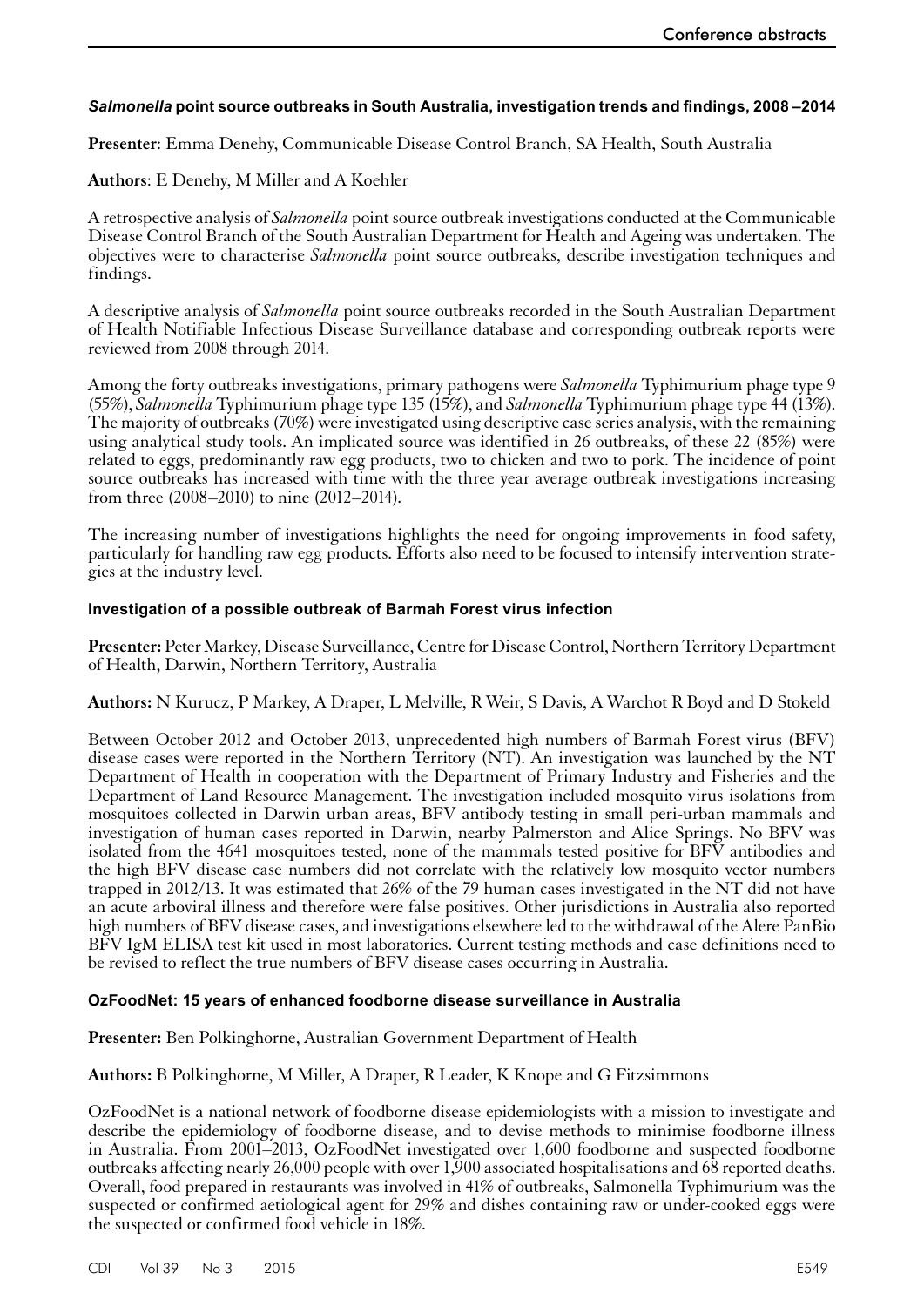<span id="page-47-0"></span>OzFoodNet has investigated more than 40 multi-jurisdictional outbreaks. Pathogens included hepatitis A, norovirus, typhoid, *Salmonella,* Shiga toxin-producing *Escherichia coli* and *Listeria monocytogenes.* Food vehicles identified include varied produce such as rockmelons, papaya, poultry, alfalfa sprouts, cheese, semi-dried tomatoes, almonds, oysters and eggs.

OzFoodNet has enhanced national foodborne investigation and research capacity and positively influenced national food safety policy. OzFoodNet needs to maintain vigilance as national and global food transportation make multi-jurisdictional outbreaks an ever-present risk and novel pathogens like hepatitis E emerge in Australia. OzFoodNet must advocate strongly to ensure the adoption of rapid microbial diagnostic techniques doesn't reduce our capacity to detect outbreaks or monitor trends.

# **Sources of salmonellosis in South Australia**

**Presenter:** Kathryn Glass, Australian National University, ACT

# **Authors:** E Fearnley, H Hocking, J Raupach, M Veitch, L Ford and MD Kirk

Salmonellosis is a significant cause of foodborne gastroenteritis in Australia, and rates of notified illness have increased over recent years. We adopt a Bayesian source attribution model to estimate the contribution of different foods at the animal reservoir level to illness due to *Salmonella* spp. in South Australia between 2000 and 2010, together with 95% Credible Intervals (CrI). We excluded known travel associated cases and those of rare subtypes (fewer than 20 human cases or fewer than 10 isolates from included sources over the 11 years). The remaining 76% (5591/6559) were classified as sporadic or outbreak associated. We attributed 35% (95% CrI: 20–49) of sporadic cases to chicken meat and 37% (95% CrI: 23–53) of sporadic cases to eggs. Of outbreak-related cases, 33% (95% CrI: 20–62) were attributed to chicken meat and 59% (95% CrI: 29–75) to eggs. Analysis of source-related parameters showed higher risk of illness from contaminated eggs than contaminated chicken meat, despite low *Salmonella* prevalence on eggs, suggesting that consumption and handling practices potentially play a bigger role in illness due to eggs than chicken meat. Our results strengthen the evidence that eggs and chicken meat are important sources and vehicles for salmonellosis in South Australia.

#### **When is an increase in cases of acute rheumatic fever an outbreak?**

**Presenter:** Kate Hardie, Centre for Disease Control, Northern Territory

**Authors:** J Francis, C Gargan, E Schimann, D Holt, B Remenyi, M Fittock and V Krause

Acute rheumatic fever (ARF) is endemic in Aboriginal communities in the Northern Territory (NT). In September 2014 doctors at a remote Aboriginal community-clinic in the NT reported a higher than expected number of cases of ARF and apparent clustering within households.

There were 13 cases of definite ARF during a 4-month period compared with an expected 2.2 for that period (6.6 cases per year). We report this series of ARF cases and describe our search for guidance on whether a public health response was required and if so, what form that should take.

Ultimately the public health response was informed by consultation with specialists in fields including pathology, cardiology, public health, paediatrics and infectious diseases and involved education targeting household contacts, throat and skin sore swabs from contacts to identify if a single dominant strain of Group A *Streptococcus* (GAS) was circulating, and administration of benzathine penicillin-G to contacts.

An increased incidence of ARF to unprecedented levels prompted a public health response designed to limit disease spread and improve understanding of GAS transmission and its impact on ARF within the community. We discuss whether there should be nationally consistent guidance on how to investigate and manage a possible ARF outbreak.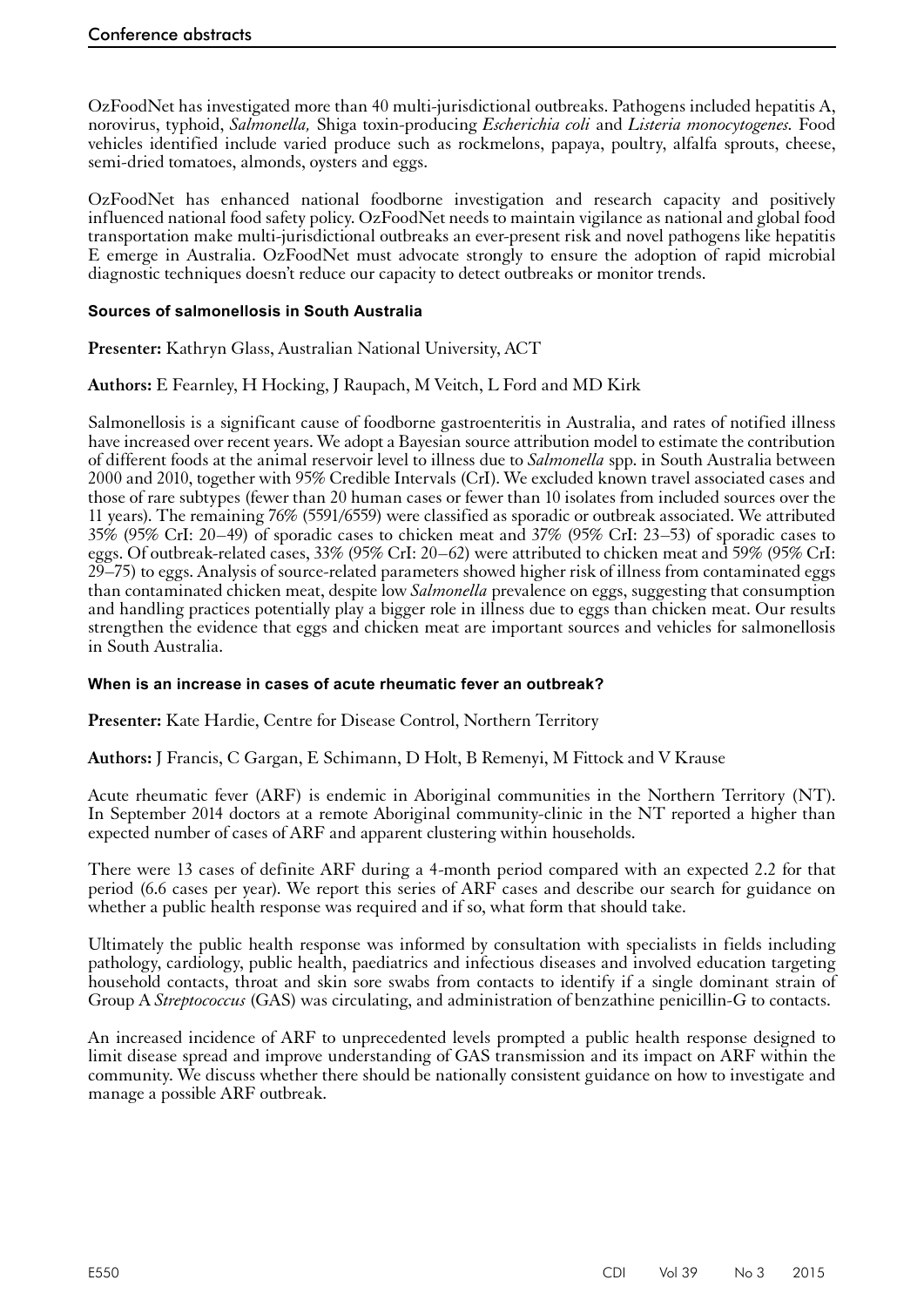# <span id="page-48-0"></span>*Salmonella* **Typhimurium phage type 44: A Victorian outbreak and review of MLVA patterns**

**Presenter:** Zoe Cutcher, Australian National University, ACT, and Department of Health, Victoria

**Authors:** Z Cutcher, J Gregory, M Valcanis, K Mercoulia, M Kirk, N Stephens, and M Easton

**Background:** In December 2014, a *Salmonella* Typhimurium phage type 44 (STm44) outbreak occurred following a function in Victoria. We investigated the outbreak to determine a cause and compared multi locus variable-number tandem repeat analysis (MLVA) patterns to previous cases.

**Methods:** We conducted a cohort study using a menu based questionnaire and calculated relative risks for all food items. We compared MLVA patterns for the outbreak strain against other Victorian STm44 cases and reviewed outbreak investigations from 2009–2014 to examine potential sources.

**Results:** There were 10 cases among 29 guests interviewed. Risk of illness increased with consumption of the appetiser and frittata. Cross contamination from eggs was suspected. The outbreak strain was indistinguishable from 1.7% (7/ 392) of MLVA patterns since 2009. A predominant historical pattern accounted for 45% of all patterns; another 51% were closely related including the outbreak strain. There were 5 historical STm44 outbreaks (78 cases) and 1 cluster (102 cases); all were related to the predominant MLVA pattern. Previous investigations all implicated or suspected eggs as the source.

**Conclusion:** We were unable to identify a specific source for this outbreak, but cross contamination from eggs appears likely. MLVA provided limited differentiation between STm44 isolates.

#### **Why HITnet kiosks didn't hit the mark for sexual health education of Western Australian Aboriginal youth**

**Presenter:** Donna Mak, Communicable Disease Control Directorate, WA

**Authors:** D Vujcich, N Hadland, S Clews, B Sullivan and D Mak

**Objective**: To assess the use and appropriateness of sexual health modules installed on Heuristic Interactive Technology (HITnet) kiosks at Aboriginal Community Controlled Health Services (ACCHS), and aimed at Aboriginal teenagers visiting these sites.

**Methods**: Modules were assessed for cultural appropriateness using Yunkaporta's Aboriginal pedagogy framework. Data measuring kiosk use were obtained through kiosk activity reports. An online survey of ACCHS staff was used to qualitatively assess use and staff perceptions of HITnet kiosks.

**Results:** Modules were consistent with seven of the eight elements of Yunkaporta's framework. Generally, usage by teenagers (13–19 years) was low and the majority of users (56%) were either under 12 years or over 19 years of age. Key issues reported by ACCHS staff (n=11) included: lack of clarity regarding staff responsibility for overseeing kiosk functionality; kiosks attracting "inappropriate ages"; and "lack of privacy" based on kiosk location, screen visibility, and absence of headphones preventing discreet access.

**Conclusions:** While the modules were tailored to a young Aboriginal audience through technology thought to be appealing to this group, there were a number of practical barriers to their use. Information that is accessible via personal devices may be a better vehicle than public kiosks for conveying sensitive subject matter.

#### **Trachoma prevalence trend in Australia**

**Presenter:** Carleigh Cowling, University of New South Wales, New South Wales

**Authors:** C Cowling, M Kong, B Liu, T Snelling, D Wilson and J Kaldor

**Background:** Australia is the only high-income country where trachoma is endemic, occurring primarily in remote Aboriginal communities in the Northern Territory(NT), South Australia(SA) and Western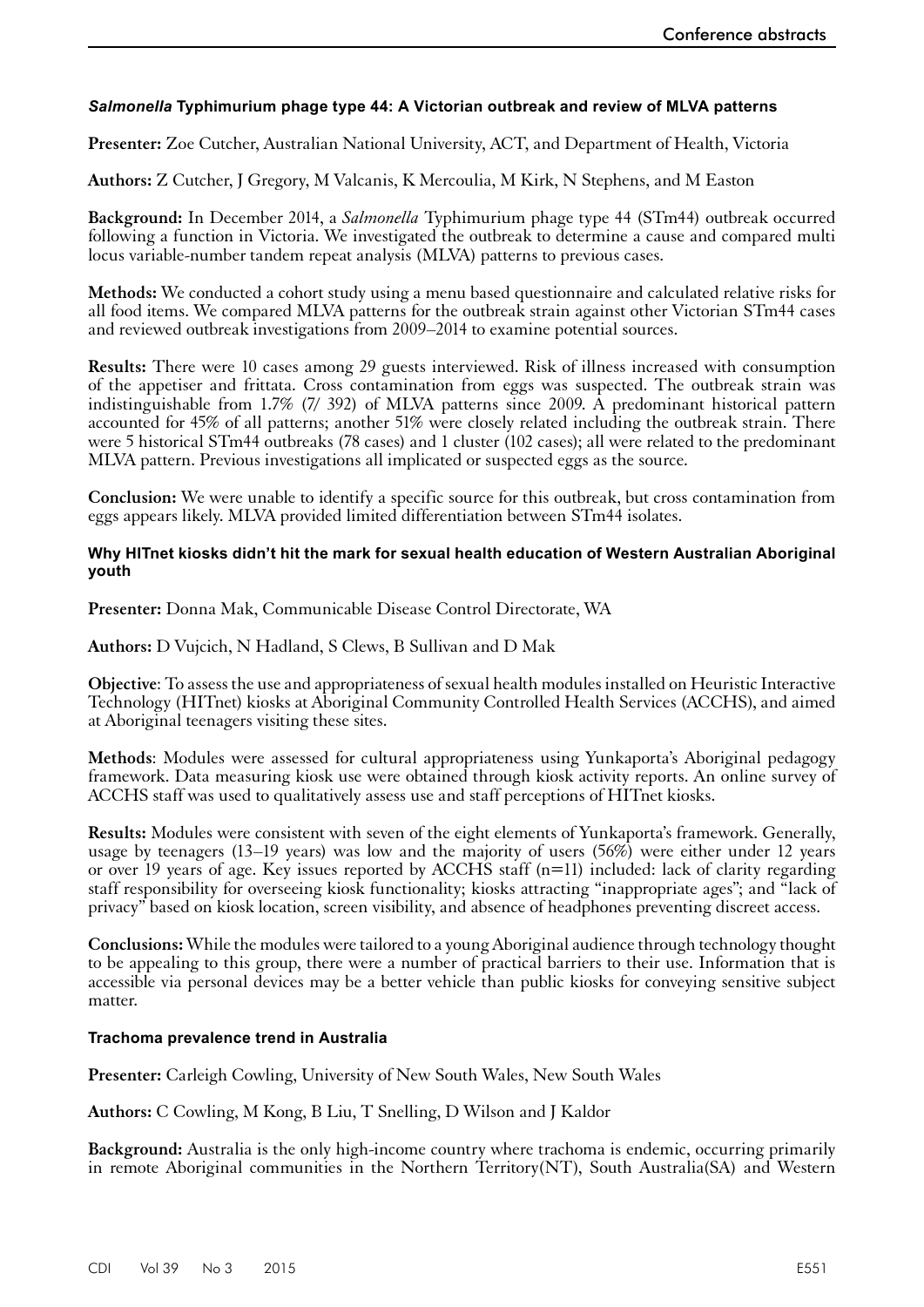<span id="page-49-0"></span>Australia(WA). The Australian Government funds trachoma surveillance, reporting and control programs which are largely based on the WHO SAFE strategy and is a signatory to the Global Elimination of Trachoma by 2020 initiative.

**Methods:** Data are collected annually in accordance with CDNA *Guidelines for the public health management of trachoma in Australia* from communities identified by jurisdictions as being at-risk or potentially at-risk of trachoma*.* We restricted comparisons over time to the 5–9 year age group, which is the target a group for the trachoma screening programs in all regions.

**Results:** Overall trachoma prevalence has declined from 15% in 2009 to 4% in 2012, and plateaued at 4% in 2013 at the National level across all communities screened, however this trend varies at a jurisdictional and regional level. Treatment coverage has increased from 65% in 2011 to 81% in 2013, and the doses of azithromycin distributed have also increased from 1738 in 2007 to 10,219 in 2013.

**Conclusion:** Trachoma prevalence in Australia has declined, however concerted effort is still required to eliminate trachoma at the regional level.

# **Plenary 3: Disease elimination and eradication in Australia and internationally Chair: Associate Professor Martyn Kirk**

In this panel session, expert presenters will discuss the eradication and elimination of diseases of public health importance including trachoma, measles and polio. In particular, we are approaching eradication for some of these diseases. Presenters will discuss some of the success stories, challenges and the future for these efforts in Australia and globally. The panel session will highlight the importance of collection of high-quality surveillance data in supporting and verifying disease control efforts.

# **Progress towards trachoma elimination in Australia and internationally**

Professor John Kaldor, Professor of Epidemiology and NHMRC Senior Principal Research Fellow, Public Health Interventions Research Group, Kirby Institute, University of New South Wales, Sydney

#### **Measles elimination in Australia: the path behind and road ahead**

Associate Professor Stephen Lambert, Medical Epidemiologist, Queensland Centre for Children's Health Research, Brisbane

# **Polio eradication: is the elusive goal just around the corner?**

Professor David Durrheim, Professor of Public Health Medicine, University of Newcastle and Director Health Protection, Hunter New England Area Health Service, NSW

#### **Poster abstracts**

#### **Persistent STEC infection: Investigating delayed clearance of O128 in Queensland patients**

**Presenter**: Rikki Graham, Molecular Epidemiology, Public Health Microbiology, Forensic and Scientific Services, Department of Health, Queensland, Australia

**Authors:** RM Graham, NX Fang, CJ Doyle and AV Jennison

Shiga-toxigenic *Escherichia coli* (STEC) is an important cause of human illness, and while focus has traditionally been on serogroup O157 STEC, non-O157 STEC are increasingly being recognised as being of public health significance. Our laboratory has found that serogroup O128 STEC has been associated with diarrhoeal disease in a number of cases but upon the resolution of symptoms, prolonged asymptomatic carriage occurs for extended periods of time.

According to Queensland Communicable Disease Control Guidelines, STEC positive patients are required to provide two negative clearance stool samples at least 24 hours apart. Cases from high risk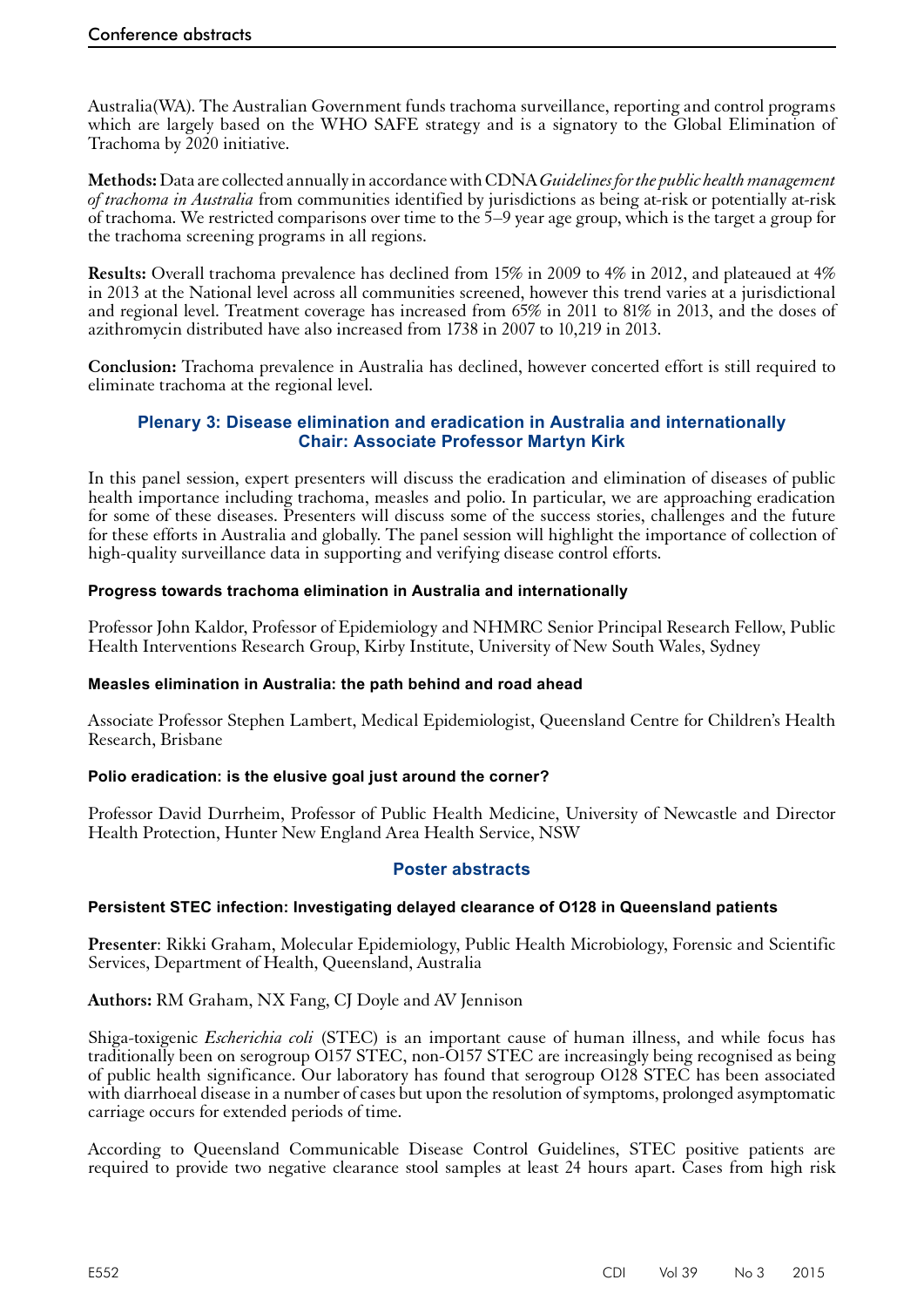<span id="page-50-0"></span>groups including children under 5 years, carers of children, healthcare workers and food handlers are typically excluded from high risk roles/attendance until clearance is recorded. For these reasons, failure to achieve clearance can cause social and emotional stress.

This study reports on the use of whole genome sequencing to investigate persistent O128 STEC isolates from Queensland patients and gain insight into genetic characteristics that may contribute to their ability to not only cause disease but to then persist asymptomatically in the host. Furthermore, the prolonged length of carriage (>14 months) of one case has provided a unique opportunity to study within-host genomic changes over time.

## **RAPID (Response and Analysis for Pacific Infectious Diseases): translating research into action**

**Presenter:** Tony Merritt, Hunter Medical Research Institute, University of Newcastle, New South Wales

# **Authors:** B Paterson, D Durrheim, T Merritt, K Eastwood and J Flint

Ideally, surveillance evaluation research should not only describe surveillance systems but provide evidence to improve public health practice. This presentation documents how knowledge gathered through a syndromic surveillance evaluation in Pacific Island Countries (PICs) with local health personnel was translated into action, in collaboration with global health partners. The evaluation identified a critical need to better equip local public health officials with the knowledge and skills to rapidly and appropriately respond to suspected infectious disease outbreaks across the Pacific. Principally funded by Australian aid and developed in partnership with the World Health Organization, the Secretariat of the Pacific Community and the Pacific Public Health Surveillance Network, *RAPID (Response and Analysis for Pacific Infectious Diseases):* is an example of a multi-organisational approach to swiftly address identified surveillance issues and strengthen regional surveillance capacity. Training, on-site capacity building, mentoring, peer-to-peer exchanges, outbreak support, and surveillance and response tool development were included in the project.

The *RAPID* project is a notable example of how evidence gathered through a surveillance evaluation can be used to improve public health surveillance practice. The project showcases how gains in surveillance capacity in lower and middle income countries can be achieved through cooperative partnerships and flexible approaches.

#### **Ebola epidemic in West Africa: review of Australia's response**

**Presenter and author:** Rosalie Schultz, Aspen Medical, NT

Ebola Virus Disease is a severe and frequently fatal illness caused by a zoonotic virus of the family Filoviridae whose likely main reservoir is bats. Human to human transmission of Ebola Virus occurs through contact with body fluids from infected patients. Patients are known not to be infectious until symptoms develop.

WHO declared the Ebola outbreak that began in 2013 in West Africa a Public Health Emergency of International Concern in August 2014. As part of its Ebola Response Roadmap, WHO recommended that all countries develop procedures to detect and respond to an Ebola exposure.

Australians have supported the global response to the outbreak through WHO and NGOs. The Australian government responded in November 2014, contracting an Australian company to manage an Ebola Treatment Centre in Freetown, Sierra Leone. The government also issued a ban on the issue of visas to people from countries affected by the outbreak. Australia's health protection services at national and state/ territory levels have developed protocols to screen and manage all in-coming travellers from Ebola affected countries, including potentially exposed aid workers entering Australia.

While the Ebola affected countries in West Africa are remote geographically, the international concern of Ebola has demanded action from Australia.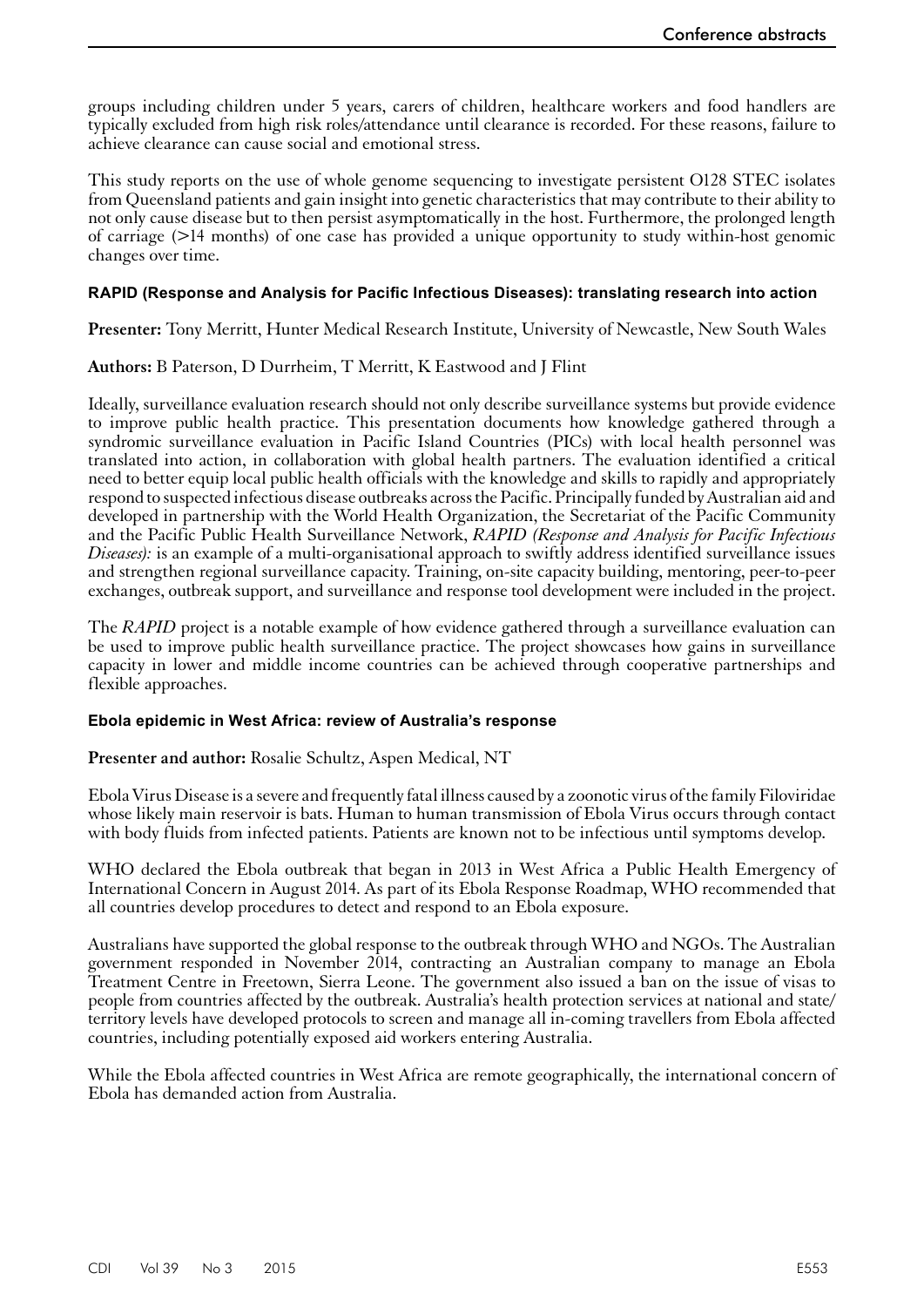# <span id="page-51-0"></span>**Active TB case finding in the outer islands of Kiribati: A golden opportunity**

**Presenters:** Onofre Edwin A. Merilles, Jr., Secretariat of the Pacific Community, Noumea New Caledonia and Takeieta Kienene, Ministry of Health and Medical Services, Republic of Kiribati

**Authors:** OE Merilles Jr., T Kienene, R Stapledon, R Lumb, R Brostrom and A Roth

**Setting:** Republic of Kiribati, ranks first in tuberculosis case notification rate in Western Pacific Region, 5-year annual average contact tracing yield of 14 cases  $(\sim 3\%)$ , GeneXpert MTB/RIF in place, and Commonwealth of Australia funded 5-year project to accelerate scale-up

**Objective:** Expand TB case-finding efforts to high tuberculosis-burden outer islands through nurses doing island census

**Design:** Prioritisation of target islands; development of protocols to guide screening and diagnosis; training of nurses on symptom screening tool; training of clinic and laboratory staff on use of the GeneXpert MTB/ RIF machine and implementation of algorithm; screening done from 23 February to 23 March 2015

**Results:** 3 outer islands targeted for screening with 13,373 population; Hawaii TB Symptom Screening tool customised for use in Kiribati; GeneXpert algorithms for diagnosis developed; village nurses trained on the screening protocol; 26 clinicians and 5 laboratory staffs trained on GeneXpert; 137 persons with suspicion of TB expected to be identified; yield of at least 24 bacteriologically confirmed pulmonary smear positive and negative TB cases

**Conclusions:** The TB programme envisions demonstrating that increasing the scope and scale of TB casefinding need not be expensive. Coordinating the initiative with other routine health activities and aligning screening and diagnostic work-up with new technologies are keys to success.

# **The Ebola 'end game' in Montserrado County, Liberia – some of the challenges**

**Presenter and author:** Linda A Selvey, School of Public Health, Curtin University

I spent four weeks as WHO Field Coordinator for Montserrado County in January/February 2015. Montserrado county is the largest county in Liberia and includes the capital city, Monrovia. At that time, Montserrado was the only county in Liberia with onging Ebola transmission. Transmission was localised to two densely populated communities within the county in two transmission chains. While that might suggest that elimination of transmission was very close, three cases presented very late and between them exposed over 100 high-risk contacts, including in other communities and another county.

Community leadership conflicts, denial about Ebola, fear of the ETU and mistrust of contact-tracers impeded efforts to stop transmission. In this presentation, I will discuss these challenges, and initiatives that were put into place to address them.

#### **Treatment delay among the tuberculosis patients of Bangladesh**

**Presenter:** Mahfuza Rifat, University of Newcastle, Australia

**Authors:** J Hall, C Oldmeadow and A H Milton

**Background:** Bangladesh is one of the WHO ranked high burden country for tuberculosis. Delay in treatment may lead to progression of disease, poor outcome and increased risk of transmission. We conducted this study to identify the delays in treatment of tuberculosis and its association with other factors.

Method: Observational study including cross section of 646 drug sensitive tuberculosis patients. Information was collected through face-to-face interviews and record reviews. Unadjusted and multivariable regression were used.

**Result:** Median patient, health system and total delay were 2 weeks, 6 weeks and 9 weeks respectively. Compared to 'no education', patients with some education had less total delay (*P* 0.014); who consulted the informal providers (*P* 0.029) had more total delay compared to the designated centres of National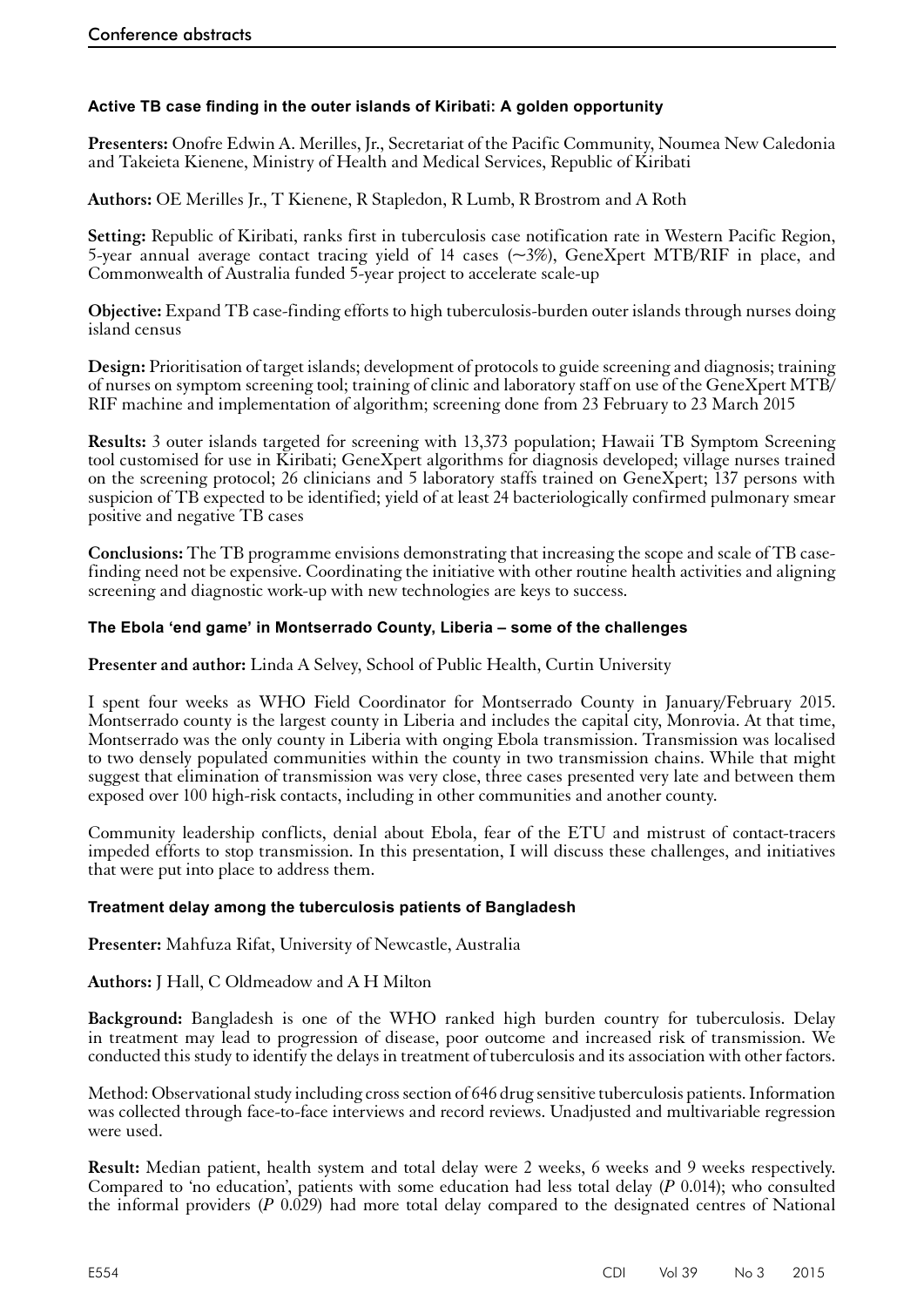<span id="page-52-0"></span>Tuberculosis programme. Health system delay was associated with private (*P* 0.007) and informal providers (0.004) and it was less with 'some level education' (0.004). Patient delay was associated with some occupations such as 'service' (*P* 0.042) and 'homemakers' (0.05).

**Conclusion:** Although the median delays have been much reduced compared to the previous studies conducted in Bangladesh, the health system delay showed that involvement of private and informal providers are still needed to improve the control programme.

#### **Identification of measles vaccine virus by PCR in children more than 100 days following first dose of measles-containing vaccine**

**Presenter:** Vicki Slinko, Metro South Public Health Unit, Brisbane, Queensland

**Authors:** VG Slinko, J McMahon, F Moore, CA Quagliotto, KAJ Jarvinen, BJ McCall, J Smith and SB Lambert

Fever, rash, and malaise due to measles-containing vaccines (MCVs) are well recognised adverse events, commonly occurring 7–10 days (range 5–12 days) after administration, and generally lasting 2–3 days. During these episodes, measles vaccine virus can be detected in clinical specimens, but detection long beyond this time frame, or person-to-person transmission of measles vaccine virus, has not been described.

Here we report a series of six children with detection of measles vaccine virus by polymerase chain reaction (PCR) testing during a clinical illness where measles testing was undertaken. In each child, vaccine virus was identified more than 100 days (up to 548 days) after administration of their most recent dose of MCV (first dose of measles-mumps-rubella vaccine in each case). Increasing clinical suspicion due to regular importations of measles into south-east Queensland over recent years, and the expanded use of PCR methods for diagnosis, has revealed these occurrences. Measles vaccine virus is identified by the Queensland public health virology laboratory following an initial positive measles PCR, with subsequent PCR and/or sequencing for vaccine strain. These findings alter the public health response required, with vaccine virus considered non-infectious, and also have implications in the longer term, for progress towards measles elimination.

#### **Innovative uses of hepatitis A molecular testing in South East Queensland**

**Presenter:** Vicki Slinko, Metro South Public Health Unit, Brisbane, Queensland

**Authors:** VG Slinko, J McMahon, KAJ Jarvinen, R Stafford, R Bell, K Heel, J Northill and BJ McCall

Diagnosis of hepatitis A infection has previously relied on demonstration of IgM antibodies against hepatitis A virus (HAV) in serum of acutely ill or recovering cases. Recently polymerase chain reaction methods (PCR) of HAV detection are being utilised in South East Queensland (SEQ) to confirm the diagnosis, identify further cases to detect outbreaks and even determine likely infectivity. Genotyping and/ or sequencing of HAV have been used to link cases and by referencing an international database the possible origin may even be determined.

We present information on multiple cases and clusters of hepatitis A infection where this innovative use of HAV PCR has been used in SEQ. Serum or faecal PCR testing has identified both secondary cases as well as asymptomatic primary cases in young children thought to have infected older family members who developed symptomatic disease. Faecal PCR testing was used to assume clearance for school attendance in a young asymptomatic child. A large community outbreak was able to be linked through combination of genetic testing and epidemiological contact tracing to a child care centre at the epicentre of HAV infection. The outbreak ceased after attendees and staff members were vaccinated.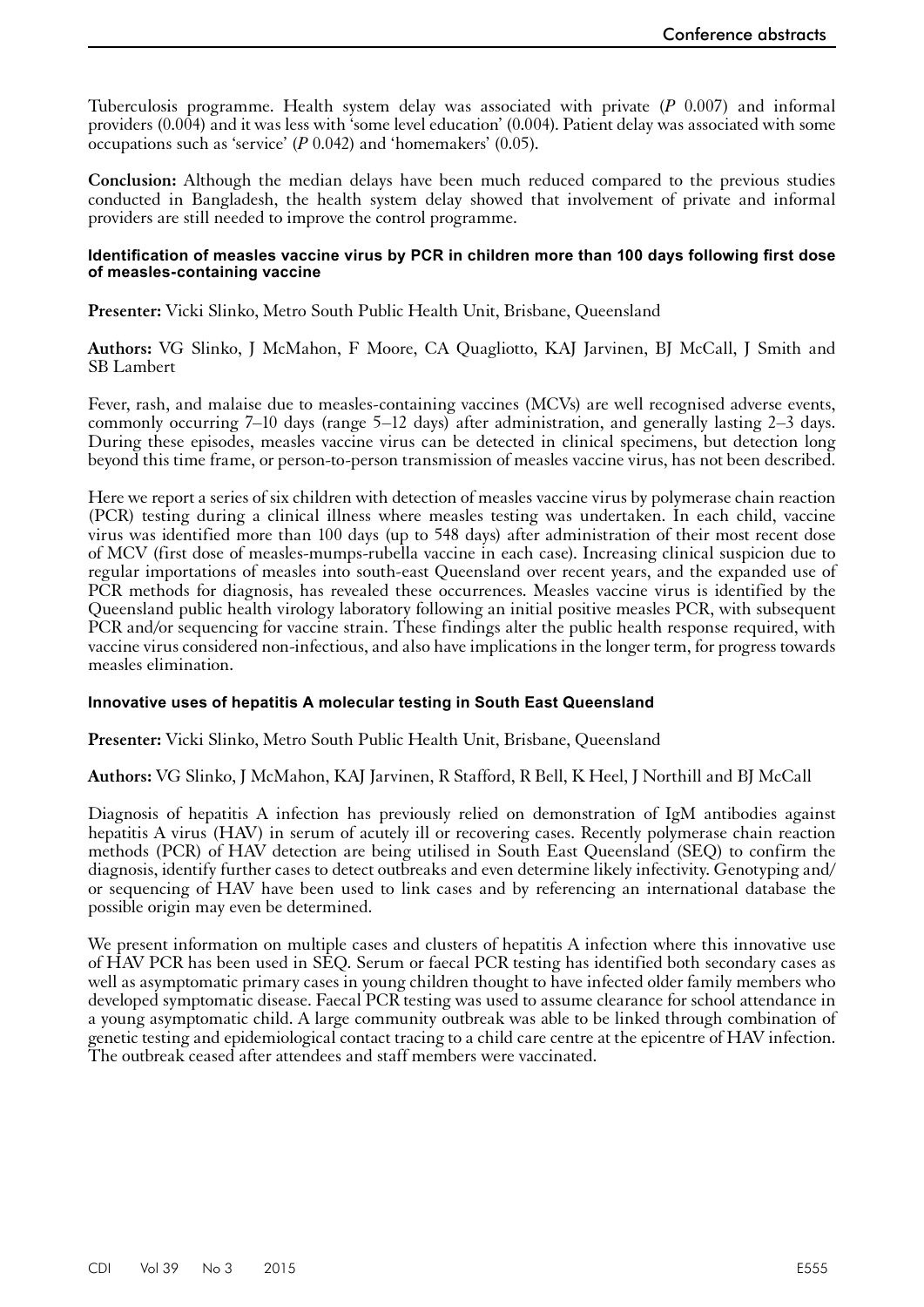# <span id="page-53-0"></span>**Understanding Q fever in Australia, 1991 to 2013**

**Presenter:** Timothy Sloan-Gardner, Australian Government Department of Health, ACT

**Authors:** T Sloan-Gardner, P Massey, P Hutchinson, K Knope and E Fearnley

In Australia, abattoir workers and farmers, or those handling animal birthing products or slaughtering animals are at higher risk of Q fever.

We analysed data from the National Notifiable Diseases Surveillance System from 1991–2013, along with enhanced data from New South Wales and Queensland, to examine changes in the epidemiology of Q fever. Data were analysed using negative binomial regression using Stata 13.

There was a significant reduction (IRR 0.80 CI 0.68–0.95) in the Q fever notification rate after the end of the National Q Fever Management Program, however, the rate appears to increase in 2013.

The highest rates were in 40–59 year old males from Queensland and New South Wales. The age of Q fever cases and the proportion that were female both increased over time. The most frequently listed occupation for Q fever cases involved contact with livestock (15%), followed by no known risk occupations (10%).

We found that Q is no longer confined to abattoir workers and farmers. It is time to re-evaluate the at-risk groups recommended for vaccination. Additionally, more comparable and complete enhanced datasets, either at the jurisdictional or national level, would aid in the understanding of the epidemiology of Q fever in Australia.

#### **Are we ready for rubella elimination? A review of rubella and congenital rubella syndrome (CRS) notification and hospitalisation data, Australia, 2008–2012**

**Presenter:** Jocelyn Chan, National Centre for Immunisation Research and Surveillance (NCIRS), New South Wales

**Authors:** J Chan, A Dey, H Wang, N Martin and F Beard

**Introduction:** Following the successful elimination of rubella in the Americas, the Western Pacific Region of the World Health Organization proposed in 2014 a goal of regional rubella elimination, with a target date to be determined. In the context of this impending push towards elimination, we reviewed rubella epidemiology in Australia between 2008 and 2012.

**Methods:** Data were extracted from national notification (2008–2012) and hospitalisation (2008–2011) databases. Data were analysed by year, age, sex, state/territory, vaccination status, Indigenous status and place of acquisition.

**Results:** The average annual rubella notification rate between 2008 and 2012 was 0.18 per 100,000. The average annual hospitalisation rate between 2008 and 2011 was 0.03 per 100,000. One case of CRS was notified in 2012 and one hospitalisation with a principal diagnosis of CRS was recorded in 2008. Thirty seven per cent of notifications were acquired overseas and 89% of notifications were diagnosed by serology alone.

**Conclusion:** Rubella continues to be well-controlled in Australia and CRS is rare. The very low incidence and increasing proportion of imported cases suggest that elimination has been achieved. However, formal verification of rubella elimination in Australia will require the expansion of genotypic surveillance to demonstrate the absence of endemic strains.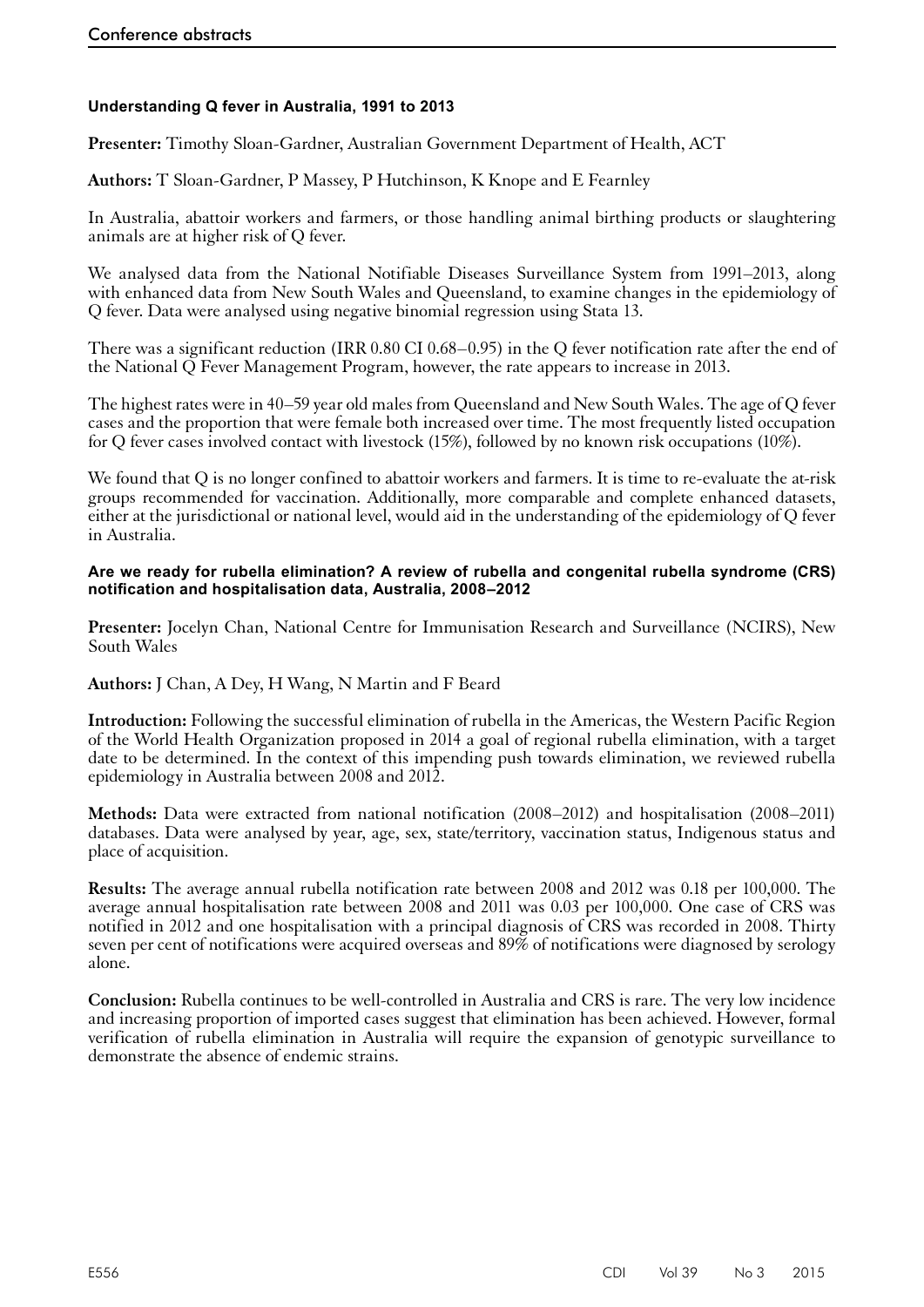#### <span id="page-54-0"></span>**Are health care workers aware of vaccination recommendations and do they support mandatory vaccinations?**

**Presenter:** Helen Marshall, The University of Adelaide, South Australia

**Authors:** J Tuckerman, L Shrestha, J Collins and H Marshall

**Background:** Understanding HCWs knowledge and awareness of vaccination recommendations is important for determining strategies to improve uptake.

**Methods:** A quantitative survey (n=92) of HCWs and qualitative semi-structured one-to-one interviews with 22 HCWs examined their awareness of recommended vaccines, vaccine uptake and mandatory vaccination. Descriptive statistics, thematic analysis and coding were used to examine data.

**Results:** Besides the influenza vaccine, awareness of recommendations was low, as was recall of vaccinations received in the last five years. Despite HCWs being aware of the process required for patients to receive vaccinations, few knew how to access the appropriate service for themselves.

HCWs' opinions towards mandatory vaccinations were divided. Many felt that the decision to receive a vaccination was a personal choice and that making any vaccinations mandatory would remove autonomy. Others insisted that vaccinations for HCWs should be mandatory or if not, stricter workplace regulations should be enforced. Agreement towards mandatory vaccination for seasonal influenza was strongly aligned with HCWs' perception of risk, even in otherwise vaccine objectors. Conversely, there was also a strong sense of disapproval, at the prospect of mandatory seasonal influenza vaccination, even from vaccine acceptors.

**Conclusion:** Increasing HCWs' knowledge and awareness of vaccination recommendations and vaccine access is needed to improve uptake.

## **ADVALUE: Incorporating young people's views into priority setting for immunisation programs**

**Presenter:** Helen Marshall, Women's and Children's Hospital and Robinson Research Institute, University of Adelaide

**Authors:** H Marshall, A Parrella, J Ratcliffe, R Tooher and A Braunack-Mayer

Adolescents' views and preferences are often over-looked when public health strategies that affect them are being considered for implementation. This study aimed to assess adolescent views and preferences for determining priorities for immunisation programs. A youth jury was held to deliberate on the question "What criteria should we use to decide which vaccines for young people in Australia should receive public funding?"

Jury members were selected using a stratified sampling technique and were recruited from the community through a market research company. The Jury was conducted in metropolitan Adelaide over two days. Fifteen youth aged 15–19 years participated in the jury. The jury's key priorities for determining publicly funded vaccines were:

Disease severity – whether the vaccine preventable disease (VPD) was life threatening and impacted on quality of life.

- 1. Transmissibility VPDs with high/fast transmission and high prevalence.
- 2. Demonstration of cost-effectiveness, taking into account purchase price, program administration, economic and societal gain.

Youth jurors also indicated that there should be targeted programs for children at high risk of severe disease where a publicly funded program was unavailable and that social disadvantage 'socially at risk' should be a priority group in addition to 'medically at risk' children.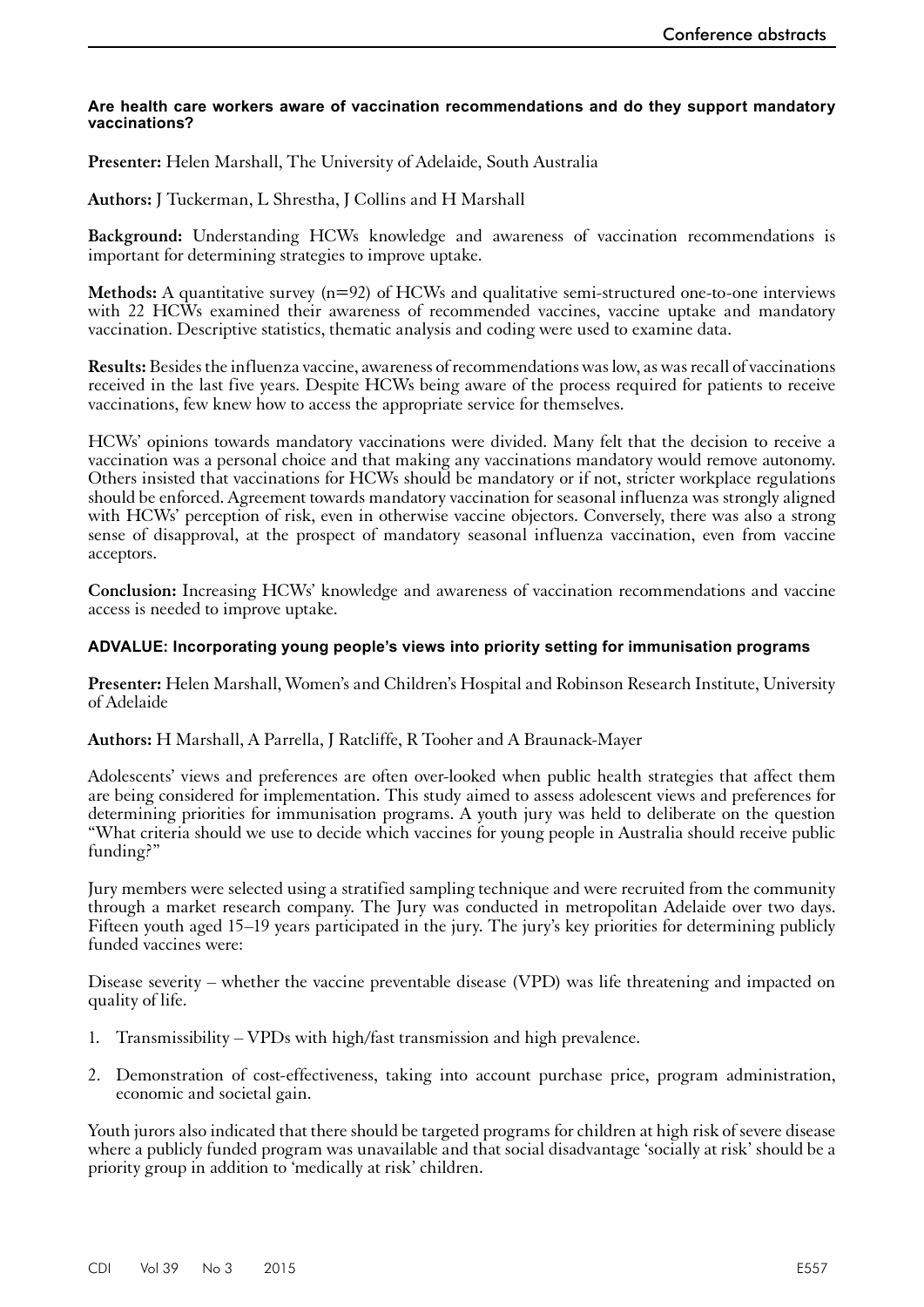# <span id="page-55-0"></span>**Characteristics associated with pertussis notification during pregnancy**

**Presenter:** Lisa McCallum, University of Western Sydney, Hunter New England Health

**Authors:** L McCallum, B Liu, P McIntyre and L Jorm

**Background:** Mothers are one of the most likely sources of pertussis infection in infants; however studies reporting the epidemiology of maternal pertussis infection are few.

**Methods:** We constructed a cohort of mothers and their infants using routinely collected population-based datasets in New South Wales (NSW), Australia. All NSW resident mothers who gave birth to a singleton infant from 01 Jan 1994 – 31 Dec 2008 were included in the study.

**Results:** Among mothers, there were 3,887 pertussis notifications, with 386 notified pertussis infections occurring during pregnancy giving a rate of 30.2 (95% CI 21.1–43.1) per 100,000 pregnancies during the 15-year period. After adjusting for all other covariates, older mothers, delivering in an epidemic year, having had a previous pregnancy and living in a high socioeconomic area or giving birth in a private hospital were associated with increased risk of pertussis notification during pregnancy. Smoking during pregnancy, having a first antenatal visit later in the pregnancy and being born overseas were significantly associated with a lower risk of pertussis notification during pregnancy.

**Conclusion:** Diagnosis of pertussis in pregnant women is affected by socioeconomic status and access to health services. These factors should be taken into consideration when using disease notifications to understand the epidemiology of pertussis.

#### **NetEpi as a tool for managing contact tracing during a measles outbreak**

**Presenter and author:** Anthony Draper, Centre for Disease Control, Northern Territory and MAE Scholar, Australian National University

A single case of measles, let alone an outbreak can stretch the resources of a public health unit. An intensive contact tracing effort is essential to reduce secondary cases and the subsequent significant costs to the health care system and loss of productivity in the community. Contact tracing is labour intensive with public health unit staff involved in telephoning contacts, arranging follow up, undertaking enhanced surveillance and additional tasks that take them away from other duties in the public health unit. The time staff dedicate to a measles outbreak results in a considerable financial/resource cost to the unit.

In response to a large outbreak of measles in early 2014, the NT began to use the internet based NetEpi tool to manage contact tracing activities. Using NetEpi streamlined and simplified our subsequent measles responses.

#### **Measles activity in Queensland since 2013**

**Presenter:** Jamie McMahon, Public Health Virology, Queensland Forensic and Scientific Services

**Authors:** J McMahon, J Northill, J Cameron, G Hewitson, D Genge and F Moore

Measles cases in Queensland have been on the rise endangering Australia's measles free status. Public Health Virology provide a statewide molecular testing service that includes both PCR testing and genotyping of samples to assist in contact tracing. The rate of measles testing increased sharply in August 2013, which saw the start of the largest number of measles cases in Queensland since 1994. These cases were determined to be not one continuous outbreak but many clusters originating from imported cases from within the Asia/ Pacific region. It has also been observed that with a heightened awareness of measles in the community there is an increase in detection rates of measles vaccine reactions.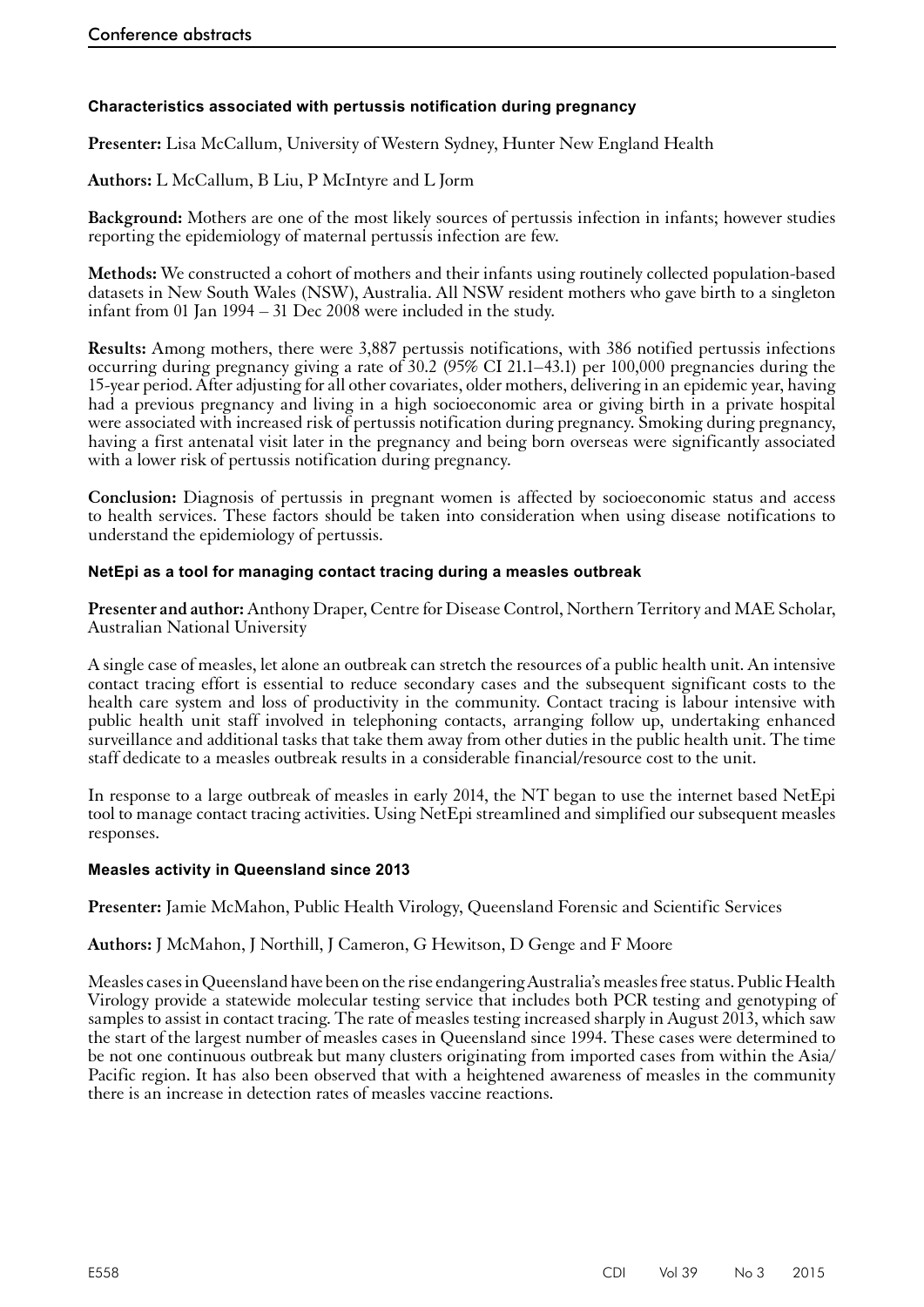#### <span id="page-56-0"></span>**The identification of a hepatitis A cluster linked to the consumption of imported frozen berries through phylogenetic analysis**

**Presenter:** Jamie McMahon, Public Health Virology, Forensic and Scientific Services, Health Support Queensland, Department of Health

**Authors:** J McMahon, J Northill, G Hewitson, J Cameron, D Genge and F Moore

Hepatitis A infections from contaminated food sources has been an ongoing problem with the globalisation of the world food trade. In recent years there have been significant outbreaks of Hepatitis A in developed countries linked to contaminated food grown or processed in countries where sewage management and sanitisation is poor. These have included frozen berries, lettuce and salad products, raw vegetables, sundried tomatoes and shellfish originating from areas of South America, Asia, Africa and the Middle East.

We report on the recent cluster of Hepatitis A cases linked to frozen berries imported from China. Identification of this cluster in Queensland has been performed by PCR and the genotyping of samples has been able to confirm the cases are genetically identical. A phylogenetic analysis on interstate genetic sequences has confirmed the cases are linked to a nationwide cluster of Hepatitis A with an epidemiological link to frozen berries originating from China and Canada.

#### **Immunisation by community pharmacists – more than just a 'flu shot'**

**Presenter:** Nicole Flyod, The Pharmacy Guild of Australia

# **Author:** K Gourlay

With vaccination recognised as within the scope of practice for a pharmacist by the Pharmacy Board of Australia, this presentation will discuss the benefits of utilising community pharmacies within the current immunisation process in Australia, how this could be enhanced to increase the coverage of immunisations against vaccine preventable disease.

This presentation will:

- Provide a brief overview of the international experience,
- Outline the activities in preparation for the practice of immunisation by community pharmacist immunisers, including competencies,
- Explore opportunities beyond just seasonal influenza immunisation, particularly measles and pertussis, particularly in regional and remote locations; and
- Provide an overview of pandemic preparedness in community pharmacy.

#### **Community dispensing of s100 HIV medicines – what does this mean?**

**Presenter:** Nicole Flyod, The Pharmacy Guild of Australia

#### **Author:** K Gourlay

From 1 July 2015 amendments will be made to the prescribing and dispensing arrangements for HIV antiretroviral agents that will allow these medicines to be dispensed through a pharmacy of the patient's choice regardless of where they were prescribed.

Previously these medicines, known as Section 100 Highly Specialised Drugs (s100 HSD) through the Pharmaceutical Benefits Scheme (PBS), were unable to be dispensed at a community pharmacy. Eligible community based prescribers and patients are required to be associated with a hospital to be able to access these medicines.

In addition, the restriction preventing the manufacture and sale of HIV in vitro diagnostic devices (home self-tests) has been removed via an amendment to the *Therapeutic Goods (Excluded Purposes) Specification*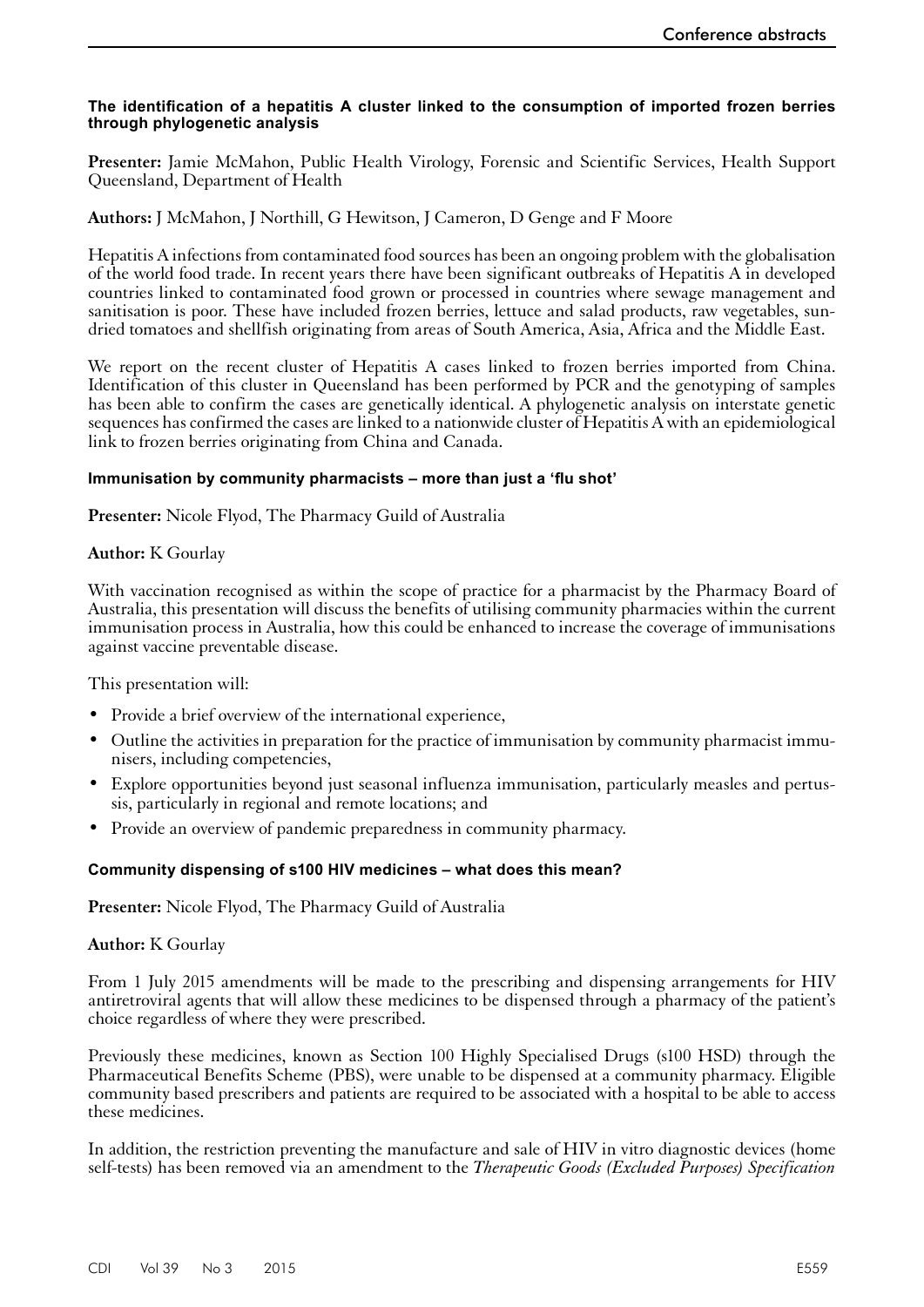<span id="page-57-0"></span>*2010.* While there are currently no HIV self-tests included in the Australian Register of Therapeutic Goods, it is expected that when a listing is made, this will improve testing rates and lead to earlier diagnosis, intervention, treatment and better health outcomes.

This presentation will provide an overview of these changes, what this means for community pharmacy, and importantly, what it means for people living with HIV.

## **Chlamydia screening through community pharmacy – a missed opportunity**

**Presenter:** Nicole Flyod, The Pharmacy Guild of Australia

# **Author:** K Gourlay

Chlamydia is the most common Sexually Transmissible Infection in Australia. At 6 February 2015 there were already 6,501 notifications for 2015, with more than 81,000 notifications in 2014. Research reveals less than 10% of young people in the high-risk age group for chlamydia attending general practice are tested despite a high attendance rate (85.6% female and 64.4% male).

With the recommendation for annual testing for all sexually active men and women aged 15–25 in Australia, access to screening through Australia's most accessible health care destination, community pharmacy, is essential to reduce the incidence and long-term health consequences of chlamydia through early detection.

Further, more than 400,000 units of emergency hormonal contraception (EHC) are provided each year, predominantly at community pharmacy. There is a need to ensure all consumers receiving EHC have the opportunity to be tested for chlamydia given current prevalence and re-infection rates.

This presentation will:

- Provide a brief overview of community pharmacy involvement in the UK National Chlamydia Screening Programme;
- Provide an overview of Australian activities and research to-date; and
- Explore options, referral pathways and barriers and enablers to chlamydia screening through community pharmacy.

#### **Improved chlamydia surveillance in New Zealand: interpreting the data**

**Presenter and Author:** Jill Sherwood, Public Health Physician, Health Intelligence Team, Institute of Environmental Science and Research Ltd, Wellington

**Background:** Chlamydia is the most commonly reported sexually transmitted infection (STI) in New Zealand. Historically STI surveillance was a clinic based sentinel system with data also provided by a limited number of laboratories. Recent improvements in laboratory-based surveillance have enhanced the analysis of incidence trends, testing patterns and test positivity.

**Methods:** Data were collected from laboratories in all district health boards (DHBs). Repeat tests within a defined episode period were removed. Population-based rates, testing rates and test positivity were calculated by DHB, age group and sex.

**Results:** The national chlamydia rate for 2013 was 633 per 100 000 population (15–19 year age group: 3080 per 100 000 and 20-24 year age group: 2981 per 100 000), all decreases from 2012. Test positivity was 7.8% (8.6% in 2012); highest in females aged 15–19 years (15.4%) and 20–24 years (9.2%). Testing rates were highest in those aged 15–19 years (205 per 1000) and 20–24 years (298 per 1000).

**Conclusions:** The reduction in rates should be interpreted with caution. The improved rate calculation is not directly comparable with previous estimates. Testing rates in the 15–24 years age group were lower than the rate mathematical modelling suggests is required to decrease prevalence.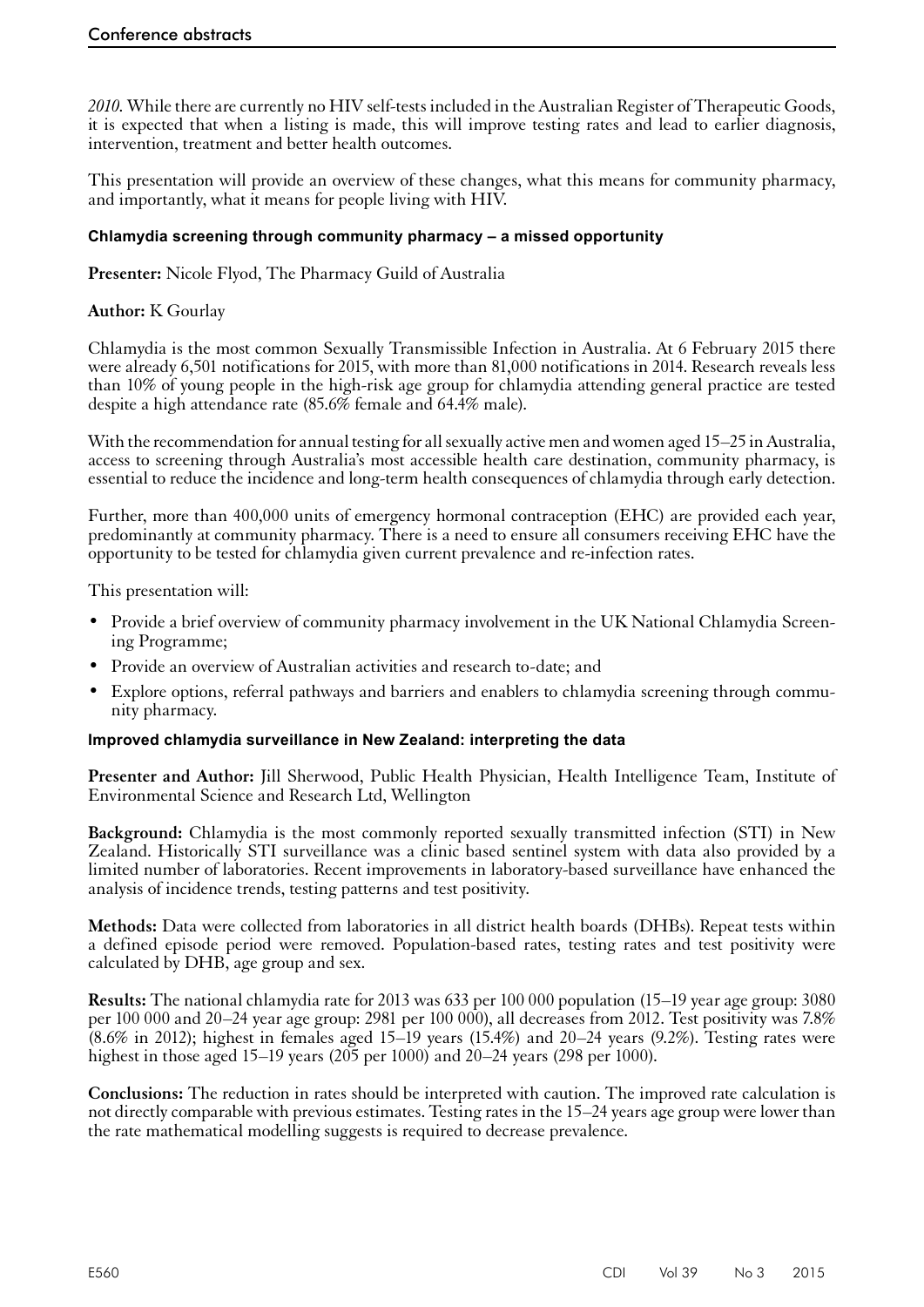## <span id="page-58-0"></span>**Human papillomavirus control: how are we going with vaccination coverage 7 years in?**

**Presenter**: Julia Brotherton, National HPV Vaccination Program Register, VCS, Victoria

**Authors**: J Brotherton, G Chappell, J Brosi, K Winch, B Barbaro and M Saville

The National HPV Vaccination Program was launched in April 2007. The National HPV Vaccination Program Register monitors the population coverage achieved by the program using doses notified to the register as the numerator and ABS estimated resident population estimates as the denominator.

This presentation will discuss the latest HPV vaccination coverage estimates from the Register, including updated national and state based estimates for females and males, and analyses by area level measures of socioeconomic status and remoteness. Trends over time will be highlighted, including the marked improvements in coverage noted in some States and Territories since the initial launch of the program.

#### **Acute rheumatic fever – a public health dilemma**

**Presenter:** Keith Edwards, Centre for Disease Control, Royal Darwin Hospital, NT

**Authors:** K Edwards, M Fittock, C Chamberlain, N Davies, M Van Leeuwen, N Missen and D Williams

Acute rheumatic fever (ARF) is a disease of poverty, poor living conditions and disadvantage. Indigenous people living in tropical north Australia have the highest recorded incidence of ARF in the world (3%). A first episode of ARF usually occurs in childhood and causes joint pains and inflammation but recurrent episodes severely damage heart valves leading to the need for major cardiac surgery. Despite surgery, heart damage results in early death for many affected Indigenous people. The underlying cause is the social determinants of health and improvement in living conditions progresses slowly for Indigenous people. The only way to control the impact of this disease is to provide four weekly injections of LA Bicillin to those who have had a first episode so as to prevent recurrence. This injection prevents streptococcal infection which is the trigger for the disease. The Department of Health NT has put in place a Rheumatic Heart Disease Control Program since 1997 based in the Centre for Disease Control. This presentation will outline the development of the program, its difficulties and successes and the way forward to control and prevent the impact of this disease until it can be eradicated by improved living conditions for Indigenous people.

#### **Challenges and opportunities in implementing routine bacterial genomics in public health microbiology.**

**Presenter:** Takehiro Tomita, Microbiological Diagnostic Unit Public Health Laboratory, University of Melbourne at The Doherty Institute for Infection and Immunity, Melbourne, Australia

**Authors:** T Tomita, T Seemann, M Valcanis, K Stevens, D Bulach, J Kwong, J Coventry, K Mercoulia, T Stinear and B Howden

A range of typing methods have been employed for bacterial pathogen characterisation and epidemiological surveillance, such as serotyping, phage typing, and MLVA. Whole genome sequencing (WGS) has the potential to revolutionise the assessment of pathogen relationships in public health settings. However, it is not straightforward to implement WGS in a highly regulated microbiology environment.

At the MDU PHL, we have invested significantly to confront the challenges of WGS in a public health laboratory, with a vision to make WGS the primary typing method. We have found in-house sequencing capacity is critical, allowing rapid turn-around times in urgent cases. Close collaboration with microbial bioinformaticians has been vital for rapid, automated data analysis, including in silico MLST predictions, resistome information, and SNP based phylogeny. Pathogens analysed by WGS to date include: *Listeria monocytogenes,* VRE, *Yersinia enterocolitica,* Shiga toxin-producing *E. coli,* and KPC-producing *Klebsiella pneumoniae*. Reports to stakeholders contained a phylogeny including publicly available reference genomes, epidemiological data, metadata and interpretations useful for consideration in epidemiological investigations.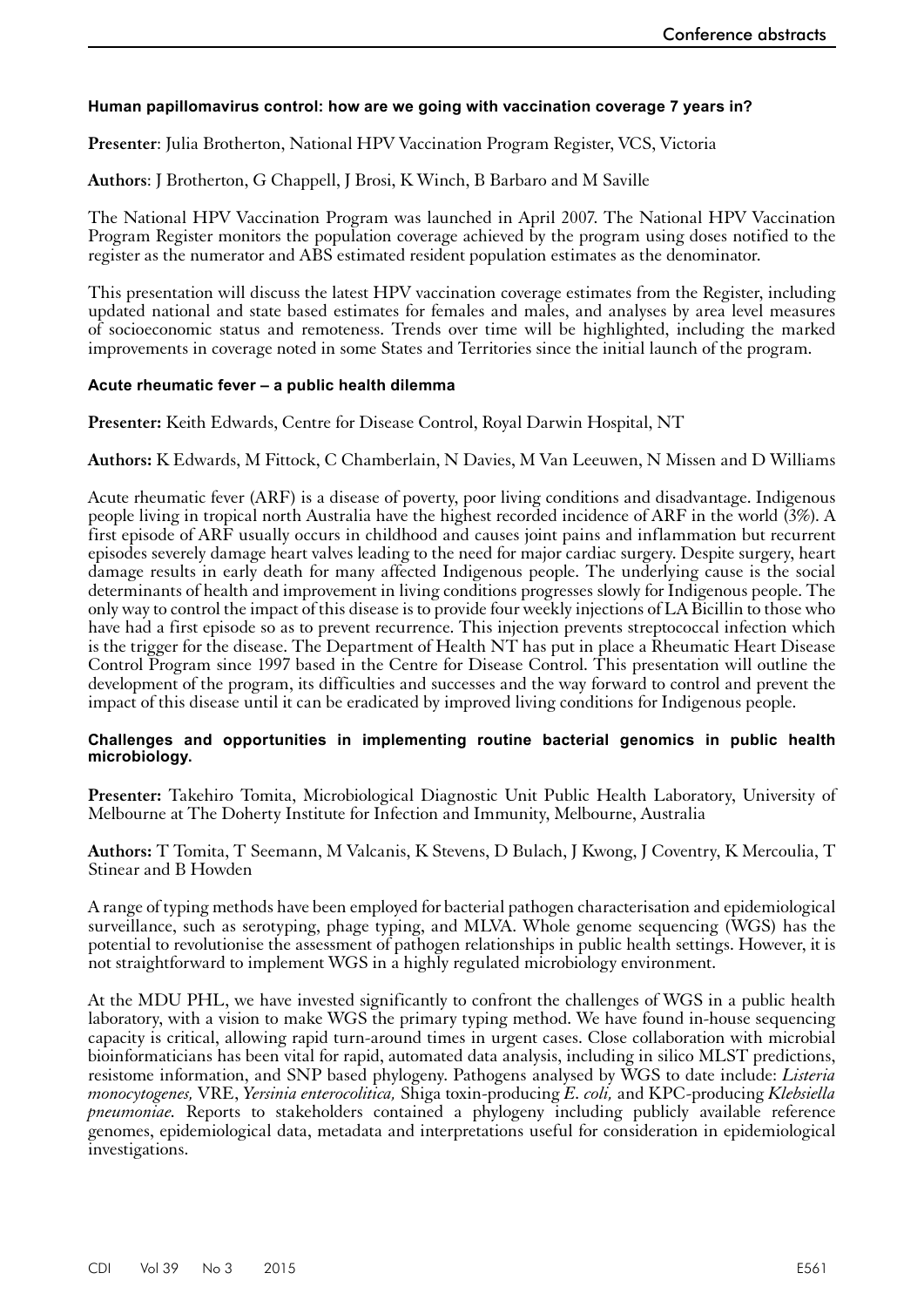<span id="page-59-0"></span>Key challenges include: defining and maintaining QC criteria in an environment where technology is continually changing; developing WGS workflows that optimise cost-effectiveness and timeliness; and reporting methodologies that satisfy consumers who have extensive experience interpreting traditional typing methods.

#### **What's happening in rural NSW; what can enhanced gonorrhoea surveillance tell us?**

**Presenter:** Priscilla Stanley, Western NSW/Far West Local Health District

**Authors:** PL Stanley, AM Parker and DA Belshaw

**Background:** As a notifiable condition, gonorrhoea continues to increase throughout NSW. Enhanced gonorrhoea surveillance (EGS) was implemented for 6 months in NSW from August 2013. Prior toEGS, limited information existed about gonorrhoea transmission in regional/remote western NSW.

**Methods:** An epidemiological scan from EGS undertaken for Far West and Western NSW Local Health District, specifically looked at treatment, sexual orientation, infection source and Aboriginality.

**Results:** During the period of EGS, 92 new cases of gonorrhoea were reported. 67% of these gonorrhoea notifications occurred in regional/rural locations and 33% in remote locations. 70% of treating clinicians returned EGS forms. An epidemiological scan indicates 66% of notifications compliant in recording Aboriginality. Geographic variations were evident in recording infection source and sexual exposure with homosexual transmission common in central NSW, reflecting inner Sydney patterns and Aboriginal/ heterosexual transmission frequent in remote regions and mixing of infection sources between subpopulations occurring in these regions.

**Conclusions:** Ongoing epidemiological analysis of gonorrhoea cases will monitor trends amongst western NSW sub-populations. The Population Health Unit coordinates GP sexual health training focussing on service provision to priority sub-populations as identified in the 3rd National STI Strategy 2014–2017, along with specific messaging based on geographic trends promoting services and safe sex messaging.

#### **Making the numbers speak – Creative presentations of notifications data**

**Presenter:** Kari Jarvinen, Metro South Public Health Unit, Queensland

**Authors:** K Jarvinen, G Pollard, A Neill and D Seesaengnom

**Background:** The greater Brisbane Metro South Hospital and Health Service (Metro South Health, MSH) covers a population of 1,052,000 including significant cultural diversity. Over 13,500 notifiable conditions are reported annually.

**Methods:** We developed MS-Excel™ templates to automate detailed analysis of disease notifications and trends in MSH compared with rest of Queensland. Annual average notification rates were calculated for 2011 to 2013, and trends over the 2004 to 2013 period were compared. Tabular and diverse graphical representations are used to analyse and illustrate disease trends.

**Results:** There has been an increase in chlamydia notifications among 15–29 year olds, demonstrated poignantly by topographical and 3D-mapping. Gonorrhoea notifications have increased among a slightly older age group, while a broader increase has been evident for syphilis. Pertussis notifications showed distinct 'mountain peaks' of increased notifications among children and older age groups during the 2009– 2012 epidemic years. A concerning increase was seen in the proportion of annual notifications in children. Varicella rates have increased among the elderly. Cyclic peaks are seen for diseases such as cryptosporidiosis.

**Conclusion:** Automated data analysis templates have proved useful in detailed analysis of notifications data, including through generation of multiple formats for presenting information.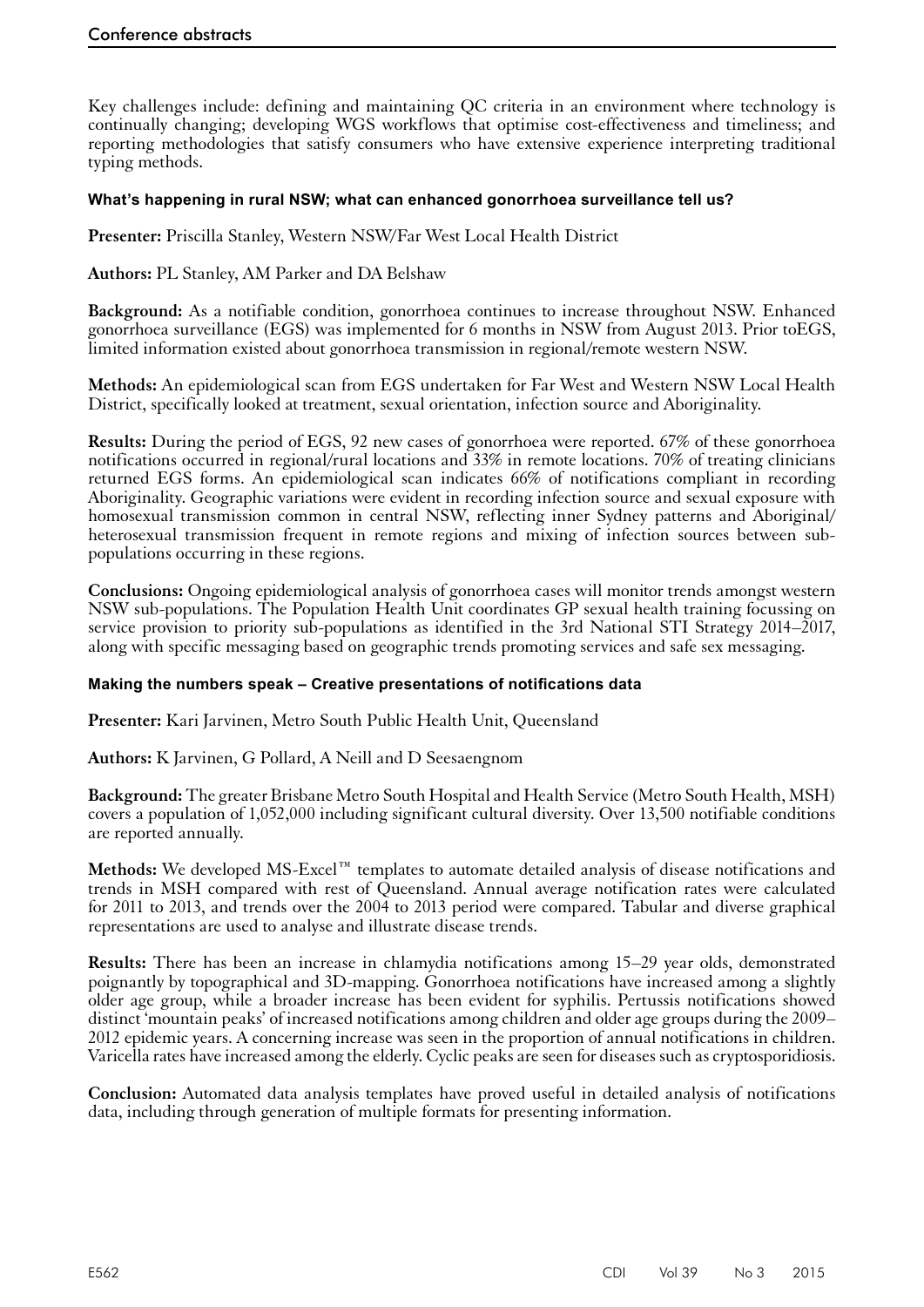# <span id="page-60-0"></span>**Is the National Notifiable Diseases Surveillance System an effective surveillance system for flu?**

**Presenter:** Anna-Jane Glynn-Robinson, Office of Health Protection, Australian Department of Health, Canberra, Australian Capital Territory.

## **Authors:** AJ Glynn-Robinson, M Kirk, K Pennington and R Owen

**Background**: Influenza is an acute viral infection that spreads easily from person to person, and is a serious public health problem that can affect any age group. Robust, reliable and adaptable influenza surveillance systems are therefore required to provide national policy makers with data to guide appropriate public health responses. In Australia, the National Influenza Surveillance Scheme combines data from a variety of surveillance systems, including community, primary and tertiary healthcare settings and laboratories, to estimate the impact of seasonal influenza. We have evaluated the National Notifiable Diseases Surveillance System (NNDSS) captures of laboratory-confirmed influenza notifications against the six objectives of national influenza surveillance.

**Methods:** Stakeholder surveys and notification data from 2008–2013 were used to examine the systems attributes, including simplicity, acceptability, flexibility, sensitivity and data quality. To assess the demographic representativeness of the system, we compared NNDSS notifications with data from the Australian Sentinel Practice Research Network and the Influenza Complications Alert Network.

**Conclusion:** The study found four of the six national influenza surveillance objectives are currently being met by the NNDSS. As an acceptable, simple and usable system, that provides high quality data, the NNDSS serves an important function in the national surveillance of influenza in Australia.

#### **Who is at risk of** *Legionella* **infection in Australia?**

**Presenter:** Anna-Jane Glynn-Robinson, Office of Health Protection, Australian Department of Health, Canberra, Australian Capital Territory.

**Authors:** AJ Glynn-Robinson, M Kirk, T Dobbins and R Owen

**Background:** *Legionella* causes atypical pneumonia after susceptible persons inhale the bacteria in soil or water. Two main species cause infection in Australia – *L. pneumophila* and *L. longbeachae.* We describe the epidemiology of legionellosis in Australia from 2001–2012.

**Methods:** We analysed notification data on legionellosis from the National Notifiable Diseases Surveillance System by person, place and time using denominator data from ABS. We conducted negative-binomial regression examining notification rates for separate species using Stata 13.1.

**Results:** *L. longbeachae* was responsible for 50% of the 3,862 notifications, compared to 45% for

*L. pneumophila* and 5% other species. The median age for *L. longbeachae* cases was 63 years (13–99 years) and 60 % were male. Rates were highest in Spring (NRR 1.24, 95%CI 1.1–1.4) and in Western Australia (NRR 5.24, 95%CI 5.0–6.5). The median age for *L. pneumophila* cases was 60 years (1–97 years) and 69% were male. Rates were highest in Autumn, and in Victoria (NRR 1.64, 95%CI 1.44 –1.86).

**Conclusion:** Older males were at greatest risk of infection. *L. pneumophila* predominated in eastern states, while in contrast *L. longbeachae* was more common in the west. Prevention measures should target the main infecting species in each jurisdiction.

#### **Can molecular epidemiology enhance the surveillance of HIV in Queensland?**

**Presenter:** Craig Davis, School of Population Health, University of Queensland, Queensland

**Authors:** C Davis, K Hawke, S Lambert, C Lang, C Gilks, L Fitzgerald and S Reid

Molecular epidemiology (ME), which employs both molecular and epidemiological methods to better understand the genetic diversity, aetiology and distribution of diseases, has only recently begun to be applied to understanding the dynamics of HIV transmission HIV. We systematically applied ME methods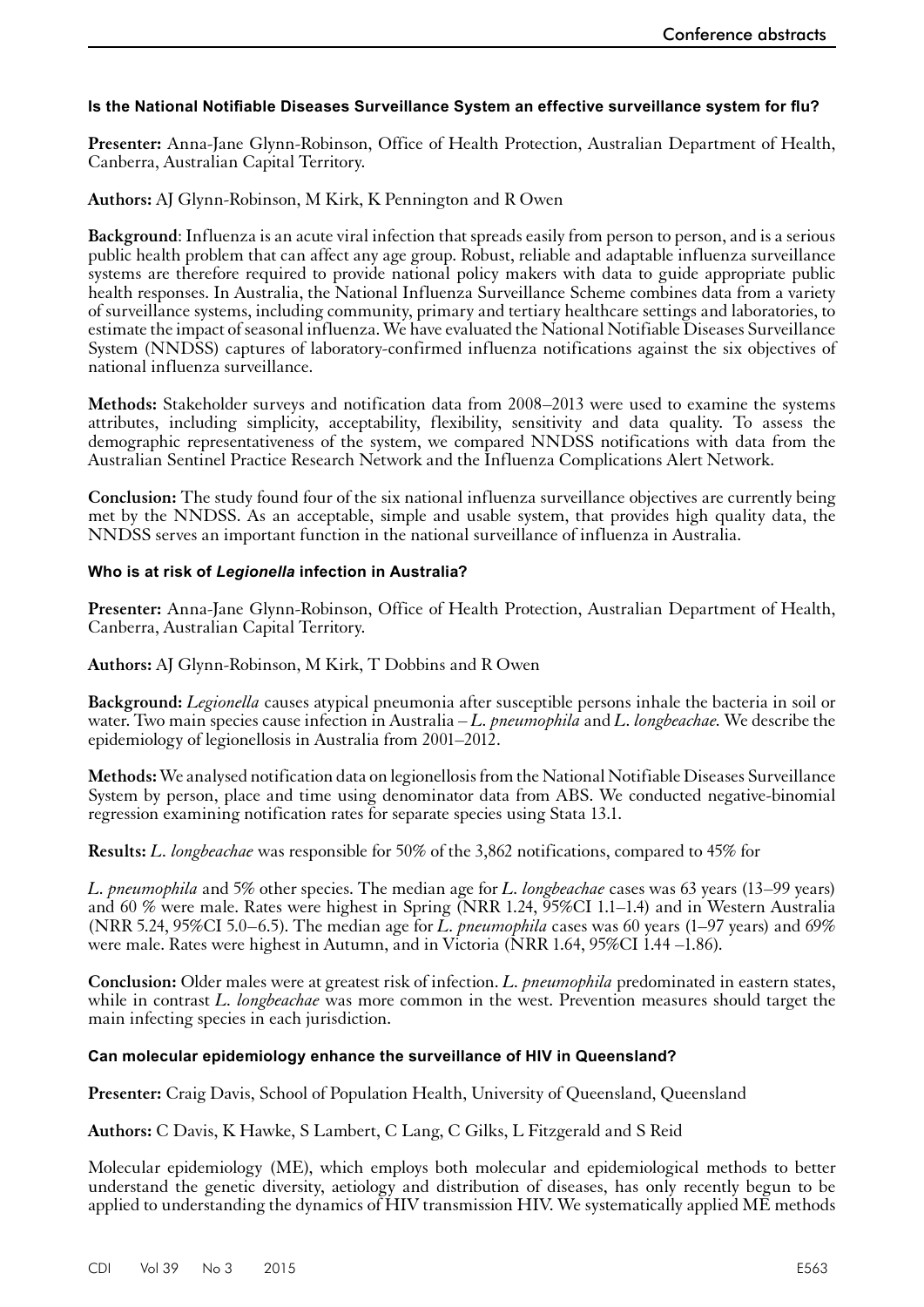<span id="page-61-0"></span>with two linked data sets with the aim of better understanding the dynamics of HIV transmission in Queensland: (1) results of routine drug resistance testing in Queensland from 2008–2013 period; and (2) notification surveillance records (including demographic, exposure, and clinical information).

Of 1,767 sequences, 88% (1,563) could be linked with notification records. Overall, 78.7% (1,390) of sequences were subtype B, with the remaining comprised of subtypes C  $(9.4\%, 166)$ , CRF-AE  $(6.5\%, 115)$ , and other mainly recombinant subtypes (5.4%, 96). Subtype B sequences significantly decreased over the period ( $p < 0.01$ ) whereas CRF-AE significantly increased ( $p < 0.05$ ). The majority of clusters identified were small in size  $(\leq 5)$  although several large clusters were also identified of which the largest ( $> 50$ ) was subtype B and comprised mainly of men who have sex with men. We discuss the potential uses of this information to inform prevention and control efforts, as well as discuss the challenges and limitations of using these methods for ongoing surveillance.

# **Spatiotemporal model of anaemia intensity and helminth co-infection in Burundi**

**Presenter:** Mohamad Assoum, The University of Queensland

**Authors:** M Assoum, R Magalhaes, G Ortu, MG Basanez, C Lau, L Veerman and A Clements

Longitudinal data was collected from 40,553 children over the course of 5 years in 31 locations in Burundi. These locations acted as satellite collection points. Data that was collected included: egg counts for Ascaris, Trichuris, hookworm and mansoni, blood iron levels, age, sex, weight and height. Locational data also include the GPS x and y coordinates, average land surface temperature, NDVI, average precipitation and the distance to perennial water bodies. Univariate, multivariate, geospatial analysis and statistical temporal analysis of the combined data was conducted based on previously produced prevalence, intensity and co-infection models. The spatiotemporal model produced demonstrated the correlation between the aforementioned environmental conditions, intensity of infections and the prevalence of co-infection and a rise in the prevalence and intensity of anaemia in children throughout Burundi. It was see that in areas which are closer to perennial water bodies and as such Schistosomiasis mansoni rates are high as well as increased prevalence of co-infection led to a significant increase in anaemia prevalence and intensity in the first year. However, over the course of the five years, with the introduction of Schistosomiasis treatments, a gradual decline in the intensity of anaemia was found in the same areas, although the prevalence did not change very much. Thus this model established a direct correlation between the environmental factors, co-infection prevalence and infection intensity and the onset of anaemia and its varying intensities over a five year period. This paper demonstrated how to utilise spatiotemporal models to help track and predict incidences of disease, thus acting as a pertinent public health surveillance system.

#### **Pandemic level notifications in 2014 highlights problems with messages about influenza**

**Presenter:** Heath Kelly, Victorian Infectious Diseases Reference Laboratory, Melbourne

**Authors:** H Kelly, K Grant, M Chilver, L McCallum and C Dalton

**Background** Influenza notifications in Australia were higher in 2014 than in the pandemic of 2009 and public messages suggested the 'killer flu was sneaking in early'. However, even early in the season, it was apparent that 2014 was unlikely to be severe. We aimed to evaluate notifications as a method for assessing the relative intensity of influenza seasons.

**Methods** Influenza notifications were retrieved from the National Notifiable Diseases Surveillance System from 2005–14. Notifications from reference laboratories were noted. We compared all notifications with assessment of influenza activity using two national syndromic surveillance systems, the ASPREN network of general practitioners and Flutracking.net, an online survey of community members throughout the influenza season. A similar analysis was made using only data from Victoria.

**Results** Nationally there were 67,783 influenza notifications in 2014, compared with 59,028 in 2009. Notification numbers had been steadily increasing since 2009 but syndromic surveillance systems in Australia and Victoria indicated that 2014 was a mild to moderate season. Since 2009, increasing numbers of influenza notifications have been received from non-reference laboratories.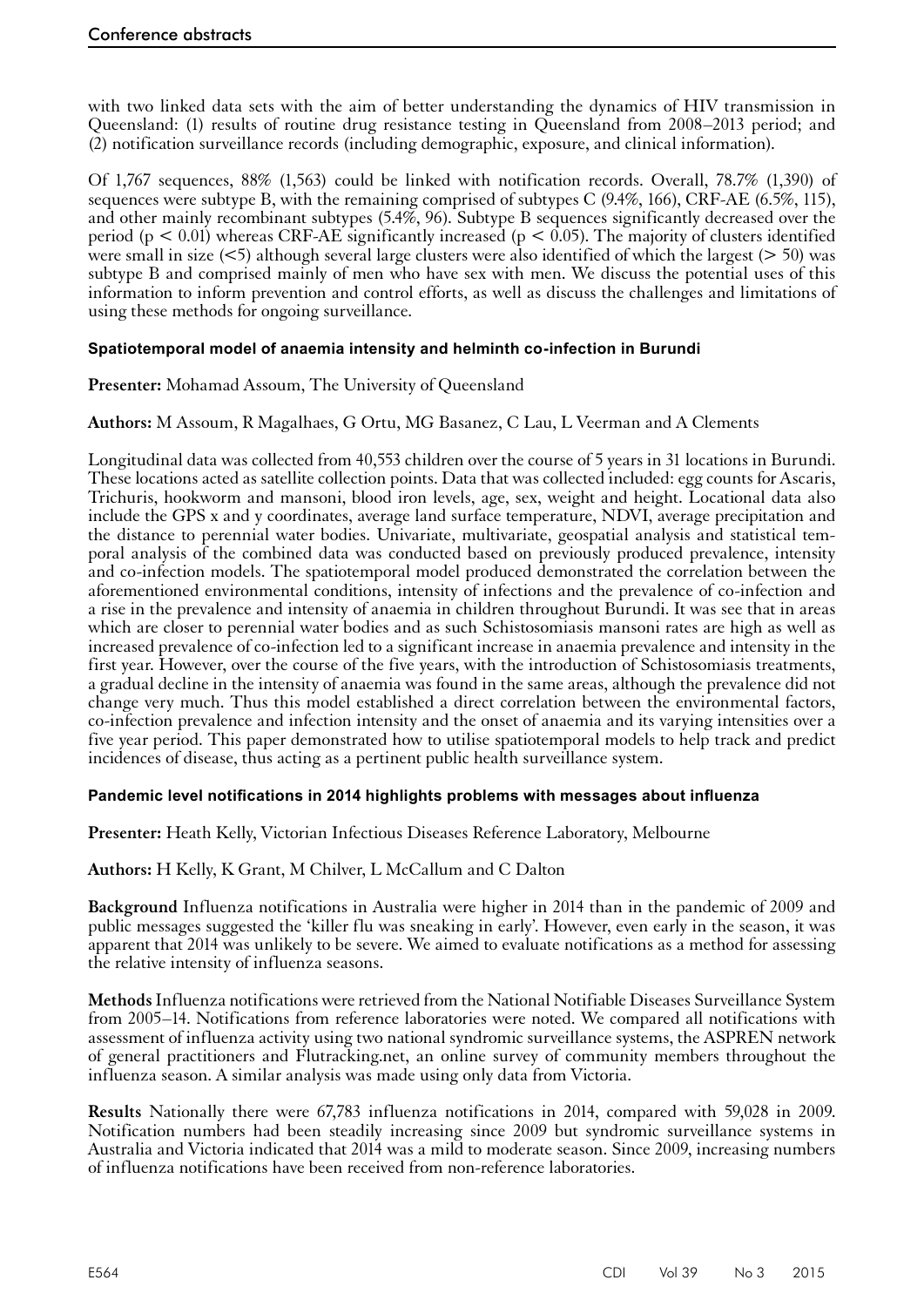<span id="page-62-0"></span>**Conclusion** It is clear that notifications no longer reflect influenza activity in the Australian or Victorian communities. Emphasising only notification numbers led to inappropriate messages about the influenza season in 2014. Balanced messaging requires an understanding of all data sources providing information on seasonal influenza activity.

#### **Human astrovirus in South-East Queensland 2014**

**Presenter:** Judith Northill, Public Health Virology, Queensland Health Forensic and Scientific Services.

**Authors:** J Northill, V Horton-Szar, G Hewitson, D Genge, J Cameron, J McMahon, S Schlebusch and F Moore

*Mamastrovirus 1*, also known as Human Astrovirus (HAstV) is a species of virus currently known to have 8 genotypes and belongs to the family *Astroviridae*, genus *Mamastrovirus*. HAstV is a common cause of gastrointestinal disease in humans worldwide.

From August to December 2014, faeces samples were screened for common pathogens using a commercial multiplex tandem nested PCR at Mater Pathology. Samples where Astrovirus was detected were forwarded to Forensic and Scientific Services for confirmation and further genotyping. In total 29 samples were detected and phylogenetic analysis performed to determine the current genotypes circulating in South-East Queensland.

#### **Shiga toxin-producing** *Escherichia coli* **screening in the Australian Capital Territory**

**Presenter:** Laura Ford, ACT Health, ACT

**Authors:** L Ford, C Moffatt and K Kennedy

**Background:** Shiga toxin-producing *Escherichia coli* (STEC) causes acute gastroenteritis and can result in severe illness and large outbreaks. Previously only 1 case of STEC has been detected in the Australian Capital Territory (ACT). This study aimed to enhance local laboratory capacity and undertake enhanced laboratory-based surveillance in the ACT.

**Methods:** Between October 2011 and December 2013, selective screening for *stx*1 and/or *stx*2 toxin genes using a nucleic acid based test was performed on 901 faecal samples. Interviews were conducted with patients with positive *stx* samples. Notification rates were adjusted to the age and sex structure of the ACT population.

**Results:** STEC was detected in 17 of 791 samples included in the final study. Of the 17 positive isolates, 14were from 680 residents of the ACT, which equates to a prevalence of 2.1% and an annualised notification rate of 1.6 STEC cases per 100,000 (95% confidence interval 0.8–2.5 cases per 100,000) in the ACT.

**Conclusion:** This study demonstrates that STEC is a cause of gastroenteritis in the ACT. Local laboratory testing capability can help effectively and efficiently monitor STEC in a small jurisdiction.

#### **Public health challenges in dealing with a Salmonella outbreak**

**Presenter:** Satyamurthy Anuradha, QLD Health

**Authors:** S Anuradha, S Jurd, F Vosti, I Hunter, J Markey, D Finnigan, D Jurgeneit, L Mundy, A Regan, D Brook, V Dingjan, E Pullen and P Van Buynder

**Background:** Raw eggs have been linked to more than one-third of food-related salmonella infections. In January 2015, the Gold Coast Public Health Unit investigated an outbreak of *Salmonella* Typhimurium (MLVA type STm3-12-11-12-524) that was linked to raw eggs used in desserts supplied to a sushi franchise chain, with nine out of 11 outlets being implicated.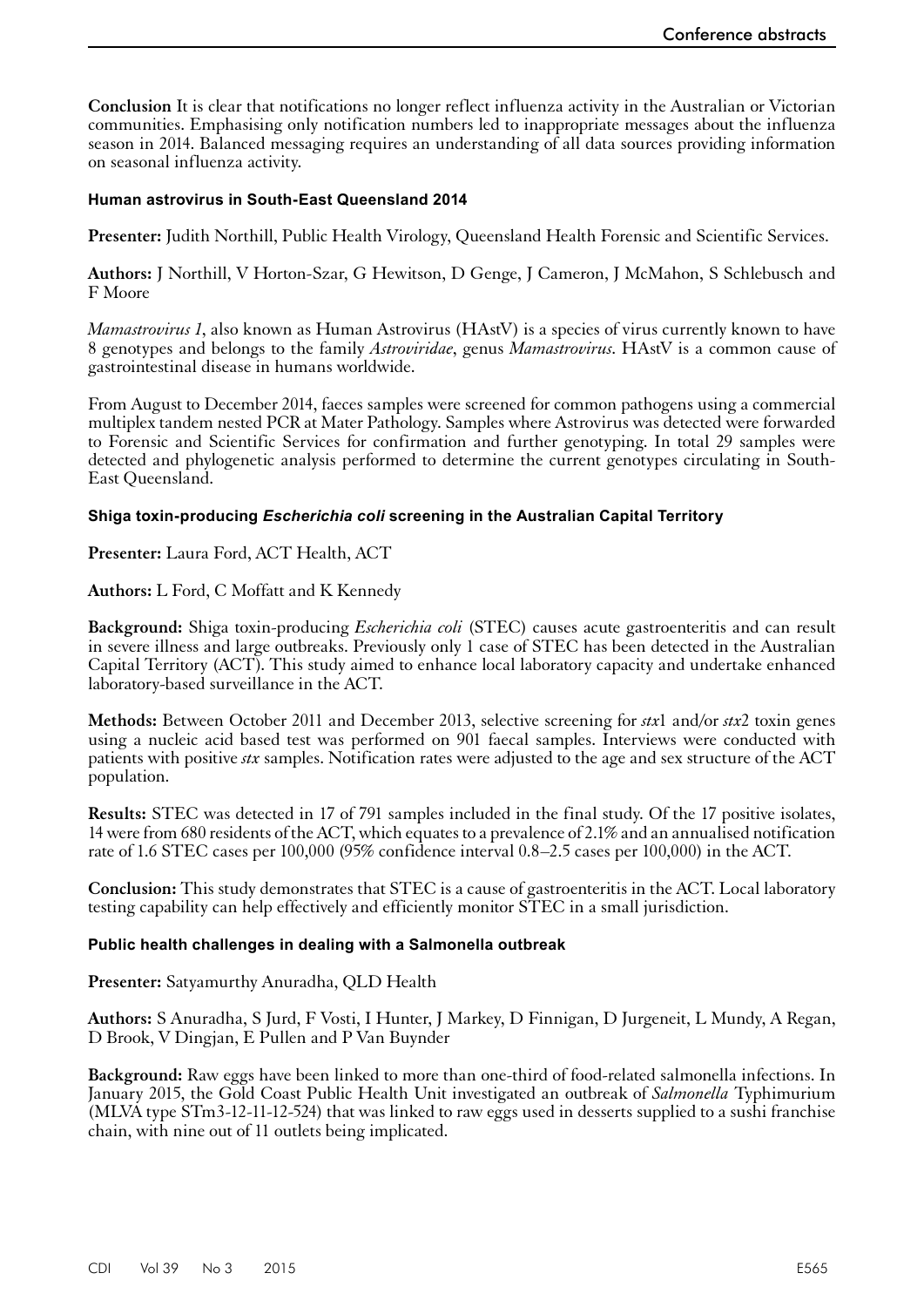<span id="page-63-0"></span>**Methods:** Initial notifications for Gold Coast were of sporadic cases that on questioning were linked to sushi outlets within the area. Further epidemiologic investigation pointed to the dessert from these outlets as the culprit rather than the sushi. We undertook a systematic environmental health assessment, including sampling and/or environmental swabs from the dessert manufacturer, sushi retail outlets and egg producers.

**Results:** Our investigations showed positive results for the same MLVA type in all three locations. Poor sanitation in the farm, ignorance of the risks associated with the handling of raw eggs in food products and time-temperature abuse at the outlets were all contributing factors.

**Conclusion:** A comprehensive through-food-chain approach to investigating outbreaks will allow prompt identification of the source. More timely and appropriate public health interventions are critical to protect the public and should be enacted at every level of the food industry.

#### **Investigating an outbreak of** *Staphylococcus* **food-poisoning amongst travellers across two Australian states**

**Presenter:** Stephanie Fletcher, Public Health Unit; South Western Sydney Local Health District

**Authors:** L Boonwaat, T Moore, R Chavada and S Conaty

**Background:** *Staphylococcus aureus* is a common cause of food poisoning in Australia. Outbreaks associated with commercial caterers have been reported. However, outbreaks often go undetected because laboratory testing for enterotoxin producing *S. aureus* is not routinely done for this self-limiting condition.

**Methods:** A retrospective cohort study was conducted among a group of tourists who were hospitalised in Sydney shortly after travelling from Queensland. The group had consumed food from a restaurant on the Gold Coast prior to transit. Laboratory analysis on stool specimen and environmental assessment of the implicated restaurant was conducted.

**Results:** Epidemiological investigations linked the outbreak to a restaurant in the Gold Coast where the suspected food was produced. Two stool samples from of hospitalised cases were confirmed to have enterotoxin producing *S. aureus* and several environmental samples were found to be contaminated with *S. aureus*. Investigations suggested that mishandling of food at the implicated restaurant was the likely cause of this outbreak.

**Conclusion:** Food poisoning due to toxin mediated *S. aureus* is frequently undetected and under reported. Public health units should consider laboratory diagnosis of toxin-producing pathogens such as *S. aureus* when investigating outbreaks with very acute and self-limiting presentations after consuming food.

#### **A parsimonious model for estimating influenza vaccine effectiveness**

**Presenter:** Courtney R Lane, Victorian Infectious Diseases Reference Laboratory, Melbourne, Victoria

**Authors:** CR Lane, K Carville and H Kelly

**Background:** Influenza vaccine effectiveness (VE) is increasingly estimated using the test negative study design. Cases have a symptom complex consistent with influenza and test positive for influenza, while non-cases have the symptom complex but test negative. We aimed to determine a parsimonious logistic regression model for this study design.

**Methods:** We constructed directed acyclic graphs (DAGs) using publicly available software to determine the minimum covariate set required. VE was estimated as 1-adjusted odds ratio. Changes in VE from addition of specified covariates were examined using surveillance data from 2007–13, excluding 2009. Using the parsimonious model VE was estimated for each year, for all years combined, and for influenza type and sub-type for all years combined.

**Results:** The DAG indicated that covariates specifying year (season), age group, co-morbidity, and week of onset were required. Restriction by time between onset and swab was also necessary. The inclusion of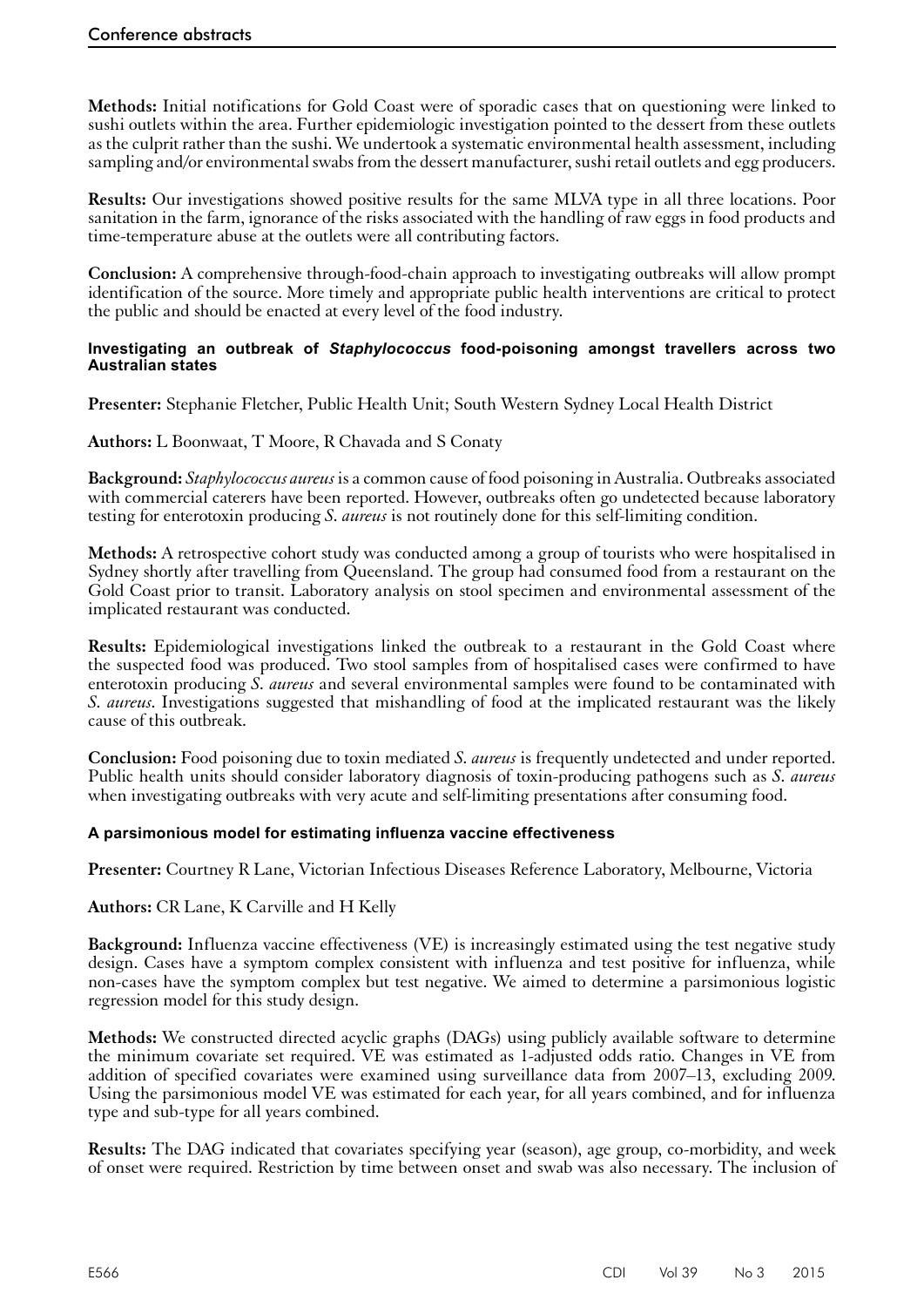<span id="page-64-0"></span>comorbidity was not validated when testing inclusion of the variables using 7 years of data. VE for all years combined was estimated as 53% (38,64). For H3N2 VE was estimated as 42% (19,59), for H1N1pdm2009 75% (51,88) and for influenza B 63% (38,79).

**Conclusion:** With the exception of comorbidity, theoretical covariates specified by the DAG were validated when tested against surveillance data. A parsimonious model using the case test negative design allows regular estimates of VE.

#### **Influenza outbreak management in residential care facilities**

**Presenter:** Robin Gilmour, Communicable Disease Branch, NSW Ministry of Health

#### **Authors:** R Gilmour, S Tobin and V Sheppeard

Residential care facilities (RCF) are not required under the NSW Public Health Act, 2010 to report influenza outbreaks to public health units (PHU), although many still do. Across facilities management and recognition of an outbreak often varies. To understand this further NSW Health developed a survey to generate information on how RCFs prepare for and respond to influenza and influenza like illness outbreaks.

An email containing a weblink to an online survey was sent to 528 RCFs service providers requesting the survey be completed by the Director of Nursing or a senior nursing staff member. Responses were received from 236 (45%) facilities. Preliminary results indicate that overall 223 (95%) responding facilities were familiar with the National Guidelines, however only 50% (118 facilities) of all nursing staff at a facility would have read or have ready access to the guidelines. The majority of facilities (94%) were able to identify residents with signs and symptoms of influenza but only 47% of facilities answered correctly the number of residents with an influenza like illness required to declare an outbreak.

Overall the majority of RCFs reported to be adhering to the National Guidelines. Information obtained through this survey will assist NSW Health plan future resources needed to prevent and help manage influenza outbreaks in RCFs.

#### **Influenza in South Australia – is 2014 our worst year on record?**

**Presenter:** Caitlin Graham, Communicable Disease Control Brach, SA Health

**Authors:** C Graham, E Denehy, J Raupach and A Koehler

Influenza became notifiable in South Australia in May 2008, since then notifications have ranged approxi- mately 4,000 to 11,000 laboratory confirmed cases each year.

A descriptive analysis including hospitalisation at the time of notification for influenza in South Australia across a five year period (2009–2014) was undertaken using the South Australian Department of Health Notifiable Infectious Disease Surveillance database. Death information was obtained using medical notifications and records maintained by the Department of Births, Deaths and Marriages.

An average of 6991 cases per year was notified for the 2009 to 2014 period**.** During 2014, 11,054 cases of influenza were reported in South Australia. The dominant influenza type was influenza A (92%), which was higher than the previous year (43%), and closely resembles the 2012 season (90%).

In 2014, 14% of notified influenza cases were hospitalised; equivalent to the average percentage of hospitali- sations for the last five years. In 2014, 44 deaths were notified; a rate of 40 deaths per 10,000 notifications. Reported death rates between 2009 and 2013 have ranged from 7 and 27 deaths per 10,000 notifications.

Continued surveillance will help describe the changing nature of influenza and to guide public health control measures.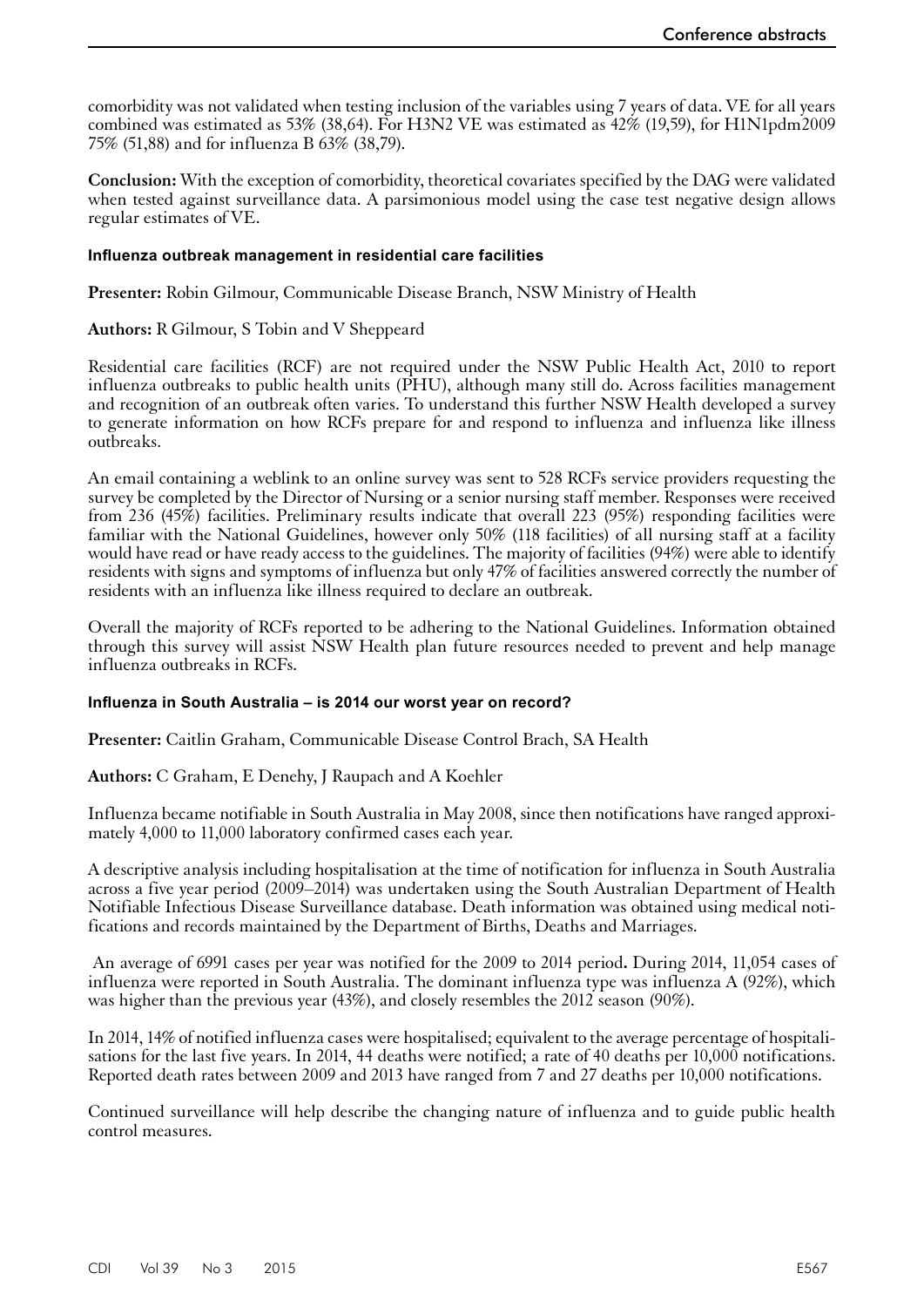# <span id="page-65-0"></span>**Hepatitis A virus antibodies in Australian blood donors**

**Presenter:** Megan Young, School of Medicine and MHIQ, Griffith University, Queensland

**Authors:** MK Young, HM Faddy, J Fryk, GR Nimmo, AW Cripps

**Background:** A recent Australian outbreak of hepatitis A associated with consumption of contaminated berries highlighted the importance of post exposure prophylaxis as a means of control in low incidence countries. Passive immunisation is required for the most vulnerable populations in the event they are exposed. Trends in hepatitis A seroprevalence may impact on the production of effective immunoglobulin products for passive immunisation.

**Methods:** The seroprevalence of hepatitis A antibodies in Australian blood donors was measured and compared to published literature to gauge the likelihood of a decline in immunity. Hepatitis A antibodies were quantified in a random sample of those who were seropositive.

**Results:** An estimated 51% (95%CI 48–54%) of Australian blood donors were seropositive for hepatitis A. Rates varied across the country and increased with age. Comparison with published data supported an increase in seroprevalence in younger age groups. The geometric mean titre (GMT) of those who were seropositive was 1246.8 mIU/mL (Geometric Standard Deviation 11.8 mIU/ml) and increased with age.

**Conclusion:** A seeming increase in seroprevalence among donors is encouraging regarding Australia's ability to maintain immunoglobulin sufficiency. However, the overall GMT of hepatitis A antibodies in donations may be prone to decrease as current donor cohorts age.

#### **Laboratory characterisation of invasive** *Listeria monocytogenes* **in New South Wales between 2011–2014: from molecular subtyping to the whole genome sequencing**

**Presenter**: Qinning Wang, Centre for Infectious Disease and Microbiology, Public Health, ICPMR Westmead Hospital. NSW

**Authors:** Q Wang, N Holmes, P Howard, G Hill-Cawthorne and V Sintchenko

Listeriosis is a life-threatening foodborne disease caused by *Listeria monocytogenes* (Lm). In NSW, a binary typing (BT) and multi-locus variable number tandem repeat analysis (MLVA) have been used routinely to detect clusters and track the food sources of infection. Between 2011 and 2014, 114 clinical and 65 envi- ronmental and food isolates were characterised. The majority of them were obtained from the elderly or immunocompromised patients. Molecular typing identified 14 and 25 BT unique types for environmental and human cases, respectively. BT 255 was the commonest (21.1%) type among human isolates followed by BT 254 (19.3%) and BT 158 (14%). BT 82 was the predominate type (32.3%) for the environmental isolates followed by BT158 (18.5%) and BT 154 (12.3%). 44 MLVA types were identified in which the predominant MLVA type (04-17-16-05-03-11-14-00-16) was associated with 13.8% of the cases, followed by another two types linked to 12.5% and 10% of cases, respectively. These MLVA types were associated with a multi-jurisdictional outbreak and a hospital-acquired outbreak in NSW. Application of the whole genome sequencing of Lm significantly improved the resolution of subtyping and assisted in establishing potential links between production facilities and sources of environmental contamination leading to outbreaks of listeriosis.

# **Recent evolution of human** *Salmonella enterica* **serovar Typhimurium in New South Wales**

**Presenter**: Cristina Sotomayor, Sydney Medical School, Westmead, The University of Sydney, and the NSW Enteric Reference Laboratory (ERL), ICPMR-Pathology West, Westmead, New South Wales

**Authors**: C Sotomayor, Q Wang, P Howard and V Sintchenko

**Background**: Multi-locus variable number tandem-repeat analysis (MLVA) typing has been implemented for *Salmonella enterica* serovar Typhimurium (STM) in New South Wales since 2006. It has significantly improved the resolution of public health surveillance of STM infections. The aim of this study was to examine the diversity and trends of STM MLVA patterns.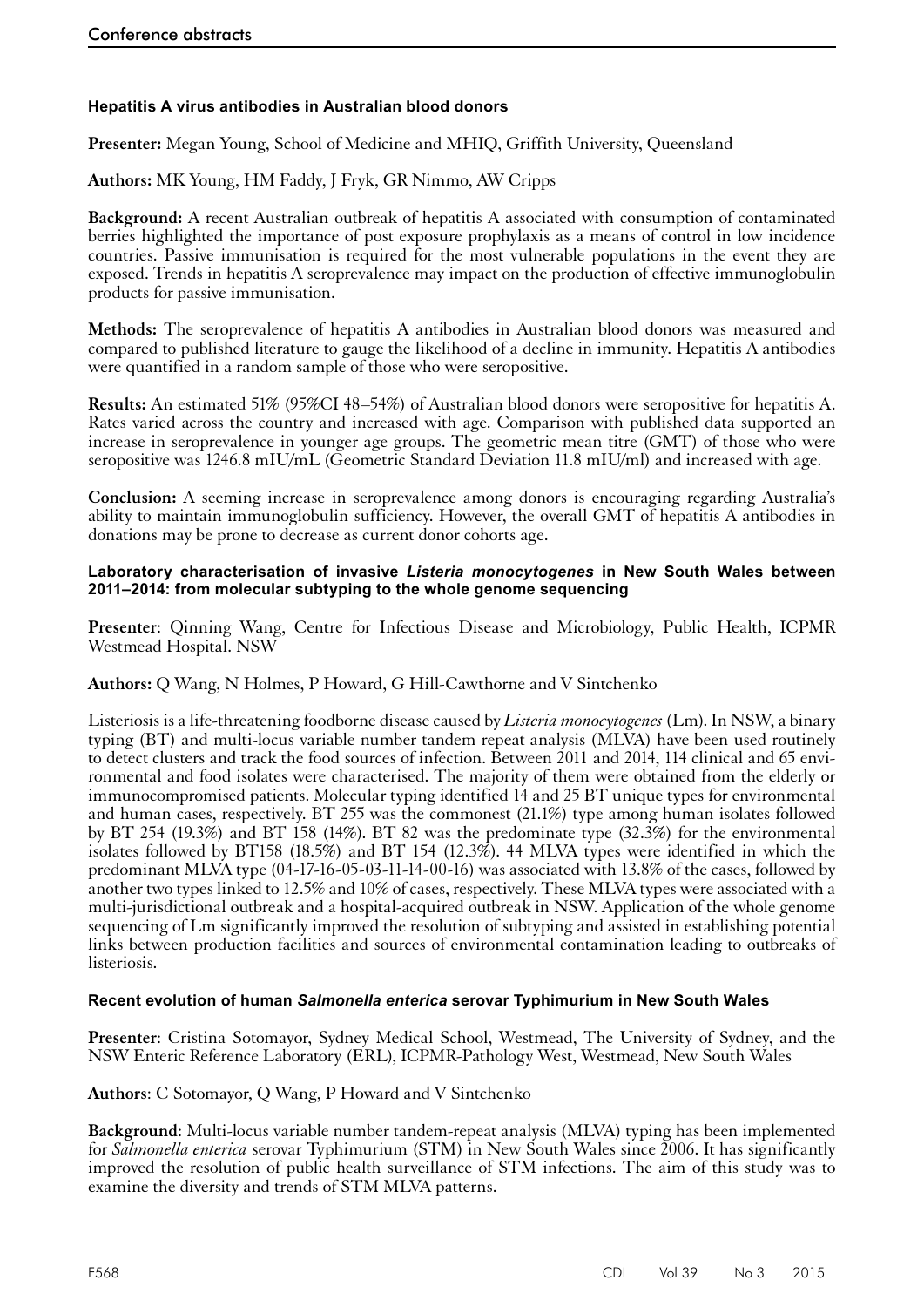<span id="page-66-0"></span>**Methods:** All STM isolates genotyped by MLVA at the NSW ERL between January 2009 and December 2014 were analysed.

**Results:** 11,209 isolates were included in the study. The yearly counts have significantly increased from 1636 (2009) to 2548 (2014). The most dominant MLVA pattern was 3-9-7-13-523 (phage type 170) and its complex (variants with single tandem repeat differences in the second, third and fourth loci) represented 27.1% of all STM. The diversity of the STM population showed seasonal variation but remained stable over the study period, with a McIntosh's index of diversity between 0.58 and 0.78. The proportion of novel MLVA patterns varied between 7.2 and 38.1% (17% on average).

**Conclusions:** Prospective genotyping of STM has documented the establishment of successful PT170 clones and the sustained level of STM diversity that accompanies the increasing incidence of human STM infections in NSW in the last 6 years.

# **An ongoing public health response to a syphilis outbreak in the North.**

**Presenter:** Mark Russell, Centre of Disease Control, Alice Springs, Northern Territory

**Authors:** L Garton, TW Yip, M Gunathilake, JY Su, A Ishwar, J Creighton, R Sherry, A Hope, C Beatson, H Goodwin, N Ryder, M Thalanany, V Krause

In September 2013, a localised increase in syphilis notifications was detected in central Australia. A few further cases were detected, in this region, until numbers began to rise July 2014 with linkages back to 2013. The Centre for Disease Control (CDC) determined an outbreak was underway and formed an outbreak response team to plan and implement a public health response. Screening for syphilis in all sexually active individuals aged 30 years or less, was recommended. The outbreak case definition expanded to include Katherine and Barkly regions by end of 2014, due to enhanced monitoring of cases detected.

Using a point of care test (PoCT), community screens in population aged 12 to 30 years, were implemented, in addition to increasing opportunistic testing in remote clinics. Testing was performed by both CDC and local staff teams, with local clinical and community leaders integrally involved in conducting the activities.

As of 10/04/2015, 115 outbreak cases have been detected, with 57% of cases being aged 15–19 years.

CDC continues enhanced surveillance of the outbreak to rapidly identify and contain new cases. Further community screens are being conducted. CDC is in close communication with other jurisdictions, to monitor epidemiological links across borders.

#### **The health professional behind the syringe: benefits of a pharmacist vaccination program**

**Presenter**: Lisa M Nissen, Queensland University of Technology, Queensland

**Authors**: LM Nissen, ETL Lau, C Campbell, H Kastrissios, BD Glass, A Drovandi and M Rosenthal

**Background**: The Queensland Pharmacist Immunisation Pilot (QPIP) which ran in 2014 was Australia's first to allow pharmacists to administer vaccinations. An aim of QPIP was to investigate the benefits of trained pharmacists administering vaccinations in a community pharmacy setting.

**Methods**: Participant demographics and previous influenza vaccination experiences were recorded using *GuildCare* software. Participants also completed a 'post-vaccination satisfaction survey' following their influenza vaccination.

**Results**: A total of 10,889 participant records and 8,737 satisfaction surveys were analysed. Overall, 1.9% of the participants reported living with a chronic illness, and 22.5% were taking concomitant medications. As part of the consultation before receiving the vaccine, participants acknowledged the opportunity to discuss other aspects of their health with the pharmacist, including concerns about their general health, allergies, and other medications they were taking. It was worth noting that 17.5% of people would not have received an influenza vaccination if the QPIP service was unavailable. Additionally, approximately 10% of all participants were eligible to receive a free vaccination from the National Immunisation Program, but still opted to receive their vaccine from a pharmacist.